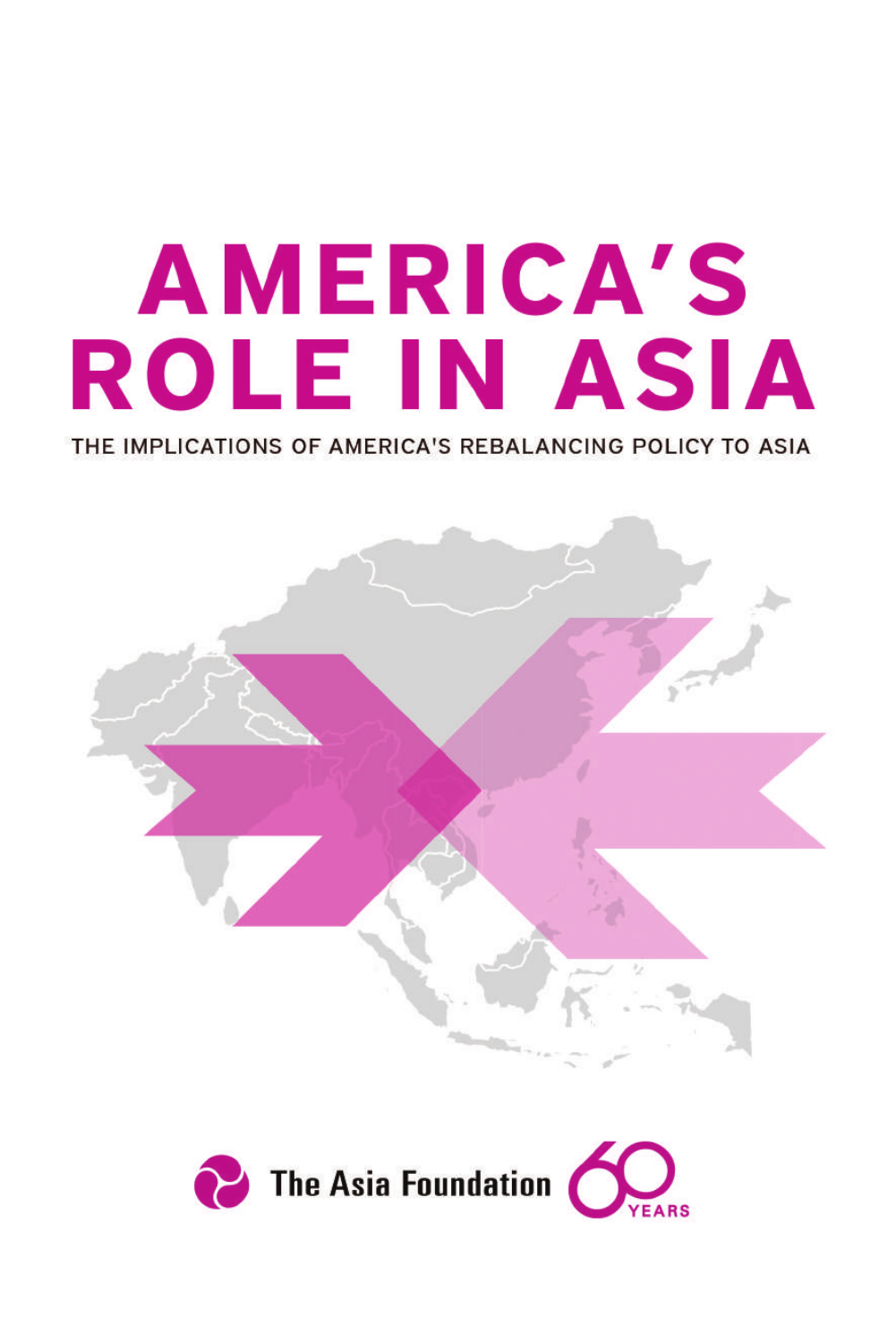## AMERICA'S ROLE IN ASIA

*The Implications of America's Rebalancing Policy to Asia*





**Korean**─**American Association**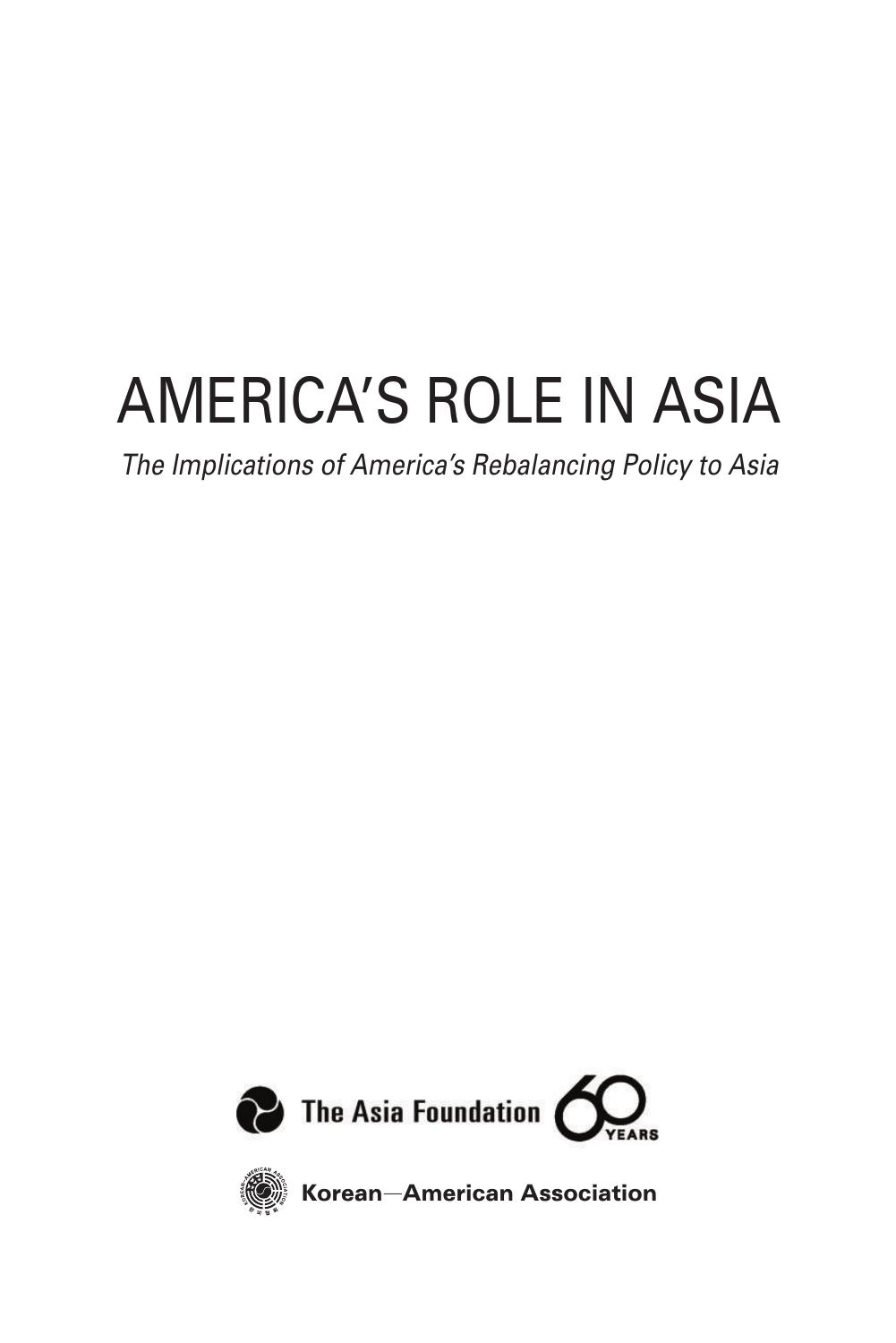#### **AMERICA'S ROLE IN ASIA: The Implications of America's Rebalancing Policy to Asia**

#### **First Edition**

ⓒ 2015 by the Korean American Association – All rights reserved. This publication may be reproduced in full or in part if accompanied with the citation from the author of each article.



87 Nonhyeon-no, Samhomulsan Bldg. B-1905, Seocho-gu, Seoul 137-941, Korea Phone: +82-2-589-0005/6, Fax: +82-2-589-0009 ISBN: 979-11-955874-0-7 (PDF)

Printed in Seoul, Korea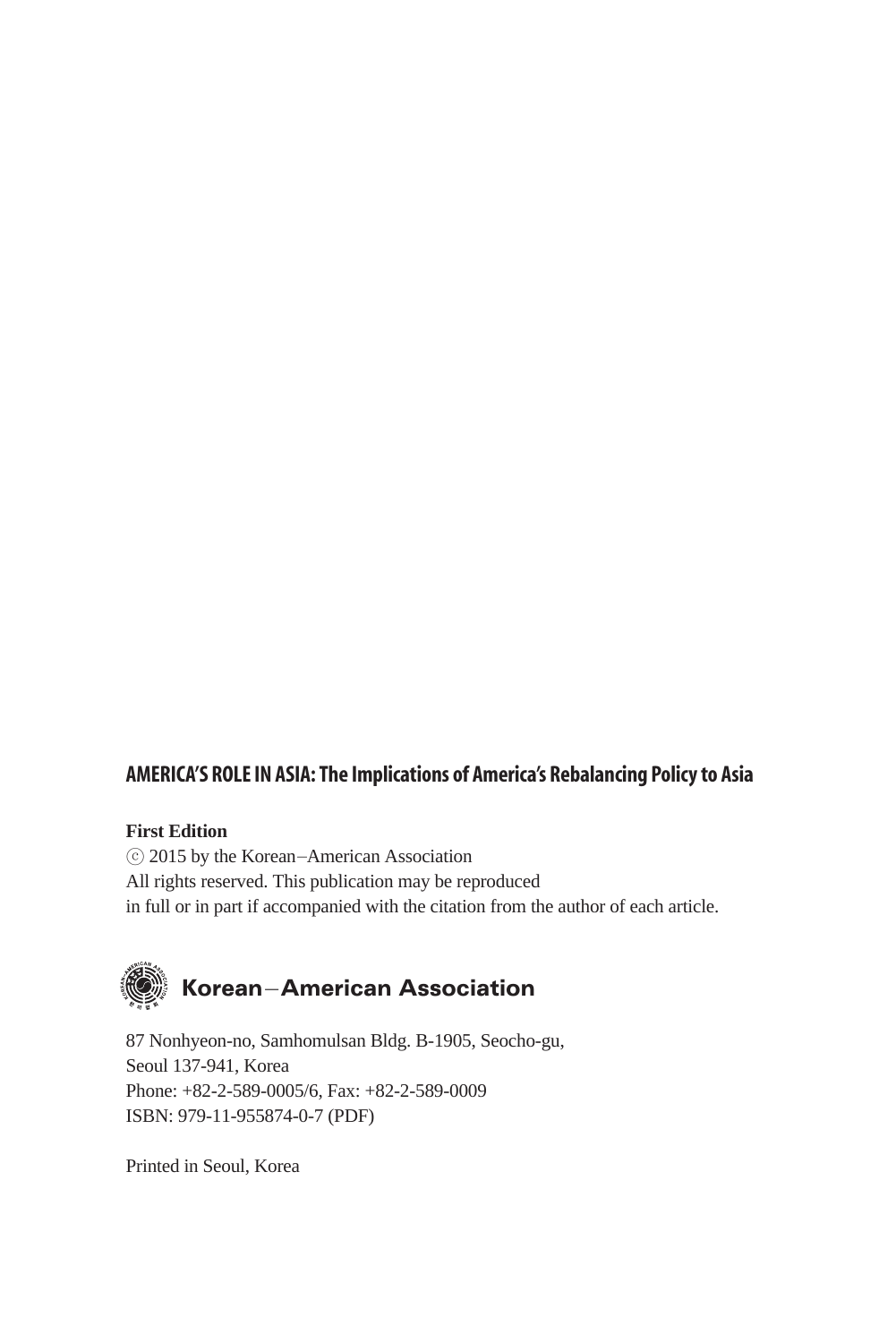## **CONTENTS**

| Keynote Speech: Contemporary U.S. Foreign Policy and its Impact in Korea     |    |
|------------------------------------------------------------------------------|----|
|                                                                              |    |
| <b>Introductory Remarks</b>                                                  |    |
| David Arnold 29                                                              |    |
| Foreword: The U.S.-China Relationship in Perilous Times                      |    |
| David M. Lampton 31                                                          |    |
| Moderator's Opening Remarks                                                  |    |
| Park Jin                                                                     | 38 |
| Walking the Tightrope: Implications for America's Rebalancing Policy in Asia |    |
|                                                                              | 44 |
| U. S. Rebalance to Asia and China's Responses                                |    |
| Ren Xiao                                                                     | 60 |
| America's Rebalancing to Asia: Challenges and Opportunities                  |    |
| Kim Sung-han 73                                                              |    |
| U. S. Rebalance and the Responses from Southeast Asia                        |    |
| Aileen Baviera 1923                                                          |    |
| <b>Concluding Remarks</b>                                                    |    |
| Han Sung-Joo                                                                 |    |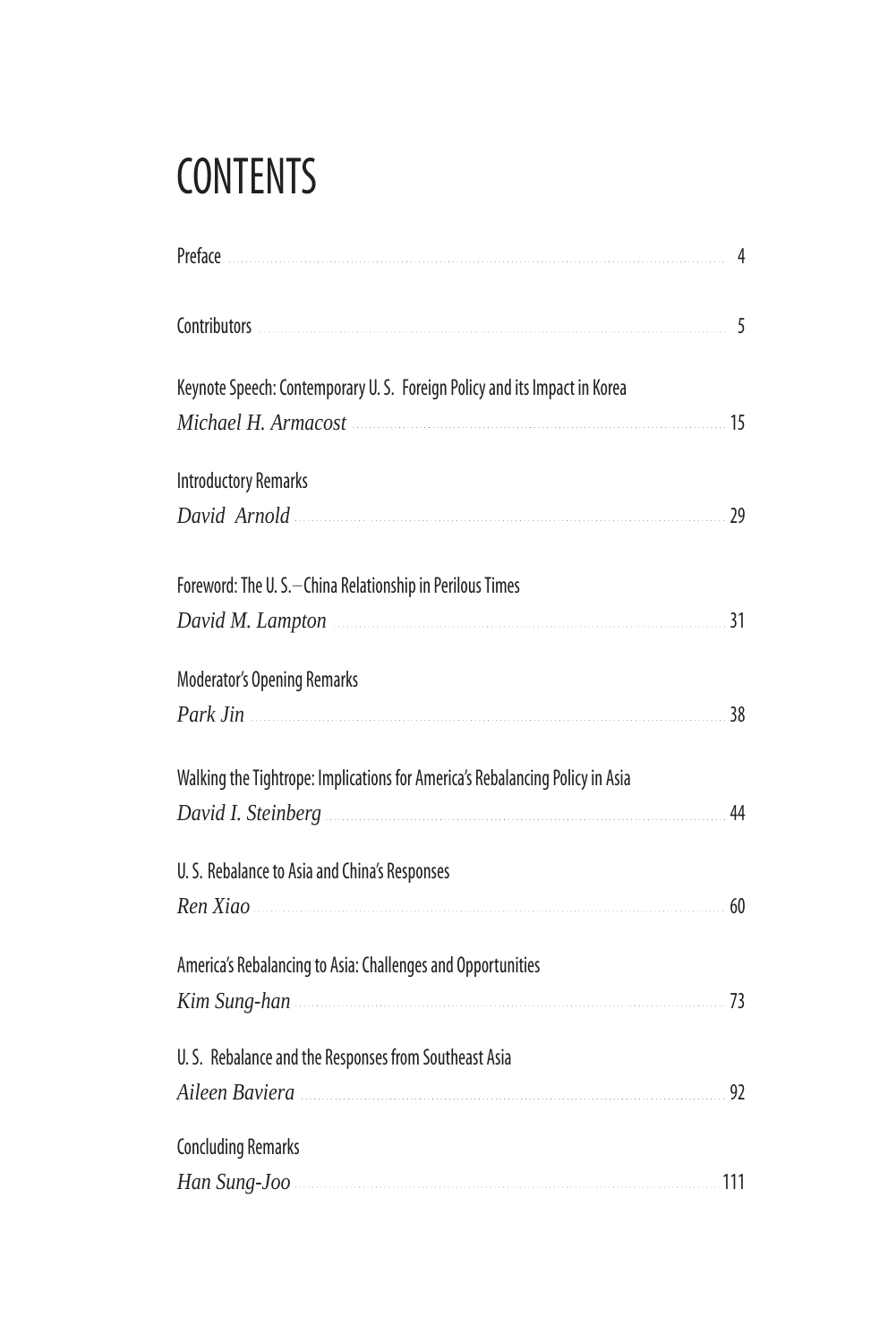## **Preface**

The 60th anniversary of The Asia Foundation (TAF) was commemorated with a series of events held in Seoul, Korea on November 6, 2014. The speeches and presentations given during those events have been reproduced in this report. Ambassador Michael H. Armacost, former Chairman of the TAF Board and former U.S. Under Secretary of State for Political Affairs, delivered the dinner speech.

The Asia Foundation Korea Office also cohosted a roundtable titled, "America's Role in Asia: The Implications of America's Rebalancing Policy to Asia," in conjunction with the Friends of The Asia Foundation Korea (FOTAF). The roundtable featured a keynote speech by Chairman David M. Lampton of the TAF Board, and FOTAF Chairman Han Sung-Joo gave the concluding remarks.

The roundtable was moderated by Dr. Park Jin, Executive President of the Asia Future Institute, and the following distinguished scholars, former diplomats, and senior policy specialists presented their views on the prospects for the Asian region in the years ahead: Aileen Baviera, Professor, University of the Philippines; Ichiro Fujisaki, President of America? Japan Society and former Japanese Ambassador to the U.S.; Kim Sung-han, Professor, Korea University, and former Vice Minister of Foreign Affairs and Trade; Ren Xiao, Professor, Fudan University; and David I. Steinberg, Distinguished Professor Emeritus, Georgetown University.

The Korean–American Association cosponsored with The Asia Foundation the roundtable and publication of this report, *America's Role in Asia: The Implications of America's "Rebalancing to Asia."*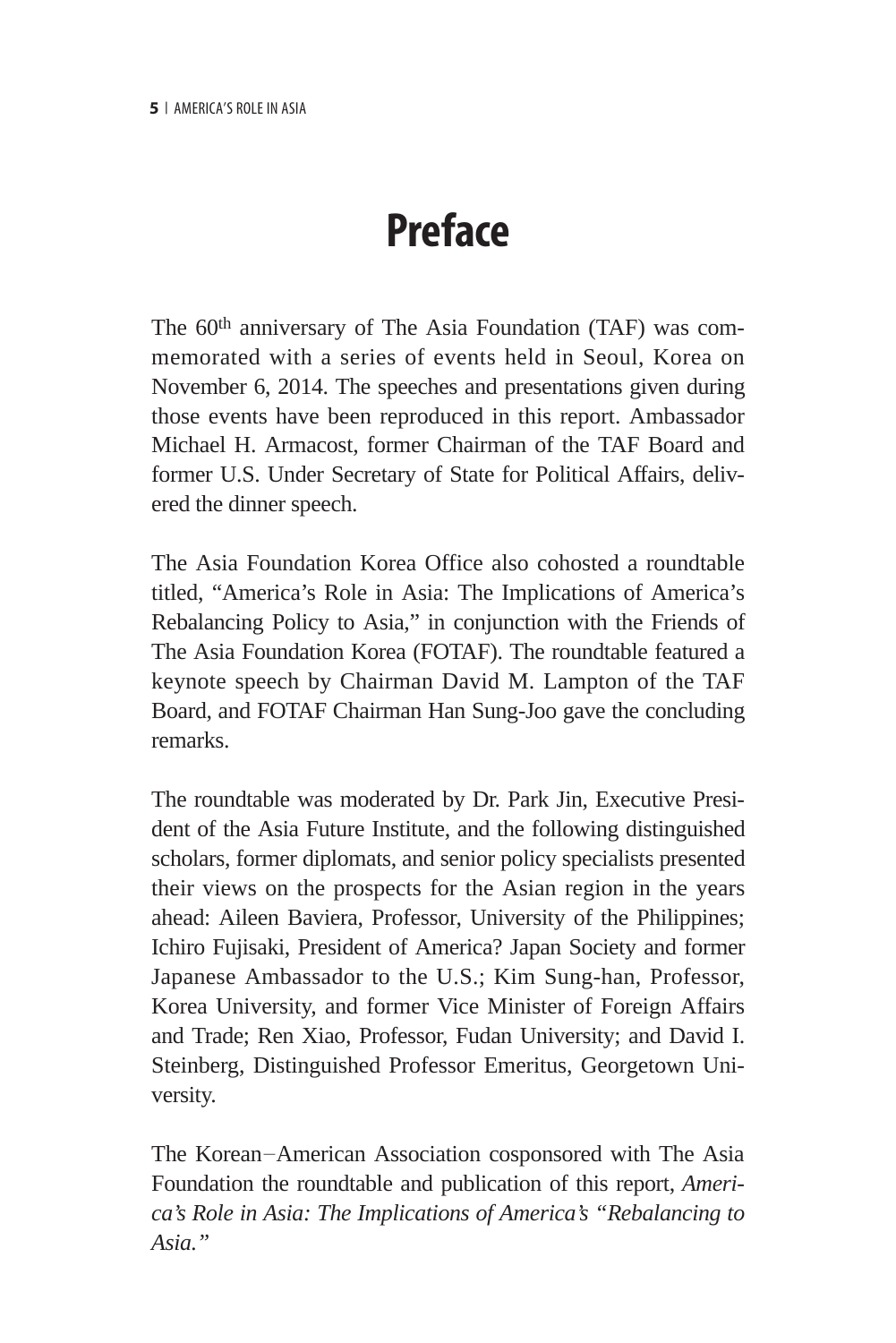### **Contributors**

#### **Keynote Speech**

*Michael H. Armacost*

Ambassador Michael H. Armacost has been at the Walter H. Shorenstein Asia-Pacific Research Center (Shorenstein APARC) in his current role as Shorenstein Distinguished Fellow since 2002. In the interval between 1995 and 2002, Ambassador Armacost served as president of Washington, DC's Brookings Institution, the nation's oldest think tank and a leader in research on politics, government, international affairs, economics, and public policy. Previously, during his twenty-four year government career, Armacost served, among other positions, as undersecretary of state for political affairs and as ambassador to Japan and the Philippines.

Ambassador Armacost began his career in academia, as a professor of government at Pomona College. In 1969, he was awarded a White House Fellowship, and was assigned to the Secretary and Deputy Secretary of State. Following a stint on the State Department's policy planning and coordination staff, he became a special assistant to the U.S. ambassador in Tokyo from 1972 to 1974, his first foreign diplomatic post. Thereafter, he held senior Asian affairs and international security posts in the State Department, the Defense Department, and the National Security Council. From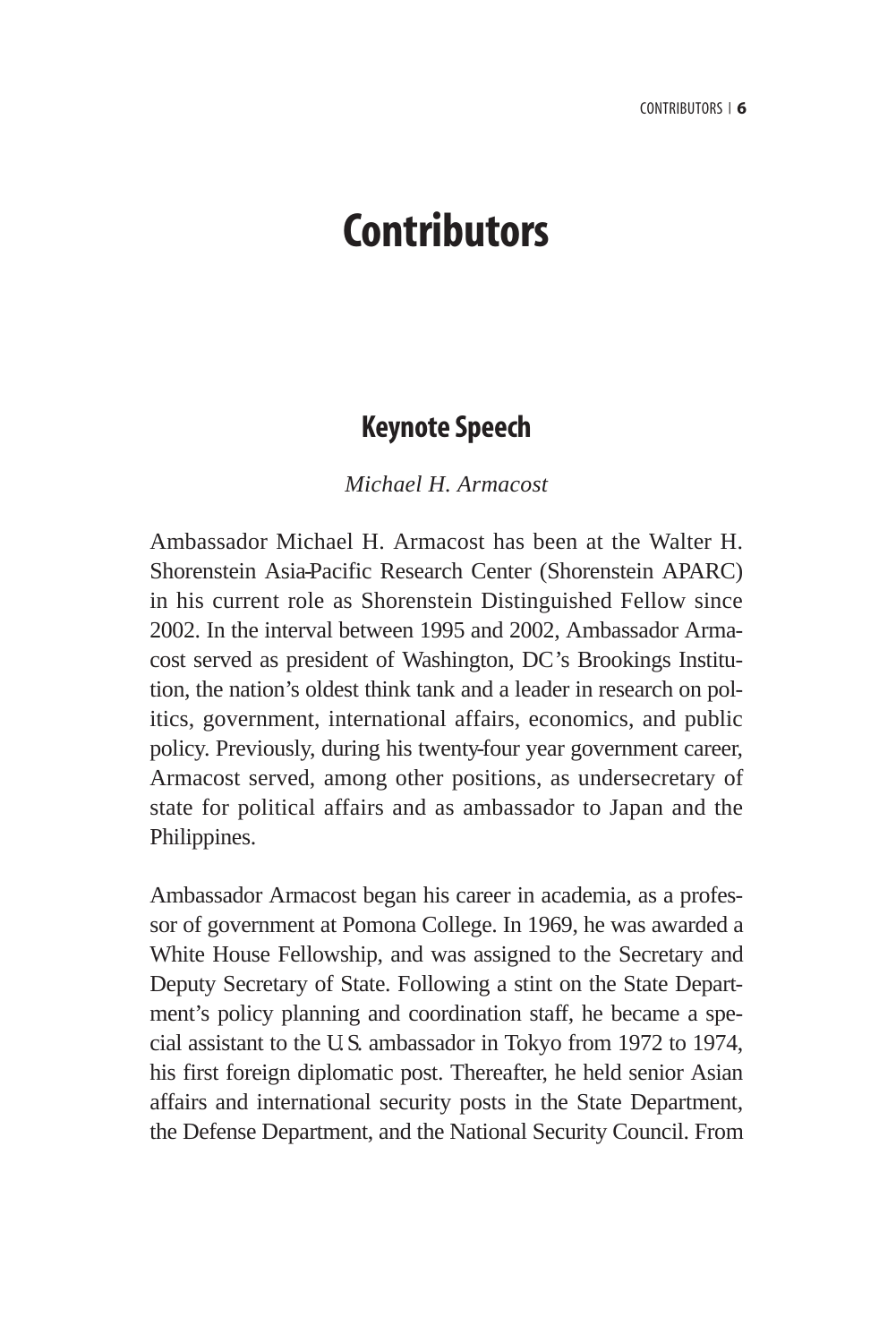1982 to 1984, he served as U.S. ambassador to the Philippines, and was a key force in helping the country undergo a nonviolent transition to democracy. In 1989, President George Bush tapped him to become ambassador to Japan, which is considered one of the most important and sensitive U.S. diplomatic posts abroad.

Ambassador Armacost is the author of three books, the most recent of which, *Friends or Rivals?*, was published in 1996 and draws on his tenure as ambassador. He also co-edited, with Daniel Okimoto, the *Future of America's Alliances in Northeast Asia,* published in 2004 by Shorenstein APARC. Armacost has served on numerous corporate and nonprofit boards, including TRW, AFLAC, Applied Materials, USEC, Inc., Cargill, Inc., and Carleton College, and he currently chairs the board of The Asia Foundation.

A native of Ohio, Ambassador Armacost graduated from Carleton College and earned his master's and doctorate degrees in public law and government from Columbia University. He has received the President's Distinguished Service Award, the Defense Department's Distinguished Civilian Service Award, the Secretary of State's Distinguished Services Award, and the Japanese government's Grand Cordon of the Order of the Rising Sun.

#### **President's Introductory Remarks**

#### *David D. Arnold*

Dr. David D. Arnold is the sixth president of The Asia Foundation. A highly respected international development veteran with years of experience across the Asia-Pacific and the Middle East,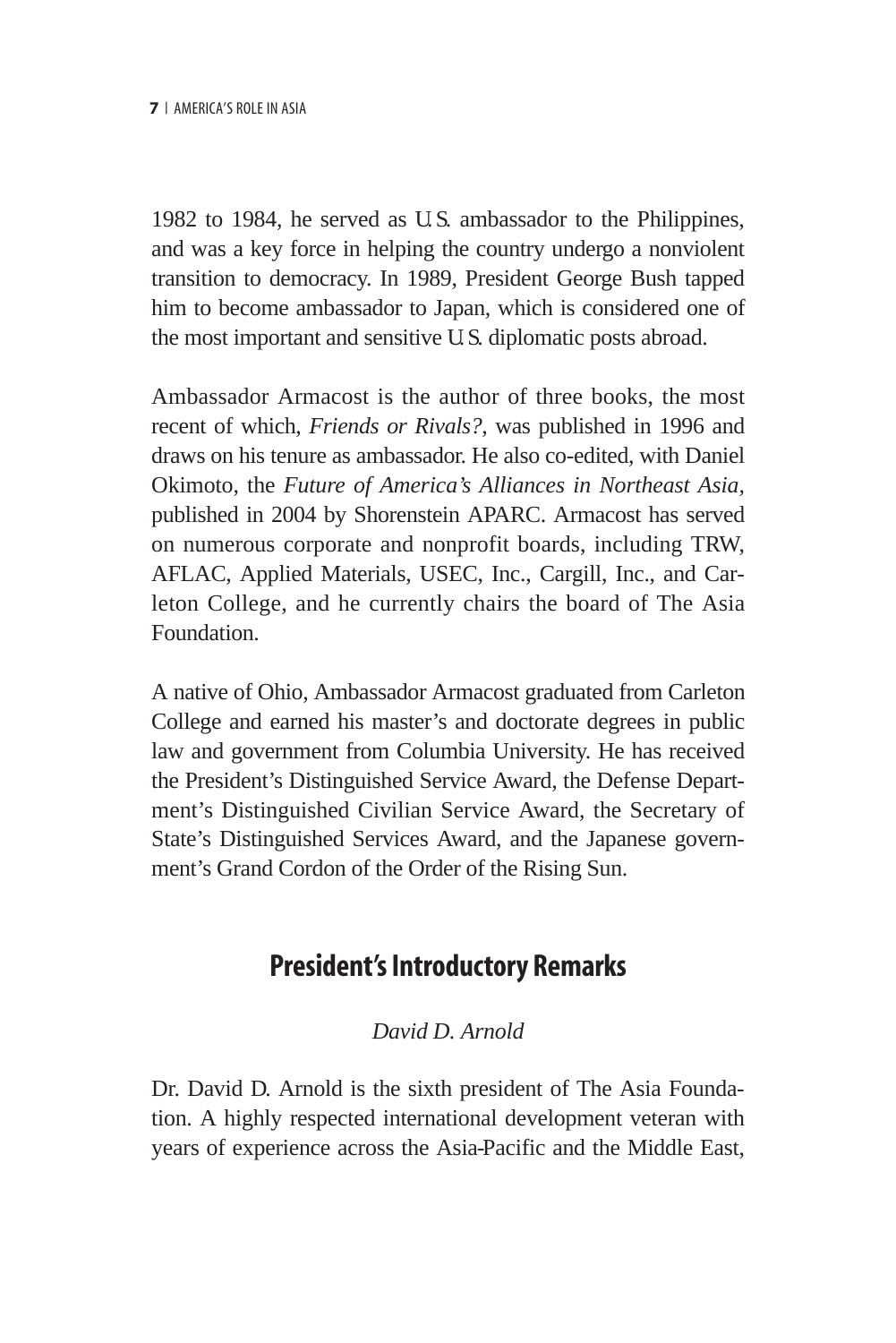he leads all aspects of The Asia Foundation, including its headquarters in San Francisco, an office in Washington DC, and 18 different country offices in Asia. Before joining The Asia Foundation, Arnold served as president of the American University in Cairo (AUC) for seven years. Previously, Arnold served for six years as executive vice president of the Institute of International Education, the world's largest educational exchange organization. From 1984 to 1997, he worked for the Ford Foundation, serving as its first program officer in the field of governance and then for six years as the organization's representative in India, Nepal, and Sri Lanka. David Arnold began his public service career in 1975 in his home state of Michigan as a program budget analyst with the Michigan Department of Labor. He later served as executive director of the Coalition of Northeastern Governors, a regional think tank and policy institute. Arnold serves on the board of the World Affairs Council of Northern California. He is also a frequent public speaker on issues of governance and development in the Asia-Pacific. Arnold holds a master's degree in Public Administration from Michigan State University. He received an honorary doctorate of humanities from Michigan State University in 2011.

#### **Foreword**

#### *Dr. David M. Lampton*

David M. Lampton is Hyman Professor and Director of SAIS– China and China Studies at the Johns Hopkins School of Advanced International Studies, having also served as Dean of Faculty from 2004-12. Dr. Lampton headed the China Studies programs at the American Enterprise Institute and at The Nixon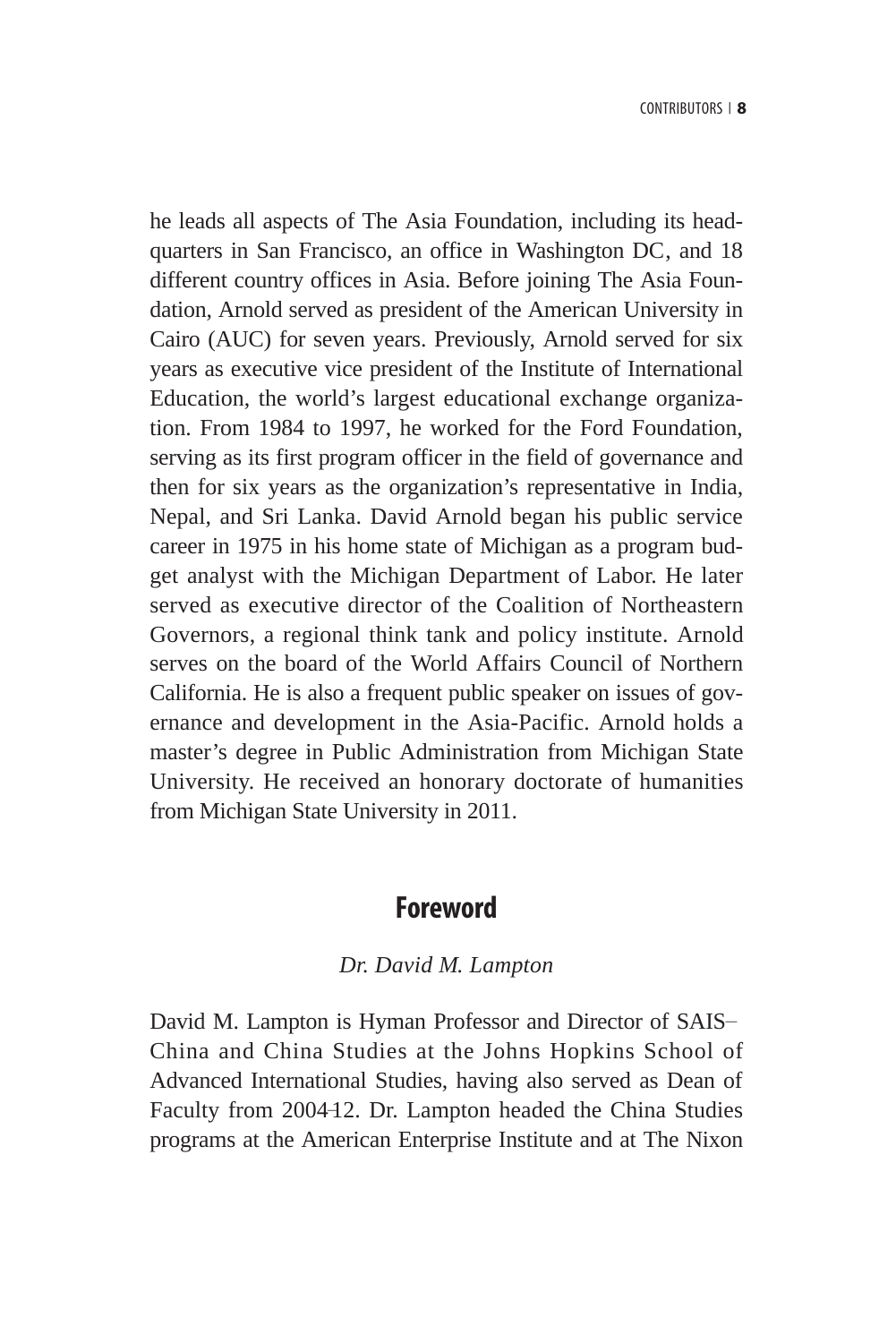Center (now The Center for National Interest), having previously worked at the National Academy of Sciences and having started his teaching career at Ohio State University. He has an honorary doctorate from the Russian Academy of Sciences' Institute of Far Eastern Studies, is an Honorary Senior Fellow of the American Studies Institute of the Chinese Academy of Social Sciences, was the inaugural winner of the Scalapino Prize in July 2010 awarded by the National Bureau of Asian Research and the Woodrow Wilson International Center for Scholars, and is a Gilman Scholar at Johns Hopkins. His newest book, *Following the Leader: Ruling China, from Deng Xiaoping to Xi Jinping*, was published by University of California Press in January 2014. He consults with government, business, and foundations, and is on the board of several nongovernmental and educational organi-–zations, including the Executive Committee of the National Committee on U.S. China Relations and Colorado College's Board of Trustees. He received his B.A., M.A., and Ph.D. degrees from Stanford University.

#### **Moderator's Welcoming Remarks**

#### *Park Jin*

Dr. Park Jin is a Wilson Center Global Fellow, Chair Professor at Hankuk University of Foreign Studies, and executive President of Asia Future Institute. Dr. Park served in the Korean National Assembly for 10 years, from 2002 to 2012, representing the Jongno district in central Seoul. Dr. Park served as Chairman of the Foreign Affairs, Trade and Unification Committee. Prior to being elected to the National Assembly, Dr. Park held many positions in the government, including Political Affairs Secretary to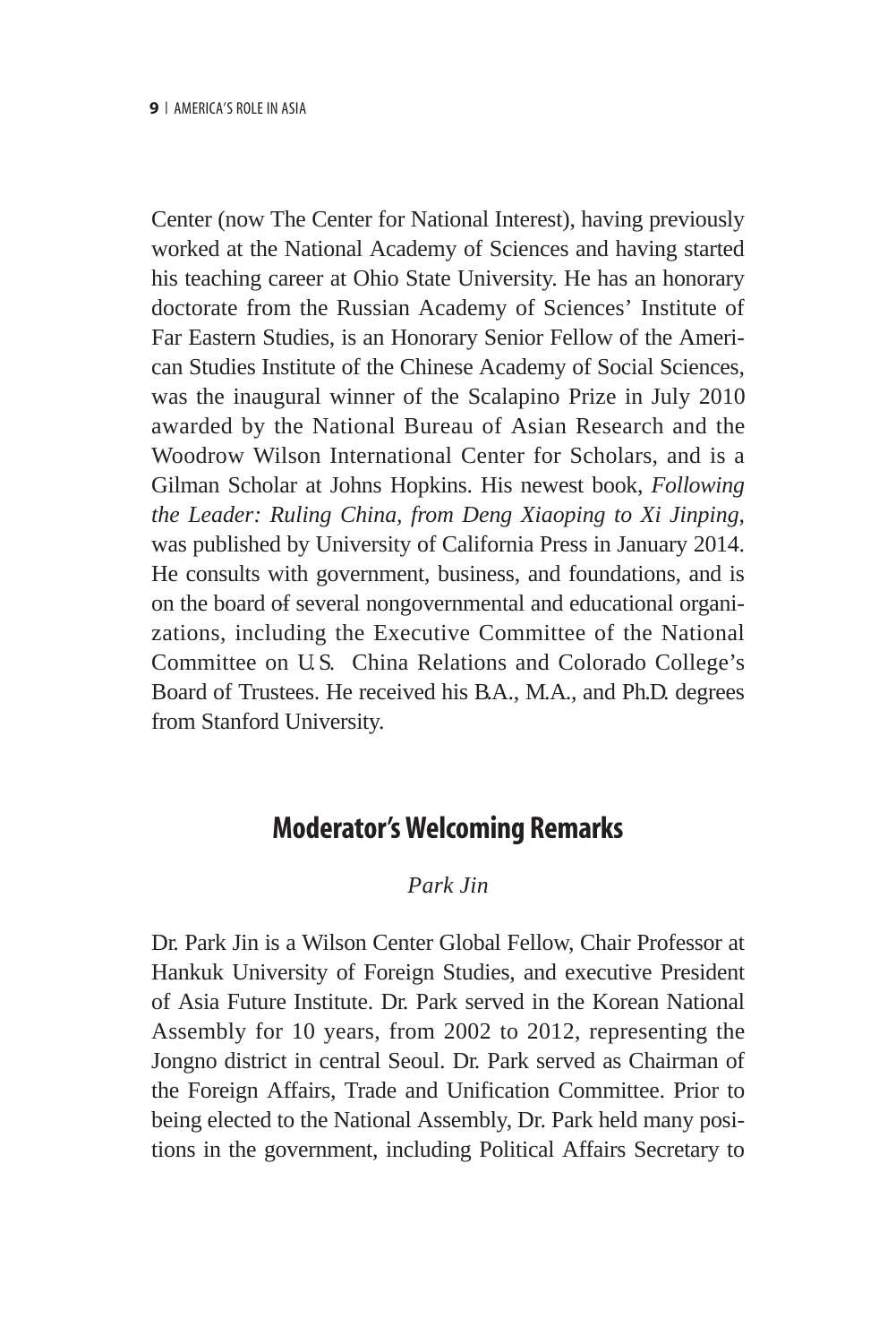the President from 1996 to 1998 and Press Secretary to the President from 1993 to 1996. He received his bachelor's degree in Law from Seoul National University, his MPA from Harvard University Kennedy School of Government, and his D.Phil. in Political Science from Oxford University in 1994. He also earned an LL.M. from the New York University School of Law in 2000.

#### **Panel Speeches**

#### *David I. Steinberg*

Dr. David I. Steinberg is Distinguished Professor of Asian Studies Emeritus at Georgetown University, and Visiting Scholar at SAIS, Johns Hopkins University, and author of 14 books and monographs. He served as the Director of Asian Studies, Georgetown University, and Senior Consultant to The Asia Foundation, and as The Asia Foundation's Representative in Korea on two occasions, from March 1963 until January 1968, and again from August 1994 until July 1998. He was previously Distinguished Professor of Korea Studies, Georgetown University; and formerly President of the Mansfield Center for Pacific Affairs. Earlier, he was a member of the Senior Foreign Service, Agency for International Development (AID), Department of State, Director for Technical Assistance in Asia and the Middle East, and Director for Philippines, Thailand, and Burma Affairs. He spent three years in Thailand with the Regional Development Office. Steinberg was educated at Dartmouth College, Lingnan University (Canton, China), Harvard University, and the School of Oriental and African Studies, University of London. His latest volumes are (with Fan Hongwei) *Modern China Myanmar Rela-*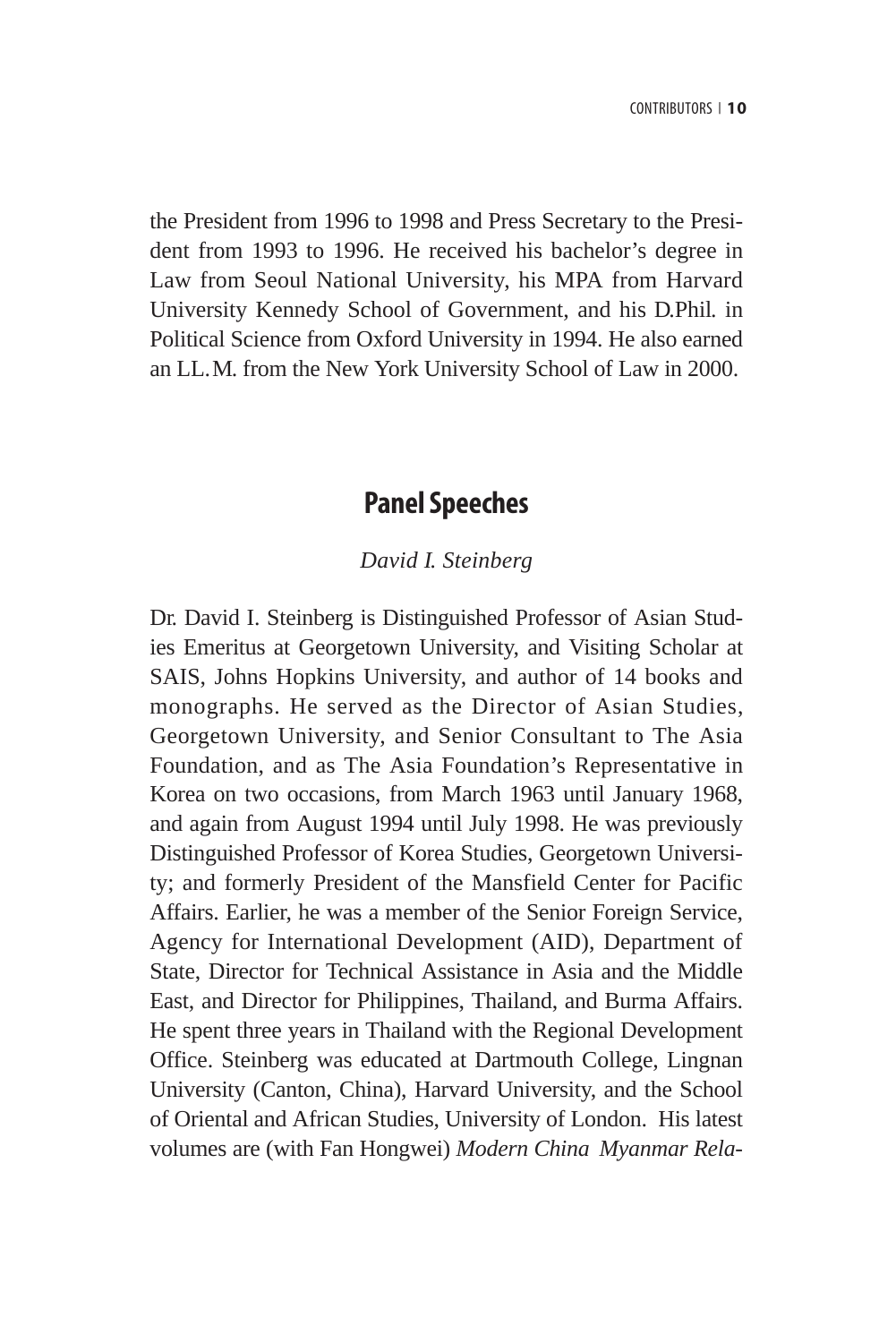*tions: Dilemmas of Mutual Dependence* (2012), and *Burma/Myanmar: What Everyone Needs to Know* (2013).

#### *Ren Xiao*

Dr. Ren Xiao is currently a Professor of International Politics at the Institute of International Studies (IIS), Fudan University, Shanghai, China, and the Director of the Center for the Study of Chinese Foreign Policy at IIS. In that capacity, in partnership with China's Ministry of Foreign Affairs, he founded the Diplomat-in-Residence Program at Fudan, the first of its kind in Chinese institutions of higher learning. Previously he served as a First Secretary at the Chinese Embassy in Japan between 2010 and 2012. Also, he was Senior Fellow and Director of the Asia Pacific Studies Department, Shanghai Institute for International Studies (SIIS). Dr. Ren studied in the University of Essex in England (1990–91) and held research or teaching positions at the University of Turku, Finland, Nagoya University, Japan, and The George Washington University in Washington, DC. His recent publications are, among others, *New Frontiers of Chinese Foreign Policy* (co-editor with Allen Carlson) (Lanham, MD: Lexington Books, 2011) and "Between Adapting and Shaping: China's Role in Asian Regional Cooperation." Dr. Ren serves on the editorial boards of some major international academic journals including *Globalizations*, *East Asia: An International Quarterly*, and *East Asian Policy*. He is a member of the China National Committee of Council for Security Cooperation in the Asia Pacific (CSCAP). He received his Ph.D. in political science from Fudan University in 1992.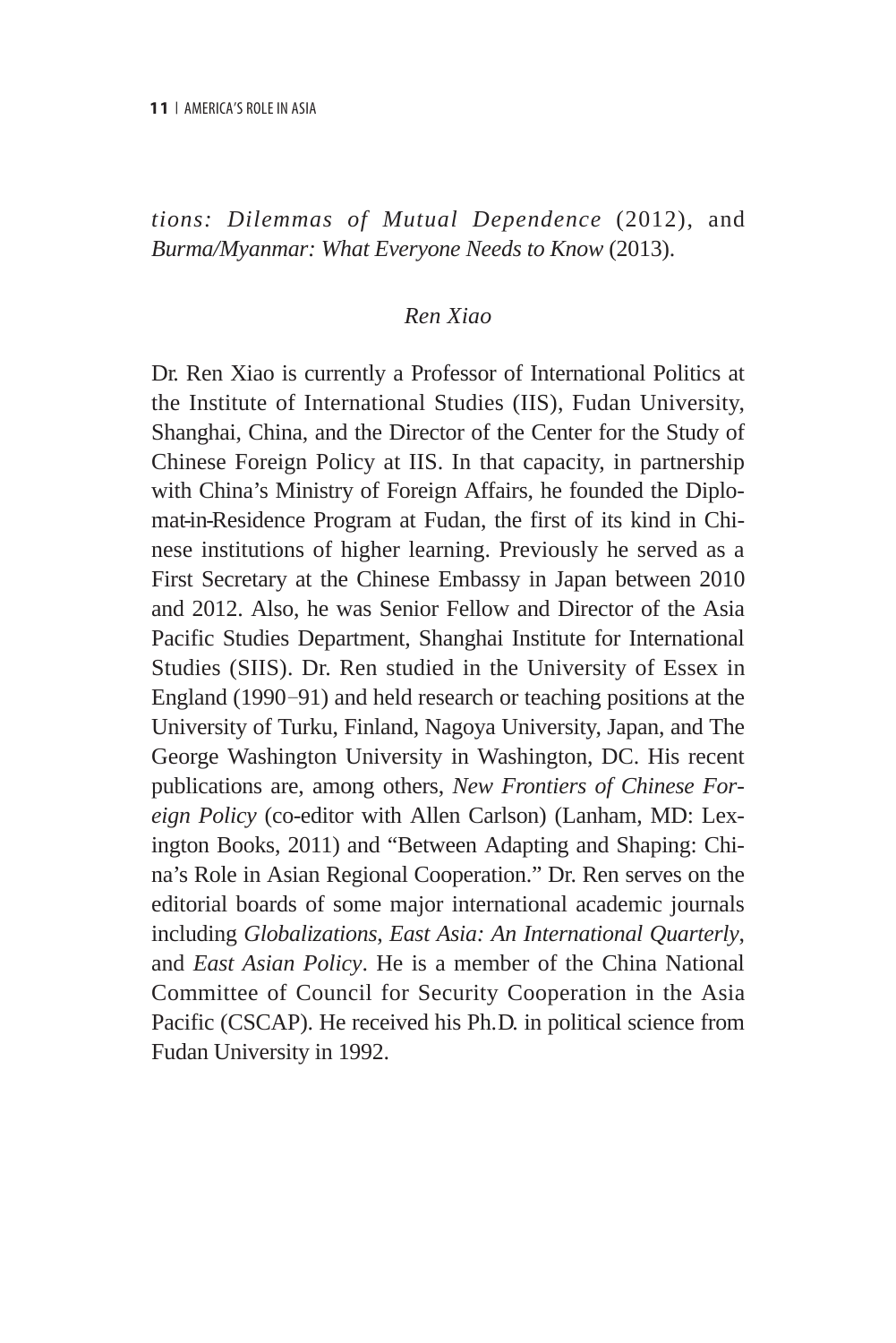#### *Kim Sung-han*

Dr. Kim Sung-han is a professor at the Graduate School of International Studies (GSIS) and Director of the Ilmin International Relations Institute at Korea University. He has served as the Vice Minister of the Ministry of Foreign Affairs and Trade between 2012 and 2013. Before joining GSIS in September 2007, Dr. Kim was a professor from 1994 to 2007 at the Institute of Foreign Affairs and National Security (IFANS) in the Ministry of Foreign Affairs and Trade. Prior to that, he worked as a Research Fellow at the Institute of Social Sciences and as expert advisor to the Prime Minister's Committee for Globalization (1992–94). Dr. Kim has also served as Vice President of the Korean Association of International Studies; President of Korean Association of American Politics (KAAP); Secretary General of the Korean National Committee of Council for Security Cooperation in the Asia Pacific (CSCAP– Korea); and Chairman of the Vision Council for the ROK U.S. Security Policy Initiative. Currently, he is advising the Foreign Relations Committee of the National Assembly, the Ministry of Unification, and the National Intelligence Service. He also serves as member of the Presidential Advisory Council for National Security, which consists of nine security experts. Dr. Kim specializes in U.S. foreign policy and international security. He earned a BA and MA from Korea University and Ph.D. from the University of Texas at Austin.

#### *Aileen Baviera*

Dr. Aileen Baviera is a professor at the Asian Center, University of the Philippines, where she also served as Dean from 2003–09. She also has a visiting professor appointment at the University of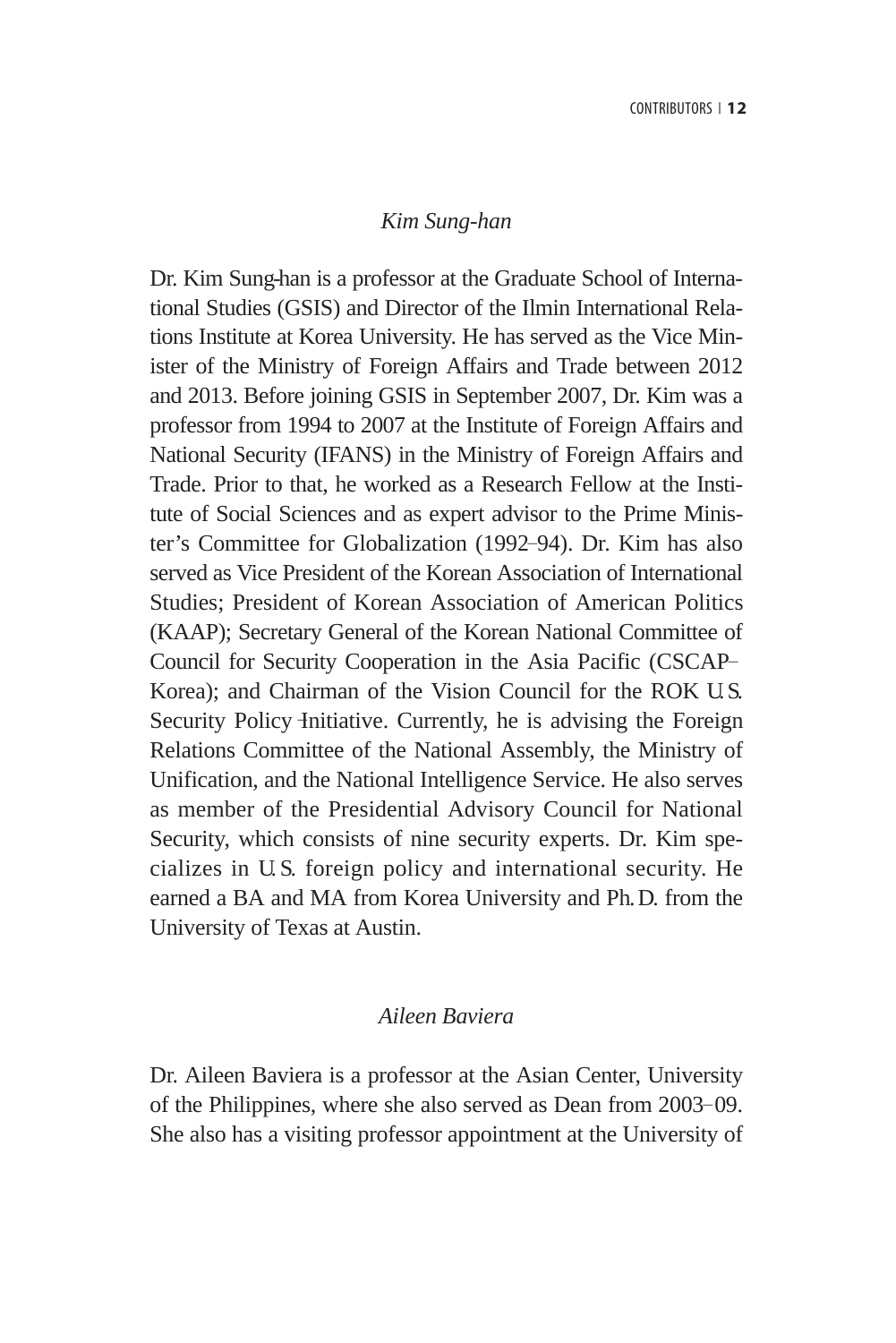Malaya, where she teaches at the Asia–Europe Institute. Since 2011, she has been the editor-in-chief of *Asian Politics & Policy* (Wiley-Blackwell). Having trained in both area studies and international relations, her specializations include contemporary China, Southeast Asia–China relations, Asia Pacific security, and regional integration. Over the years, Dr. Baviera has held visiting fellowships or lectured at various institutions in Australia, China, Japan, India, Malaysia, Singapore, Taiwan, and the United States. Among recent engagements was time spent as a Visiting Senior Fellow at the S. Rajaratnam School of International Studies in Singapore and Visiting Scholar of the Australian National University and Griffith University. As a former member of the East Asia Vision Group, she participated in processes leading to the strengthening of ASEAN Plus Three cooperation. Prior to joining academe, she had been head of the Center for International Relations and Strategic Studies of the Philippine Foreign Service Institute, and Executive Director of a nonprofit group promoting development cooperation between the Philippines and China. She is also founding president of Asia Pacific Pathways to Progress Foundation.

#### *Ichiro Fujisaki*

Ambassador Ichiro Fujisaki is the President of the America-Japan Society in Japan. He is also a distinguished professor of Sophia University and Keio University, both in Tokyo. Additionally, he is advisor to the metropolitan city of Tokyo. Formerly, Fujisaki served as the Ambassador of Japan to the United States between 2008 and 2012. During this period, there were frequent changes in Japanese leadership, but he stayed on as a point person between Japan and the United States. Fujisaki was instrumental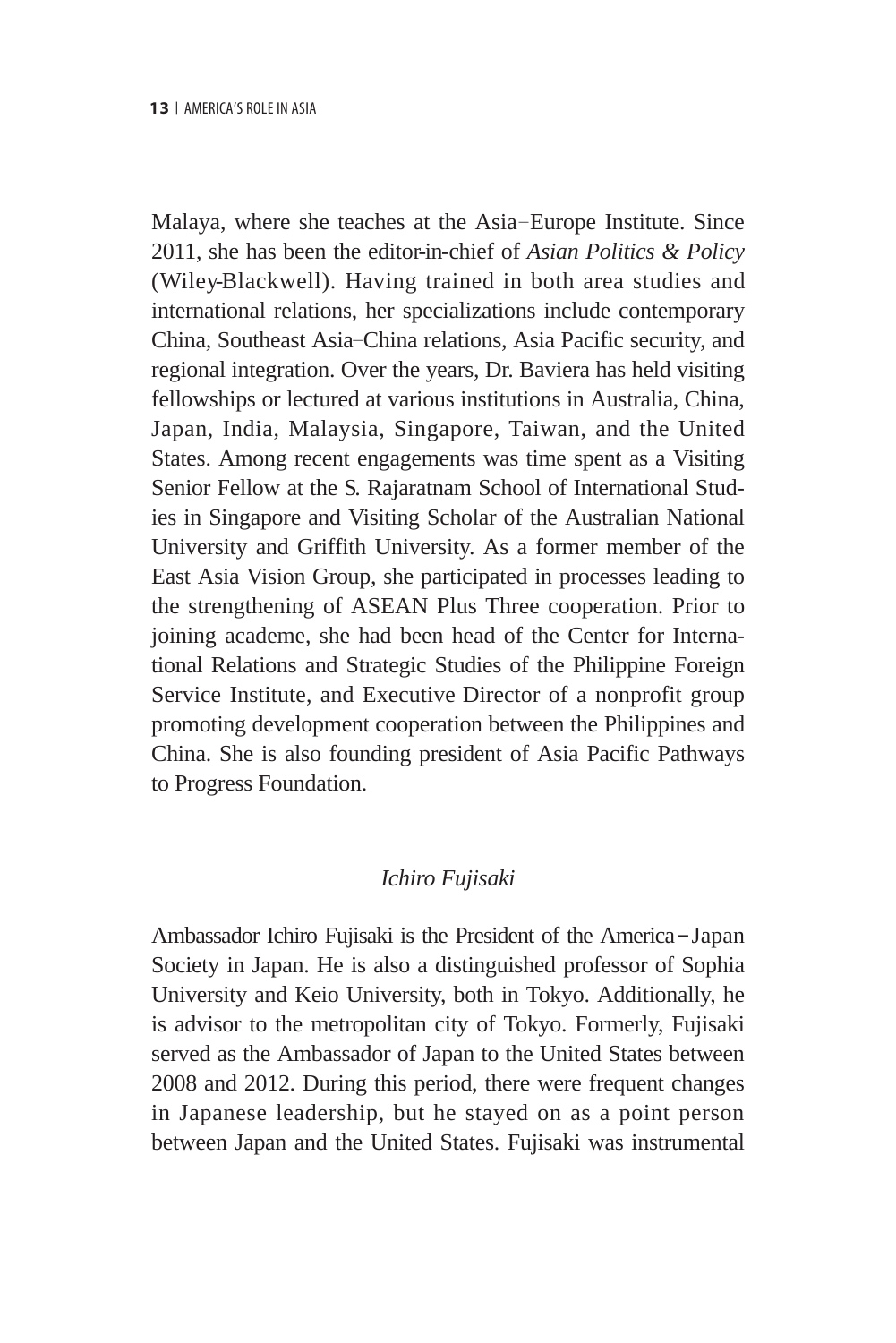in bridging Japan and the U. S. following the devastating earthquake and tsunami that occurred in March 2011. He was engaged in all of Japan's negotiations with the U. S. on security and trade issues, including Trans-Pacific Partnership (TPP) consultations. As the Deputy Foreign Minister, he served as Prime Minister Koizumi's personal representative to the G8 Summit as Sherpa. He was Japan's chief trade negotiator and headed the teams for Free Trade Area agreement negotiations with the Republic of Korea, Malaysia, the Philippines, and Thailand. He has initiated and headed Deputy Ministerial dialogue with China. He also frequently traveled to India to lay the groundwork for large scale infrastructure projects which are currently underway. Fujisaki's diplomatic career extends 40 years as he joined the Foreign Ministry of Japan in 1969 after passing the High-Level Diplomatic Examination. He earned his B. A. degree in Economics from Keio University in Tokyo.

#### **Closing Remarks**

#### *Han Sung-Joo*

Ambassador Han Sung-Joo is Chairman of the International Policy Studies Institute. He is a professor emeritus of political science at Korea University. He served in prominent government posts, including Minister of Foreign Affairs and most recently Ambassador to the United States. He was also president of Korea University and chairman of the East Asian Vision Group, established by the Summit Meeting of 13 East Asian Countries (ASEAN plus China, Japan and Korea) with the task of providing a vision for East Asian regional cooperation. He also served as the UN Secretary-General's Special Representative for Cyprus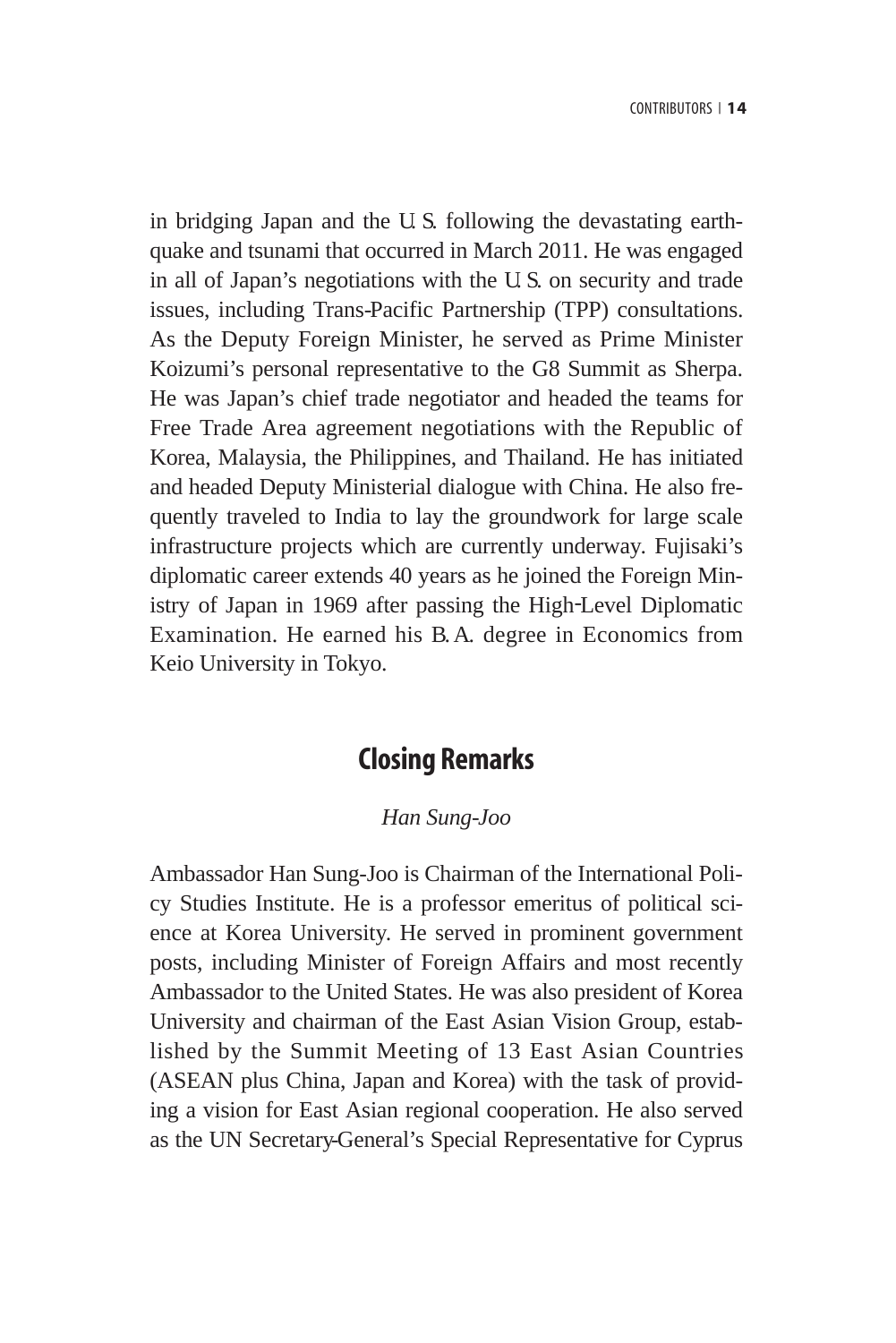and a member of the U. N. Inquiry Commission on the 1994 Rwanda Genocide. His English publications include *Korean Diplomacy in an Era of Globalization* (1995), *Korea in a Changing World* (1995), and *Changing Values in Asia* (1999). He has many publications in Korean, including *Nam Gwa Puk, Kurigo Sekye* 〔*The Two Koreas and the World*〕(2000). Ambassador Han is a graduate of Seoul National University (1962) and received a Ph. D. in Political Science from the University of California, Berkeley (1970). Previously, he taught at City University of New York (1970–78) and was a visiting Professor at Columbia University (1986–87) and Stanford University (1992, 1995). He was also a Distinguished Fellow at the Rockefeller Brothers Fund (1986–87).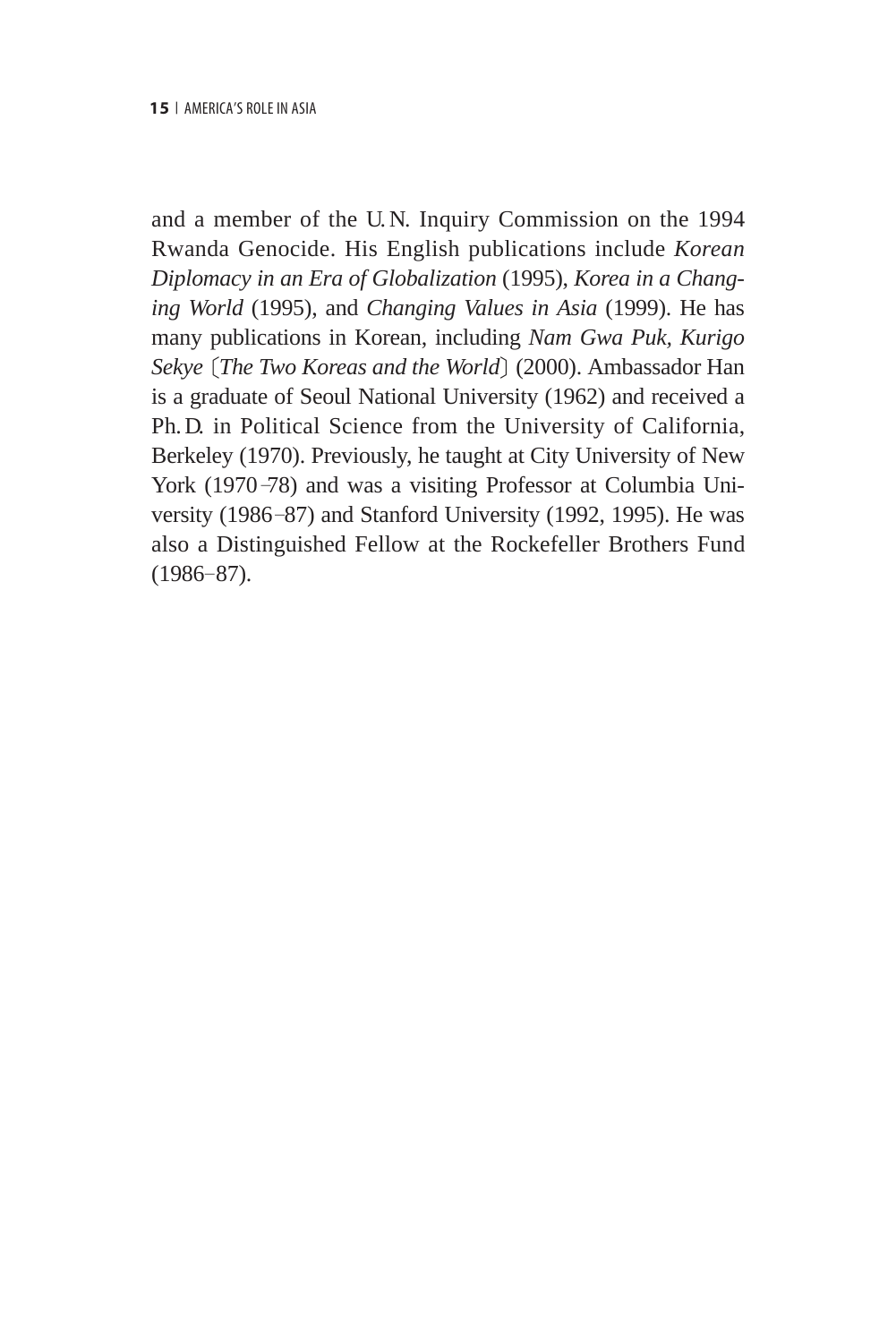## **Keynote Speech**

#### **Contemporary U.S. Foreign Policy and Its Impact in Korea**

#### *Michael H. Armacost*

It is a great pleasure for me to be back in Seoul, and to celebrate sixty years of productive work by The Asia Foundation in Korea. This country has dramatically transformed itself over the last six decades, and The Asia Foundation is proud to have played a modest role in that endeavor. Its consistent objective has been to offer thoughtful ideas, financial support, and technical assistance to encourage good governance, the rule of law, the empowerment of women, the reform of economic practices, the protection of the environment, and the promotion of human rights. Many of our local collaborators are here tonight, and I salute them.

This is an occasion for the foundation to highlight its past accomplishments, its current plans, and its future prospects. But I shall leave that task to our President, David Arnold, both because he is better equipped to perform it, and because I was asked to speak on another topic—Contemporary U.S. Foreign Policy and its Implications for Korea-to which I shall now turn.

My subject is challenging, because U. S. foreign policy has reached a critical inflection point. Change is in the air, and the contours and implications of change remain uncertain. My comments are my own, and they are personal. They represent neither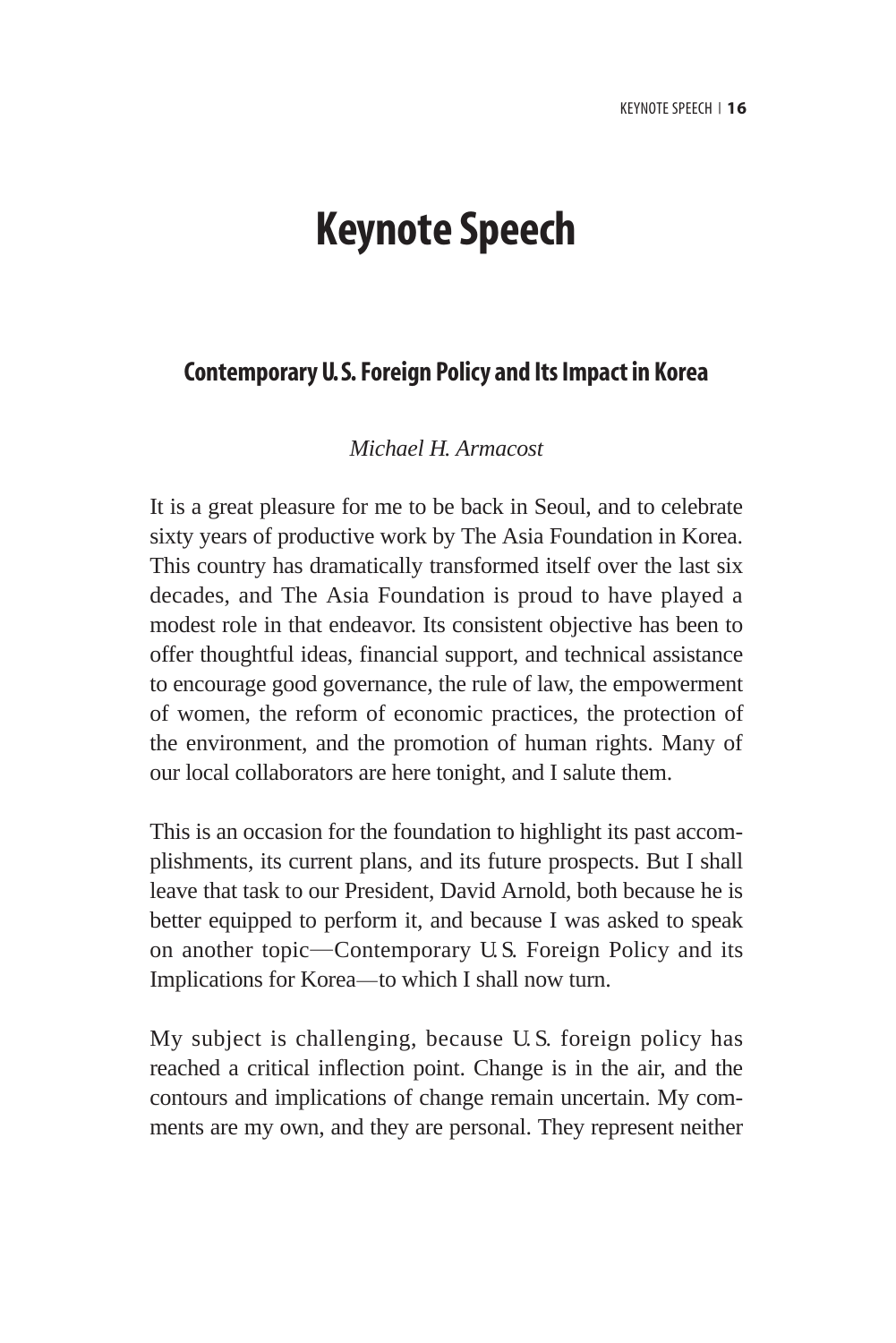the views of the U.S. government nor The Asia Foundation. Barack Obama inherited the presidency at a time when U. S. overseas commitments had outpaced the willingness of Americans to provide the resources needed to sustain them. In 2008 our public was weary of war; our public finances were strained by debt; and the luster of our economic and political model had been tarnished by financial crisis and governmental dysfunction. Like Presidents Eisenhower and Nixon before him, Mr. Obama was destined to preside over a foreign policy of sober retrenchment rather than soaring ambition.

And so he did. He extricated U.S. forces from Iraq. He initially identified the conflict in Afghanistan as a "war of necessity," but within a year, he announced a date certain for commencing the withdrawal of U.S. combat troops. He stood aside from the civil war in Syria, intervened only reluctantly in Libya, relied on drones and Special Forces to implement a counter-terrorism policy with a "light footprint" in places like Somalia and Yemen, and heralded a rebalancing of American geopolitical priorities away from the Middle East and back toward East Asia. He intended to focus his "nation building" activities on America.

This emphasis on retrenchment is coming to an end for several reasons. Above all, we are confronted by new dangers—Russian aggressiveness in Central Europe, the medieval brutality of the Islamic State in the Middle East, Beijing's assertiveness in the South and East China Seas, and the Ebola virus in West Africa.

Beyond this, a number of President Obama's foreign policy endeavors have not worked out as he expected and the American people hoped.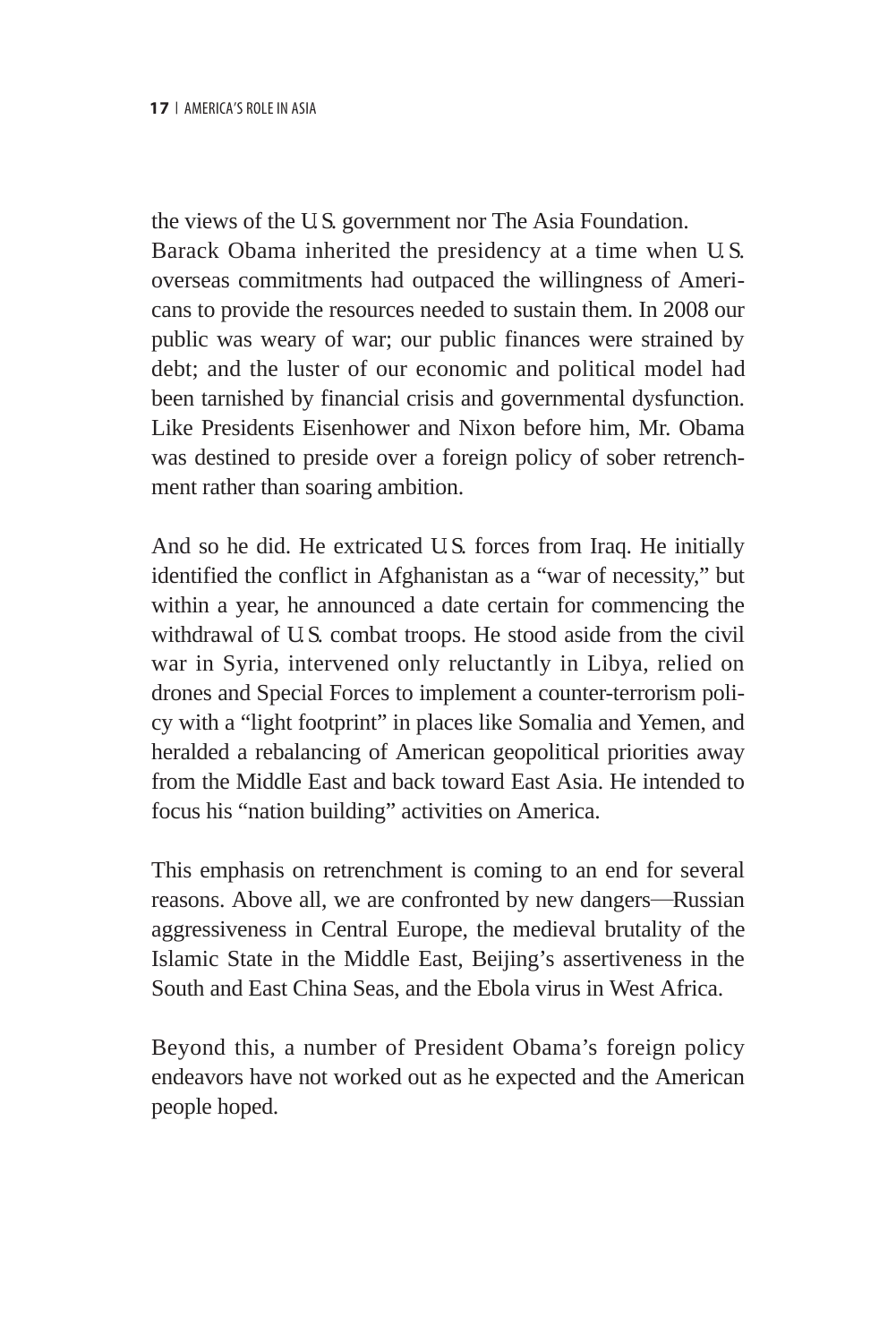- Our troops are out of Iraq, and we have been mainly a spectator in the Syrian civil war, but large swaths of those countries are now controlled by a strain of Islamic extremism even more virulent than al Qaeda.
- Our threat of sanctions did not dissuade Vladimir Putin from annexing the Crimea, and the "pivot" back to Asia did not deter the Chinese from pressing their territorial claims in maritime Asia with increasingly muscular and implicitly coercive tactics.
- The President called for Mubarak, Assad and Gaddafi to "step down," but regime change did not produce the benign results anticipated.
- Secretary Kerry's determined efforts to reenergize the Israeli/Palestinian peace process proved abortive in the face of Israeli resistance and the fractured Palestinian leadership.
- And Washington's early response to the spread of Ebola in Liberia, Guinea, Nigeria, and Sierra Leone was tardy and poorly coordinated.

A consequence of these developments is that policies of retrenchment are increasingly perceived as an expression of weakness and retreat. This has had a visible impact on public opinion in the United States. The president's popularity is way down. Public support for his handling of foreign policy has dropped precipitously. Just a few months ago the American people appeared to believe that the U.S. government was too active and too involved overseas. Now they seem to feel that the administration's responses to emerging foreign crises has been "too little, and too late."

So an administration that prided itself on "not doing stupid stuff" is searching for a more comprehensive organizing principle for its foreign policy, and a strategy for responding to a host of new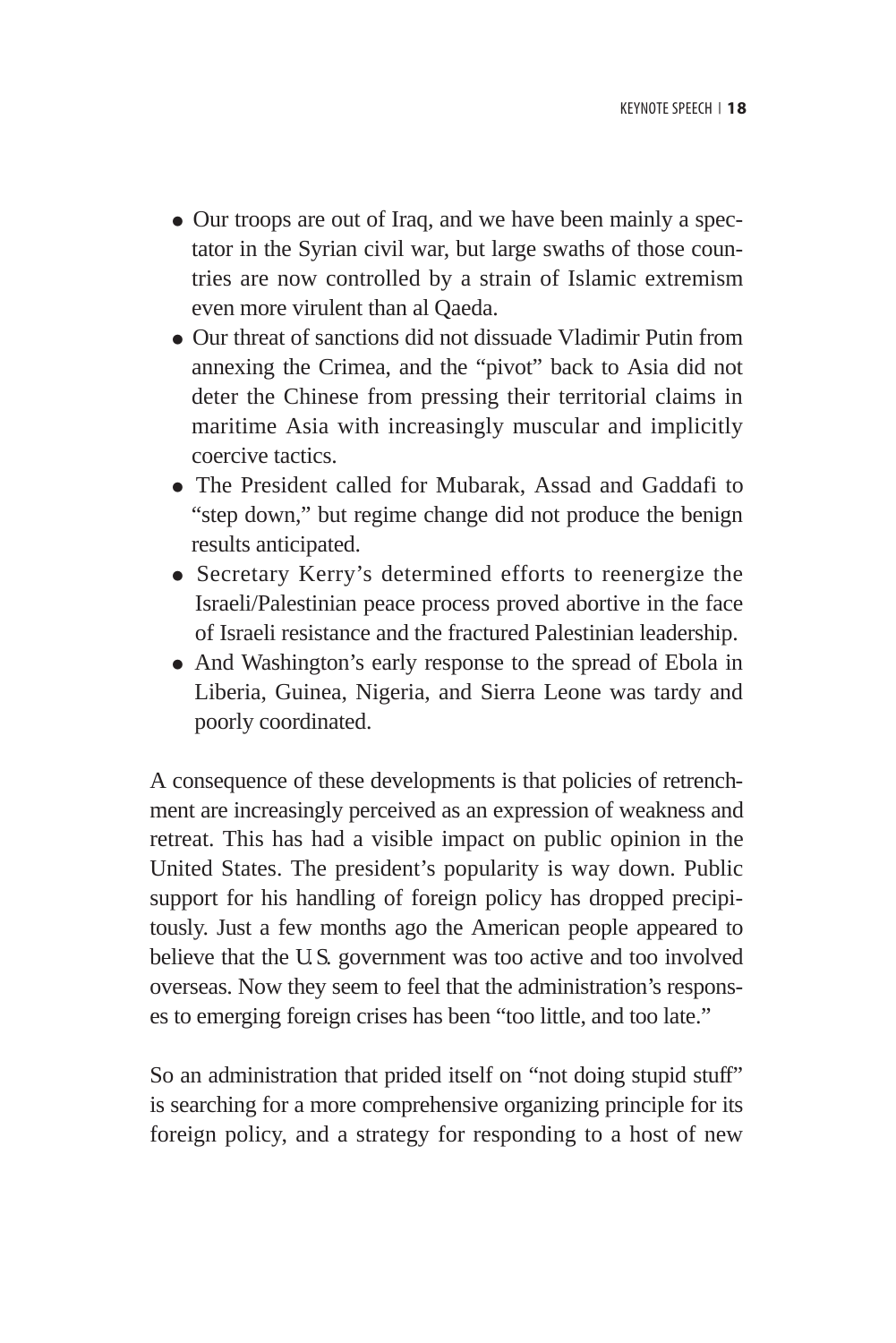crises. The difficulties of abandoning retrenchment are multiplied by the fact that the fiscal realities that encouraged it will not swiftly disappear.

It is noteworthy that President Obama is now entering the fourth quarter of his tenure. Many assume that he is or soon will become a "lame duck." I would say not necessarily. As the presidencies of Ronald Reagan, Bill Clinton, and George W. Bush attest, it is possible for our Chief Executives to register significant achievements during their last two years in office. Reagan negotiated a major arms control agreement with the Soviets; Clinton conducted a successful humanitarian intervention in Kosovo and completed a trade deal with China; and George W. Bush authorized a troop surge that at least temporarily stabilized conditions in Iraq, and concluded several free trade agreements, including one with the ROK.

President Obama covets a consequential legacy in the field of foreign policy. His search will be marked by a growing sense of urgency. He will surely be tempted to devote more of his time and attention to external affairs given the realities of partisan gridlock on domestic legislation. There is sufficient time for him to leave a mark, so long as he concentrates his efforts on achievable objectives and works to enlist bipartisan support.

What then are the implications of these considerations for U.S. policies in Asia at a time when we are facing rising global disorder, and the chief locus of that disorder, alas, remains in the Middle East?

It's clear that region will remain a major preoccupation for Washington. But we are a global power. We don't have to abandon one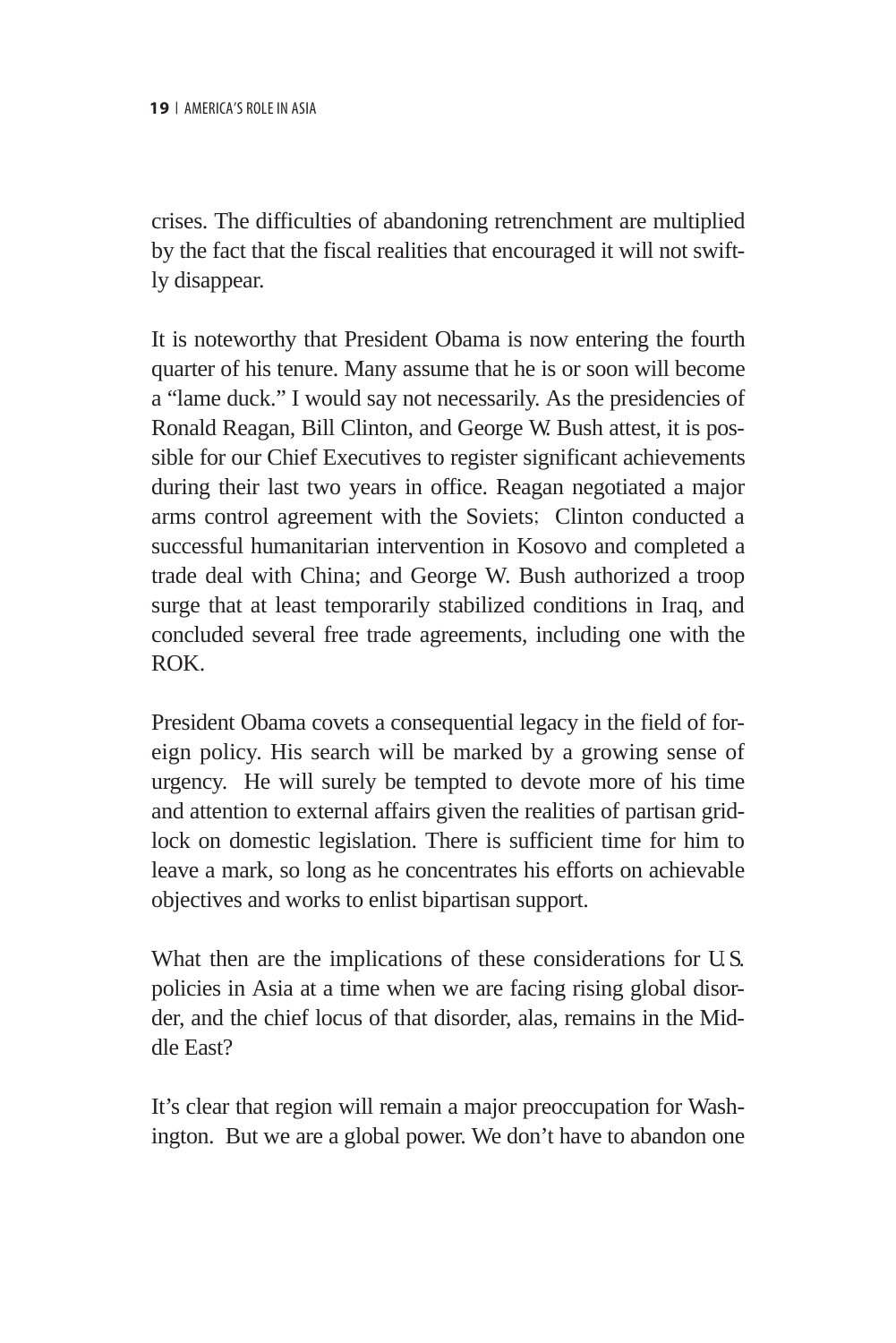region in order to devote attention to another. We can walk and chew gum at the same time. And by the way, we are not a nation in decline. If the Chinese actually believe that, they are delusional.

We have our problems. But growth is perking up, the North American economy is increasingly integrated, our budget and trade deficits are shrinking, we still account for about 40% of global military spending, our energy security has improved dramatically, and Americans remain an innovative and resilient people when confronted by crises. The importance of Asia to American interests is well recognized, and we are not an "off-shore balancer" in the Pacific; we have been an integral element in the Asian balance for decades, and are in the region to stay.

This notwithstanding, the Middle East is not an area we can ignore. The self-proclaimed Islamic State is a deviant cult within the Muslim world. It is about as Islamic, as Chas Freeman has observed, as the Ku Klux Klan in America was Christian. But it presents a genuine threat. It is recruiting fighters from all over the world. It hopes to conquer the Arab East's territories, and to use their resources to mount attacks on our interests, and perhaps eventually even on our territory.

Our strategy toward the IS remains in flux. Airpower alone will not be sufficient, even in collaboration with Kurdish ground troops, to "degrade, and eventually destroy" it. A broad coalition will be required to combat it. We have a significant role to play, but IS jihadis can be contained and shrunk only by a force with a strong Muslim identity. Hence, in my view an effective countercoalition must be led by states within the Middle East.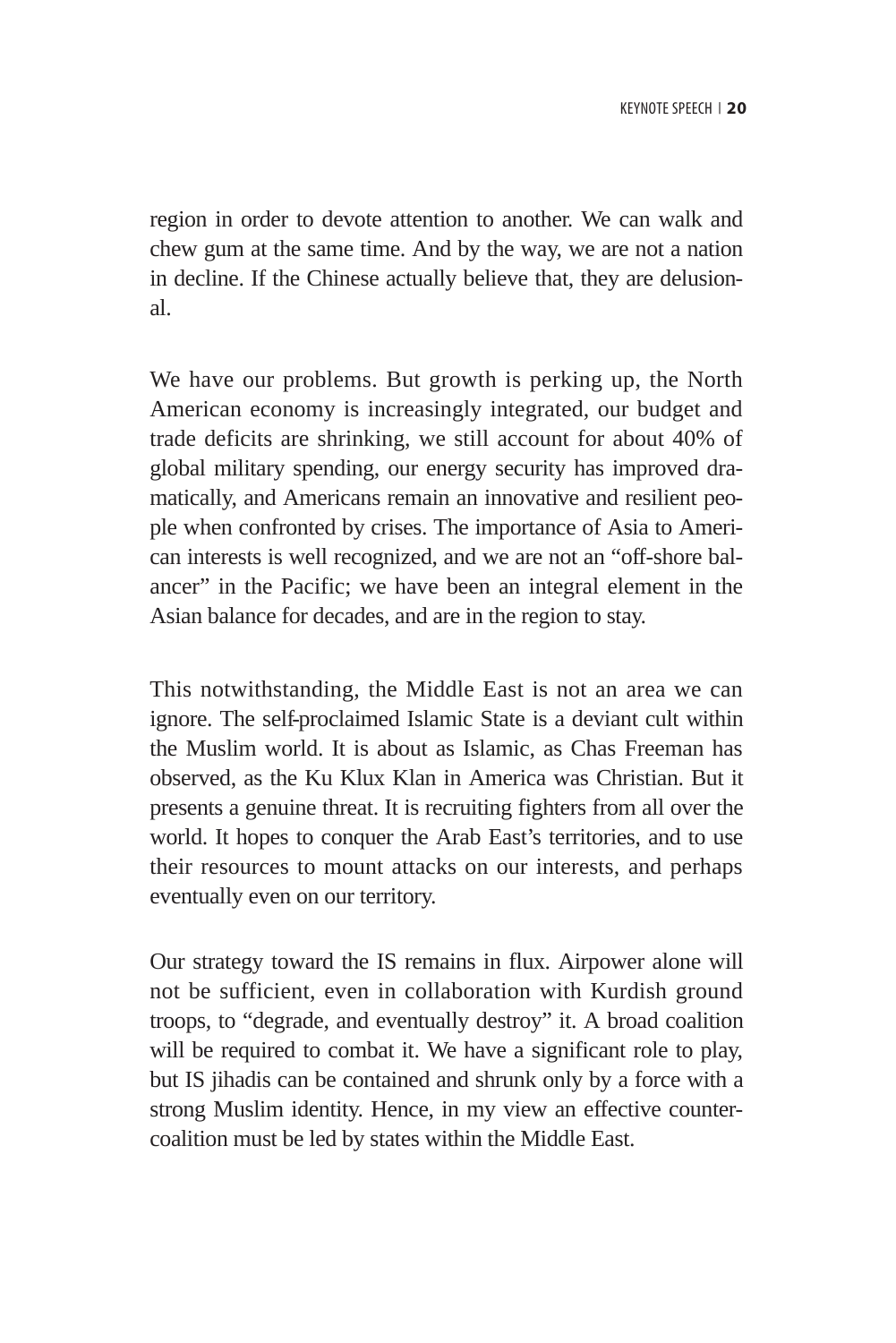Whether such a coalition will implicitly include the Iranians, Hezbollah, and the Assad regime remains unclear at least to me. At present they constitute the main forces arrayed against Islamic State fighters, and for those who presume "the enemy of my enemy is my friend," their active involvement is welcome. But for American politicians, it is a very tough sell.

My point, however, is that the Middle East will remain a big-time U.S. foreign policy preoccupation. And we will need to devise an approach that is measured, limited, and designed to avoid relieving the principal regional players (including the Turks) of the primary responsibility for protecting themselves from this new menace.

A more intense rivalry with Russia has also arisen suddenly to a prominent place on Washington's foreign policy agenda. Putin is determined to restore Russia's status and power, and he seems predisposed relentlessly to press what he sees as his advantage, and thus to overreach. His policies have sent his domestic support skyrocketing, and he is not squeamish about using aggressive tactics to reestablish Russian predominance in its "near abroad."

In the short term, that means preventing the Ukraine, Georgia, and other former Soviet republics from joining NATO or the EU. I personally believe that America's earlier readiness to welcome Georgian and Ukrainian membership in NATO was a mistake. And I think a trade-off between closing that door in return for verifiable restrictions against Russian military pressure on Ukraine and other neighbors is well worth considering. Obviously any such effort would have to be collectively undertaken with our friends in Europe. I don't know whether I represent Washington thinking when I say that.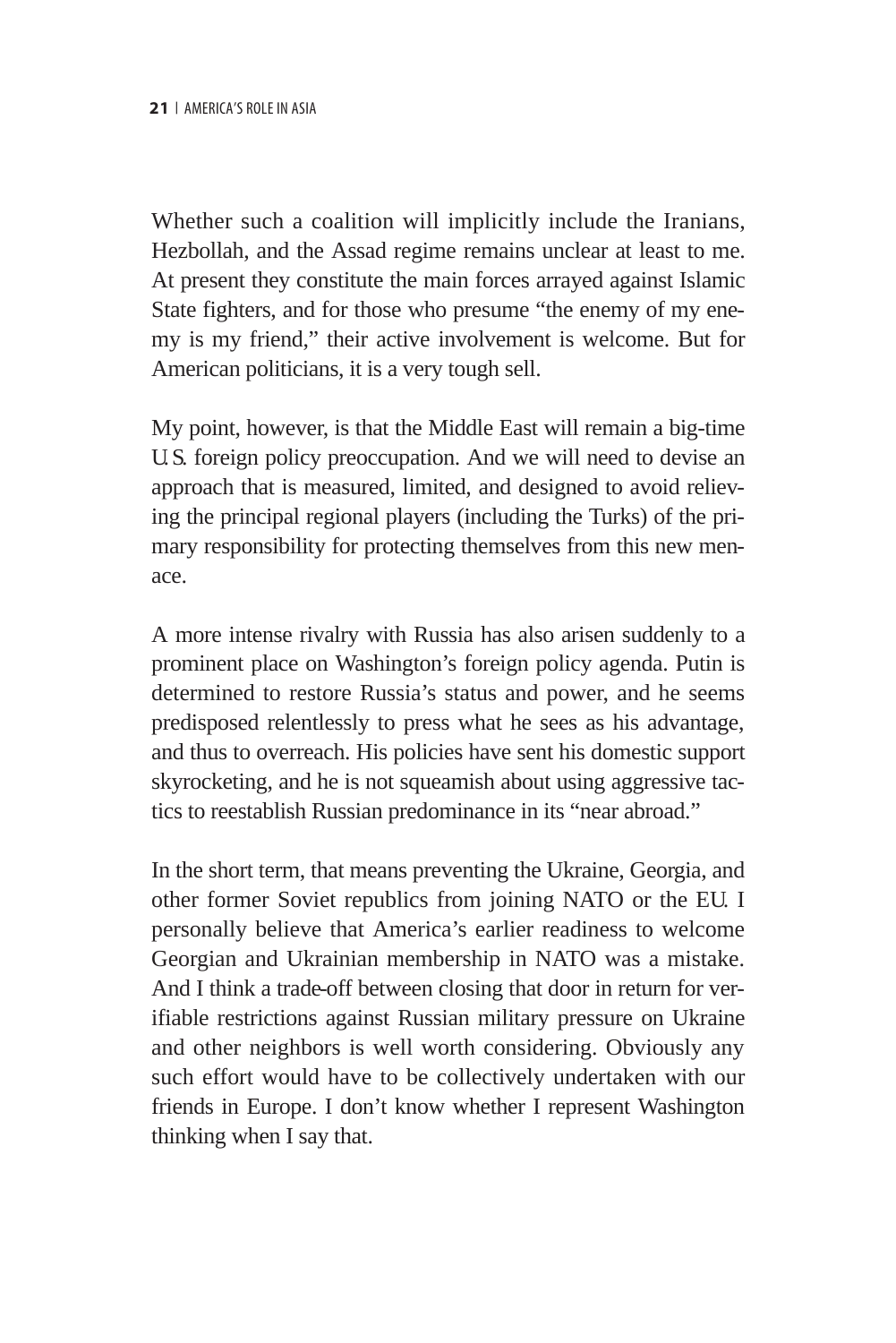These and other claims on our attention and resources do not diminish the U.S. stake in Asia. But it's clear that many Asians question the sustainability of a deeper Washington engagement with this region. So it is a good time to underline our intentions and capabilities in that regard.

#### **The U. S. Military Presence in Asia**

When President Obama announced the "pivot back to Asia" in 2011, its military elements received the lion's share of public attention. I never understood why. The pivot never heralded a U.S. military build-up in Asia. It was designed to avoid a draw-down by exempting our presence in the Pacific from looming cuts in the Pentagon budget. Significant cuts have now been implemented in our defense spending for several years while Beijing has continued to expand its military modernization at a pace that raises alarm throughout the region.

The U.S. promises to deploy 60% of our naval and air assets in the Indo-Pacific won't provide much reassurance to friends and allies if we merely deploy a larger percentage of a smaller force out here. It is high time that we actually augmented our naval and air forces in this region. That requires an end to the sequester and an increase in the defense budget, and I suspect Congressional support for this may now be possible. If additional air and naval forces in the Pacific can be financed only by downsizing our ground forces in Northeast Asia, so be it.

The purpose of increasing our military strength in the Pacific is not to contain China, but to contribute to a stable regional balance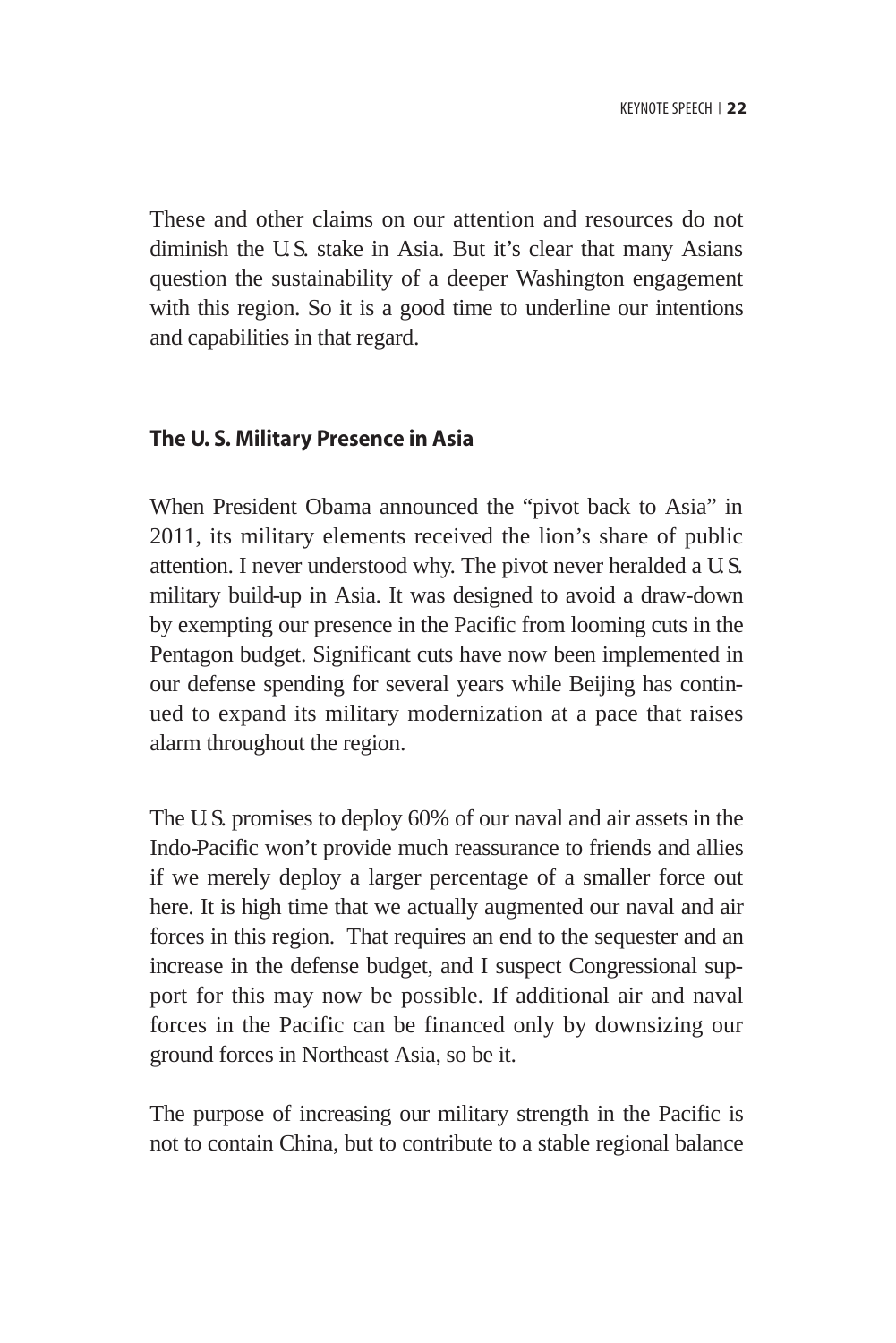of forces that will discourage all countries in the area from attempting to resolve their differences by force.

#### **The Trans-Pacific Partnership**

An equally urgent current requirement for the U.S. is to broker a deal in the Trans-Pacific Partnership negotiations, and to secure its ratification by Congress. A high quality regional free trade agreement will entice a host of additional countries to join, including, I hope, the Republic of Korea, and eventually China as well. This could be a real game changer. Serious negotiations have been on hold lately. But with our mid-term elections now over, it is essential that President Obama demonstrate the political courage required to overcome or neutralize the resistance to an agreement of protectionists in his own Party. This is a matter of urgency, because the political window of opportunity will not be open very long.

#### **Japanese Security Policy**

We will need help from Prime Minister Abe to get the TPP issues resolved. I will leave it to others to dissect the missteps of the Abe administration on historical issues. I would merely express the hope that Tokyo and Seoul will devote more of their attention to the future, and less to the past.

That said, the adjustments the Japanese are making in their security policies strike me as timely and appropriate. The disquiet they have evoked in some quarters is perplexing.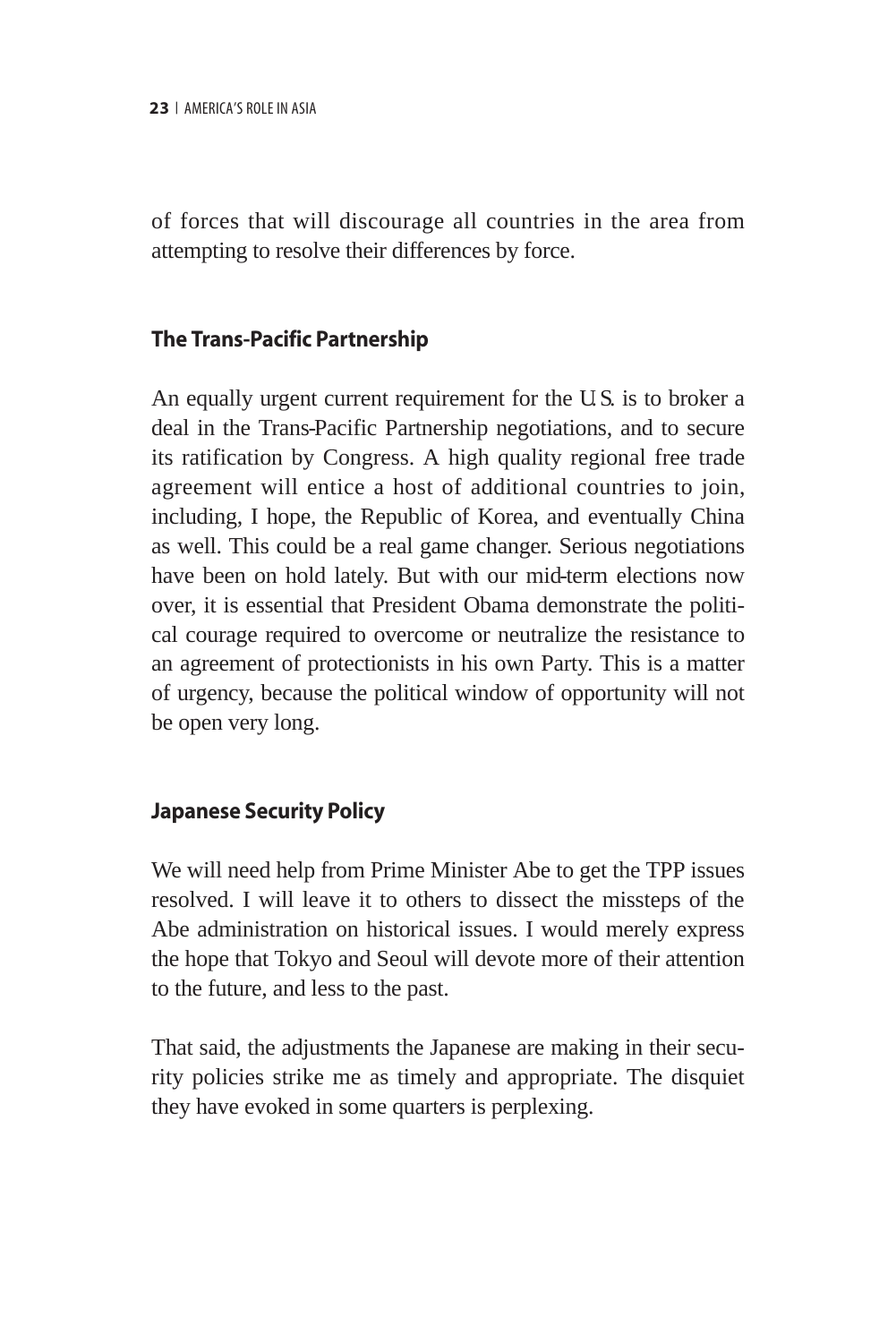- Tokyo's military spending has ticked up slightly, but its defense budget this year is smaller than it was a decade ago.
- In declaring its intent to exercise the right to collective self defense if that should be necessary, Japan is embracing an option that is presumed available to all members of the United Nations.
- Tokyo is amending some of the self-imposed restrictions that previously limited its defense policy. That is understandable. Like the ROK, it lives in a tough neighborhood. Yet, its government has not touched those defense policy restrictions that are of greatest sensitivity to its neighbors, for example, the 1% of GDP limit on its military spending, its ban on procuring offensive weapons systems, and its non-nuclear principles.
- In enlarging security cooperation with the Australians, Indians, and various ASEAN members, Tokyo is responding to the entreaties of other states that are worried about how Beijing intends eventually to utilize its rapidly growing military power.

Beijing is attempting to "brand" these adjustments as a "revival of Japanese militarism." Can any thoughtful observer truly imagine that a country whose population is aging and declining, and whose public finances are in disarray, would embrace militarism? It is a fanciful notion, particularly coming from a country whose military spending increased by nearly 300% in the last decade.

#### **U. S. Policy Toward China**

Our policy toward China is based on two fundamental realities. On the one hand, we are indispensable partners. We have a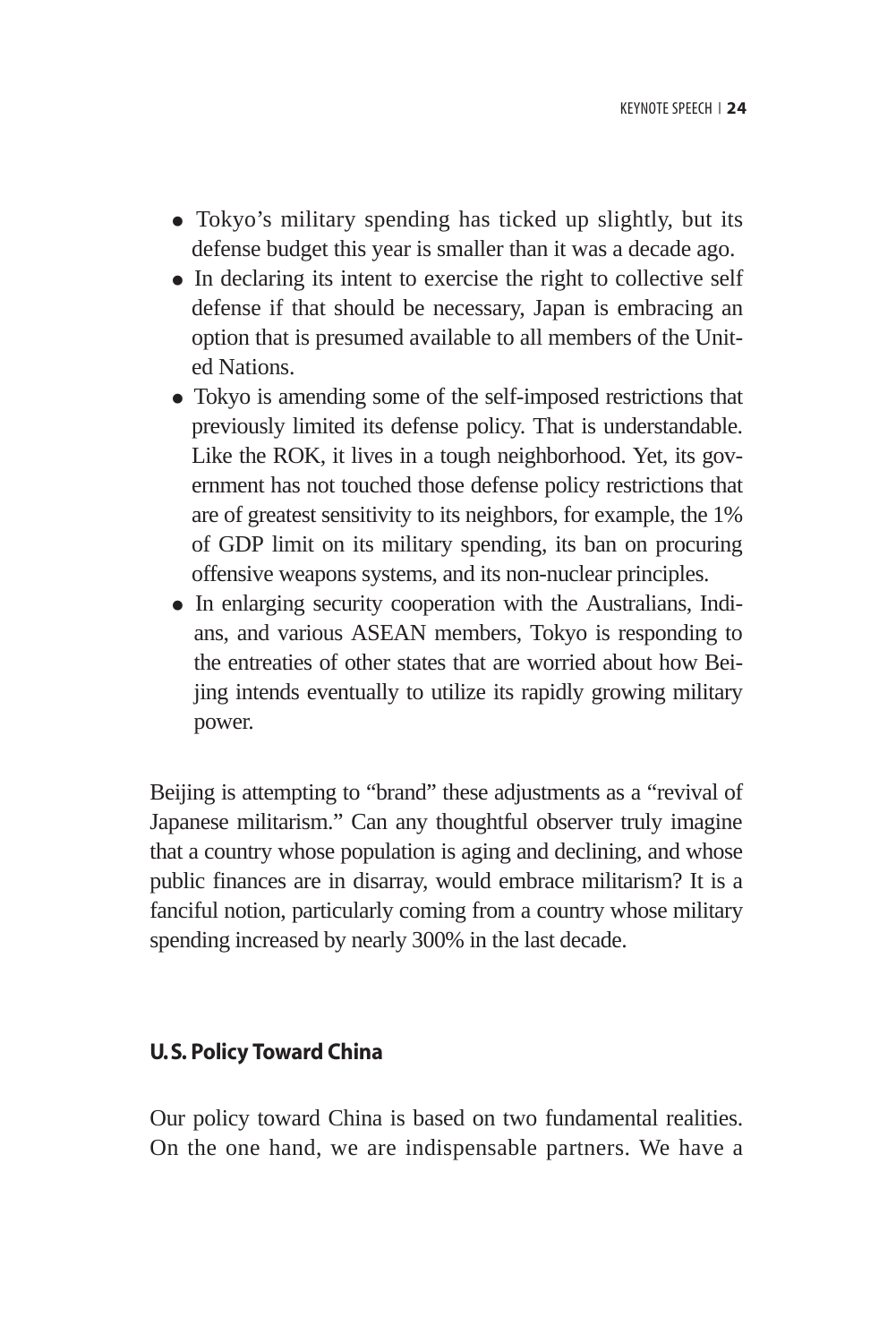gigantic economic relationship with Beijing. We constitute China's most important export market, and Beijing finances a large portion of our merchandise trade deficit. This gives us both a huge stake in constructive engagement with one another.

On the other hand, we do not know how China will eventually utilize the military power it is so rapidly accumulating, and we notice that Beijing's leaders speak less and less these days about China's "peaceful rise" or Deng Xiaoping's admonitions to "hide brightness" and "cherish obscurity."

During Mr. Obama's tenure, he first leaned heavily toward constructive engagement. China began flexing its muscles, apparently with the conviction that the global balance of power was shifting inexorably in its favor. In response, the U.S. shifted in the direction of hedging. When he met President Xi nearly eighteen months ago at the Sunnylands Summit, they expressed a shared desire to seek a new model of major power relations. Since then, however, the trajectory of our relationship has not been terribly reassuring.

- We are at odds on many of the current global geopolitical issues.
- Our differences over maritime disputes in the East and South China Seas have visibly sharpened.
- Some elements of strategic rivalry have crept into our relationship. We have more directly challenged Chinese interpretations of the freedom of navigation in its Exclusive Economic Zone, and the expansiveness of its territorial claims in the South and East China Seas. The Chinese meanwhile dismiss our "rebalancing exercise" as an effort to contain, weaken, and encircle China. President Xi now labels U.S. alliances in Asia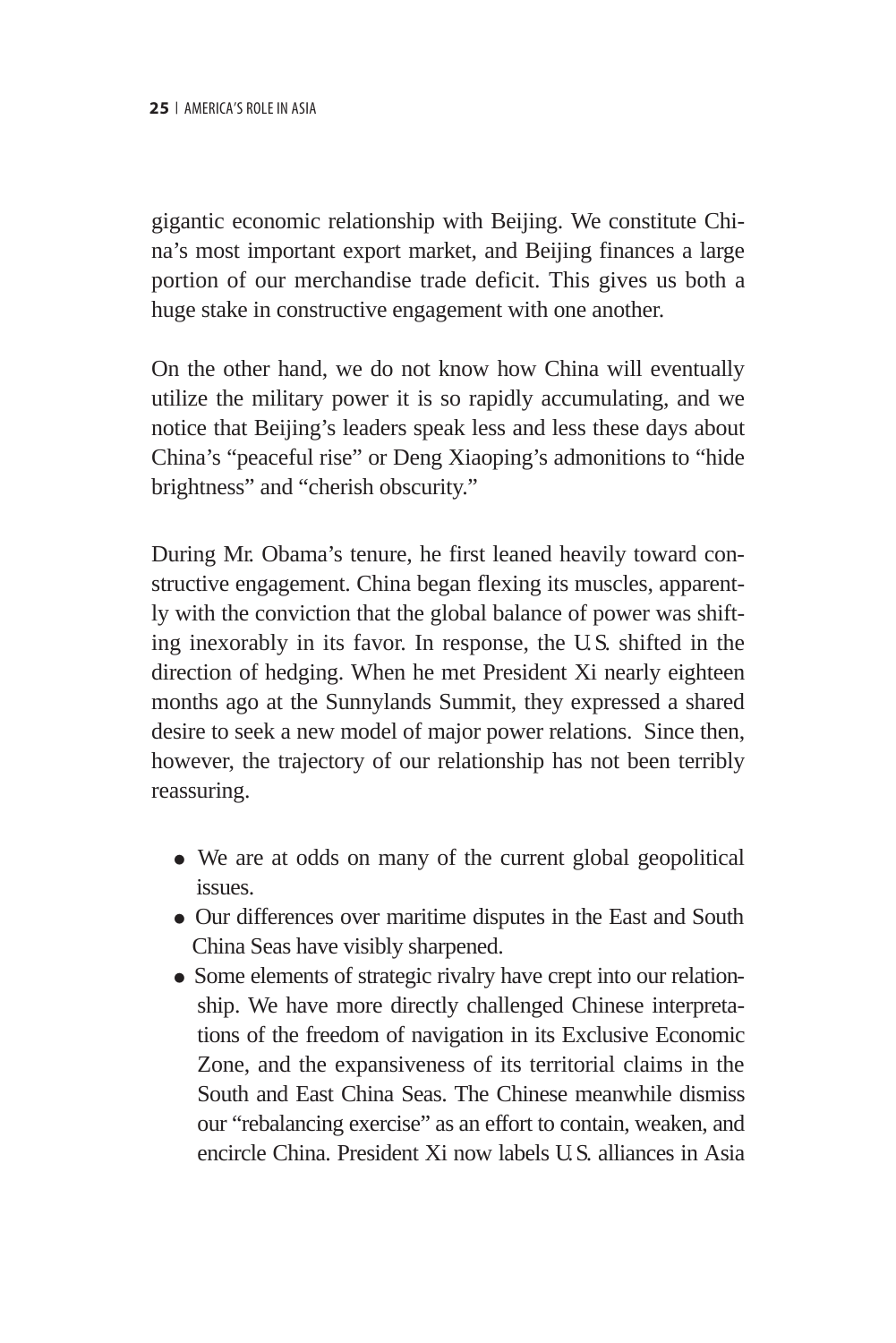as "relics of the cold war," and urges changes in the security architecture of the region designed "by Asians for Asians."

It is encouraging that Presidents Obama and Xi are to spend some time together on November 12th following the APEC summit. I hope this will provide an occasion for some straight talk. "Tone at the top" is important, and it could use a lift. I hope each president will put his country's primary concerns about the relationship on the table. I hope they will commit themselves to meet at regular intervals to work systematically through the agenda that emerges. They need to achieve visible progress on a few issues in the next year or two. Food security, water security, and energy security offer some promising possibilities. I hope they will capitalize on expanding military-to-military contacts to construct mechanisms for avoiding or managing incidents, particularly at sea and in the air. And they need honestly and patiently to address those issues that have proven to be more intractable.

When I was serving as Undersecretary of State for Political Affairs in the mid-1980s, I saw Secretary of State George Shultz and his Chinese counterpart, Foreign Minister Wu Xueqian, initiate and drive such a process, and it produced impressive results. Our relations have, of course, changed dramatically over the past quarter of a century. There are elements of cooperation and competition. We need to sustain and broaden the former, and keep the latter bounded by clear rules of the road. I believe those are achievable aims.

#### **Implications for Korea**

What are the implications of all this for Korea and U.S.–ROK relations? Officials in both Washington and Seoul claim that our rela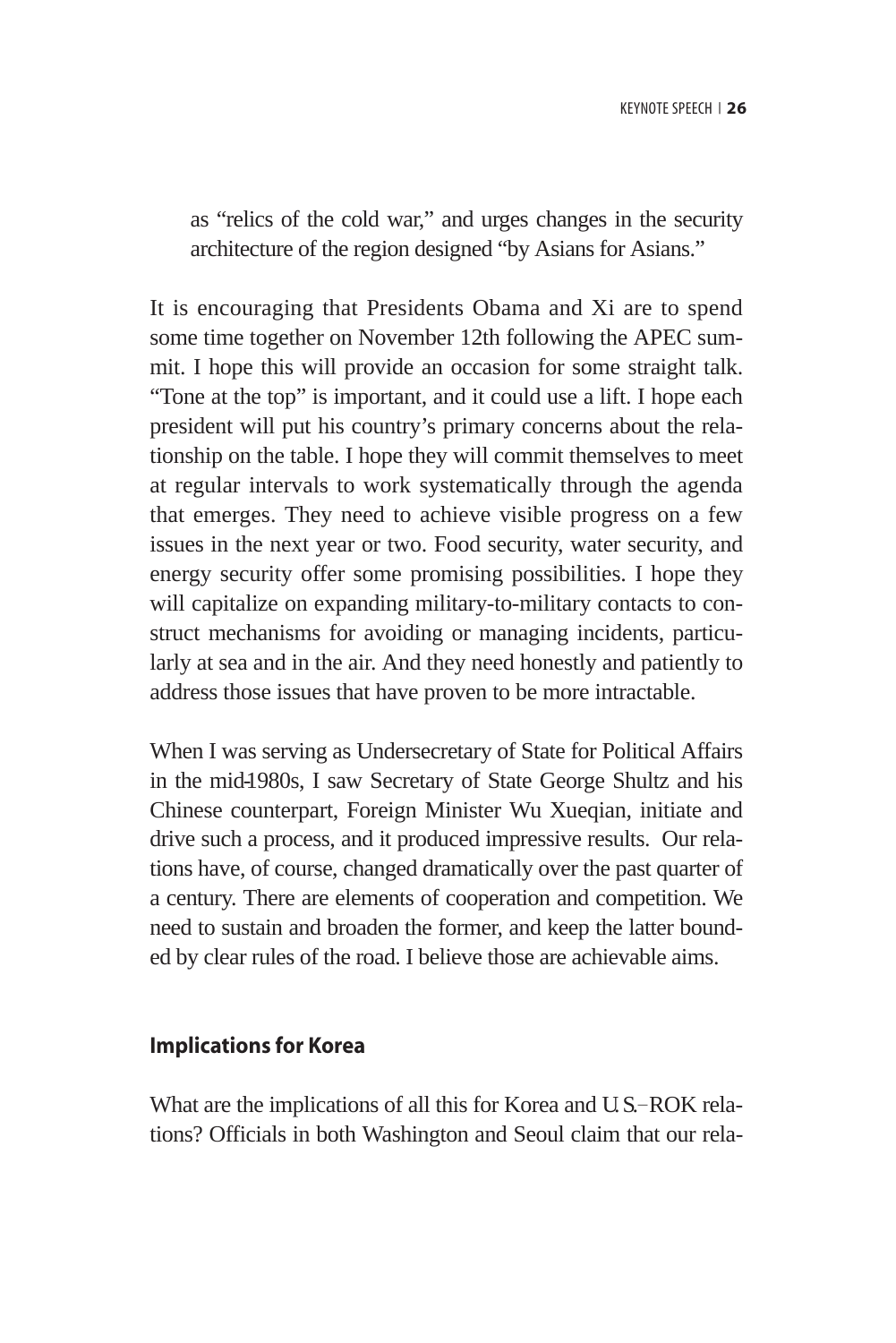tionship "has never been better." That is plausible. Our leaders have excellent personal rapport. We have made headway in transforming a solid alliance into a global diplomatic partnership. Recent high-level consultations on global and regional issues revealed a wide range of converging interests and effective mechanisms for policy coordination. We have managed to kick the tricky OpCon issue further down the road.

The most promising policy opportunities appear in the field of economics. If a deal can be achieved on TPP, an early ROK bid for membership would be especially welcome and should be easily achieved. And as LNG facilities are completed in the U.S., we will be able to add natural gas and tight oil to our exports to the Korean market.

Revising the bilateral Nuclear Cooperation Agreement will be highly challenging. But with good will and give and take, I believe we can manage to find a mutually satisfactory basis for its revision. There will also be plenty of snares to avoid in managing the relocation of U.S. forces to the south in a timely and efficient way.

As for North Korea, I would not expect Washington to venture far from its current reliance on "strategic patience." It has been burned repeatedly by Pyongyang; the North Koreans exhibit no interest whatsoever in denuclearization, and the Obama administration has plenty of other urgent items on its agenda. Still, Washington is eager to keep its policy toward North Korea well synchronized with Seoul's. Thus any significant change in our policy is likely to require some prior initiative toward the North from the ROK.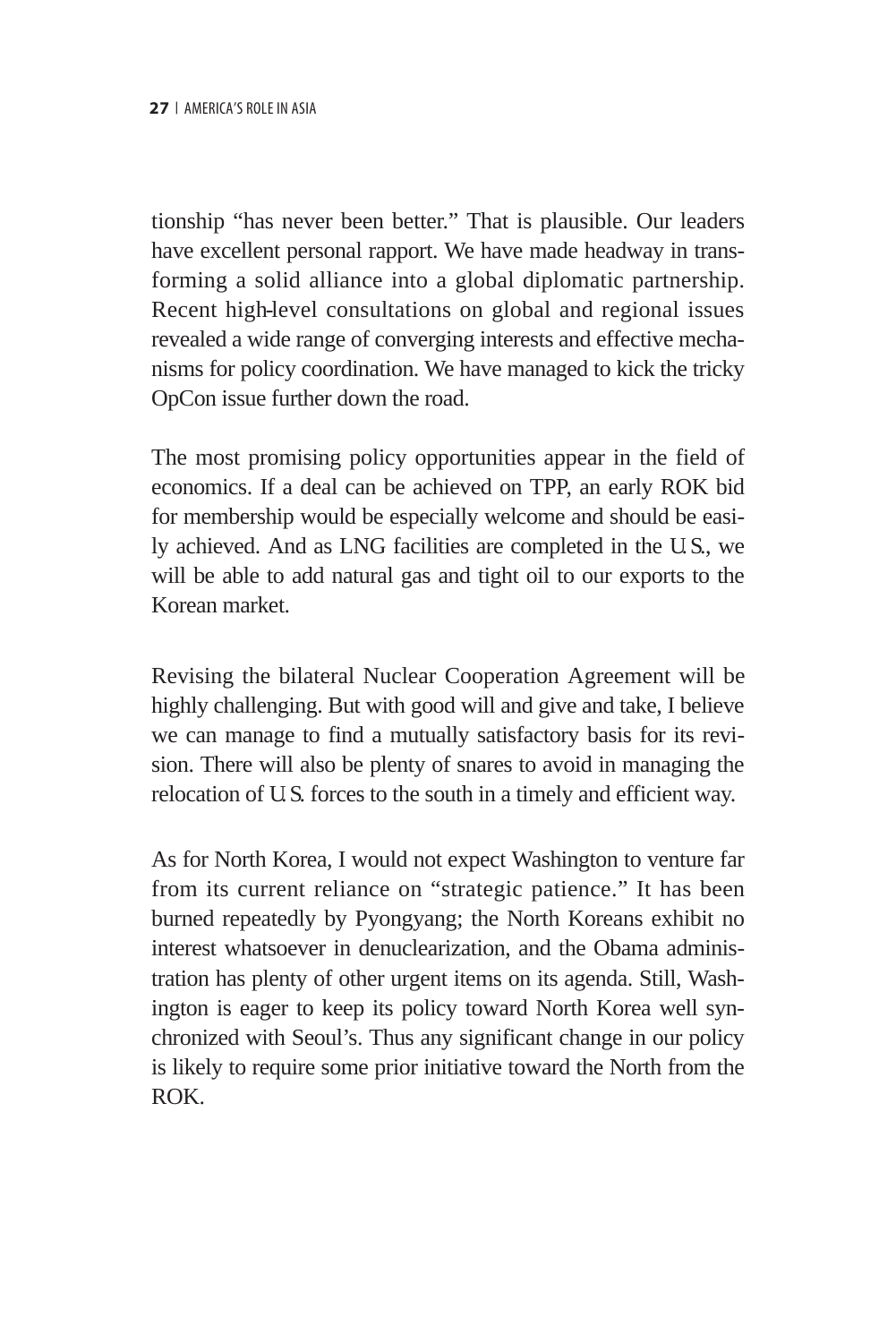Managing our respective policies toward China will be challenging. Washington knows all about the size and significance of ROK trade with China. We know that Seoul continues to look to Washington for defense cooperation, and doesn't want to have to choose between its economic interests and its strategic concerns. We have no reason to force such a choice on you.

But we notice that Beijing is utilizing its economic leverage to influence South Korean views on security cooperation with the U.S. in the field of ballistic missile defense. I trust the ROK government is regularly reminding Beijing that there would be no need for BMD had China more effectively opposed Pyongyang's nuclear ambitions. There are risks of a possible disconnect here.

Persistent tensions between Seoul and Tokyo complicate our alliance management in Northeast Asia. Conversely, expanded ROK/Japan links in the fields of intelligence and naval cooperation would appear to offer especially appealing mutual benefits. I doubt that Washington will take sides or thrust itself in the middle of this bilateral scuffle between allies. But it breeds frustration in Washington, which would welcome some diplomatic resourcefulness from both capitals.

I have spoken about the pursuit of our national interests. That is what foreign policy is mainly about. America, as you all know, is a country which considers its principles universal, and consequently also promotes its values beyond its shores.

Since the cold war ended, political leaders in the U. S. have searched for a doctrine to replace containment. "Enlarging democracy" has had wide appeal. George W. Bush even proclaimed in his second inaugural that Americans should seek "to end tyranny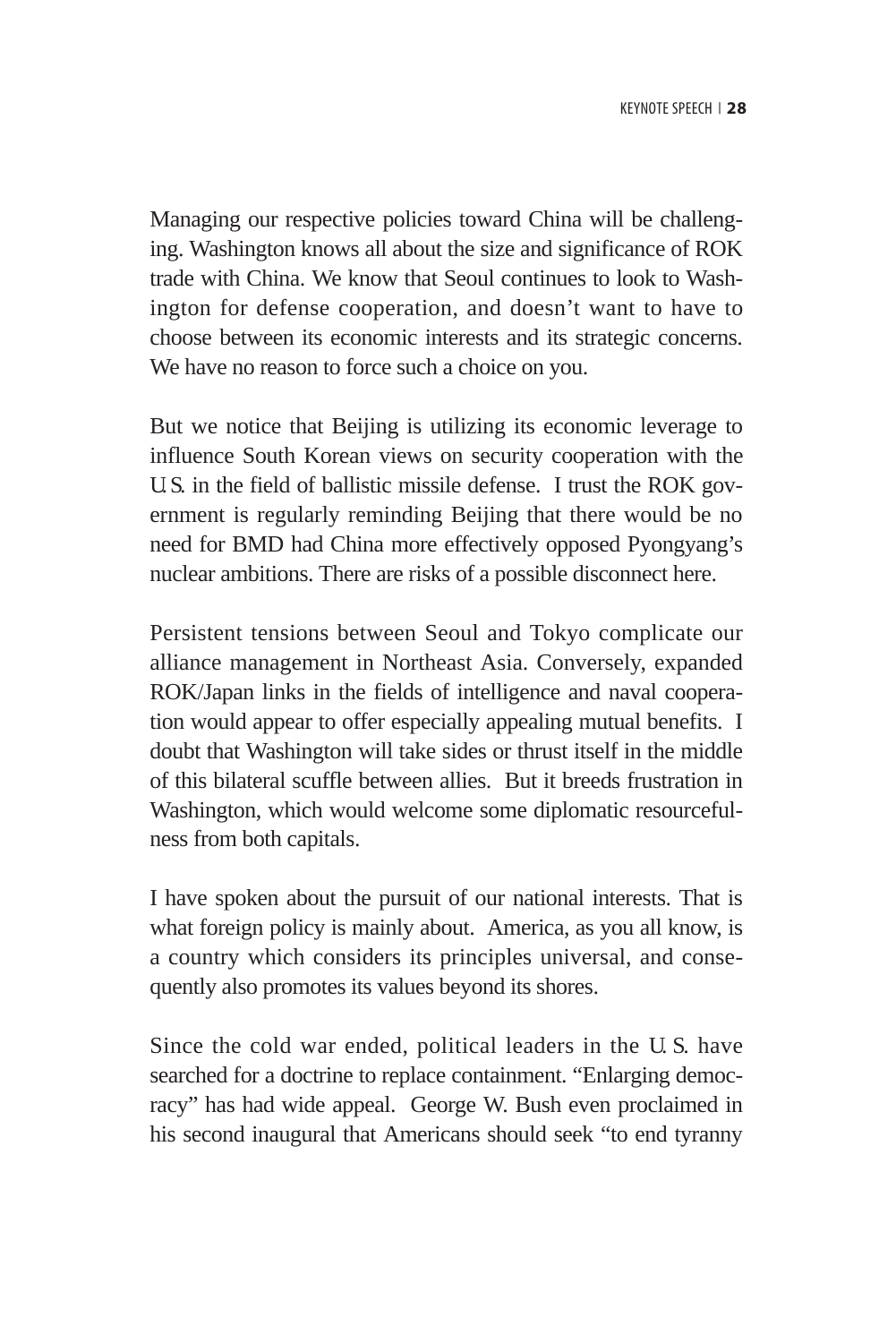in the world." That was shooting too high. Greater modesty is appropriate. George Shultz spoke for me and most Americans, I believe, when he wisely observed, "Americans, being a moral people, want their foreign policy to reflect the values we espouse as a nation. But Americans, being a practical people, also want their foreign policy to be effective."

Fortunately, we have The Asia Foundation. And when I say "we," I don't mean just Americans. Relative to governments, nonprofit has distinct comparative advantages when it comes to fostering good governance and strengthening civil societies. It has accumulated decades of experience and expertise in pursuing this mission. Its funding sources are diverse. Its staff and its board are multinational in their composition. Its partners are local. It is unobtrusive in its style. It has established a proud legacy over the last six decades. And I am happy to express my best wishes and high confidence that it will attain even greater success in the next six.

Thank you very much.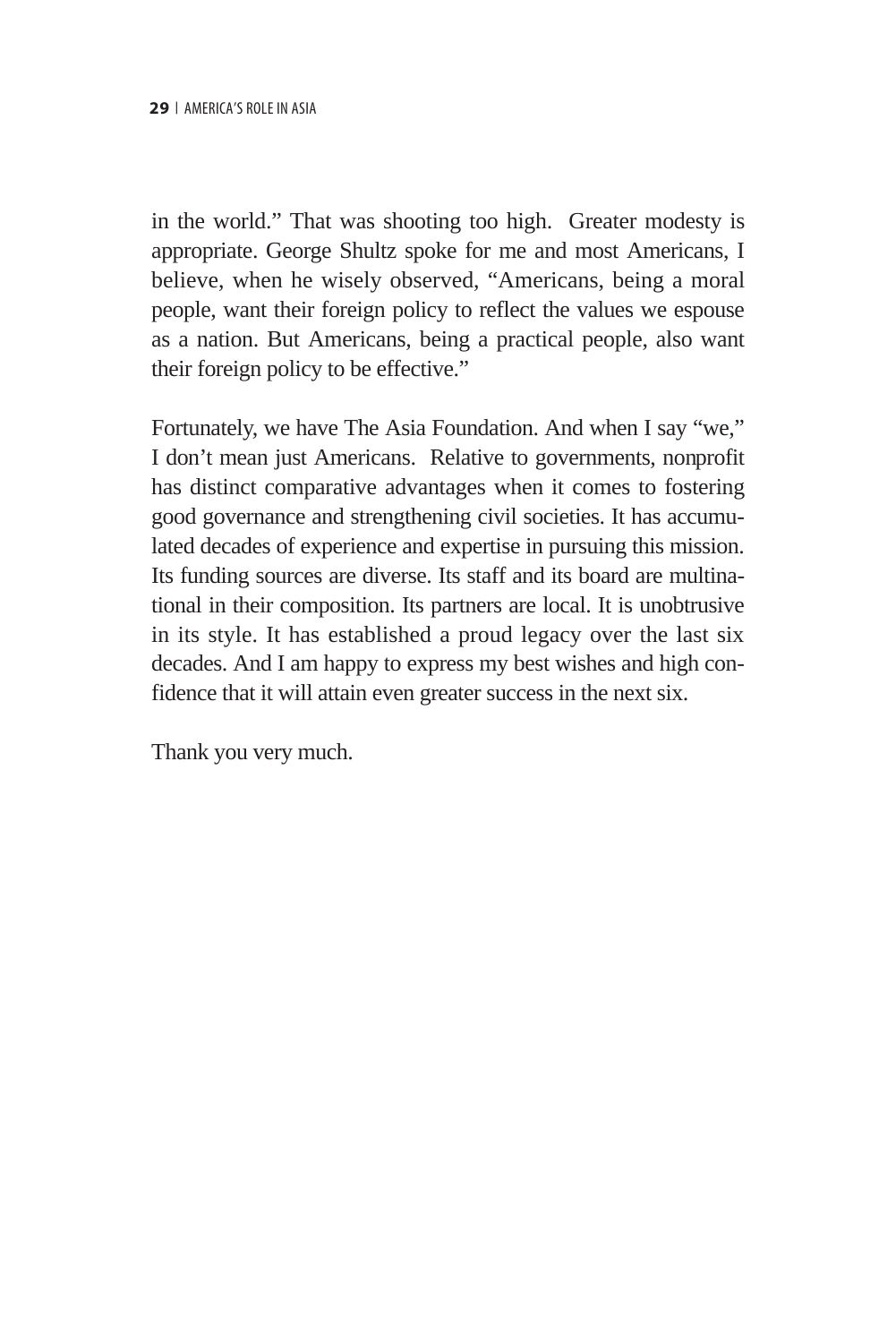#### **Introductory Remarks**

#### *David Arnold*

Thank you for that kind introduction, Ambassador Han.

Ladies and gentlemen, good afternoon and welcome! Thank you so much for joining us. I am pleased to be here with all of you and to welcome you to this luncheon and roundtable discussion on America's Role in Asia, the first of The Asia Foundation's 60th Anniversary events in Seoul.

As many of you know, The Asia Foundation is a nonprofit international development organization, which has been working to build capacity, expand economic opportunities, and strengthen democratic institutions in Asia since 1954.

We currently work in 18 countries and we work across five main thematic areas: Governance and Law, Economic Development, Women's Empowerment, Environment, and Regional Cooperation. In addition, our Books for Asia and professional exchange programs are among the ways we encourage Asia's continued development as a peaceful, just, and thriving region of the world.

Here in Korea, the Foundation has played a key role over the past 60 years assisting in the nation's remarkable transformation. Our Korea office has supported several thousand grantees, both individuals and organizations, during our six decades of programing. Our office in Seoul currently works to strengthen the capacity of South Korean government agencies and NGOs, promotes international exchanges with North Korea, and facilitates regional cooperation in Northeast Asia.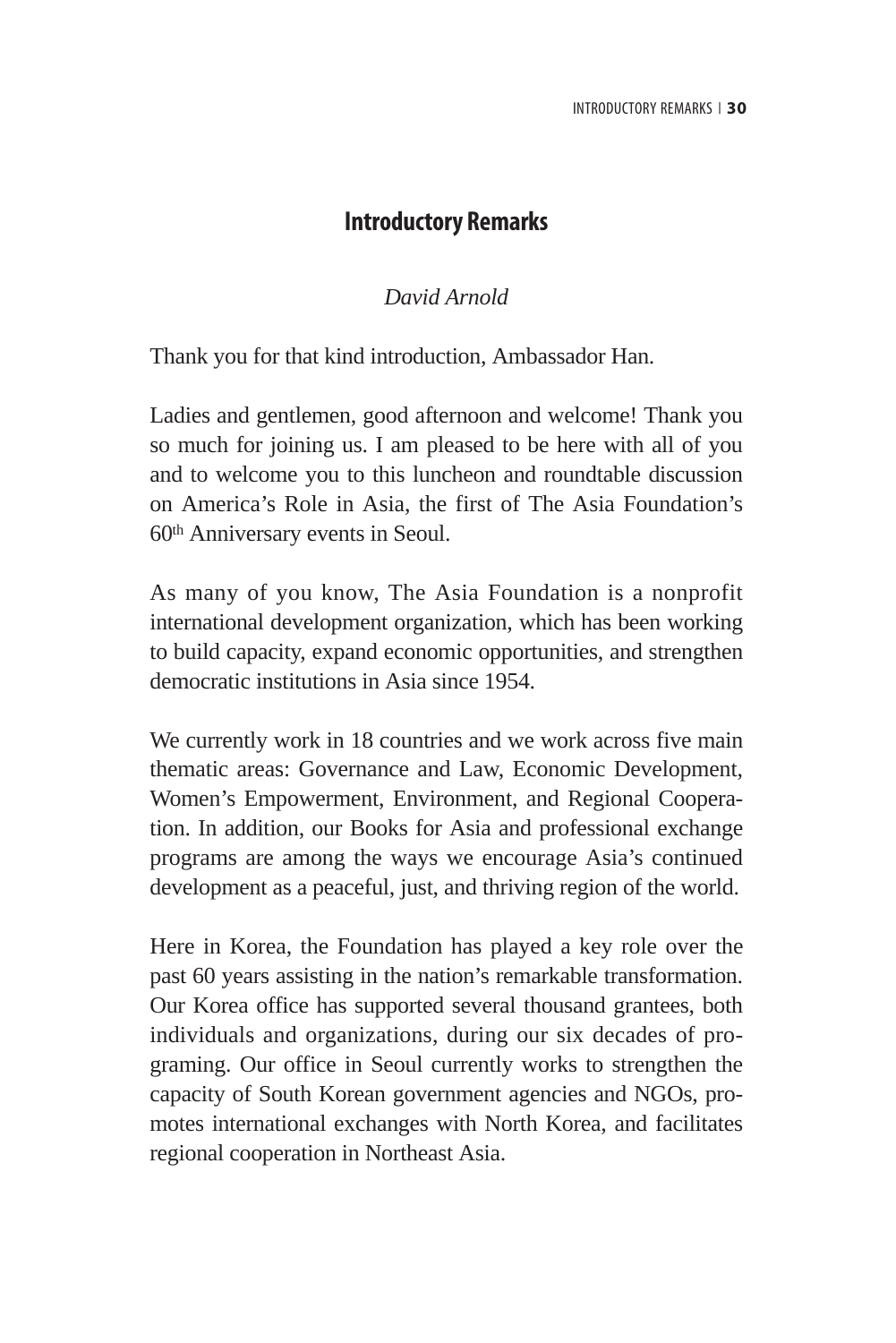Today's roundtable discussion will focus on the critical issues facing Asia today and the implication of America's rebalancing policy to Asia. I'm sure you all join me in anticipation of the remarks of our distinguished panel, moderated by Dr. Park Jin, Executive President of the Asia Future Institute.

Please enjoy your meal. I will return after the meal to introduce our keynote speaker, Professor David M. Lampton.

#### *(After luncheon)*

It is now my pleasure to introduce our distinguished Chairman of the Board of Trustees and our keynote speaker this afternoon, Professor David M. Lampton. Dr. Lampton is the Hyman Professor and Director of China Studies at the Johns Hopkins School of Advanced International Studies. He heads up SAIS China, and the school's overall presence in the People's Republic of China. He received his bachelor's, master's, and doctoral degrees from Stanford University. He has an honorary doctorate from the Russian Academy of Sciences' Institute of Far Eastern Studies, is an Honorary Senior Fellow of the American Studies Institute of the Chinese Academy of Social Sciences, was winner of the Scalapino Prize in 2010, and is a Gilman Scholar at Johns Hopkins. He is the author of many scholarly books on the topic of China, the newest of which is *Following the Leader: Ruling China, from Deng Xiaoping to Xi Jinping.*

Please join me in extending a warm welcome to Professor Lampton.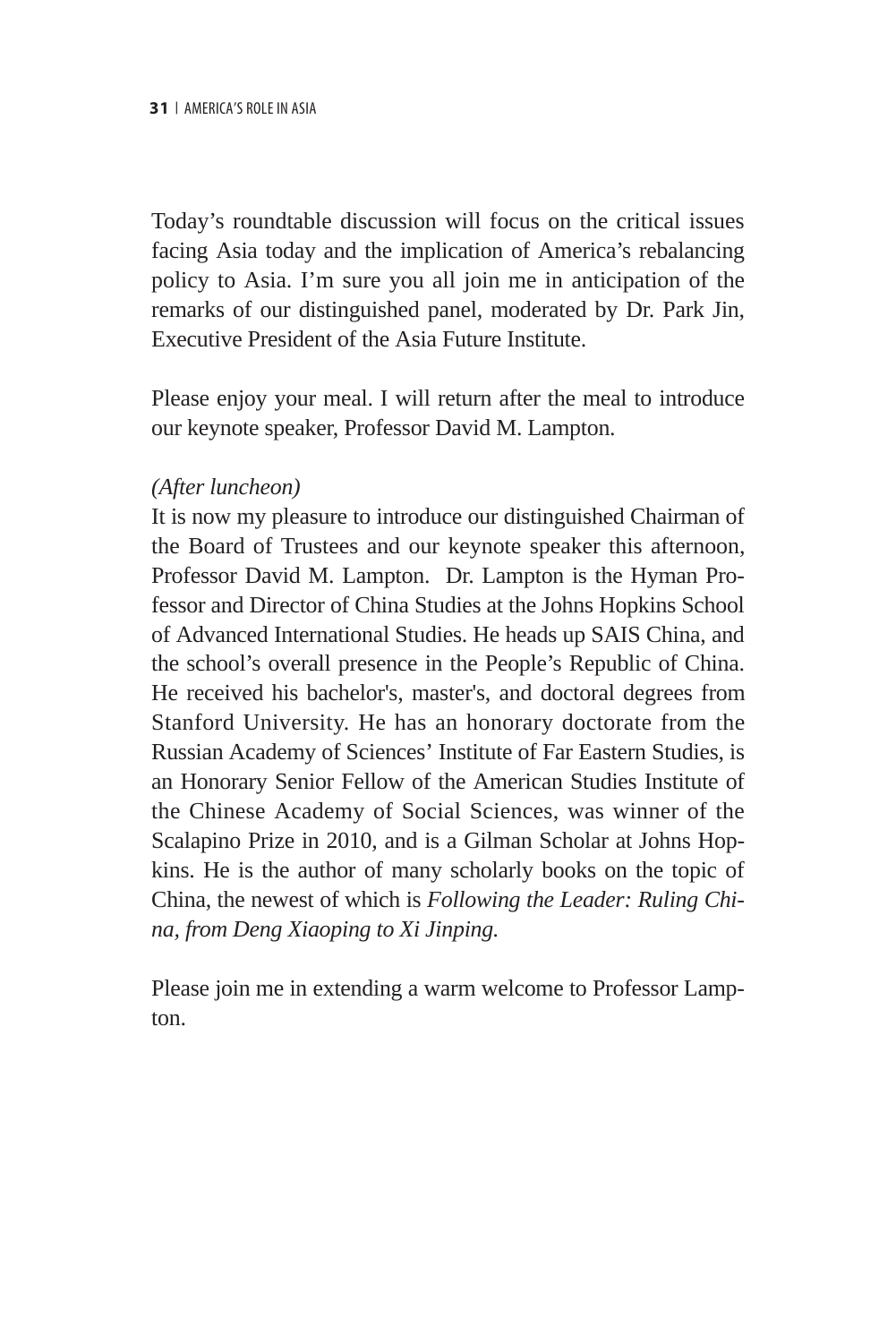## **Foreword**

#### **The U. S. China Relationship in Perilous Times**

*David M. Lampton*

#### **Introduction**

Celebrating its 60<sup>th</sup> Anniversary, The Asia Foundation (TAF) has been honored to be a partner of the Republic of Korea (ROK) and its people since the dark days of the 1950s. Our first grant was made here in 1953. This was the same year our two nations enacted our enduring bilateral security alliance. I want to thank former Foreign Minister and Ambassador Han Sung-joo for the help he has given TAF, his role in this celebration, and for inviting me to speak with you. We are proud to number Ambassador Han, and many of you here today, among our most esteemed former grantees.

I speak to you as friends of long standing from whom America can learn. I hope to elicit your thoughts on current conditions and positive steps we all can take to produce a brighter future. Let me make explicit what I am sure is obvious—I speak for myself.

The post-World War II histories of the ROK and the United States have been dramatically shaped by our respective and joint ties with China. Flying into Incheon [International] Airport one passes over the tidal flats that were a dramatic turning point in the Korean War.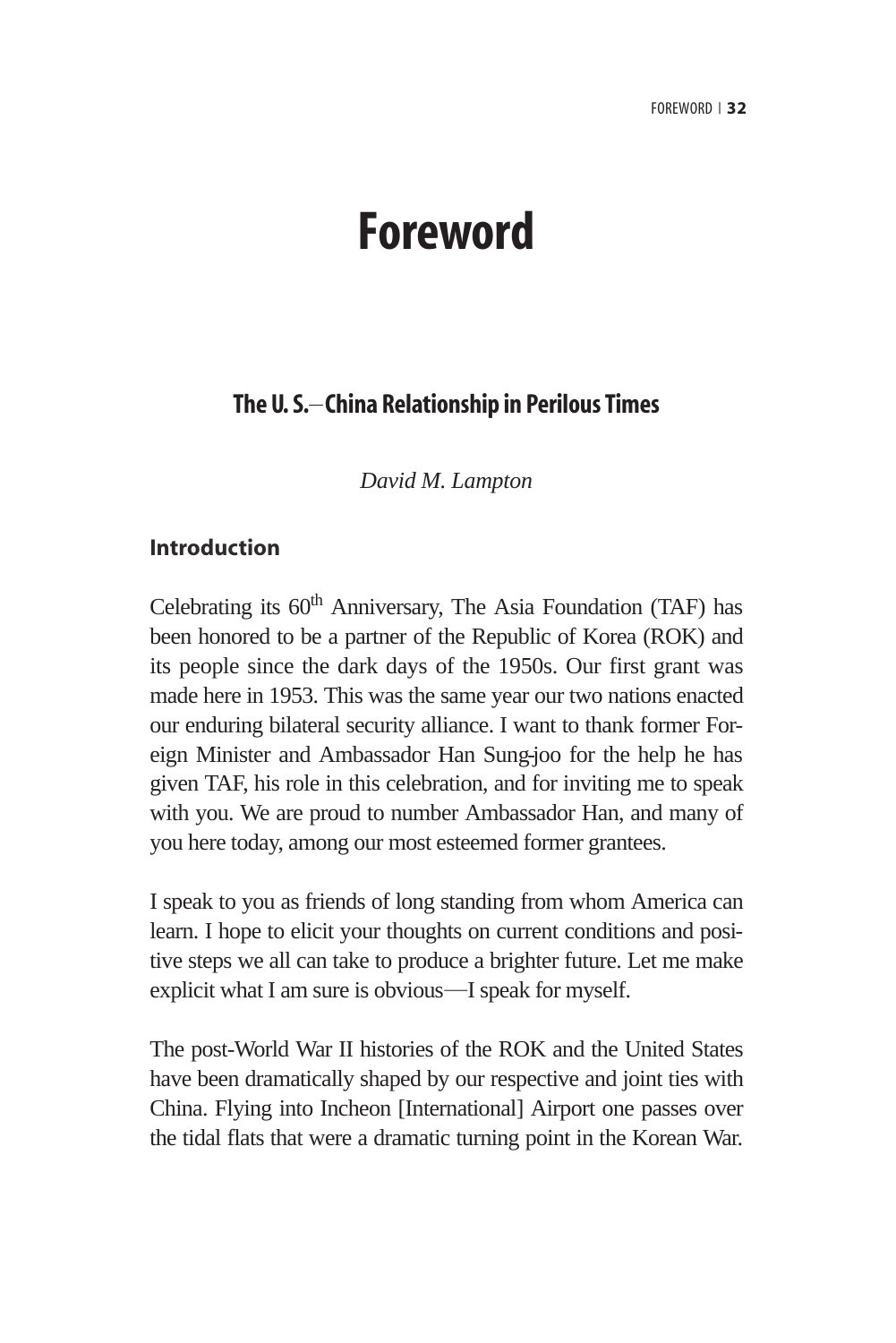Incheon was a battle that produced a tactical victory over North Korean forces in September 1950 and set the stage for what I have always felt was an inadvertent war with the PRC thereafter.

That war imposed enormous costs on everyone. Moreover that war reverberated throughout policies germane to the doctrine of containment, Japan, and Taiwan. That conflict also set the stage for the massive U.S. commitment to what became South Vietnam and shaped this Peninsula and the Taiwan Strait in ways that define today's Asia. All this demonstrates how conflict with Beijing can metastasize. We must learn from this history and not repeat it.

Instead, we should move toward a future in which the ROK, the United States, China, and others create inclusive security, economic, and environmental structures that enable us to address challenges we individually and collectively face. In truth, however, I cannot say with confidence that this is the direction we are headed, though I think there is modest hope for progress at the upcoming Obama─Xi meeting in Beijing.

#### **Where Do We Seem Headed?**

There are important domains of U.S.—China relations in which progress is evident. U.S.—China trade is growing and probably will reach US\$600 billion this year; China is America's second largest trading partner and third largest export market; the PRC currently is a US\$300 billion market for U. S. firms if U. S. exports to China and sales by U. S.-invested firms there are counted; the PRC is the biggest export market for American soybean and cotton, and sixth largest for corn and wheat; and Chinese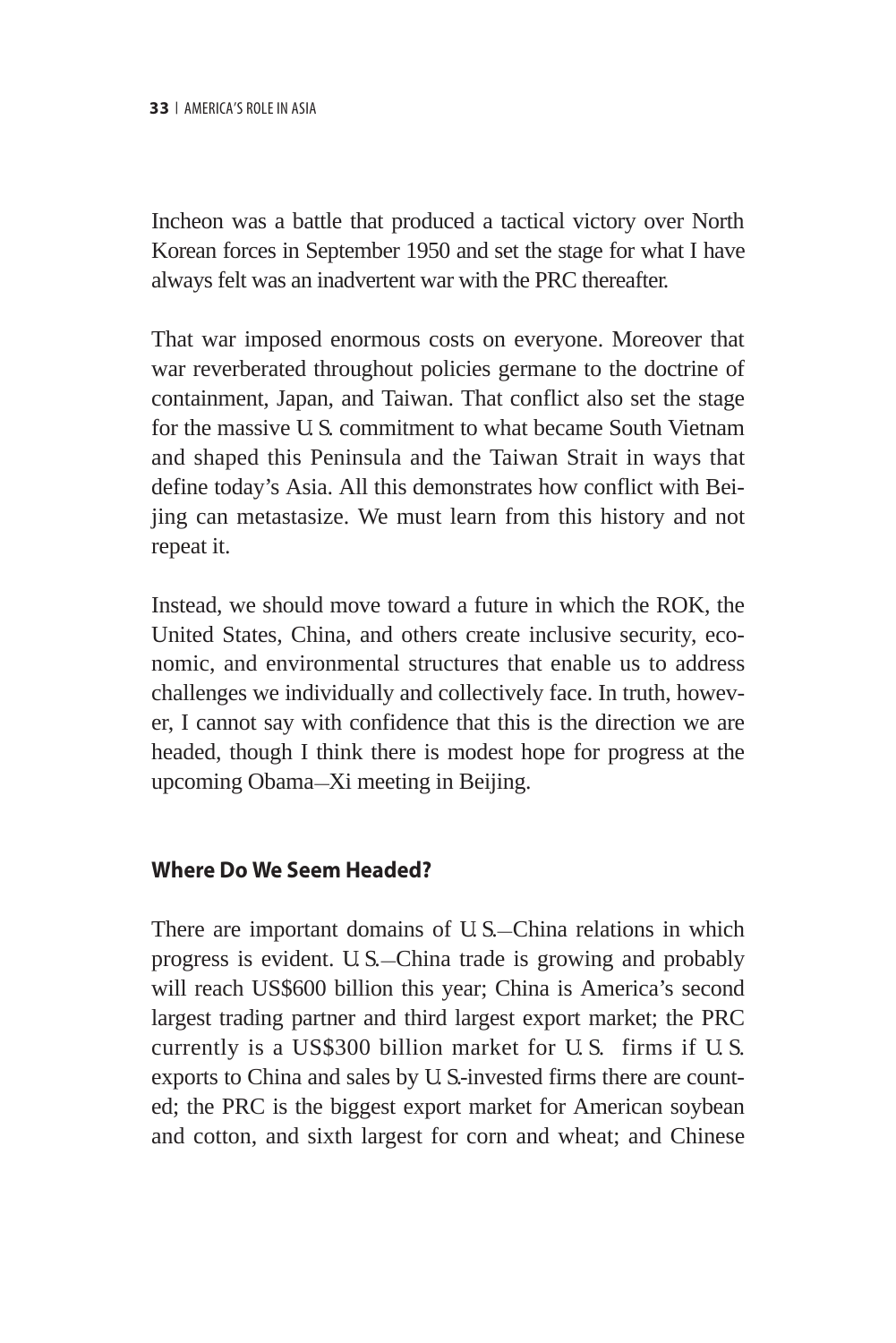direct investment in the U. S. grew from US\$5 million in 2000 to US\$36.2 billion in 2013, and US\$43.1 billion by the end of Q3 in 2014. Chinese FDI in the United States doubled in 2013. Private Chinese firms dominate inflows. I was in Detroit not long ago—there were at least 100 Chinese-invested ventures in the city's metropolitan area, concentrated in the auto sector.

In terms of cultural and educational exchange, China's hundreds of thousands of tertiary, secondary, and even primary school students studying in America bring in at least US\$6 billion in school-related revenues to the United States, add greatly to U. S. educational and research life, and lay a foundation for greater mutual understanding.

Even in strategic and transnational issue areas, there is important and hopeful cooperation in the Gulf of Aden on piracy; in West Africa on Ebola; and limited dialogue on strategic issues and growing military-to-military cooperation, including the Rim of the Pacific Exercise (RIMPAC) and Cobra Gold. The public and private sectors in both countries are engaging in important joint undertakings on energy (including nuclear energy) and climate change. And, cross-Taiwan Strait cooperation generally has been welcome in Washington, where most observers hope that positive momentum can be maintained beyond President Ma Yingjeou's term. Nonetheless, while some blue sky is to be seen in U. S.–China relations, we must admit that dark thunder clouds are visible as well. We can hope that, as the Chinese say, "they produce thunder claps, but little rain."

America and China seemingly no longer have a shared strategic rationale for bilateral ties that is widely compelling to the citizenry of each nation, nor persuasive to at least segments of each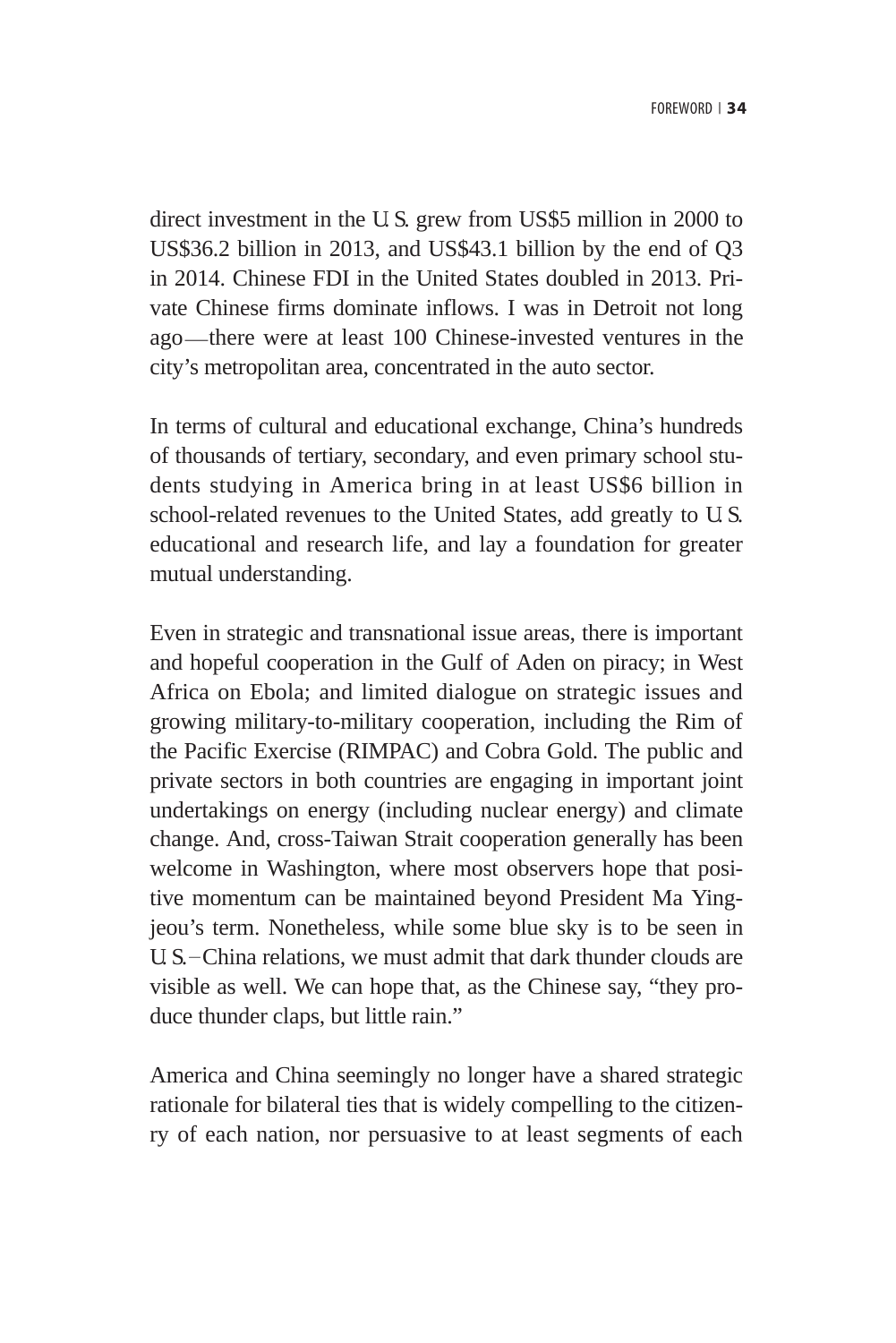country's political elite—though a majority of Americans still support engagement. The anti-Soviet rationale broke down with the fall of the Soviet Union. The economic rationale of Presidents Bill Clinton and Jiang Zemin, and the anti-terrorism and economic agendas of Presidents George W. Bush, Jiang Zemin, and Hu Jintao seem less compelling, given mounting U.S.─China frictions. Under Presidents Obama and Hu Jintao and Xi Jinping, we have seen the areas of friction and suspicion multiply without the creation of an offsetting, positive rationale for emphasizing overall cooperation.

It is not easy to define precisely when the train of shared strategic rationale jumped the tracks. Two broad policy decisions, one in each country, seem to have been important. For China, I believe the meeting of the  $17<sup>th</sup>$  Central Committee in its fourth plenary session of September 2009 was important. This was when a phrase was reintroduced into the Chinese lexicon─"under the new situation" (xin xingshi xia). While this phrase initially seemed to apply more to domestic concerns, with the transition to Xi Jinping (and the U.S. "Pivot to Asia"), it seems to have assumed greater foreign policy significance. "The new situation" referred to was a circumstance in which the ruling Party in Beijing defined itself as facing a more hostile external (and internal) environment than Deng Xiaoping had confronted in his reform period. The "new situation" also was a circumstance in which China had more capability to defend and promote its interests than ever before. In short, China was more threatened and had more capability.

Washington contributed to this dynamic. The way the U. S. "pivot" was rolled out in late 2011 with muscular presidential and secretary-level statements and writings, reference to military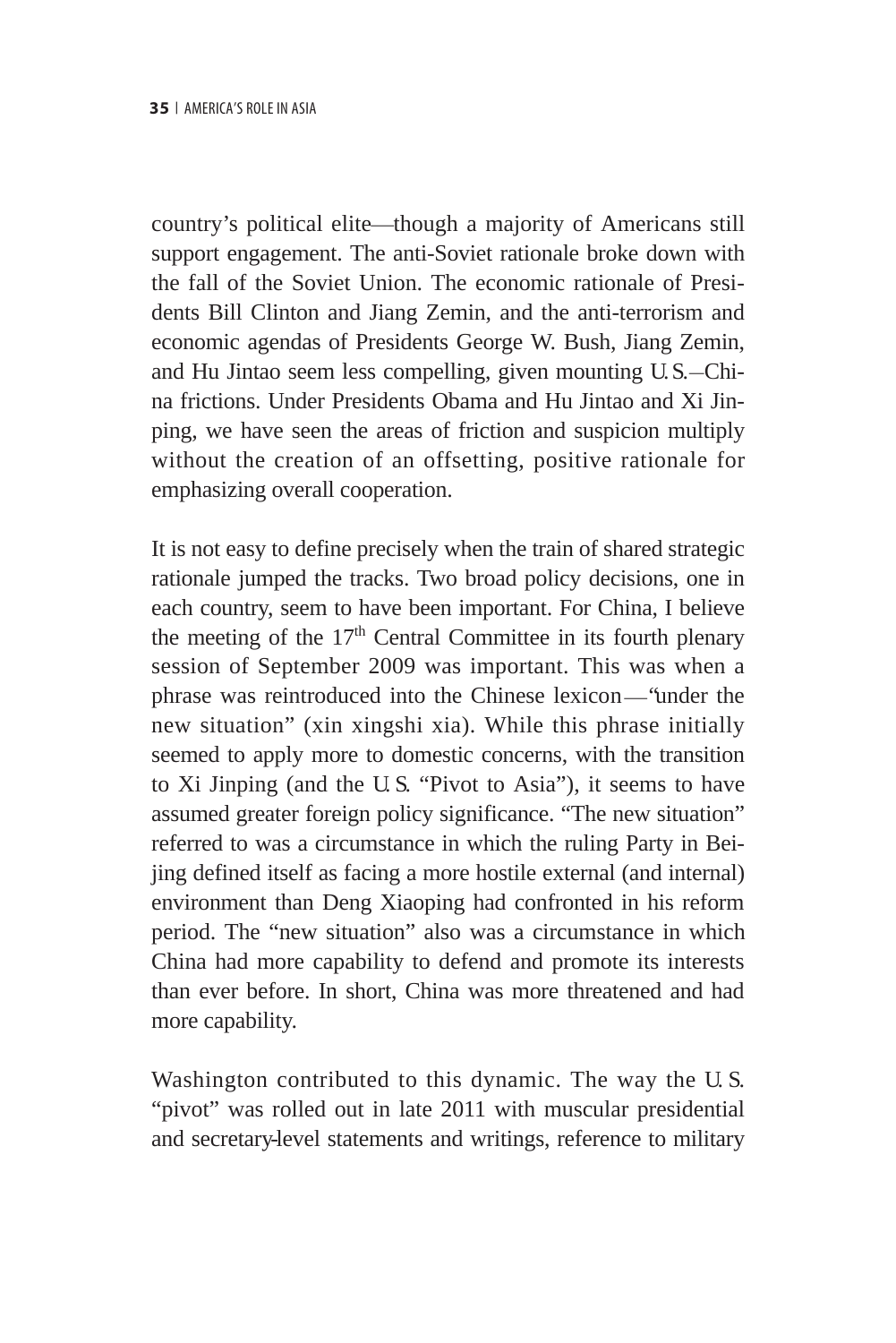force repositioning, and unrealistic geopolitical and U. S. budgetary assumptions all fed the Chinese belief that the security environment for the PRC had become more hostile. The late-2012 return of Prime Minister Abe to power in Tokyo, and Washington's tighter alignment with Japan, only further inflamed Beijing at a time when it perceived U.S. and Japanese power to be relatively declining. Tokyo itself became more assertive, "nationalizing" the Diaoyu/Senkaku Islands before Abe stepped on the scene, with segments of the Japanese political elite including Prime Minister Abe resurrecting questions about what Tokyo actually had learned from World War II.

From both Washington's perspective and in the views of many in the region, Chinese assertiveness became prominent in 2009–10: I need not mention the many oft-cited examples, simply noting that Beijing's 2010 reactions to events on and near the Korean Peninsula (the sinking of the *Cheonan* and the shelling of Yeonpyeong Island by North Korea) mark the start of a period in which strategic worries about Beijing in the region and in Washington grew noticeably.

These developments gave energy to the pivot/rebalancing and to PRC fears of encirclement, with Beijing reacting badly to evermore explicit U.S. statements on the South China Sea and how the islands at dispute in the East China Sea related to U. S. commitments under the Alliance with Japan. One party's moves fed unwelcome reactions by the other. Xi Jinping made his first foreign foray as president to Russia in March 2013, saying that China and Russia were "most important strategic partners" and that they spoke a "common language." Beijing not speaking out forcefully against recent Russian violations of Ukraine's sovereignty have been troubling to America and Europe.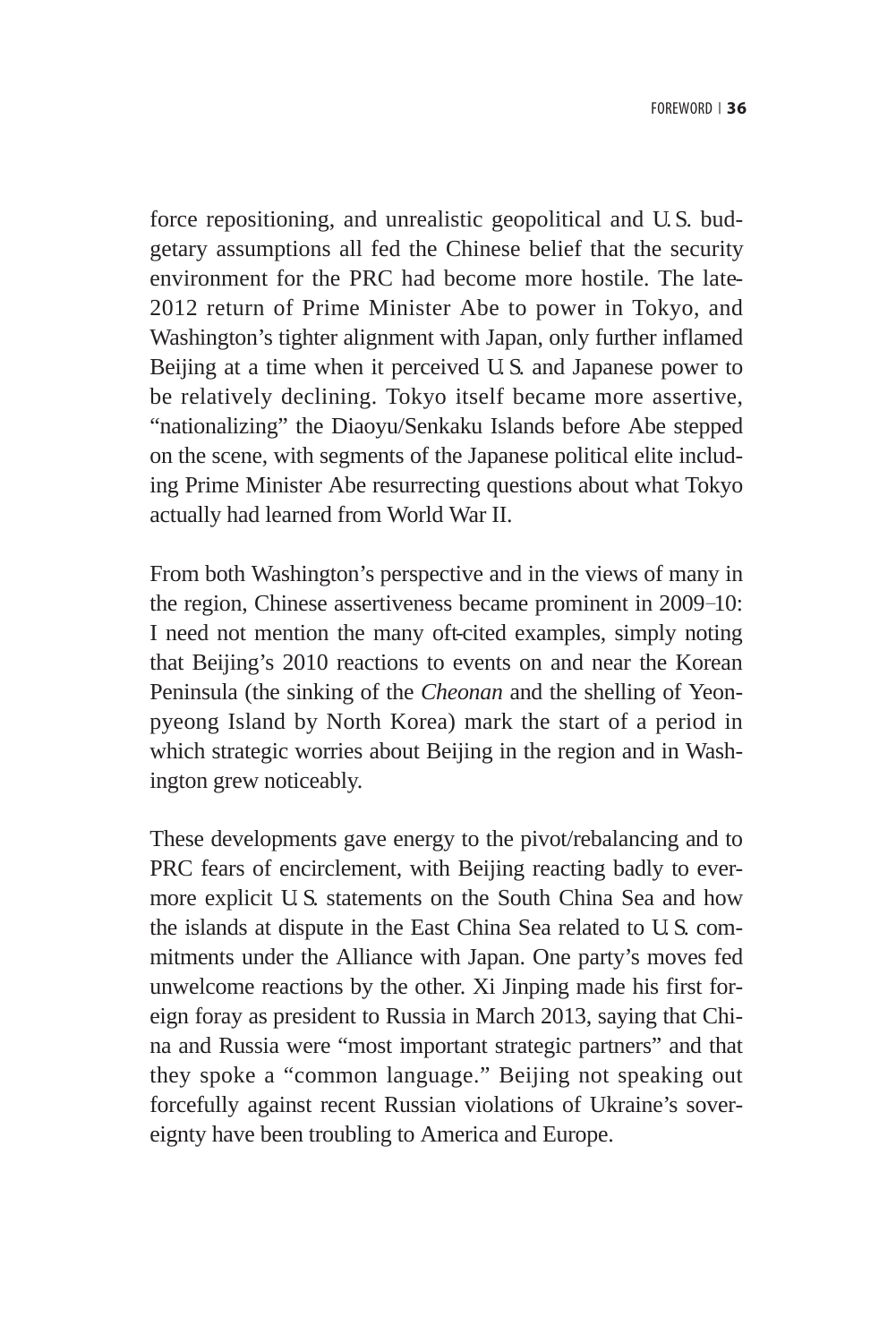#### **What Are Drivers of Friction? What Are the Possible Paths Forward?**

Four broad considerations are driving this negative U.S.–China dynamic: domestic politics in both countries, not least interest groups and public opinion; the growing role of nationalism throughout Asia; delicate third-party relationships that Beijing and Washington have that involve each other (e.g., North Korea, Japan, Taiwan, Philippines, India, Vietnam, Pakistan, etc.); and the fact that when weaker powers rise in the hierarchy of states, they become impatient for rights and privileges, and when dominant powers see their position eroding, they become reluctant to give up the privileges that prior arrangements conferred.

So, what broad policy choices do the United States, China, the ROK, and others in this region face? What would represent the wisest choice for us to make out of consideration of our own interests and peace and development in this region? I am quite persuaded by the arguments of Henry Kissinger in his recent writings and an old friend from Shanghai, Professor Huang Renwei.

In terms of broad visions of the future, there are at least four: (1) One possibility is an Asia in which the United States is clearly dominant and China agrees to peaceful coexistence within that Post-World War II order. This has little appeal to Beijing over the long run, if for no reason other than a central feature of that order is alliances of which China is not a member; (2) Another alternative is an Asian order in which a relatively diminished U.S. seeks to bolster its position through tighter alignment and greater burden-sharing with allies. This option is not attractive to some allies who would not wish to choose between the United States and China and who would be reluctant to bear the economic and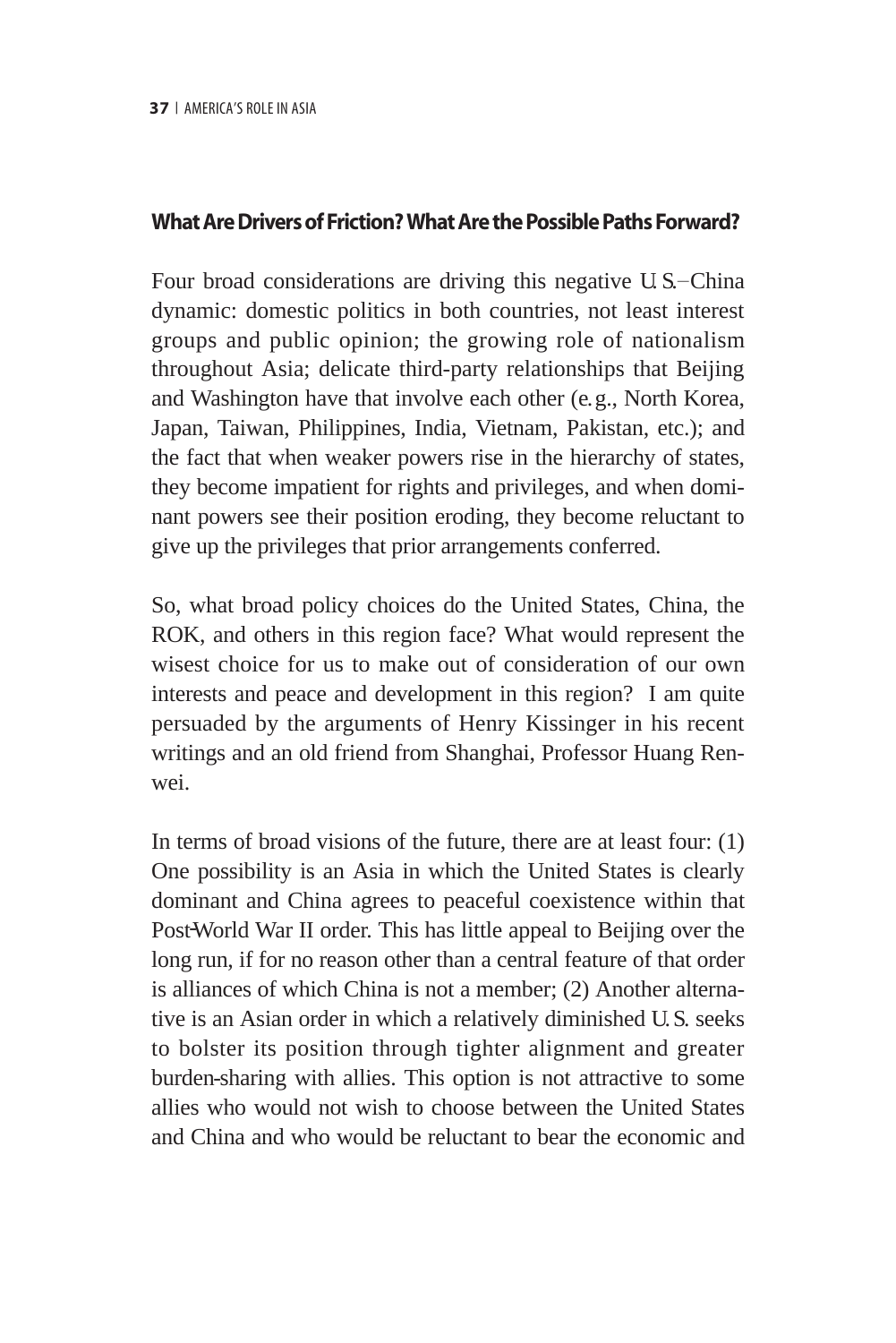human burdens. If Japan is to be an ever-stronger military feature of this architecture (burden-sharing mechanism), some countries in Asia would feel uncomfortable, most particularly China. An Asian order unacceptable to China is likely to be unstable; (3) A third possible future is one dominated by China in some sort of sphere of influence—we can stipulate that is unacceptable to the United States, Japan, most of China's neighbors, and Europe; (4) This leaves us with a final broad possibility—working toward what Kissinger called a "Pacific Community." This is a cooperatively negotiated order that will be hard to realize. The core of such a "Community" is inclusive security and economic institutions in which the United States, China, Japan, and Korea are important members.

We all can see the difficulties of realizing this fourth vision. But the only thing more difficult than pursuing this fourth vision is accepting all the conflict and opportunity costs that we inevitably will face if we go down any of the other paths. Better the hard path, to a good place, than the easy path to a bad place. We owe it to our grandchildren and generations hence not to take the easy path.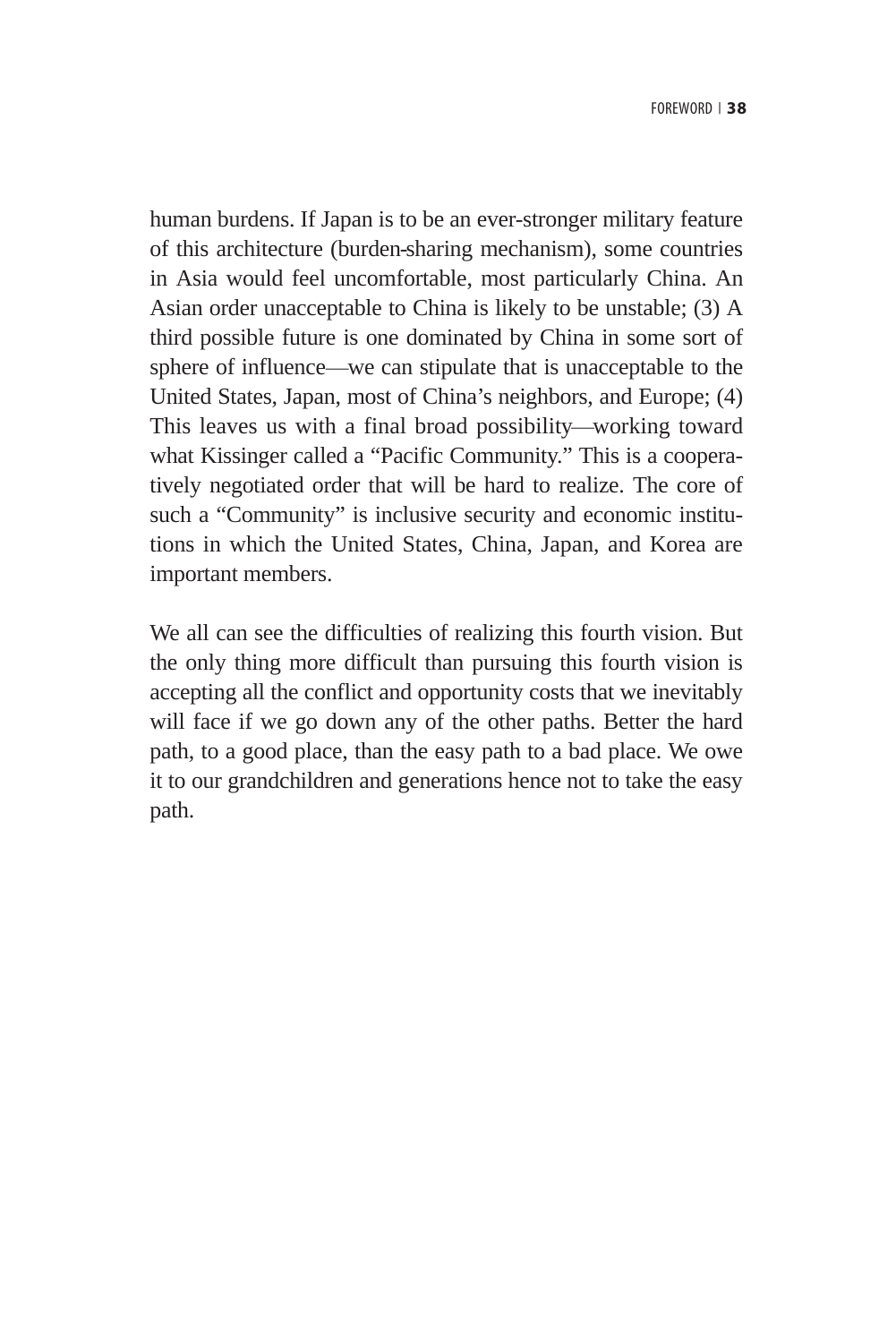# **Moderator's Opening Remarks**

### *Park Jin*

I would like to add my own congratulations to the  $60<sup>th</sup>$ anniversary─the *hwangap*─of The Asia Foundation. As you are all aware, The Asia Foundation's service in Korea dates back to the very beginning of the Foundation itself. First by providing rolls of paper for printing textbooks for Korean children, the Foundation has since worked in just about every sphere of Korean society, from education and academic research to culture, development, and democracy. And I am deeply humbled to note that the Foundation has left a lasting legacy in them all. What is most remarkable is that, over those 60 years, Korea has turned from a beneficiary of international support to a benefactor now providing aid and assistance to other Asian nations. I would like to take this opportunity to acknowledge The Asia Foundation's dedication to peace and prosperity not just of this nation, but also of the entire Asian region.

I'd be preaching to the choir if I were to begin this session with an elaborate account of the importance of Asia. Indeed, anywhere around the globe or at any event, it is now rarely the case that one has argued for the Asian century. Rather, the emergence of Asia is widely taken as given. Perhaps one could go further and claim that we are already living in the Asian century.

What perhaps does merit a mention, however, is the continued prevalence of the so-called Asian Paradox—the mismatch between the growing economic interdependence among Asian nations and the lack of a coherent institutional mechanism for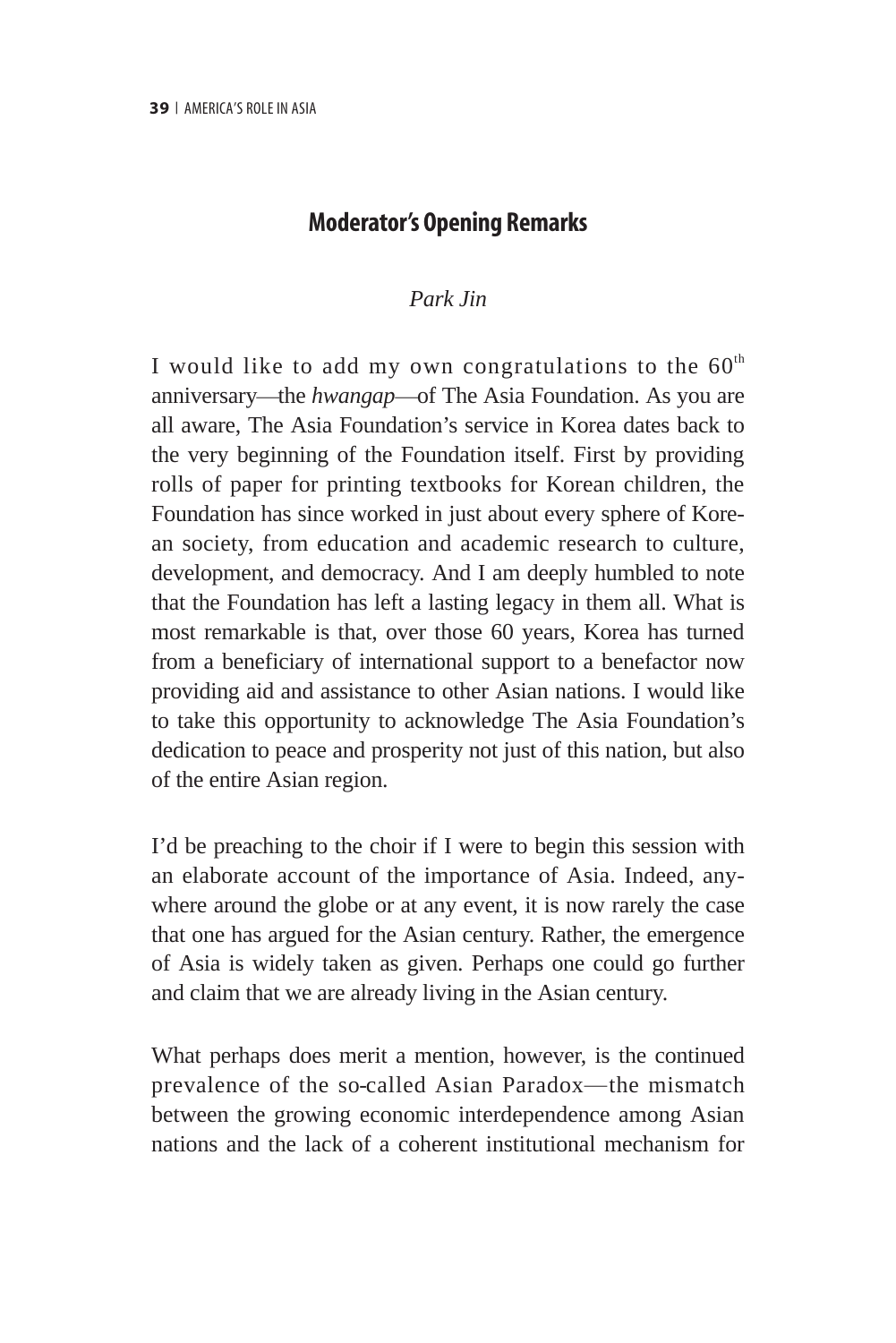political and security cooperation. ASEAN, EAS, APEC and other Asian institutions are platforms for multilateral discourse, but rarely for concerted action. Meanwhile, high tension and instability continue to be the status quo in various parts of the Asia-Pacific such as the East China Sea, the South China Sea, the Taiwan Strait, and the Korean peninsula, just to name a few.

Given the ethnic, historical, cultural, and ideological diversity of Asia, perhaps that is not too surprising. What matters, however, is the undeniable reality that the absence of close strategic coordination in Asia is hindering the progress of Asia despite its enormous potential.

It is against this backdrop of conflicts and disputes in the region that the U.S. Rebalance to the Asia-Pacific has emerged as one of the signature foreign policy initiatives of the Obama administration. Obama's first Secretary of State Hillary Clinton rightly observed that "maintaining peace and security across the Asia-Pacific is increasingly crucial" to America's economic recovery at home and to global progress. President Obama has also been clear in his "deliberate and strategic decision" that the U. S., "as a Pacific nation," should "play a larger and long-term role in shaping this region and its future."

However, the developments so far appear to have left many in doubt. And for today's session, I would like to raise a few questions about the U. S. rebalance to Asia.

First, many argue that no great change could really be expected with the supposed "rebalance to Asia" because America had never really left Asia. Historically, America has always been at the very heart of the security regime in the Asia-Pacific since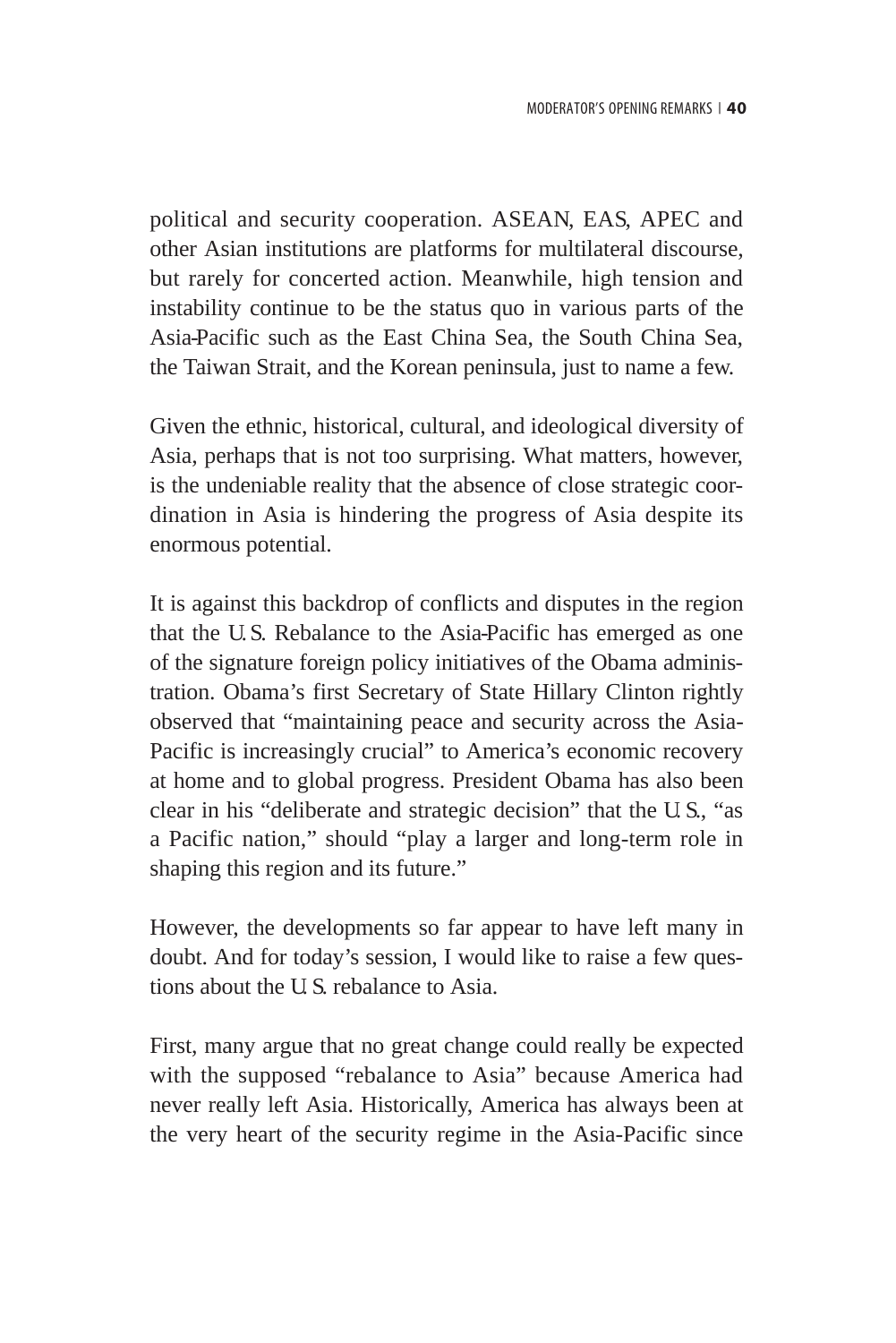1945. And while it is true that the previous U. S. administration was engaged in two costly wars in Iraq and Afghanistan, it could be questioned whether that meant that the U. S. engagement in the Asia-Pacific was in any significant way neglected. For it could also be argued that that same administration under President George W. Bush initiated the shift towards a more sustainable posture in the region, joined negotiations for the Trans-Pacific Partnership (TPP), and concluded an FTA with South Korea. So the question is, to what extent does the Obama administration's rebalance mark a change in America's Asia-Pacific strategy?

The panel will discuss recent U.S. policy initiatives that have been put forward as a part of the rebalance. In particular, adjustments in the Pacific force posture seem to cause much debate among policymakers and commentators alike. Just how much more can and will the U.S. bring to the Pacific region and what are the implications? Also, what did President Obama's April 2014 tour of Asia yield?

Second, we ought to examine the rebalance to Asia in a broader context of changes in U. S. global leadership. Expectations about what and how much America can and should do are changing, both at home and around the world. Some say that the U.S. has reached an "inflection point," while others observe that the unipolar moment is coming to an end.

Perhaps it is too early to give a definite verdict. Yet the recent developments, in particular the economic dislocation in the U. S. and Washington's response to the crisis in Ukraine, would seem to suggest that the image of the U. S. as an omnipresent and omnipotent superpower is rapidly being challenged.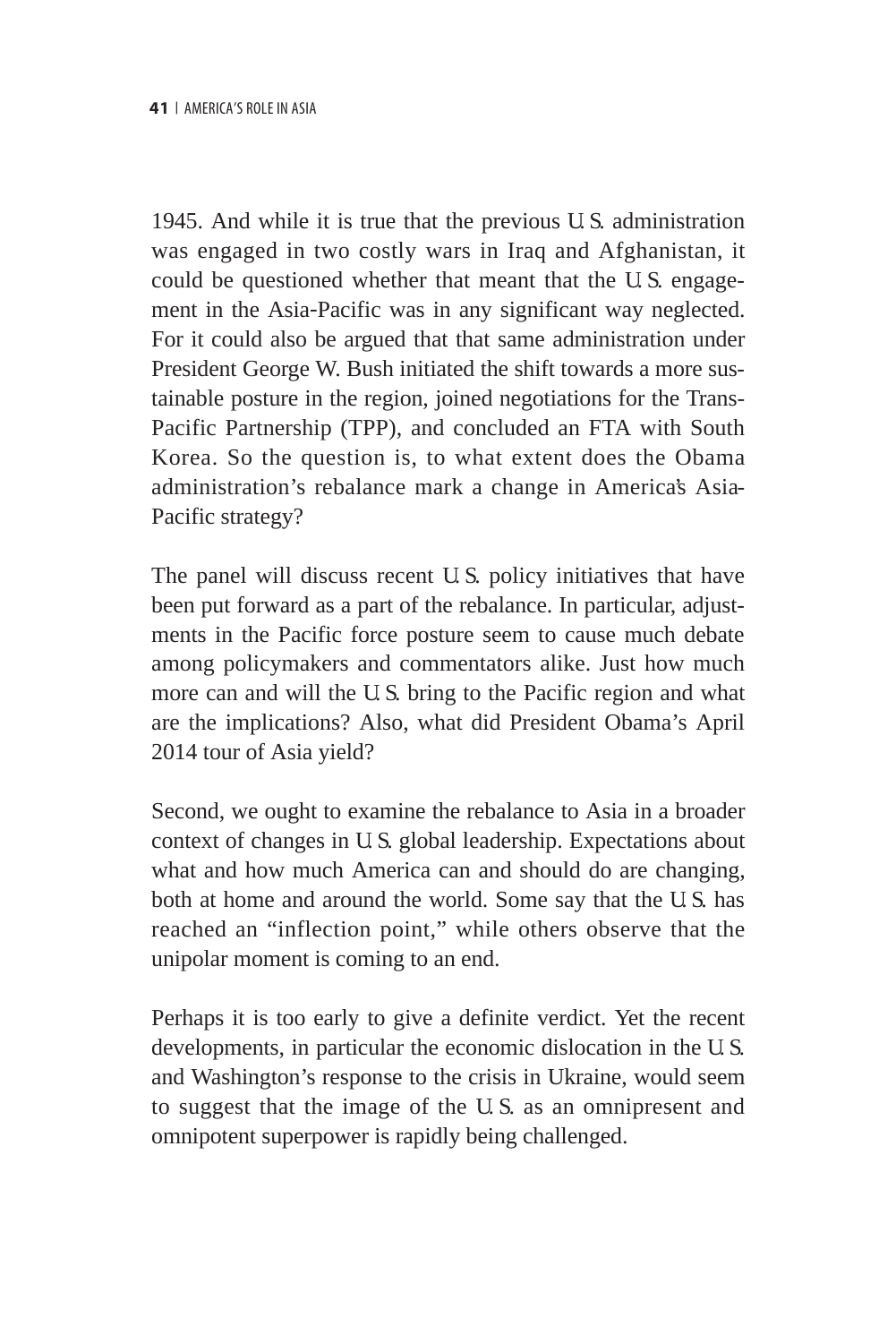As for the rebalance to Asia, even its very launch was marred in the lasting shadow of financial crisis; as long as Washington remained preoccupied with getting its books in order, some argue, any substantial shift in strategy was going to be a tall order. President Obama's unfortunate cancellation of his 2013 tour of Asia, due to the federal government shutdown, is a case in point. Now, with resources more scarce than ever, especially with the competing demands of combating the threats of ISIS, the U. S. finds itself with a difficult balancing act over the rebalance. How, then, will the changing circumstances affect the U. S. rebalance to Asia?

Third, the TPP question. One of the most common criticisms about the current rebalancing strategy concerns the over-emphasis on military security. For those who remember, Secretary Hillary Clinton had actually established six priorities for the rebalance, from reinforcing bilateral alliances and deepening relations with emerging powers to re-engaging with multilateral regional institutions and advancing democracy and human rights. And it undoubtedly continues to be the Obama administration's priority to expand commerce and investments-which is why the ongoing negotiations for TPP merit our attention as a part of the U. S. rebalance to Asia. Indeed, TPP presents another interesting test for the U. S. leadership in the dynamically evolving Asian economy. In competition with the Regional Comprehensive Economic Partnership (RCEP) in East Asia that is pushed by China, what is at stake is the future leadership in the expansion of free trade networks in the Asia-Pacific region.

Which brings me to my last, and certainly by no means the least, question—China. Unfortunately, the recent developments have brought the U. S. and China to something of a showdown by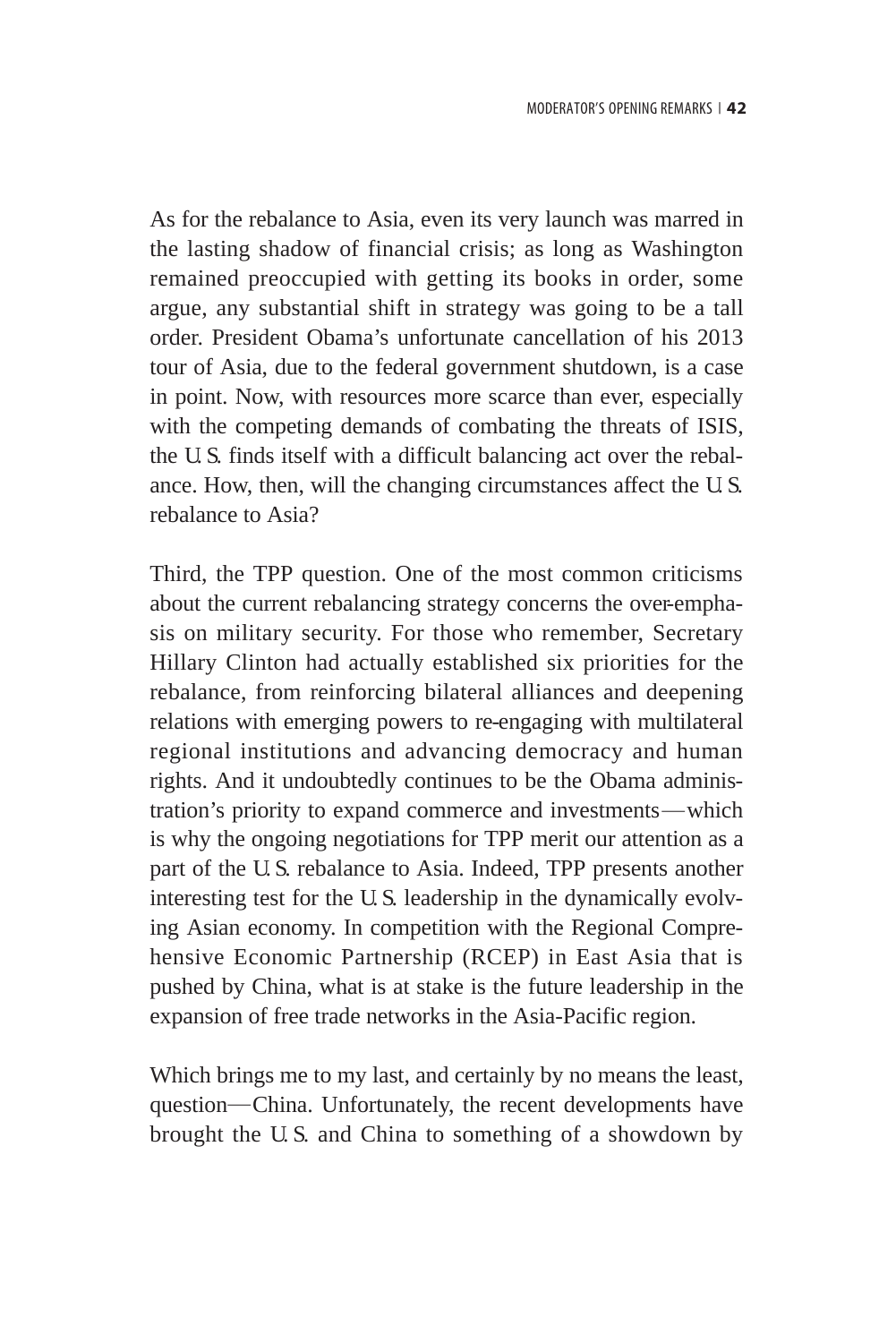proxy; rarely do the two superpowers clash with each other directly, but just about anything they do or do not do is being interpreted and analyzed in terms of their respective strategies towards each other. From the disputes over China's newly imposed Air Defense Identification Zone (ADIZ) over the East China Sea to the continuing tension regarding the so-called ninedash line in the South China Sea, the two nations have not been able to engage positively with each other on some of the most pressing issues in the region. From the Korean perspective, the rise of China and its growing power and influence in the region have complicated the Korean diplomacy between the U. S. as an old ally and China as a new strategic partner. South Korea's current trade volume with China exceeds its combined trade volume with the U. S., Japan, and Russia put together. China aims to create a united front with South Korea vis-a-vis Japan on historical issues, while opposing the proposed deployment of Terminal High-Altitude Area Defense (THAAD) missiles in the U. S. military bases in South Korea. Some Chinese scholars even postulate that China and South Korea need to conclude a de facto alliance between the two countries to presumably counterbalance the U.S-Japan alliance in Asia. This is transpiring when the strained relationship between South Korea and Japan is not being resolved.

So America's rebalance to Asia has raised much suspicion in Beijing, which in turn gave the PRC an excuse for their own posture build-up in the region. Here, we must ask how the two Pacific superpowers can come to establish a new model of cooperative partnership based on shared common interests and opportunities. The long-standing trust deficit between the U. S. and China is something we all need to work to resolve.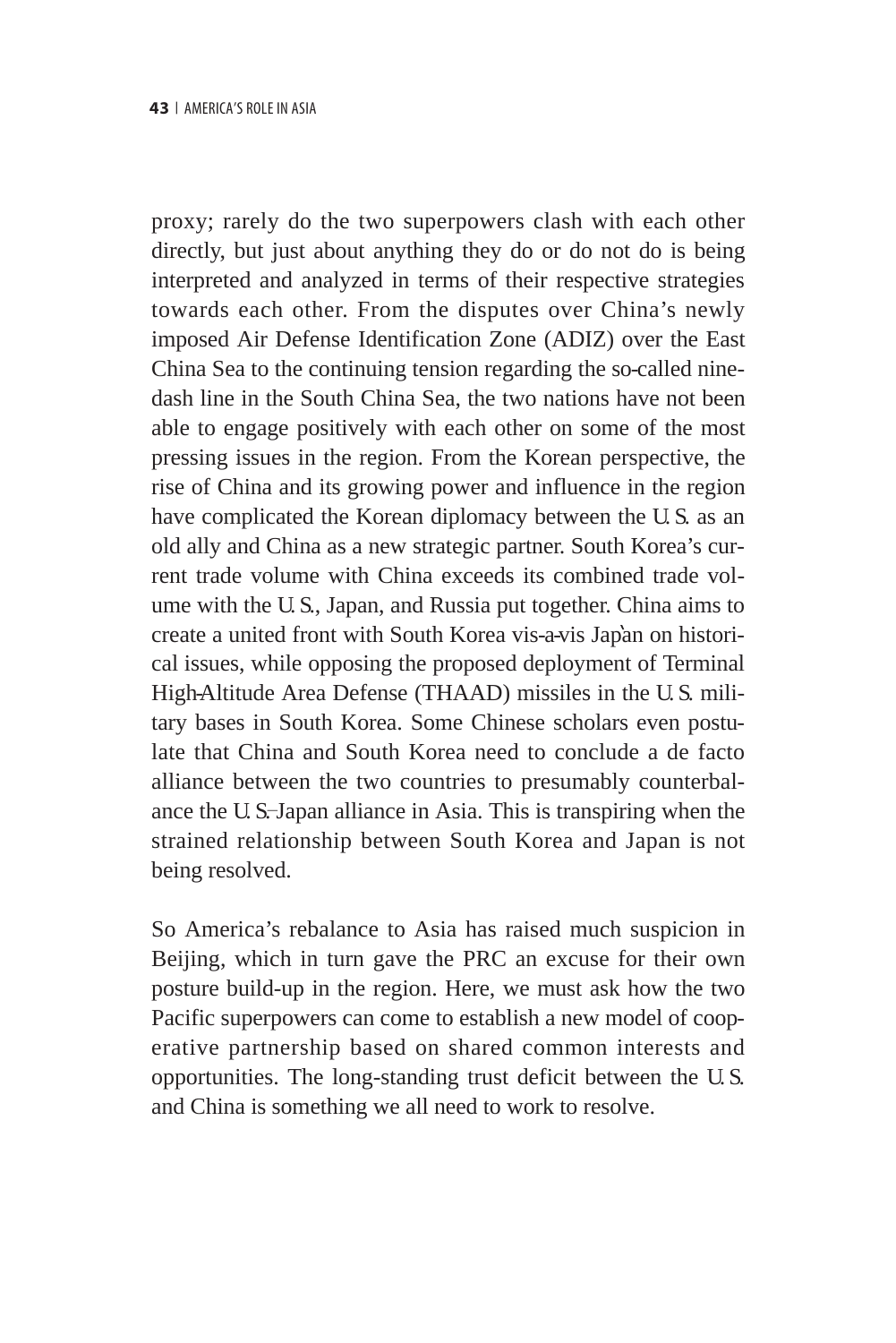Finally, the question of North Korea remains unsolved. In fact, the situation is getting worse due to North Korea's continuing nuclear proliferation and missile development. The denuclearization of North Korea is a crucial condition for the peaceful unification of the Korean Peninsula. This can only be achieved by the concerted efforts of South Korea, U. S., and China together with other members of the Six-Party Talks.

So we face a rapidly changing Asia-Pacific. Against the pressing challenge of combating nontraditional threats to our security, the Asia-Pacific states have already begun to form new circles of alliances and partnerships. The diversification of economic and trade links, largely due to the growth of China, accelerates this transformation. In other words, the nature of threats and opportunities is evolving, and so is the way in which the Asian nations come to address those threats and pursue opportunities.

To stay in the arena and do so as a global leader, it is inevitable that the U. S. commits more resources to the region. The U. S. will also have to reach beyond its traditional allies such as Japan, South Korea, Australia and the Philippines, and be much more flexible as well as proactive in its Asia policy. The question is, as always, how. And to that, I now defer to my esteemed colleagues and friends on the panel.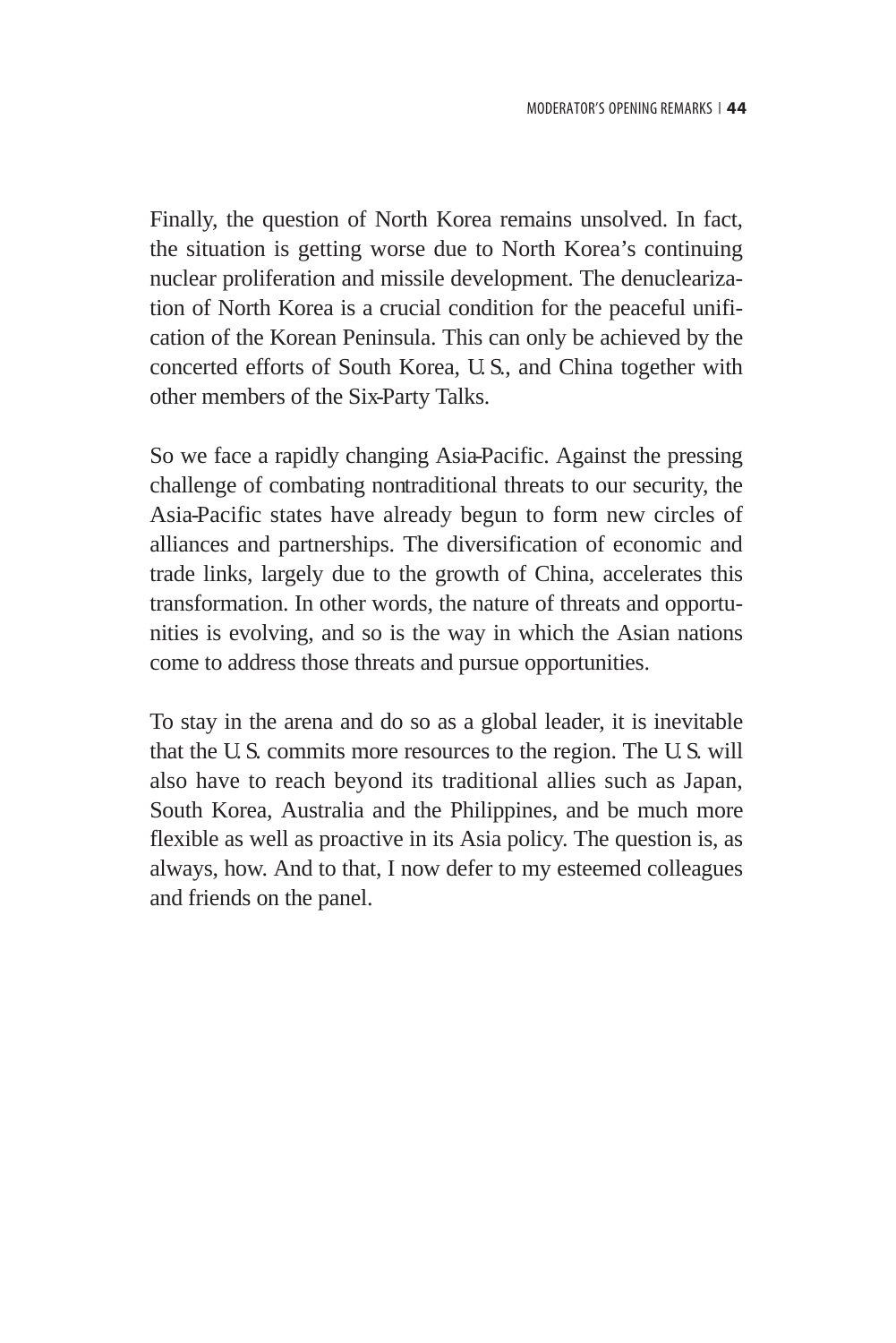# **Walking the Tightrope: Implications for America's Rebalancing Policy in Asia**

#### *David I. Steinberg*

Those who applaud, condemn, or are surprised by the United States policy under the Obama administration of a "pivot" or "rebalancing" to Asia perhaps have forgotten the longer range, historical trajectory of U. S. policy in that region. Stressing East Asia seemed a policy innovation, but "pivot," the term first used, and "rebalancing," the official redefinition of this policy, are not exactly synonymous terms and are not inventive. Although "pivot" can imply a crucial point of stress or action, the term is inaccurate both given important U. S. interests elsewhere and because it lacks the temporal element. East Asia is and has been obviously of continuing importance to the United States.

"Rebalancing" is more accurate, although a less dynamic term, as a description of both historical and contemporary conditions. "Rebalancing" places U. S. policy in historical context. It is, in fact, a statement of the resurgence of the traditional: simply the latest incarnation of a consistent U. S. policy in the East Asia region, perhaps overlooked because of the recent U. S. massive involvement in the Middle East and for a period of what, in other contexts, was a kind of "benign neglect" of Southeast Asia following the Vietnam War.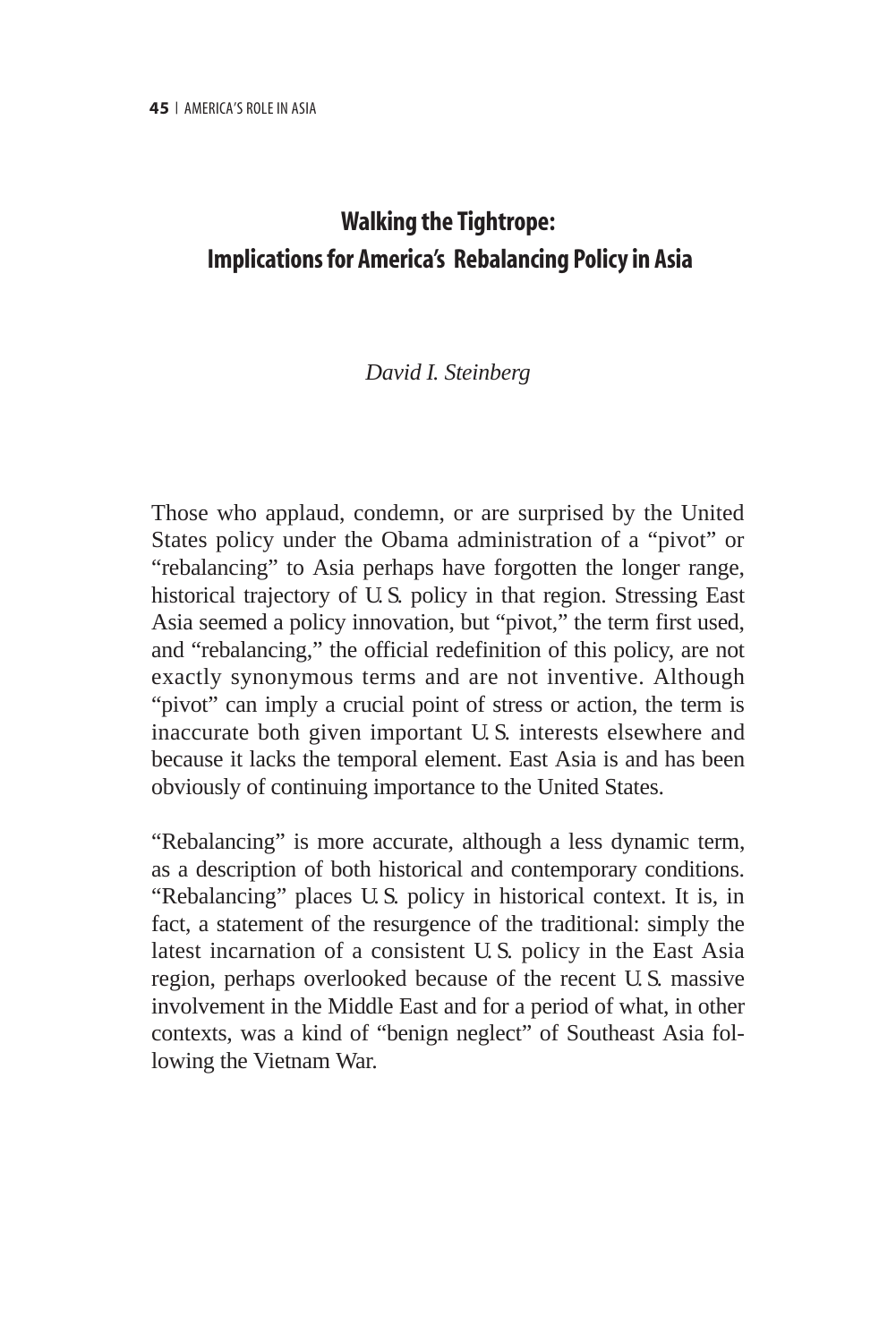Some (such as the Heritage Foundation<sup>1</sup>) consider it is a result of the size and importance of the economies of Japan, China, and South Korea. These certainly are critical in the modern world, and no doubt will continue to be so for the indefinite future. But the rebalancing policy is more basically a public reaffirmation of the U. S. as a Pacific power. It is a century-and-a-half-old policy that has and has had two constant objectives: reiteration of the U. S. traditional interests in the region, and the prevention of the rise of any hegemonic power in that area that could threaten U.S. interests and role.

In the nineteenth century, the U. S. Open Door and "most favored nation" policy in China was articulated to prevent European control of Chinese markets. In the twentieth century, this policy was obvious throughout a number of actions: U. S. settlement (which brought the Nobel peace prize to Theodore Roosevelt) of the Russo-Japanese War of 1904-05 to prevent any overwhelming regional victor and therefore suzerain power; limiting Japan's advances in the Pacific as an ally in World War I; the Washington Naval treaty of early 1920s limiting the size of Japanese fleet in a ratio to the U.S. and British fleets; World War II to prevent Japanese control over the Greater East Asia Co-Prosperity Sphere; the Korean War, the Vietnam War (with its "domino" theory), and the U.S. foreign aid programs in East and Southeast Asia, all of which were justified to the Congress in terms of preventing the spread of communism in the region. In each case, although the potential dominant power may have been different, the objective was always the same. Although the strategy may have been couched in altruistic terms, such as saving Asia from authoritarian control by one or another power or the economic development of impov-

<sup>1)</sup>Walter Lohman, Olivia Enos, and John Fleming, "2014 Asia Update: What's at Stake for America," The Heritage Foundation (October 2014), http://www.heritage.org/research/reports/2014/10/asiaupdate-whats-at-stake-for-america-2014 (accessed in October 2014).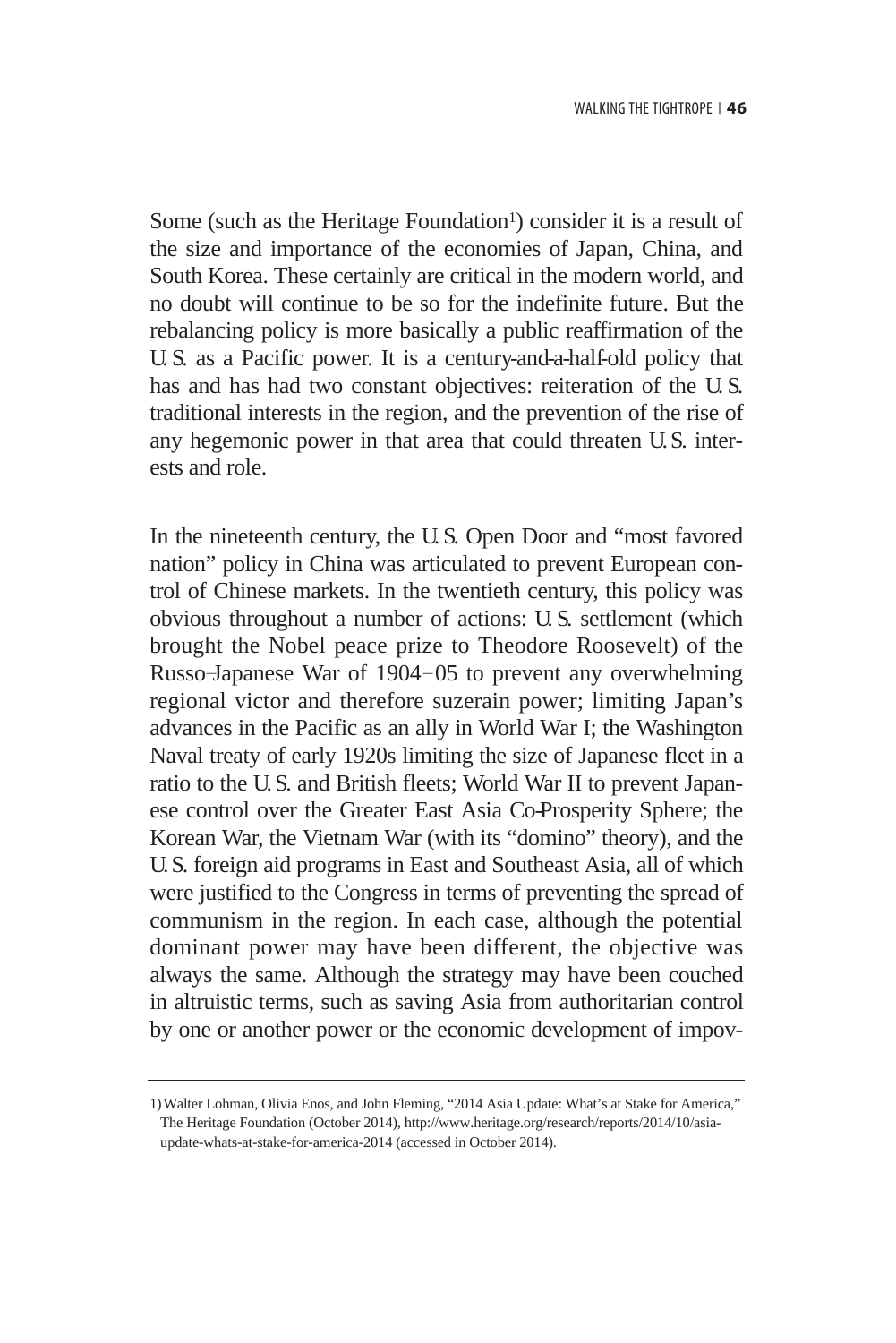erished peoples, the policy's primary, continuing if often publicly unarticulated purpose was strategic. Traditionally, but now increasingly, balancing includes a strong and different economic rationale. There is, however, also a new element in the U. S.' increased attention to East Asia: a significant portion of U. S. citizens and residents, as well as foreign students, are from that region. It can be ignored only at the longer-term peril of the U. S. in foreign policy terms, but it also can figure positively or negatively, if ignored, in domestic U. S. politics as well.

An authoritative rationale of the rebalancing is "to provide reassurance of its [the U.S.'] lasting commitment in order to cultivate an open, fair, stable and predictable political, economic, and security operating environment across a vast region spanning from India to the United States."<sup>2</sup> The rebalancing contains six objectives: strengthening alliances, improving relations with emerging powers, economic statecraft, engaging with multilateral institutions, support for universal values, and increasing the U. S. military presence. None of these are exotic or new; they are elements of U. S. foreign policy in many times and places including East Asia, but they shift in emphasis and priority depending on the circumstances.

The rationale also made sense in domestic U. S. politics, and may at least in part be driven by such considerations. President Obama wanted to move away from the U. S. embroilment in the Middle East, and this was a signal that the unpopular and highly criticized Bush era policies focusing there, to the detriment of inattention to

<sup>2)</sup>Kurt Campbell and Brian Andrews, "Explaining the US 'Pivot' to Asia." (London: Chatham House. Americas 2013/01, 2013). The term "predictable" in that statement is an often overlooked but critical element of any such foreign (or business) policy. The official statement is Sustaining U.S. Global Leadership: Priorities for the 21<sup>st</sup> Century. (Washington, DC: Department of Defense, 2012).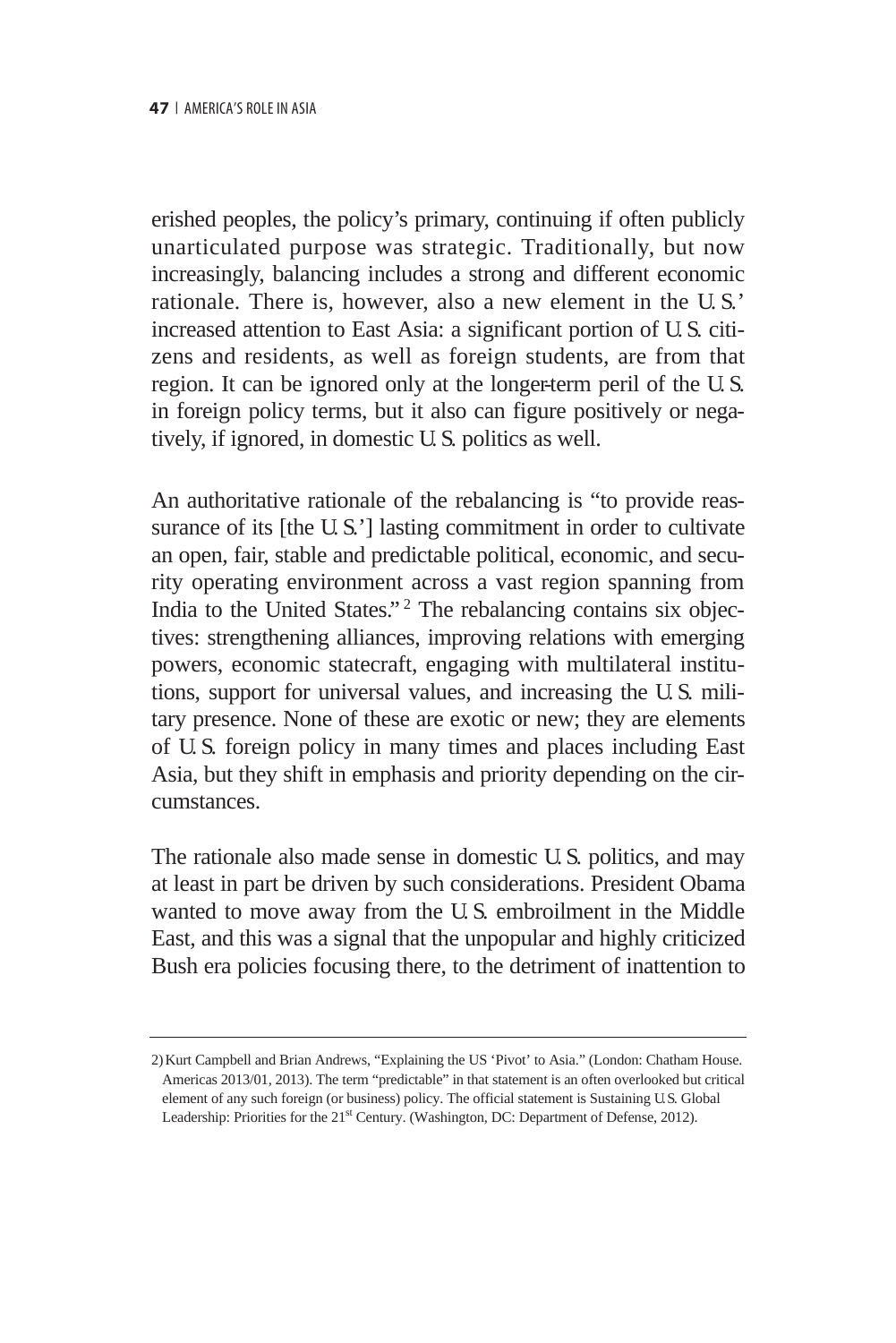East Asia, were over.<sup>3</sup> It also had implications for increased employment in the U.S. as part of an economic rationale, and there was a significant, growing Asian population in the United States of considerable economic and potentially political importance as well.

Secretary of Defense Panetta in June 2012 publicly rejected the view that the rebalance was to "constrain China's growth," maintaining that a "thriving China" was good for both China and the U.S.<sup>4</sup> A pervasive perception, accurate or not, both among those approving and disapproving of the policy was evident: that the emerging importance of China as a major military and economic power was the real focus of the rebalancing, whether as a "stakeholder" in a vital region, a potential adversary, or as a partner. Those who supported it often concentrated on that element,<sup>5</sup> but even some critics of rebalancing were concerned about China, but in contradictory manners. One thought that China as a military threat to the region or to the U. S. was so far distant that essential U. S. strategic attention should still be focused on the Middle East.<sup>6</sup> Kevin Rudd, the former Prime Minister of Australia, however, believed that rebalancing in the region was appropriate. "Without such a move, there was a danger that China, with its hardline, realist view of international relations, would conclude that an economically exhausted United States was losing its staying power in the Pacific," although he called for more than a military stance. Another felt that the premise of the rebalancing was completely wrong. One scholar thought that China was not a military threat; just the opposite. "China's leaders have long understood

<sup>3)</sup>Matt Schiavenza, "What Exactly Does It Mean That the U.S. Is Pivoting to Asia?" *The Atlantic*, April 15, 2013.

<sup>4)</sup>Shangri-La Dialogue, Singapore, 2012

<sup>5)</sup>See, for example, Gen. Wesley Clark, "Getting Real about China." *The New York Times*, October 12, 2014.

<sup>6)</sup>Amiotai Etzioni, "The United States' Premature Pivot to 'Asia'." *Society 49*. (2012). 395–399.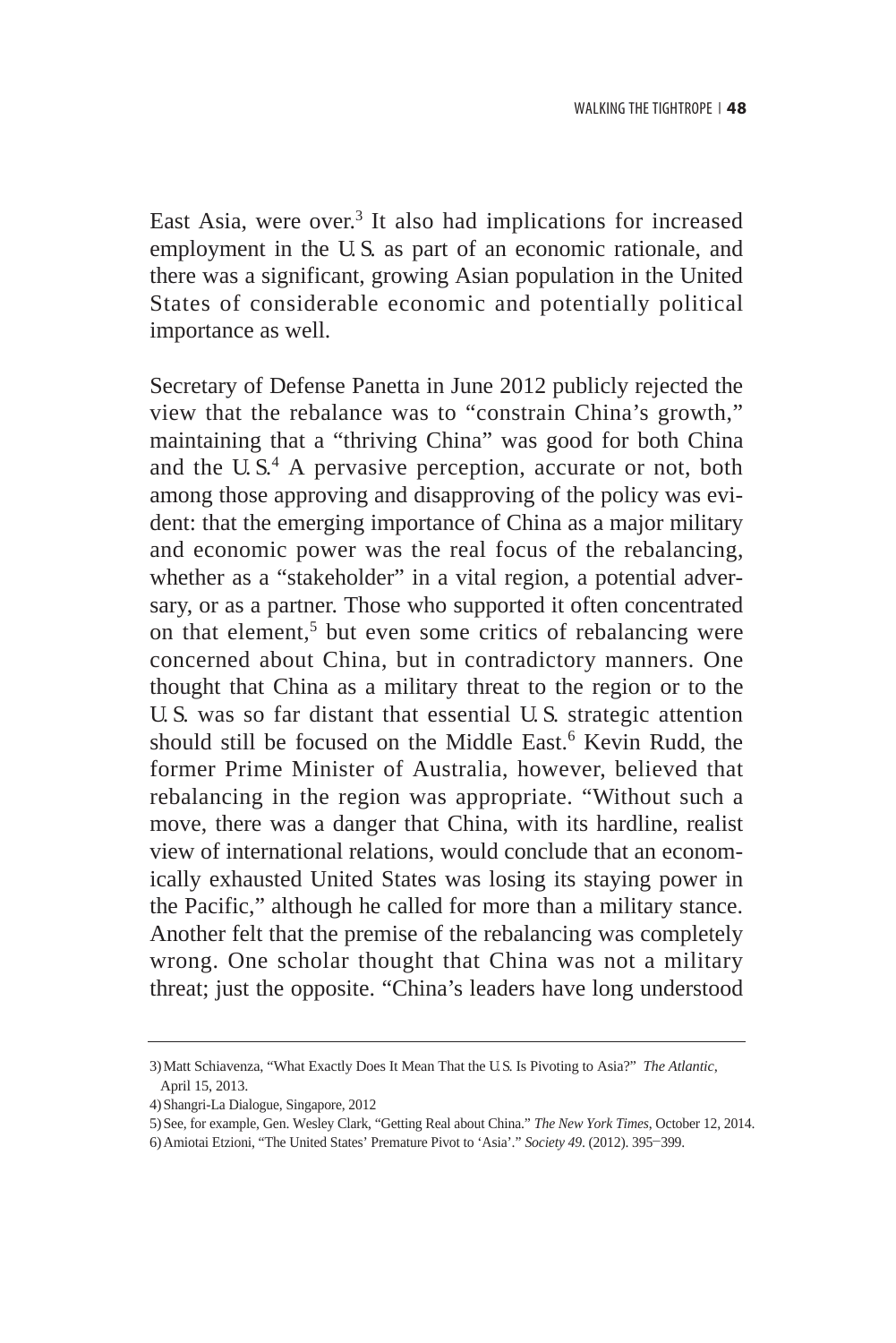that their country's military remains significantly inferior to that of the United States, but from a deep sense of insecurity born of several nerve-racking years of financial crisis and social unrest. Faced with these challenges, and no longer able to count on easy support based on the country's economic growth, China's leaders moved to sustain their popular legitimacy by appeasing an increasingly nationalistic public with symbolic gestures of force."<sup>7</sup> Certainly, the rise of nationalism in East Asia (and for that matter in the U.S. after 9/11) is a widespread phenomenon to be neglected at the peril of failed policies in any field. This is especially true in countries that have been subjected to colonial pressures or military defeat.

In one of the stronger arguments in favor of an even more pronounced rebalancing, Chinese "expansionism" is considered as the major threat. "So-called Chinese 'salami slicing' intimidates neighbors, destabilizes Asia and undermines U. S. alliances and U. S. standing as the region's security guarantor." The U. S. position is eroding due to other priorities. "This approach is misguided given the importance of Asia and the prevailing balance of U. S.–Chinese influence there." An intense military build-up is advocated<sup>8</sup>

A survey of a modest number of "strategic elites" in eleven Asian countries had diverse opinions on the rebalancing and the U.S. and Chinese roles in Asia.9

<sup>7)</sup>Robert S. Ross, "The Problem with the Pivot: Obama's New Asia Policy is Unnecessary and Counterpro ductive," *Foreign Affairs*, November/December 2012.

<sup>8)</sup>Robert Sutter, "Asia's Importance, Chinese Expansion and U.S. Strategy: What Should Be Done?" East-West Center, *Asia Pacific Bulletin*. No. 283. (October 2014).

<sup>9)</sup>Michael J. Green et al. *Power and Order in Asia: A Survey of Regional Expectations*. Washington, DC, Center for Strategic and International Studies. (MD: Rowman & Littlefield, 2014). The survey of elites in eleven countries is statistically too small to be conclusive, yet its striking conclusions are important to understanding trends in the region.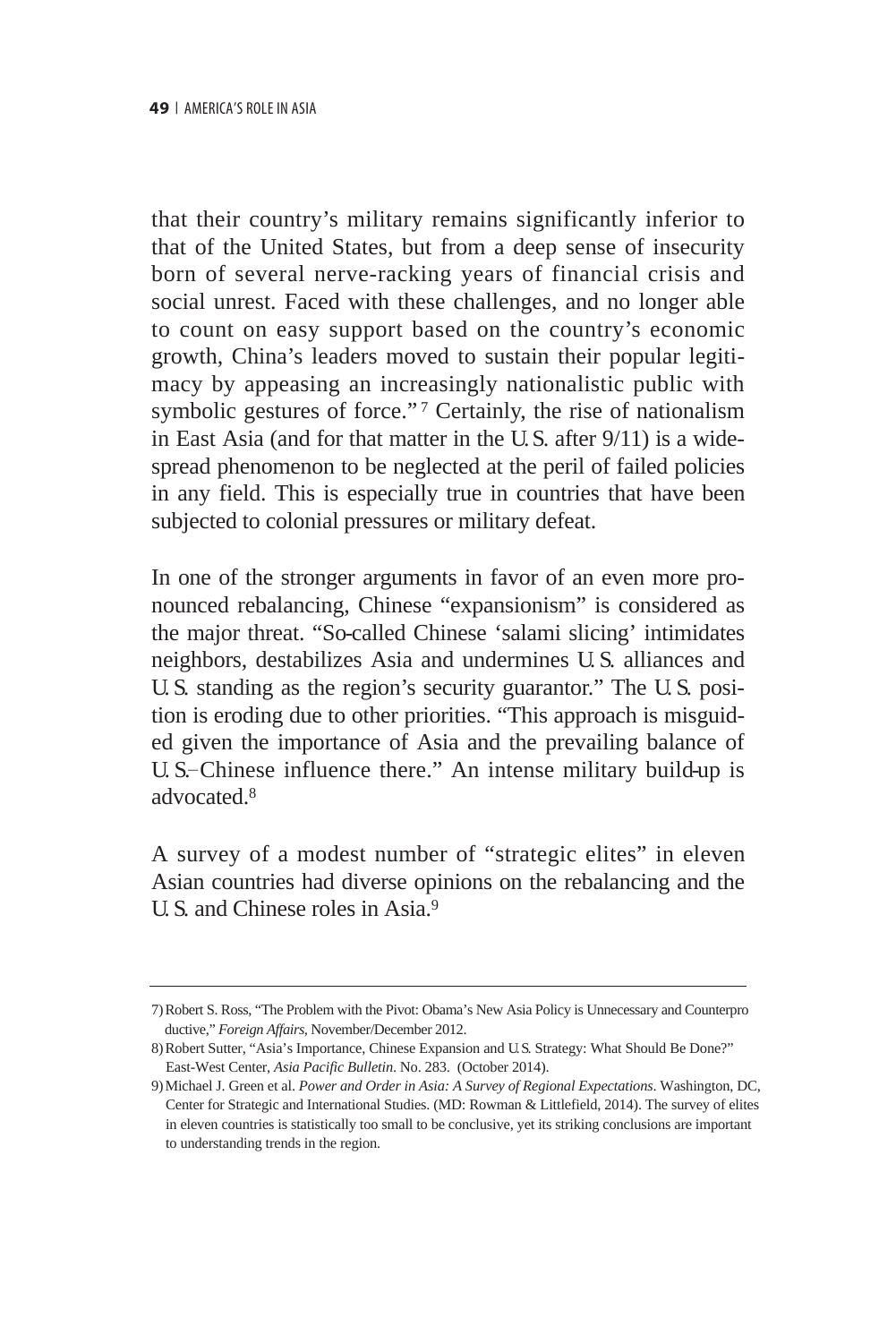An average of 79 percent of respondents expressed support for the Obama administration's strategic rebalance to Asia. China was the only country where a majority of respondents disapproved of the rebalance, by a margin of 77 to 23 percent. When asked to evaluate the rebalance, most respondents, 51 percent on average, suggested it is the right policy but is neither resourced nor implemented sufficiently, followed by 24 percent who felt it is reinforcing regional stability and prosperity. China was the only country where a majority of respondents believed the rebalance is too confrontational toward China (74 percent compared with a regional average of 18 percent).

Only Thailand, India, Indonesia, and Taiwan believed that China would exert the greatest power in East Asia in ten years, and Thailand was the most extreme in this view (89 percent), and was with the exception of China the lowest (54 percent) in support of the rebalance. Of all the countries surveyed, only China, Japan, and India believed that the U. S. would be the most important economic power. Ninety-six percent of U. S. experts supported the rebalance. In a period of intense nationalism, the views of this group of elites may have to be tempered by various governments' needs to appease popular sentiment, especially popular sentiment based on perceived historical injustices.

All Chinese with whom I have discussed the matter, either in Beijing or Kunming, regard the rebalancing policy as an attempt to "contain" China-the second such attempt, the first of which during the Cold War was exemplified by SEATO (The Southeast Asia Treaty Organization) and U. S. alliances with Japan, South Korea, the Philippines, and Thailand. As demonstrations of that intent to contain, Chinese media have now even linked the role of Japan in the Senkaku Islands, and U. S. affirmation of that fact, to that of the U. S. opening and improved position in Myanmar and a vast increase in Japanese assistance to that country.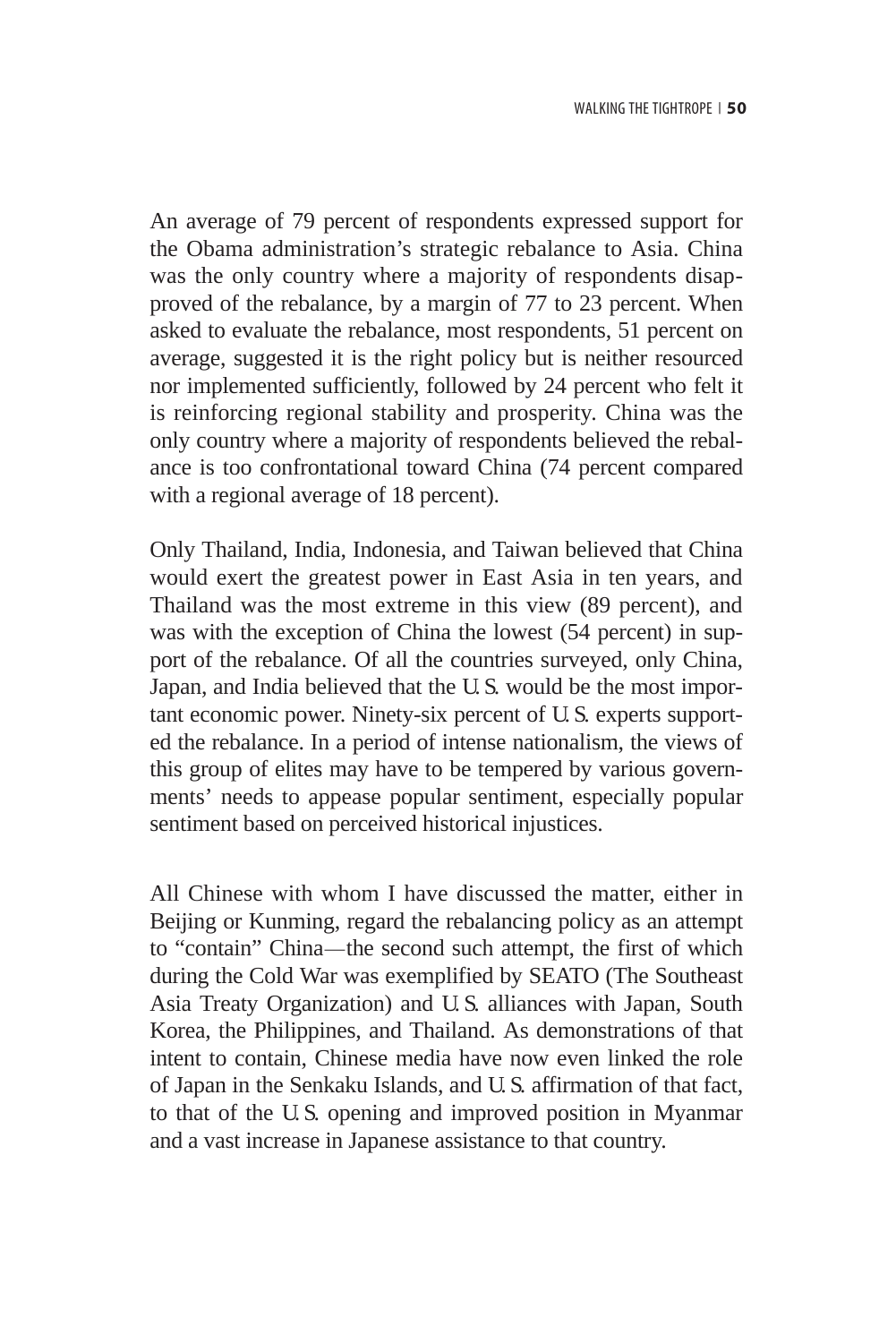The potential placing of 2,500 marines in Australia and some modest reconfiguration of naval forces by 2020 are simply symbolic of continuing U. S. interests and commitments and I would argue have little immediate military value.10 Since the rebalancing announcement, however, U. S. security ties in the region have been strengthened. This year, the U. S. and the Philippines signed a new Enhanced Defense Cooperation Agreement (significant since the Philippines is engaged in a territorial dispute with China in the South China Sea), and the U. S. approved arms sales to Vietnam, which is also in dispute with China over nautical claims. Prior to the announced rebalancing, the U. S. was involved in anti-piracy activities in the Malacca Straits region and in counterinsurgency and counter terrorism ones in the area. Of course, through the multilateral banking organizations the U. S. has supported a variety of development activities in Southeast Asia.

Other real changes in U. S. policy in Southeast Asia were not a result of the announcement of rebalancing, which was a political statement as much as a strategic one, but preceded it. In some sense, the public statement on rebalancing was an outcome of revised policies and a type of policy afterthought. Improvement in relations with Myanmar started within two months of the inauguration of President Obama (before rebalancing), followed by an intensive review of U. S. Myanmar policies. Reestablishing the importance of ASEAN to the U. S. after significant neglect was in large part due to a reforming government in Myanmar. It had

<sup>10)</sup> The rebalancing had nothing conceptually to do with excellent ad hoc humanitarian efforts by the U.S. military in typhoons and tsunamis in East Asia, and previous counter terrorism and anti-piracy activities in the region. There may be avenues for military-to-military cooperation between China and the U.S. in regional disasters or in health work, but they have yet to be realized.

<sup>11)</sup> In early February 2001, this writer organized a Washington conference on "Myanmar: Nexus on the Bay of Bengal" at which about 150 people attended, including a number of ambassadors. The purpose was to illustrate to the incoming Bush administration the strategic importance of Myanmar in China–India relations. At least in public policy perceptions, it had no measurable effect.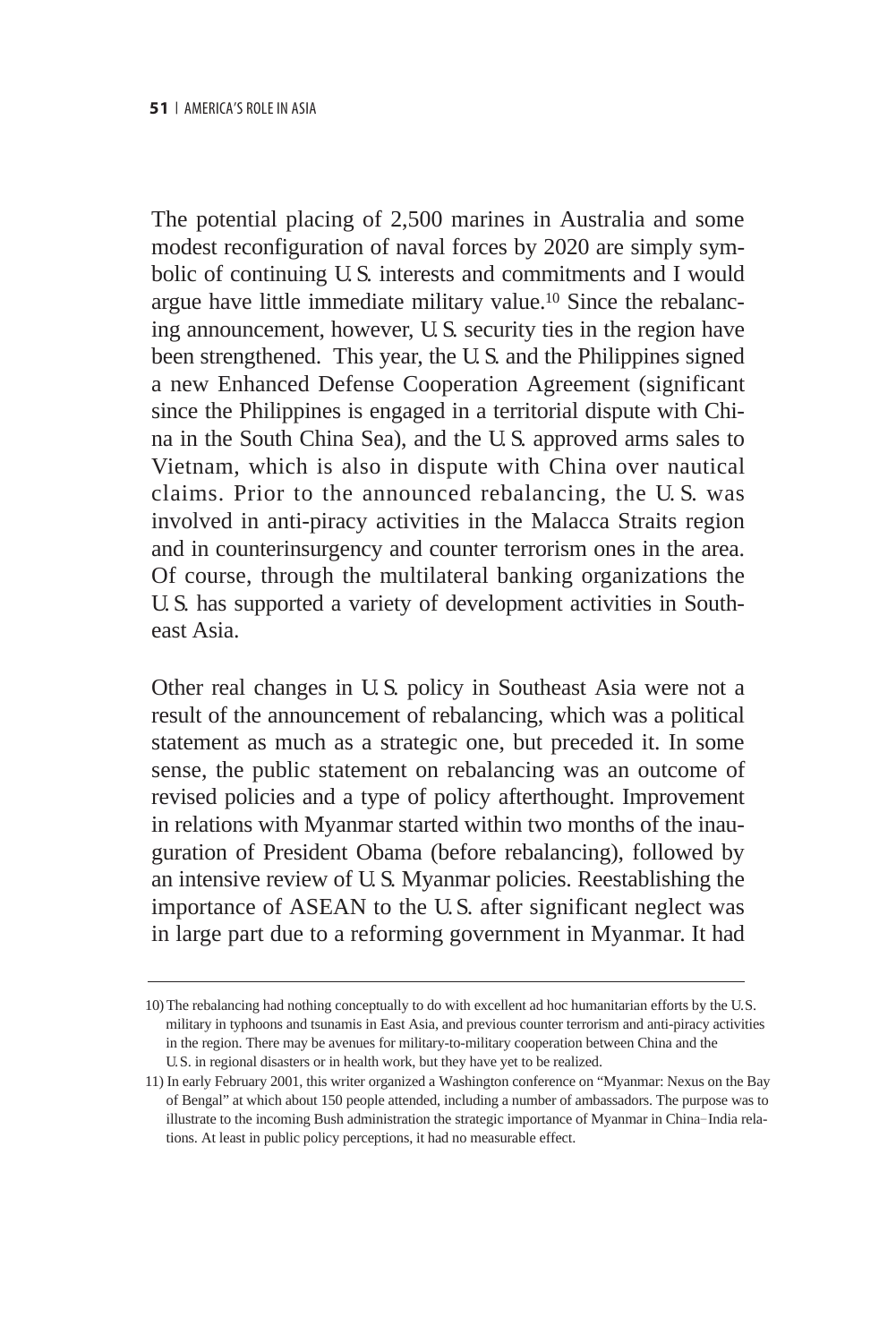joined ASEAN in July 1997 but was repugnant to the U.S.<sup>11</sup> Change in U. S. policy toward Myanmar moved from "regime change" under Presidents Clinton and Bush to what might be called "regime modification" under President Obama. That positively affected U. S. policy toward ASEAN. President Bush had first appointed an ambassador to ASEAN, although he was based in Washington, but President Obama gave it more focus in the region, upgrading the level of U. S. participation in many ASEAN meetings. Although the rebalancing is said to cover both Northeast and Southeast Asia, it is in the latter region that the U. S. has demonstrated more strategic engagement.

The rebalancing policy in East Asia has both fundamental and practical aspects and problems based both on history and new needs. As Kissinger has pointed out in his new volume, *World Order,*<sup>12</sup> the Western concept of international relations based on the more or less equality of nation-states under the Westphalian model of 1638 was not the traditional Chinese approach to foreign policy. There, China was the central power in an elder brother-younger brother set of international relations under a Sino-centric intellectual and policy system in which trade was in part disguised as tribute. The residual influence of that approach is difficult to erase even in the modern world. So there are some conceptual differences in building a universally acceptable international relations architecture in East Asia. History is also critical because the nationalism so apparent in the region (and one might add in the United States) reinforces traditional Chinese claims of territory (e.g., the South China Sea) and traditional spheres of influence (e.g., much of mainland Southeast Asia).13

<sup>12)</sup> Henry Kissinger, *World Order*. New York: Penguin Press, 2014.

<sup>13)</sup> Until the mid-1950s, PRC maps included much of northern Burma/Myanmar as Chinese territory, as did the previous Kuomintang (Nationalist) government.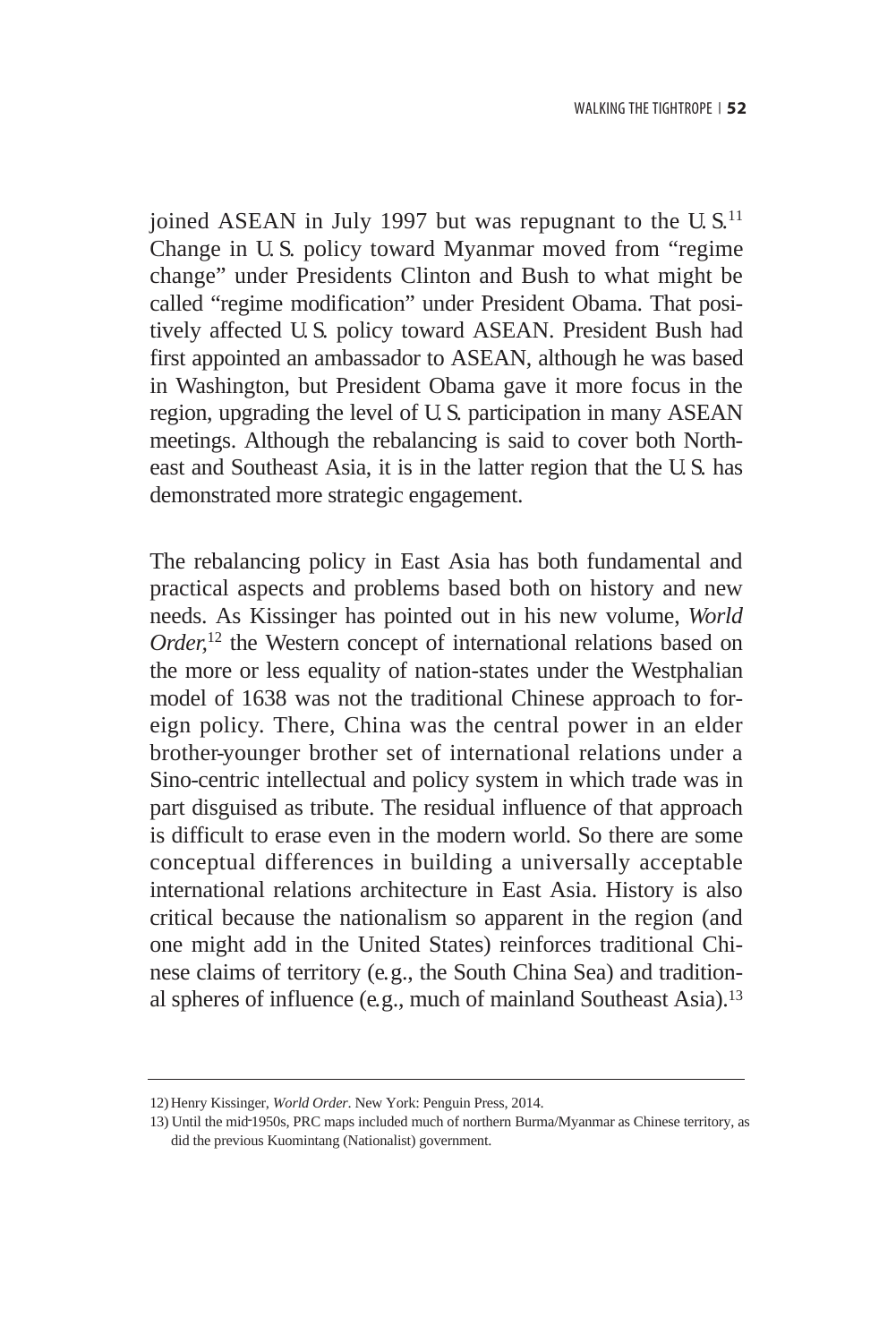But the older system of balance through military power alone is far less relevant today, where balance is better maintained through building an interlocking system of economic ties and institutions that are less subject to extreme nationalistic sentiments and more likely to be enduring. Such institutions, however ineffectual they may be in their early stages of formation, have greater promise for continuity over time. The frustration of many of the inability of ASEAN or its derivative, the ASEAN Regional Forum (ARF), to consider, let alone resolve, the past territorial disputes between Thailand and Cambodia and Thailand and Myanmar are examples of a weak organization in its formative stages, even after close to half a century of existence. But a forum for public discussions and private dialogue is exceedingly useful, and ARF has an advantage as it includes most nations in the region. Economic policies alone, at least those that are solely negative such as sanctions, do not seem to produce the desired effects of forcing international compliance—witness sanctions against North Korea or Myanmar (Burma), let alone Cuba.

Efforts by the U. S. to exclude China from such regional architecture will be unlikely to succeed, and further feed insecurity, while Chinese efforts to exclude Japan or the U. S. are likely to provoke similar reactions. Both approaches undercut better relations and the necessary stability of the region. The Trans Pacific Partnership (TPP), first proposed in 2005 as the Trans-Pacific Strategic Partnership Agreement, effectively excludes China, which may not have been its intent, as China did express interest in it in 2013, while Japan only joined negotiations on it in 2013 and has major problems with agreeing to its conditions.14 Perhaps to counter this exclusion, China proposed that same year an Asian

<sup>14)</sup> Since President Obama lacks trade promotion authority from the Congress, this is unlikely to pass during his second term unless that authority is reinstated.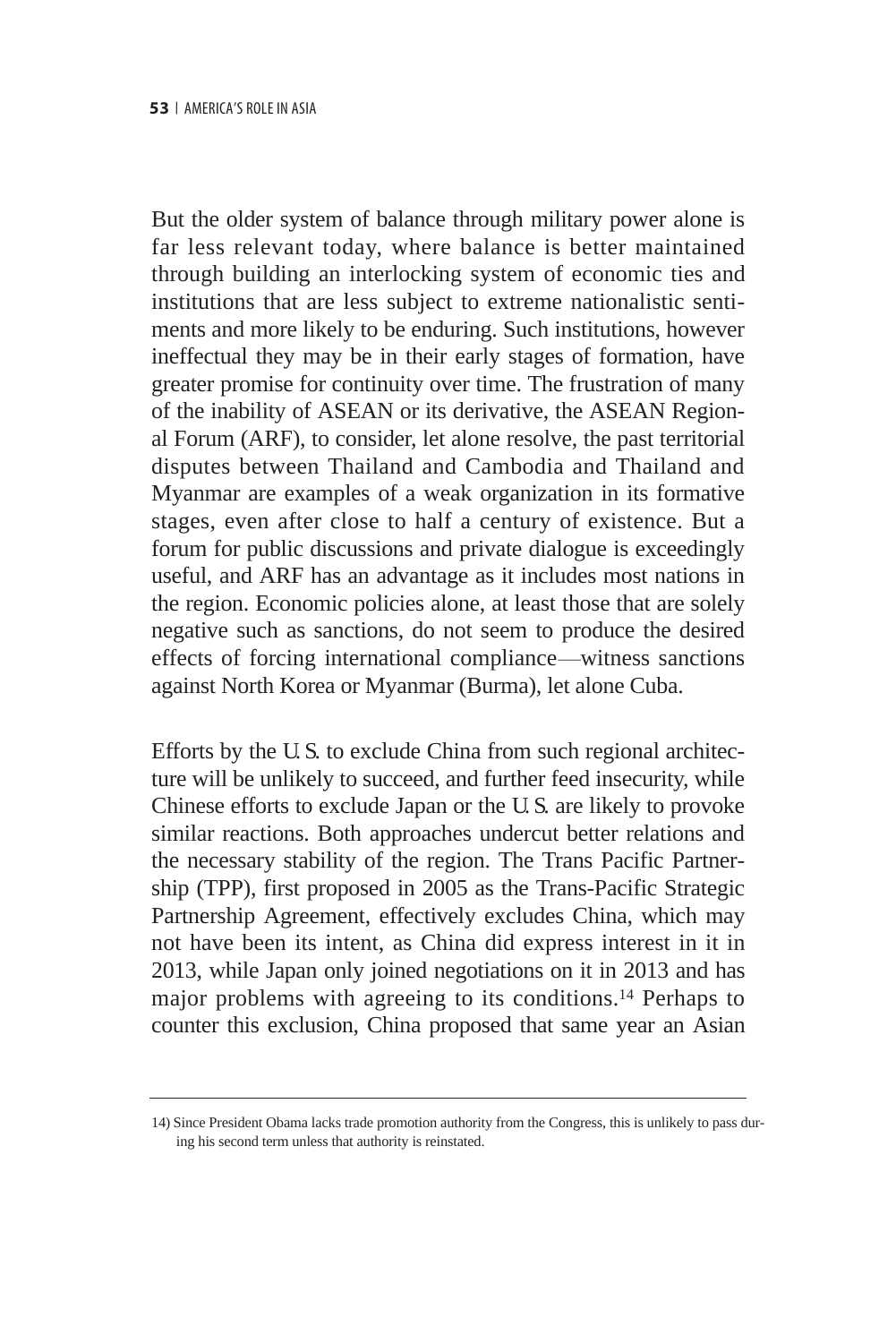Infrastructure Investment Bank, perhaps because of the domination in the region of the World Bank and the Asian Development Bank (the latter led by Japan). China and twenty other states, including India, Malaysia, Thailand, Vietnam, and the Philippines have signed on but South Korea, Japan, Indonesia, or Australia have not yet. "The U.S. has campaigned against the project."<sup>15</sup> China has long smarted under the World Bank voting regulations that give the U. S. 18 percent while China has 4 percent. China is, however, in two other regional groups: APEC and the ASEAN Plus Three. Perceived adversarial domination by the U. S. in the region has not been confined to China. Prime Minister Mahathir of Malaysia in 1990 proposed an East Asia Economic Caucus that would have excluded the U. S., but this was never instituted. If the U.S. wishes to exclude China from any regional architecture, that policy would be counter-productive. The U. S., instead, may want China to abide by "internationally accepted" norms and values in economics as in other fields, although those norms have essentially been set by the West and the United States (by the "hegemonic" power in the region, as seen by the Chinese), thus creating singular tensions. But no Asian state wants to be in a position of having to choose between China and the United States, and for either of those powers to encourage such action would be counterproductive to both and to the region.

Further, the East Asian disputes in both the northern and southern regions of East Asia are detrimental to both the rebalancing and integration. Resolution of these issues should be the eventual goal of such rebalancing, although in the short term that seems a distant hope of Korean–Japanese agreement. Dokdo (Takeshima) Island and the comfort women disputes are detrimental to regional stabili-

<sup>15)</sup> Author, "Title of article," *The New York Times*, October 25, 2014. Others, including South Korea and Australia, may join under certain, unspecified conditions.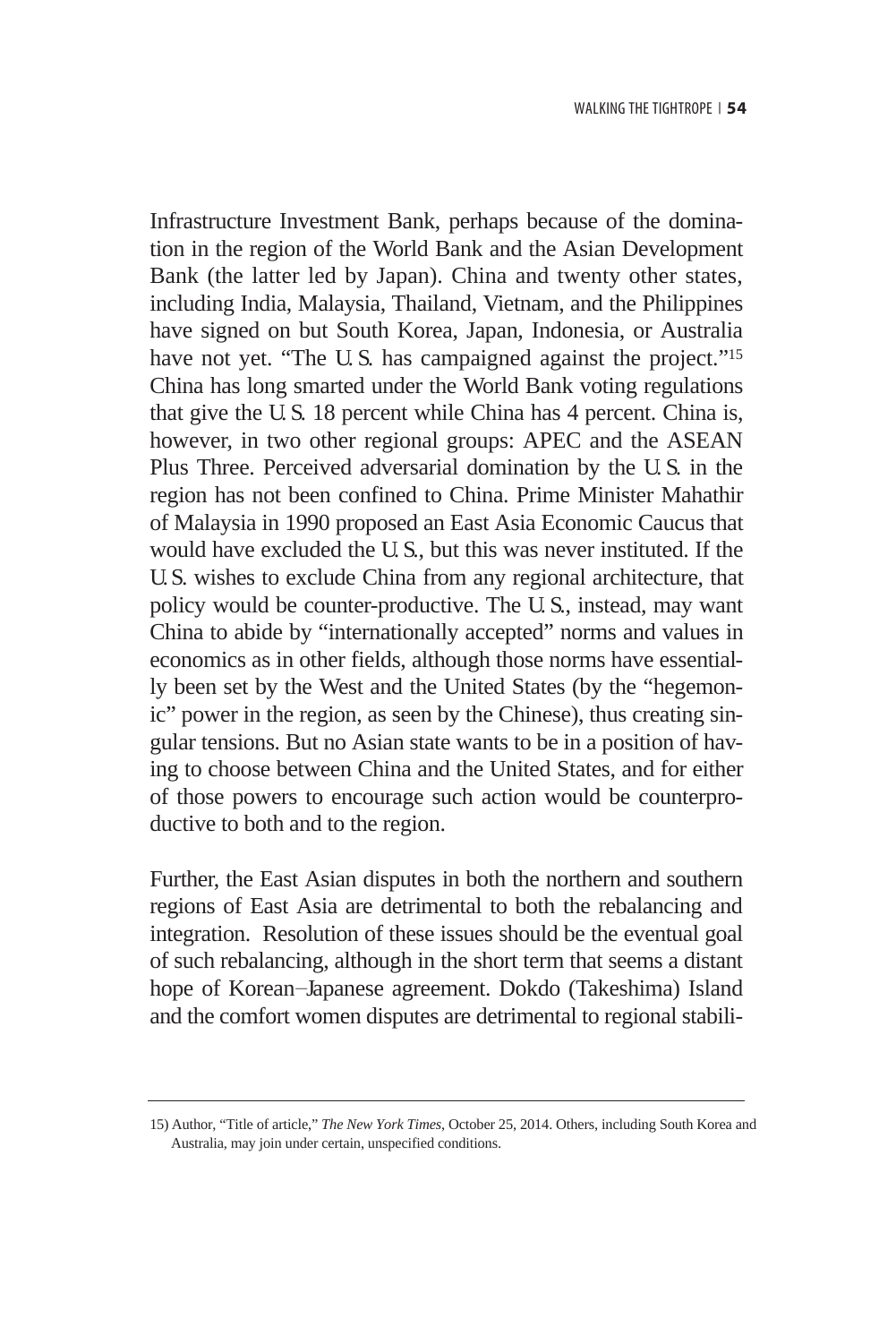ty and U. S. rebalancing. South Korean efforts to spur U. S. commitments to its claim over Dokdo by effectively lobbying in the U. S. are more than ineffective—they are detrimental to overall Korean U. S. relations. Encouragement of Comfort Women memorials is another ineffective spur to better relations, as are Japan's efforts to consider revoking the "apology" on that subject. The South China Sea "nine-dash" line of sovereignty, taught in Chinese schools, stir vigorous resentments in the riparian nations in that area. The Sino–Japanese dispute over the Senkaku (Diaoyu) Islands will not easily be resolved. One might argue that all these are fostered by historical feelings of vulnerability that virtually force an appeal to heightened national sentiment as part of the legitimation process of regimes. In that sense, the elites may be captive to popular nationalistic movements.

Initiatives might be taken to mitigate some of these issues measures that might be proposed that, even if they had no immediate effect or outcome, might begin to provide reassurance to China and the region and to plan to accomplish positive results. For example, the Six-Party Talks have been abandoned by the various parties and have not proven to be effective. This is because they have been based on a single premise—attempting to halt, contain and/or abolish North Korea's nuclear military potential. It seems evident to this observer that North Korea will not give up its limited nuclear capacity under present international relations and fears, although it may be willing at some stage to subject it to international inspection and surveillance. It seems to consider that it is an insurance policy against foreign intrusions or invasion, and wants status as a nuclear power. (This "model," however inexact, may have prompted former General Than Shwe in Myanmar to consider copying such an approach). Even if that insurance policy rationale is dubious, as this observer believes long-range North Korean artillery capable of devastating Seoul is the real insurance against hostile action against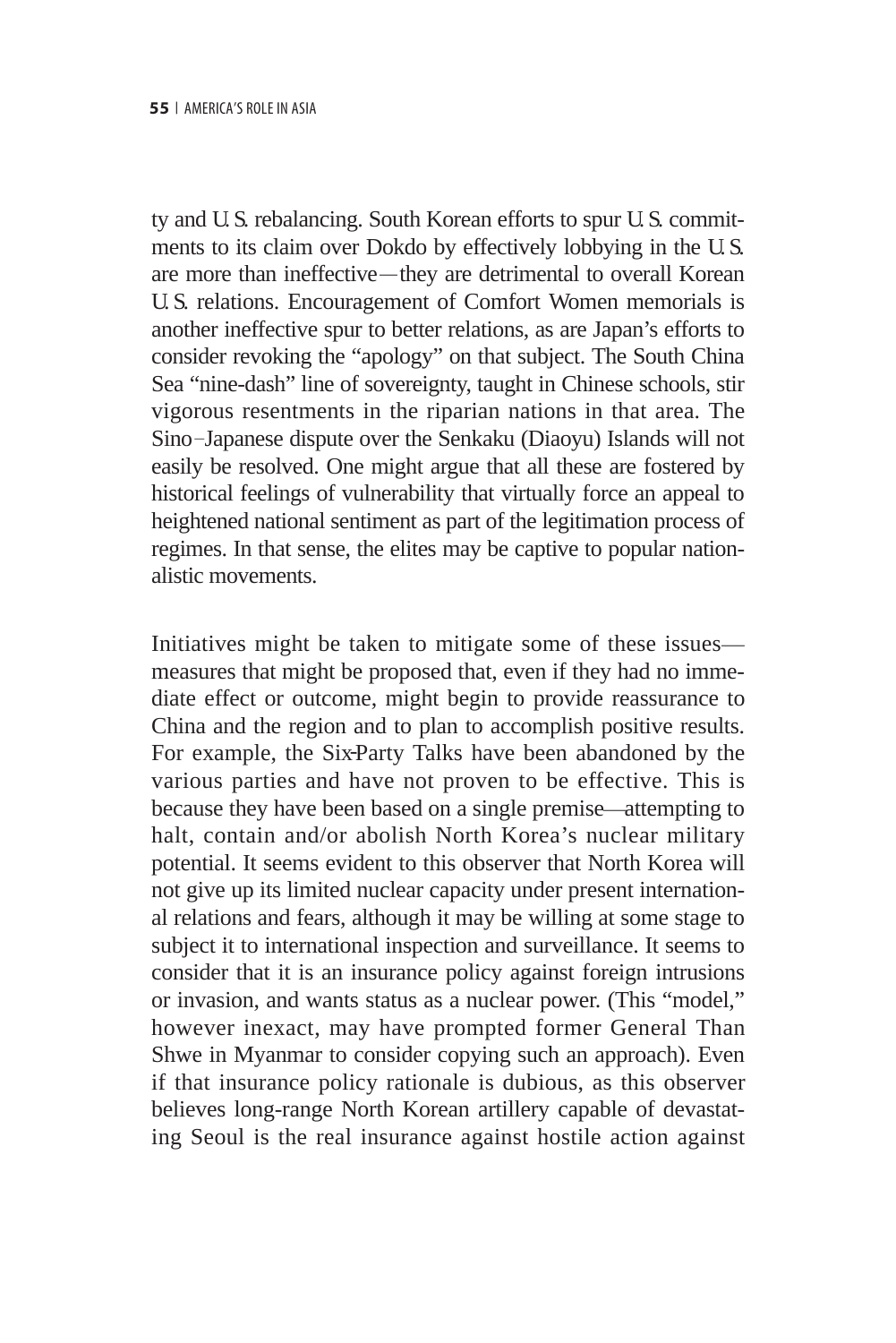North Korea, the stalemate in those talks will continue. Rather, the discussions should now refocus on needed dialogue among all six that might begin to defuse the Korean–Japanese imbroglio and bring China in more constructively. The Six-Party Talks might begin by focusing on the regional issues that demand cooperation. These could include pollution of the Yellow Sea and other seas, air pollution, deforestation, unauthorized migration, health epidemic resources, tsunami and earthquake disaster readiness, and other issues affecting the region as a whole. Progress in any of these areas could lead to a floating, perhaps even a permanent, set of dialogues that could yield productive results, and an eventual peace treaty in Northeast Asia. Secretary of State Kerry has indicated that the U.S. position is that it will not engage in talks simply to have talks, and they have been devoted to nuclear issues, but that may be shortsighted.

In a sense, the Northeast Asia Peace and Cooperative Initiative<sup>16</sup> of President Park Geun-hye, which is based on her Dresden speech in May 2013 and includes all the Six-Party Talks' countries and Mongolia, contains some such elements. Although lacking any detailed plan, it does have the potential for moving forward in a wide variety of needed fields, such as those outlined above. It is, of course, based on what she has called "Trustpolitik," or the building of trust that has been completely lacking in North-South Korean relations, and it is just this lack of trust, and the need for reassurance that the United States through its rebalancing initiative supplies Japan and South Korea, and that is inimical to North Korea. Thus the dilemma continues.

In general, the "rebalancing" if even only in rhetorical terms or in symbolic actions, has reassured the traditional friends of the U.S.

<sup>16) &</sup>quot;The Northeast Asia Peace and Cooperative Initiative. Moving Beyond the Asian Paradox towards Peace and Cooperation in Northeast Asia." Seoul: Ministry of Foreign Affairs, 2013.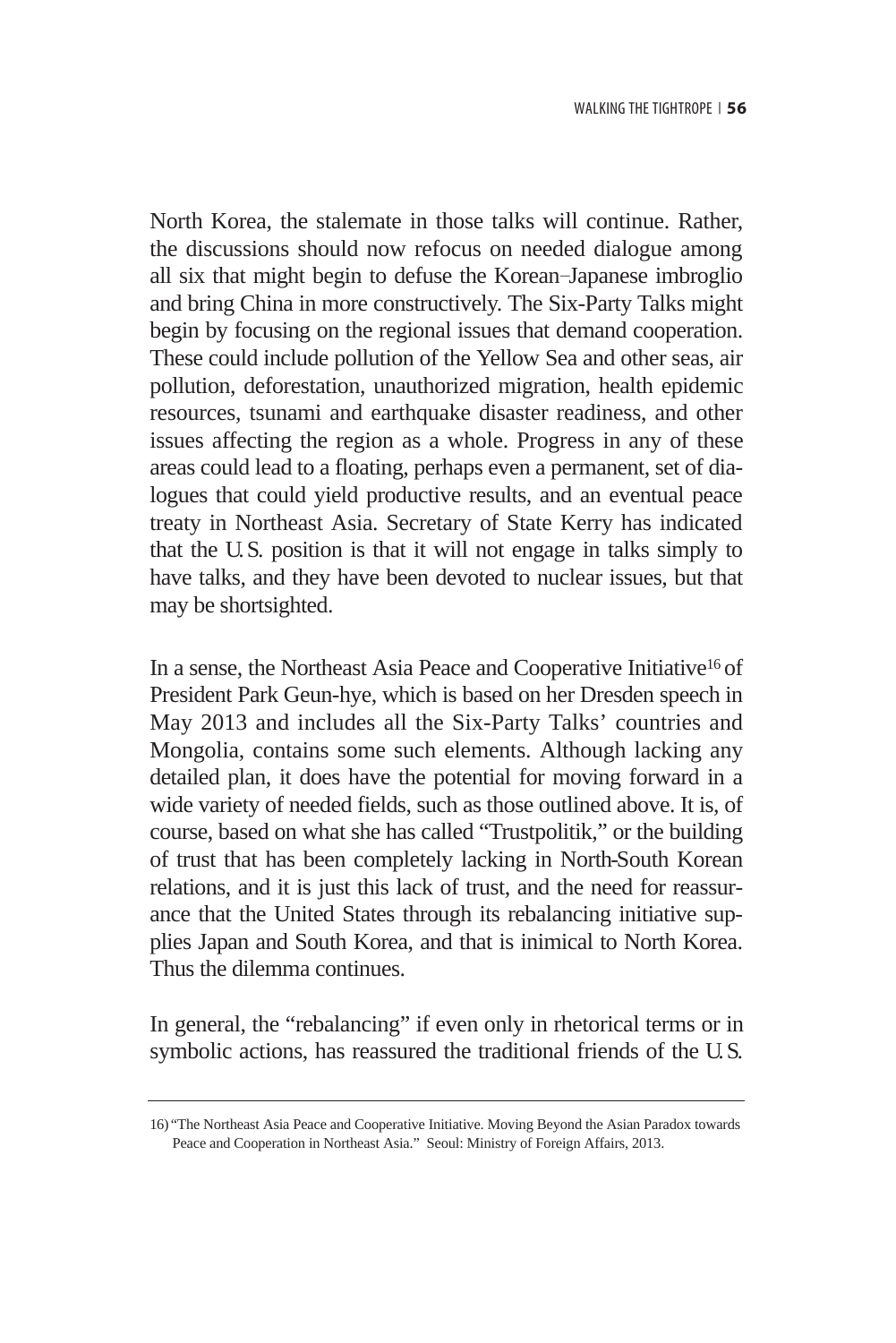that whatever the commitments that the U. S. may continue to have in the Middle East, and they are likely to be extensive over prolonged periods, and however limited the U. S. defense budget may be, the importance of East Asia to the U. S. remains of critical concern. But the policies that attempt to isolate or exclude China are also not likely to be effective in bringing stability to that region─a stability that seems in the interests of all the nations of the Pacific and beyond.

There are several important challenges in the region—to those nations in the area separately and together, and to the U. S. Each of the states in the area must be able to reassure China that in the new era the alliances with the United States are indicative of an earlier era of fear that is in the process of change, and that this change could be accelerated if China moves to reassure those countries of its valid but nonaggressive economic and military interests. At the same time, it is important that China understand that its valid security and economic concerns can best be met through policies that do not intimidate peripheral states. China did that in 1960 with its border agreement with Burma that was specifically designed to demonstrate to the world China's peaceful intent in the region.17 Negotiations with the Philippines and Vietnam are especially important now.

The United States needs to foster inclusive institutions and agreements that will reassure China that the U.S. is neither intent on hostile acts against China nor that it is furthering a climate of fear of China both in the region and to the American people. It must understand that the policies of most countries in the region, many of which have strong articulated elements of intense nationalism

<sup>17)</sup> David I. Steinberg and Fan Hongwei. (2012). *Modern China-Myanmar Relations: Dilemmas of Mutual Dependence.* (Copenhagen: Nordic Institute of Asian Studies. 55–68.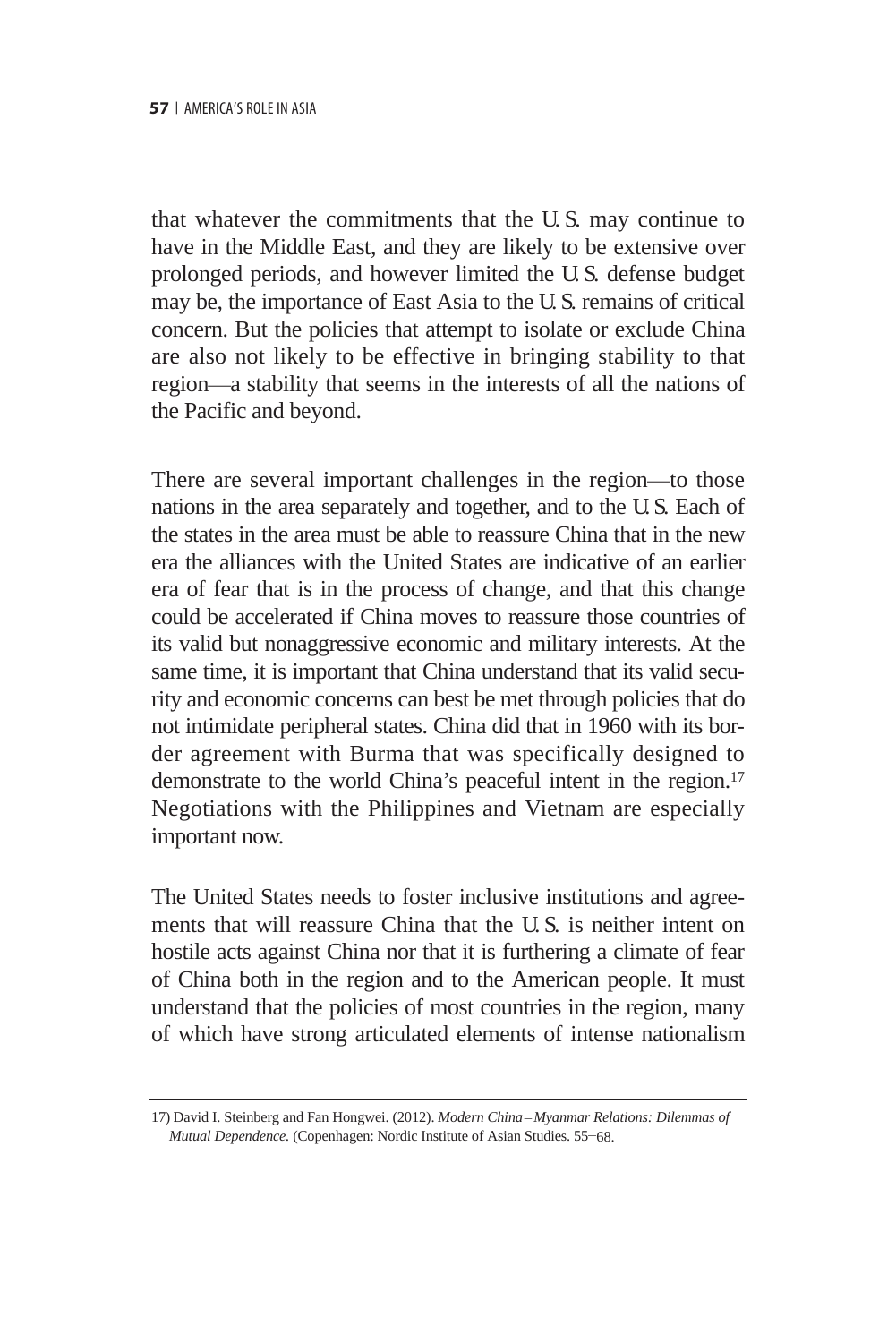and unarticulated fears of vulnerability based on historical events, are based on historical events. Pluralistic and authoritarian states in the region will both draw upon those attitudes to formulate policies that may be inimical to tranquility in the region. The U. S. must be sensitive to these powerful forces, and thus understand their historical origins. Any attempts by the U. S. to exclude China from any present or proposed regional architecture in Northeast or Southeast Asia are likely to be counterproductive. Whether or not China responds to such approaches in the immediate future is less important than the longer range value of such ameliorative actions. Critical, however, is avoiding the hubris of thinking that foreigners can "manage" China's prominence, as expressed by former Australian Prime Minister Kevin Rudd: "How do we ensure we manage the rise of China in a manner which provides a long-term peaceful and stable relationship with the United States." (emphasis added)<sup>18</sup> President Obama gave too much credit to U. S. policies for changes in Myanmar in his May 2014 foreign policy speech at West Point.

ASEAN considers itself as central to the region. But is China trying to divide ASEAN on the issues of the South China Sea and is the U. S. trying to do the same on the TPP? Whether or not either proposition is accurate, what are the perceptions in the region and how do they affect the attitudes toward the role of the U. S. and rebalancing? The answers are critical, yet unclear.

Even in the most dangerous of potentially explosive regions—that of North Korea, understanding of the North's obvious vulnerability that results in its bellicose and braggadocio historical claims, statements, concepts such as juche, and even military posturing and actions, is required to be regarded for what they actually are—

<sup>18)</sup> On his announcement as head of the new Asia Society Policy Institute. Rick Gladstone, "Former Leader of Australia to Study Asia in a New Way," *The New York Times*, October 21, 2014.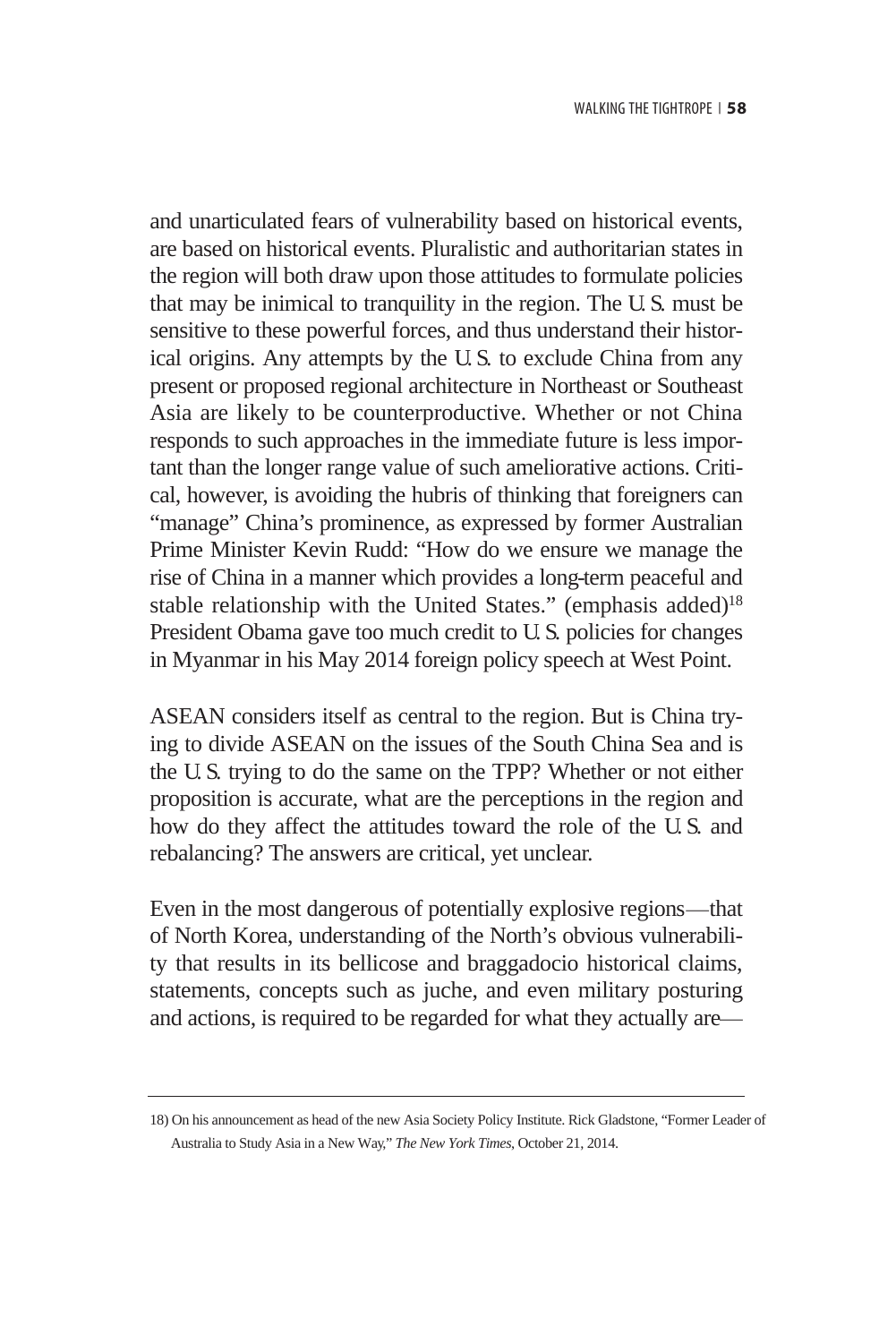repulsive but anemic (if sometimes lethal) responses to its unstated but vulnerable position. Although they cannot be ignored, neither should they cut off dialogue.

Is it possible to evaluate the rebalancing policy? That policy is a process, not an event or terminus, and thus consideration of its effectiveness in terms of its goals must be as shifting as the East Asian conditions themselves. Success or failure, in addition, are not relevant terms, for they suggest a dualism that is rationally inaccurate for these varied policy initiatives, and the changes, positive or negative, exist along a spectrum. Further, the relatively new policy must be combined with its execution over a number of years. So any admittedly preliminary assessment of the six elements of the rebalancing policy is hazardous.

Have the goals of the rebalancing policy proven to be advanced to date? Have alliances been strengthened? Perhaps only in the Philippines and Australia, and in Thailand there has been deterioration of relations. Improved relations with emerging powers (China) have not occurred. Economic statecraft is in flux, and relations with multilateral institutions, more specifically ASEAN, have been strengthened. Included in the rebalancing policy is the affirmation of "universal values." This often puts the U. S. in a position of trying to balance domestic U. S. and international pressures for better governance and human rights with other foreign policy objectives. Perhaps this is a tension that cannot be resolved: complete dedication to such altruistic policies (in Burma/Myanmar, for example) places the U. S. in the modern garb of the l9th century missionaries, and yet ignoring these needs loses whatever higher moral ground the U. S. has sought. This is likely to be a continuing problem for the United States. Balancing these antithetical elements does require the adeptness of a tight rope walker.

But part of the rebalancing is also predictability. Such assurances of continuing U. S.' effective commitment to the region are needed not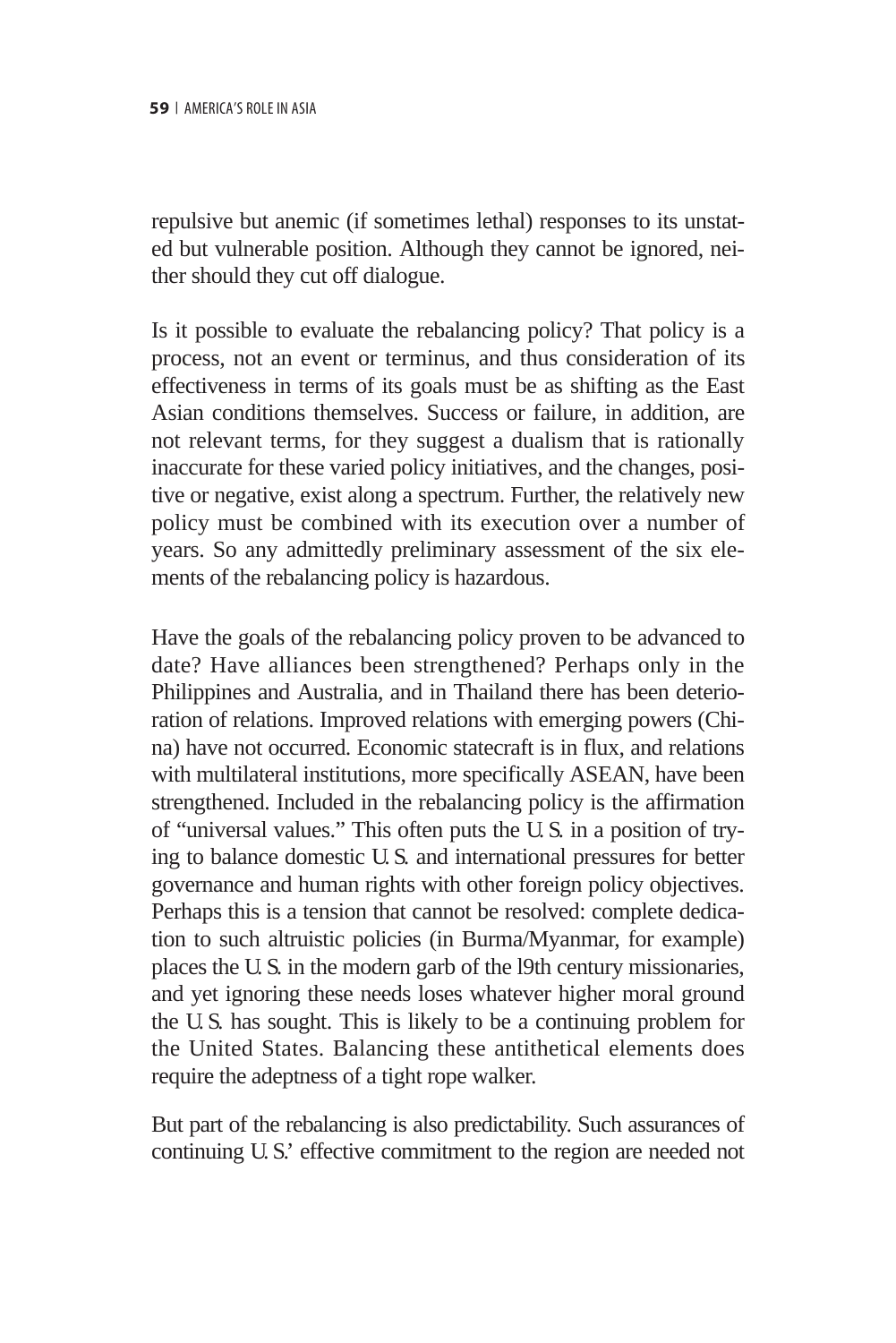only in the public dialogue, but also in concrete policy initiatives followed by the desired actions. All of these are affected by internal U. S. politics and financial considerations. In spite of statements of continuity, there are many in Asia who worry about the predictability of the U. S. in the region. The 2014 Republican control of the Congress creates questions on how much the U. S. is prepared to implement "rebalancing."

So the balance sheet on rebalancing is as yet unclear. But as the Hippocratic Oath says "do no harm," so an effective balancing act in East Asia must not be simply formalistic or confrontational. What happens if the rebalancing is perceived to be ineffectual or if there is a regression of U. S. interest or involvement in the region? The results are likely to be dire, especially in Northeast Asia. If one assumes that North Korea will keep some form of even elementary nuclear capacity, and if there is an appearance of a U. S. withdrawal from its protective position for Japan and South Korea, it would seem almost inevitable that both states would engage in an arms race that would raise the level of potential threat, error, and disaster in the region. Inclusive in such a dangerous scenario would be the role of Taiwan, and its potential for joining such a race. So whether one believes that the rebalancing is important, until there are critical changes in threat perceptions and vulnerability, and institutions have been built to cement inclusive relationships, this writer believes that the U.S. role is critical—whether called rebalancing or continuing its regional role. The danger to the U. S. is not that its foreign policy establishment will advocate withdrawal or neglect, but that an impatient and disaffected Congress, reflecting popular discontent at home, may opt for some easy but disastrous withdrawal from positive East Asia activism, or a militancy perceived as directed against China. Either would be detrimental to both U. S. national interests and the stability and progress in the states of the region.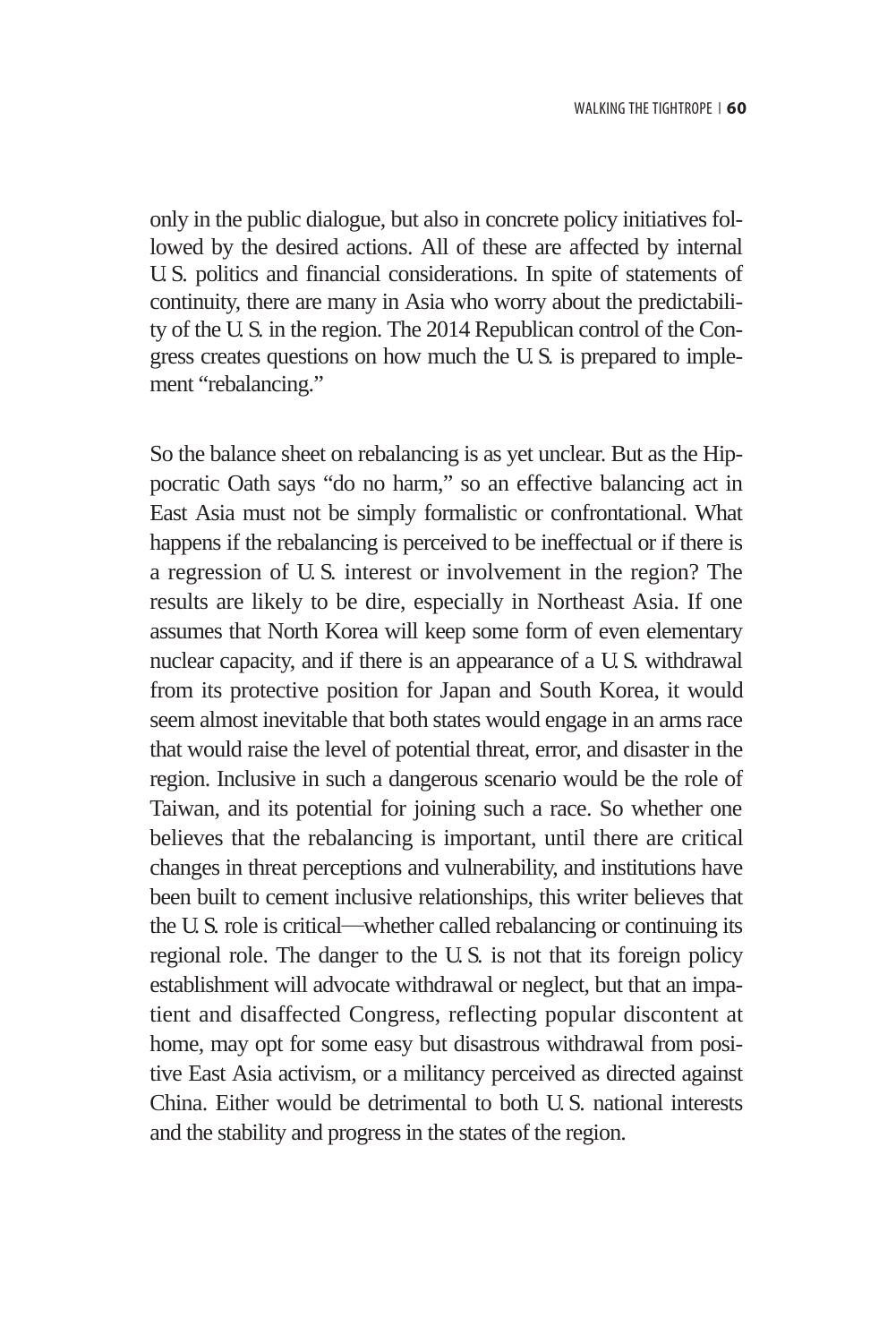## **U. S. Rebalance to Asia and China's Responses**

# *Ren Xiao*

It was during the time of the Eisenhower Administration when The Asia Foundation was created in 1954 to advance the mutual interests of the United States and the Asia-Pacific region. A few years later, the outgoing U. S. President Dwight Eisenhower warned of the risks of a powerful "military-industrial complex" in the U. S. Today the specter of a "military-industrial complex"still haunts and this can be seen behind the various U. S. government moves, including the "air-sea battle" idea and the related steps. However, it would be incorrect to argue that the "military-industrial complex" is the driving force of all U. S. governmental acts. After all, leaders have a certain degree of "autonomy" in the making of decisions, although Barack Obama's motive for "change" was quickly offset not long after he had moved into the White House. In the foreign policy arena, the "relative autonomy of the state" is reflected in the Obama Administration's adoption of a major initiative to rebalance toward the Asia-Pacific region.

This is an initiative of strategic importance that the Obama Administration took. The rebalance has ignited various reactions from the region, in which China is a key player. Inevitably, China has been a conspicuous part of the whole action-reaction picture. How China responds to the rebalance strategy adopted by the U. S. has significant implications for the Sino American relationship –and for the region as a whole. This paper attempts to analyze China's responses to the U. S. "rebalance" and the views held by Chinese policy analysts. It concludes with some of my own analyses.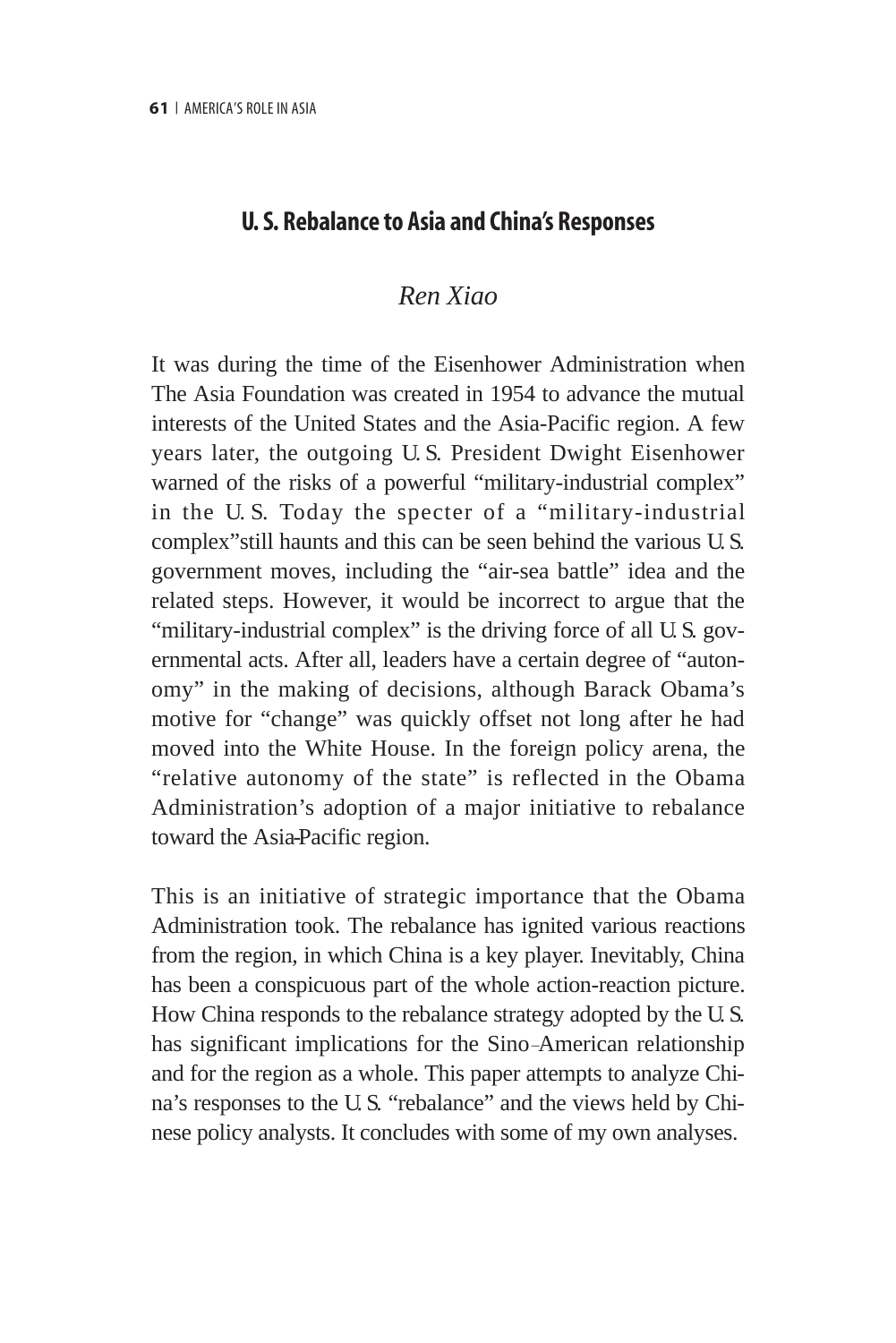#### **A Real Change?**

Barack Obama, during his presidential campaign, famously used "change" as his major slogan. The loud rhetoric disappeared shortly into his first term as President of the United States, and in fact Obama himself was changed by the existing political system and political games in Washington. However, the "pivot" to Asia emerged as a genuine change his administration attempted to make. Early on, during George W. Bush's second term, cautions had already been raised against the "neglect" of the Asia-Pacific, which was seen as a result of the two ill-conceived wars in Afghanistan and Iraq, to which the U. S. devoted enormous resources at the expense of its hard and soft power. The voice was made vis-a-vis the perceived continual rise of China and the growth of China's influence in the region. In this context, some policy adjustments had been made during Bush's second term. In January 2009, Barack Obama came into office and the major changes he made included the decision to withdraw U.S. troops from Iraq as was announced during his presidential campaign.

Given the growing importance of Asia for the United States economically and strategically, the Obama Administration initiated a strategic policy change toward the Asia-Pacific region, and this can be seen in two phases. Soon after his coming into office, President Obama declared that the United States "is a Pacific nation" and he wanted to be a "Pacific president." Not long after, the term "pivot to Asia" was picked to characterize this strategic adjustment, especially by the two architects of this new strategy, namely, Secretary of State Hillary Clinton and Assistant Secretary of State for East Asian and Pacific Affairs Kurt Campbell.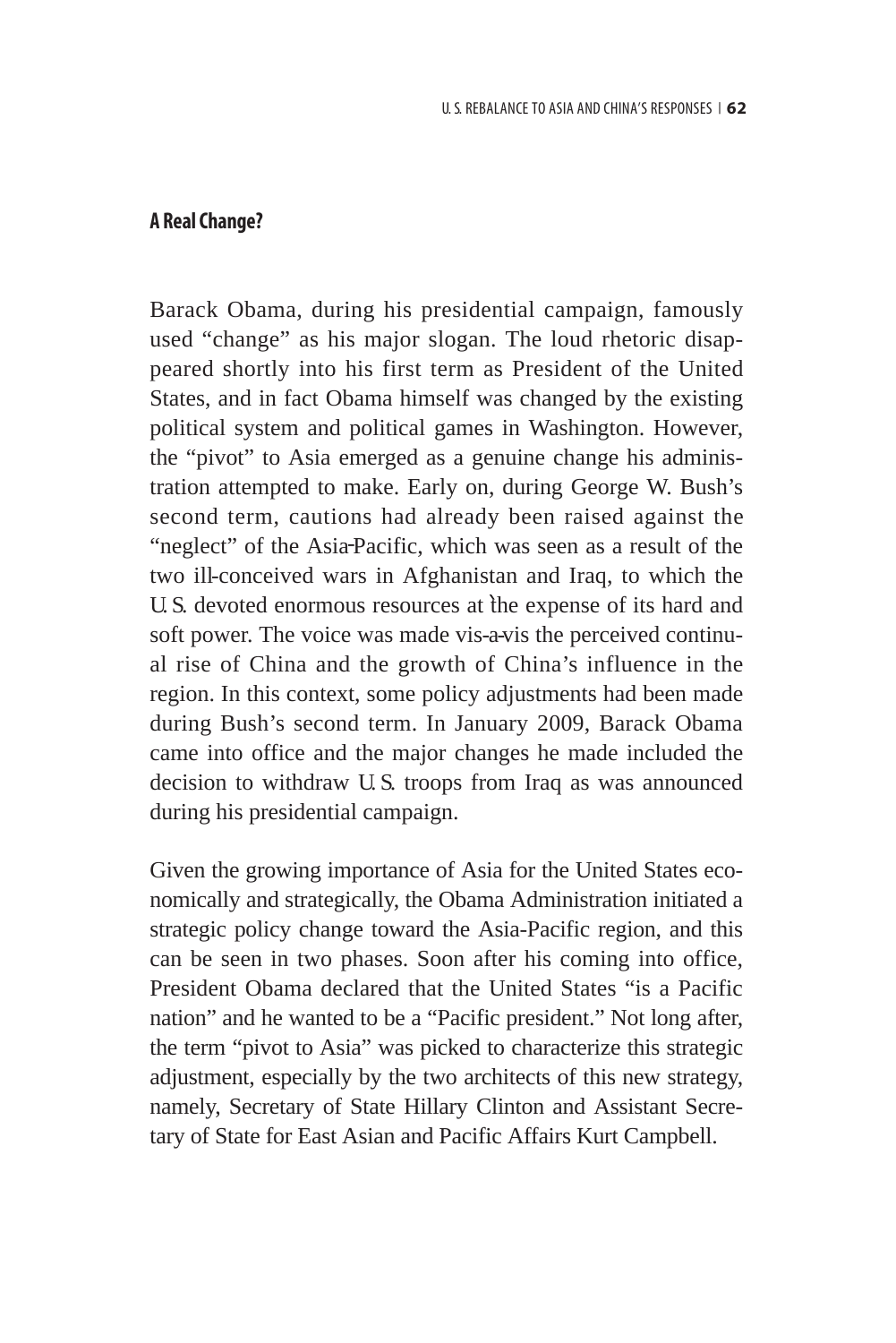According to a U. S. Senate Majority Staff Report, "Building on efforts in 2009 to focus additional attention on the Asia-Pacific region, the Obama Administration in the fall of 2011 and early 2012 formally announced that it would intensify the role of the United States in the Asia-Pacific region. To do so, it sought to raise the region's priority in U. S. military planning, foreign policy, and economic policy."<sup>1</sup> This first phase was characterized by the use of "pivot to Asia" and Secretary of State Hillary Clinton's major October 2011 *Foreign Policy* magazine article "America's Pacific Century."<sup>2</sup> It was announced as a new strategy for the Asia-Pacific region, and it has often been emphasized that the United States is a resident Pacific power and is actively engaged on the full spectrum of issues in the region.

Given that "pivot" implied an abrupt shift from the Middle East or Europe to Asia and thus triggered some speculations or even misunderstandings among America's allies or partners, the Obama Administration later changed its rhetoric to "rebalance" as the new chosen term without actually changing its essence. The State Department's FY2013 Congressional Budget Justification for Foreign Operations refers to the Obama Administration's rebalancing policy as a principal driver of its objectives in the region, "In order to advance the administration's pivot to East Asia and the Pacific, the U. S. Government will maintain a presence in the region as a prominent trade and investment partner, security guarantor, and example of democracy and

<sup>1)</sup> Rebalancing the Rebalance: *Resourcing U.S. Diplomatic Strategy in the Asia Pacific Region,* -A Majority Staff Report prepared for the use of the Committee on Foreign Relations, United States Senate, April 17, 2014. 7.

<sup>2)</sup> Hillary Clinton, "America's Pacific Century," *Foreign Policy*, October 2011.

<sup>3)</sup> Committee on Foreign Relations, *"Rebalancing the Rebalance: Resourcing U.S. Diplomatic Strategy in the Asia-Pacific Region,"* 113<sup>th</sup> Congress, Second Session, 2014, p. 8.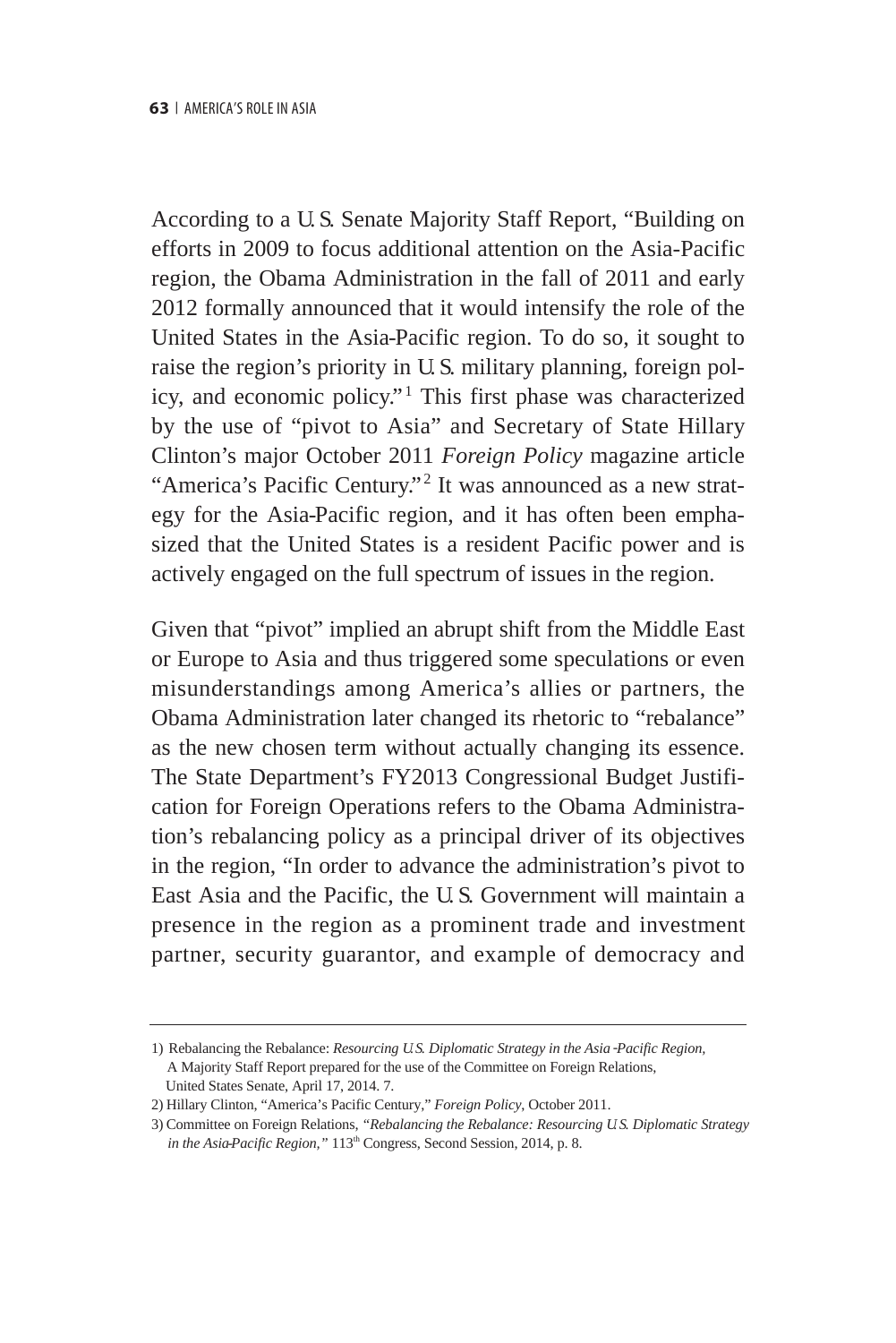good governance."3 While these are all long-term U. S. objectives, the self-identity of "security guarantor" is particularly interesting since this drives many U. S. acts in the region.

Eventually, the word "rebalance" was adopted as the new and more "official" term. Thus, "rebalance" became an official brand of the new U. S. strategy toward the Asia-Pacific, which became well known throughout the region.

# **China Responds**

For China, the U. S. has long been the top world power to handle relations with. Naturally, the Chinese analysts were quick to take notice of the U. S. policy change and try to analyze its implications which would no doubt be complex.

As a major U. S. strategic adjustment, the rebalancing to Asia act to some extent is understandable given the importance of the region for the United States. Economically, the Asia-Pacific is the most dynamic region in today's world. The center of gravity of the world economy is shifting to this region. If the United States wants to substantively expand exports, double U. S. exports in five years as it was declared, and create job opportunities domestically, the United States has to engage with the region.

Strategically, China is rising to a great-power status. As always, a predominant power aspires to maintain its predominant status as long as it can. In the case of today, the U. S. decision-makers do not want U. S. primacy to be undermined in whatever way by the new developments. When they look around the world, they are thinking of China and the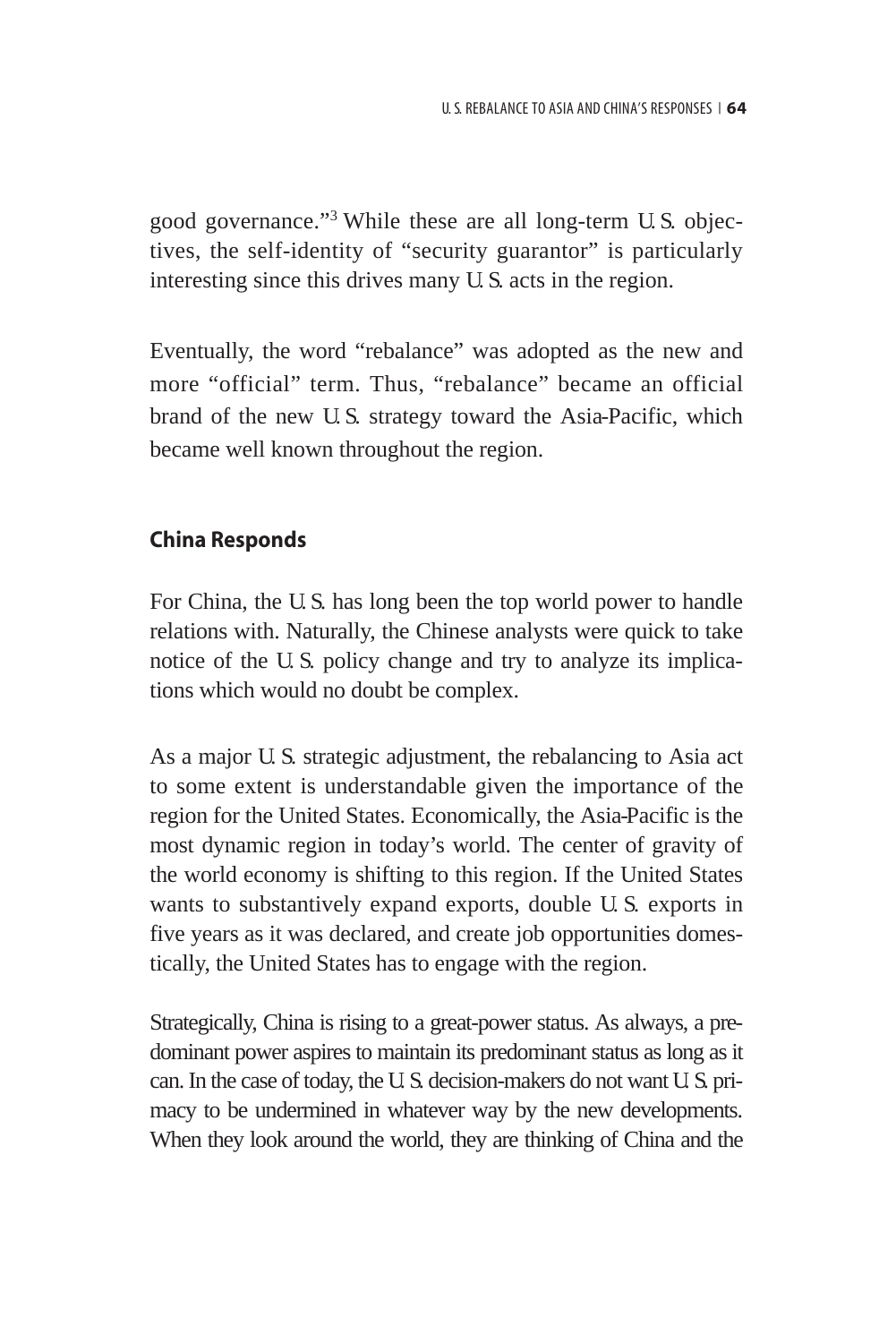implications of China's rise. Therefore, inevitably China has become a part of the rebalance picture.

Diplomatically, back in the second term of George W. Bush, there already were voices criticizing the U. S. Administration for being indulged in the two wars in Iraq and Afghanistan, and being distracted by the military operations there. As a result, the Asia-Pacific region was neglected. This criticism attracted attention in the U. S. policy community and to some degree alerted the future administration officials.

Not surprisingly, the pivot/rebalance strategy caught many people's eyeballs in China, and apparently it was something they needed to seriously think about. The central question many Chinese observers seek an answer for tended to be what China's place was in this strategy. Others asked more bluntly: was this strategy made against China? Basically, three viewpoints have sprung up.

One viewpoint focuses on the changing relative balance of power between the United States and China. For some observers, during Barack Obama's second term, it is likely that China will overtake the U. S. to become the world's largest economy. This change, even in purchasing power parity (PPP) terms, will turn China into a half superpower. And this means that if China desires, it will be more likely to accomplish some things based on its capability and does not have to wait ten more years. By contrast, as the second largest economy that supports the largest military in the world, continuing U. S. "rebalance" to the Asia-Pacific would become more difficult since its ability would fall short of its

<sup>4)</sup> Sheng Dingli, "Zhongguo wuxu danyou 'zai pingheng', [China doesn't need to worry about the 'rebalance']" November 20, 2012.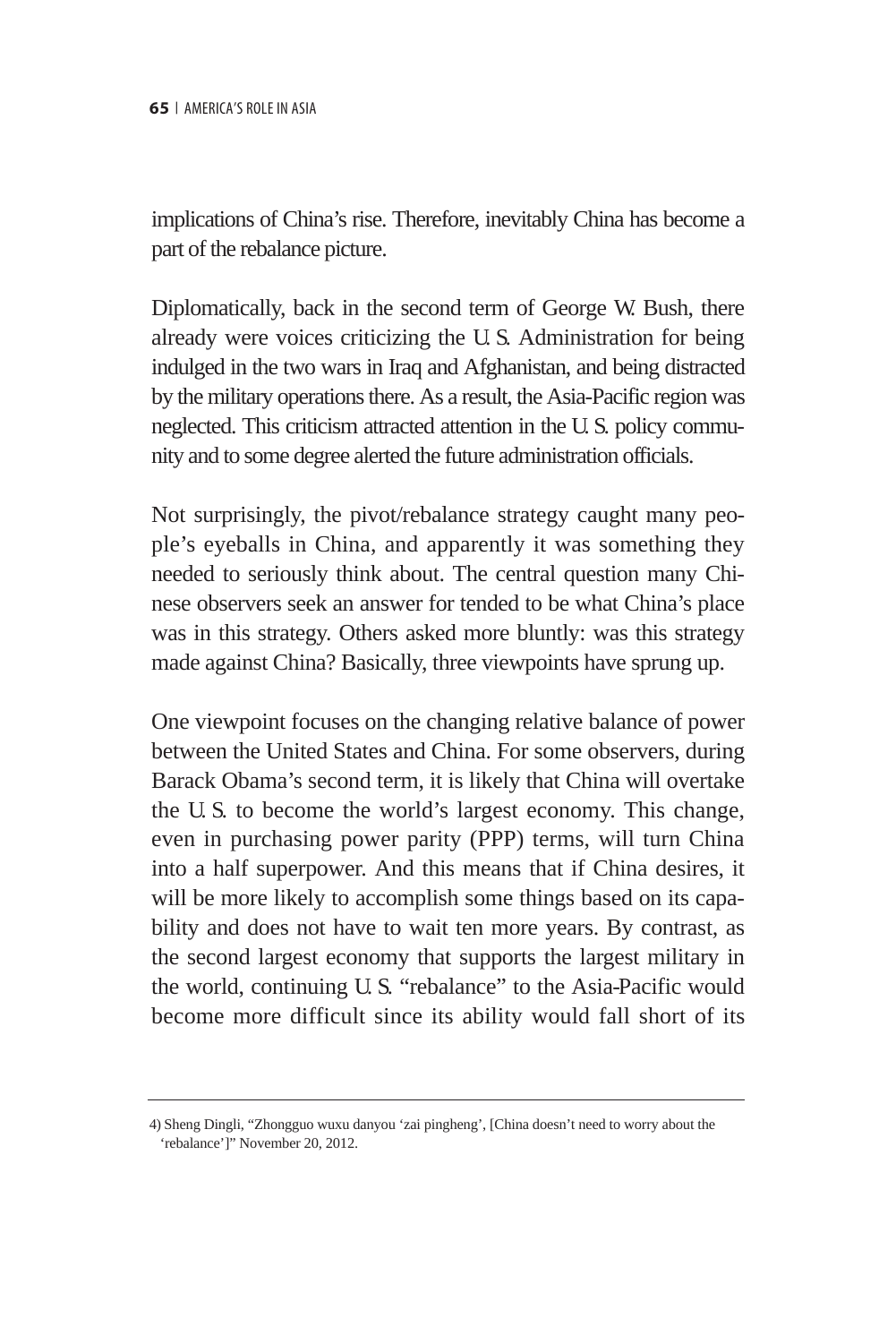own wishes.4 No matter what the U. S. is doing in the surrounding areas of China and what trouble this is causing for China, the overall trend will not change. Thus, while the U. S. is rebalancing, its spirit is willing but the flesh is weak *(xin you yu er li ). It is not possible for the U.S. to mobilize the enormous* financial and human resources that are required for such a strategy to be sustainable. The imbalance between purpose and capability is the U.S.' fatal weakness. Thus, it is inevitable for the strategy to be adjusted or become stalled.<sup>5</sup> Worse, the "rebalance" has been hijacked by the U. S. military-industrial complex and this has led to the militarization of the U. S. "return to the Asia-Pacific" strategy. This will consequently jeopardize its opportunity to harness the potential economic dividends in Asia.6 Meanwhile, there is also a danger that the U. S. Asian allies are inducing U. S. involvement to come to their aid by wagging the tail of the American dog.

The second school of thought is much more alarmist in terms of the implications of the rebalance. For this group, China is clearly the target of the U. S. rebalance and of American efforts to step up deployments of military capabilities in the Asia-Pacific. To these analysts, the reinvigoration of U. S. alliances and expansion of security partnerships in the Asia-Pacific reflect a strategy of encircling and containing China.7 This view pays much attention to the military elements of the rebalance, including the U. S. deployments in and military cooperation with the Asian nations.

<sup>5)</sup> Yu Zhengliang. (2013) "Meiguo yatai zaipingheng zhanlue de shiheng [The Imbalance of the U.S. Rebalance Strategy in Asia"] in *Guoji guanxi yanjiu [Journal of International Relations]* No. 2, 3-12.

<sup>6)</sup> Ruan Zongze. (April 2013). "Meiguo 'yatai zaipingheng' zhanlue qianjing lunxi [The U.S. Rebalance toward Asia:Quo Vadis?]" in *Shijie jingji yu zhengzhi* [*World Economics and Politics* ] No. 404, 4 20, esp. 13.

Asia:Quo Vadis?]" in *Shijie jingji yu zhengzhi* [*World Economics and Politics* ] No. 404, 4–20, esp. 13.<br>(7) Philip C. Saunders.(August 2013.) "The Rebalance to Asia: U.S. China Relations and Regional Security" *Strategic Forum*,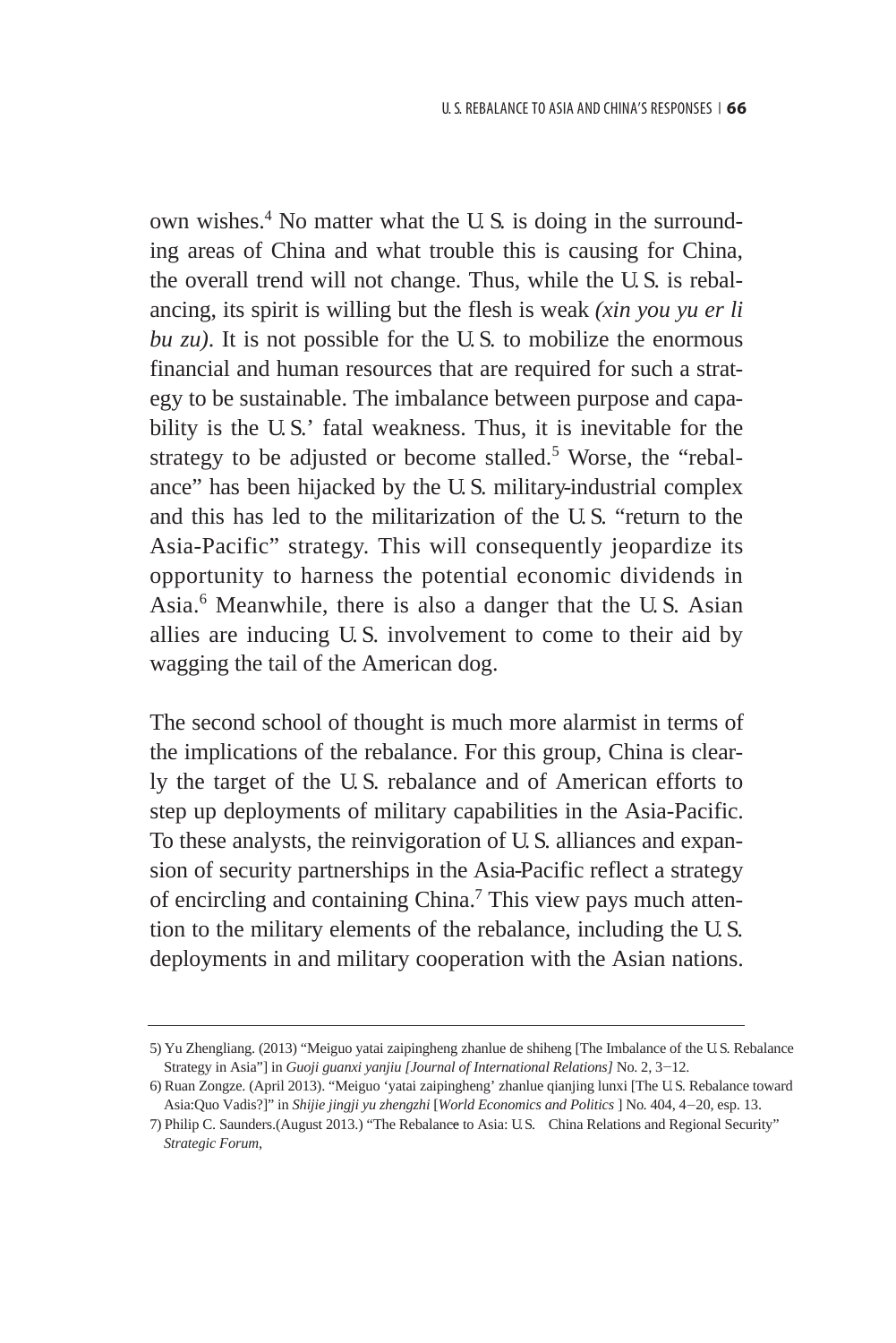Its "air-sea battle" concept and strategy is particularly alarming since it is seen as chiefly targeting Chinese military.8 In addition, since 2009, the U. S. Administration has been dominating and pushing forward the Trans-Pacific Partnership (TPP) negotiations in order to offset East Asian regional economic integration in which China is a part and the U. S. not. On the Asian Infrastructure Investment Bank (AIIB) that China initiated, the Obama Administration not only held a negative attitude itself, but also wanted some of its allies or partners in the region not to join. This confrontational posture has provided these analysts with more reason to be alarmist toward the rebalance.

The third and probably mainstream viewpoint is more sophisticated and nuanced. According to this school of thought, in the "pivot" or rebalance strategy, there is a major component which is indeed targeting China. But that is not all. China should not worry too much and should avoid overreacting to the U. S. rebalance.

For a senior researcher of the China Institutes of Contemporary International Relations, it is not entirely true that the "rebalance" is simply targeting China. Nor are the arrangements or deployments the U. S. is making just surrounding China as the central target. In fact, it is not feasible for the United States to only "pinpoint" China. In the  $21<sup>st</sup>$  century, the Asia-Pacific region has become the hope of world economic development, and nations all want to bandwagon on rapid growth in the Asia-Pacific. Against this backdrop, the U. S. placing of its focus on this region was driven by the changing circumstances. This

<sup>8)</sup> Fan Gaoyue. (Spring 2013). "Konghai yitizhan: meiguo zaipingheng zhanlue de zhongyao zhizhu [Air-Sea Battle: An Important Pillar of the U.S. 'Rebalance']" in *Waijiao guancha* [*Foreign Affairs Observer*].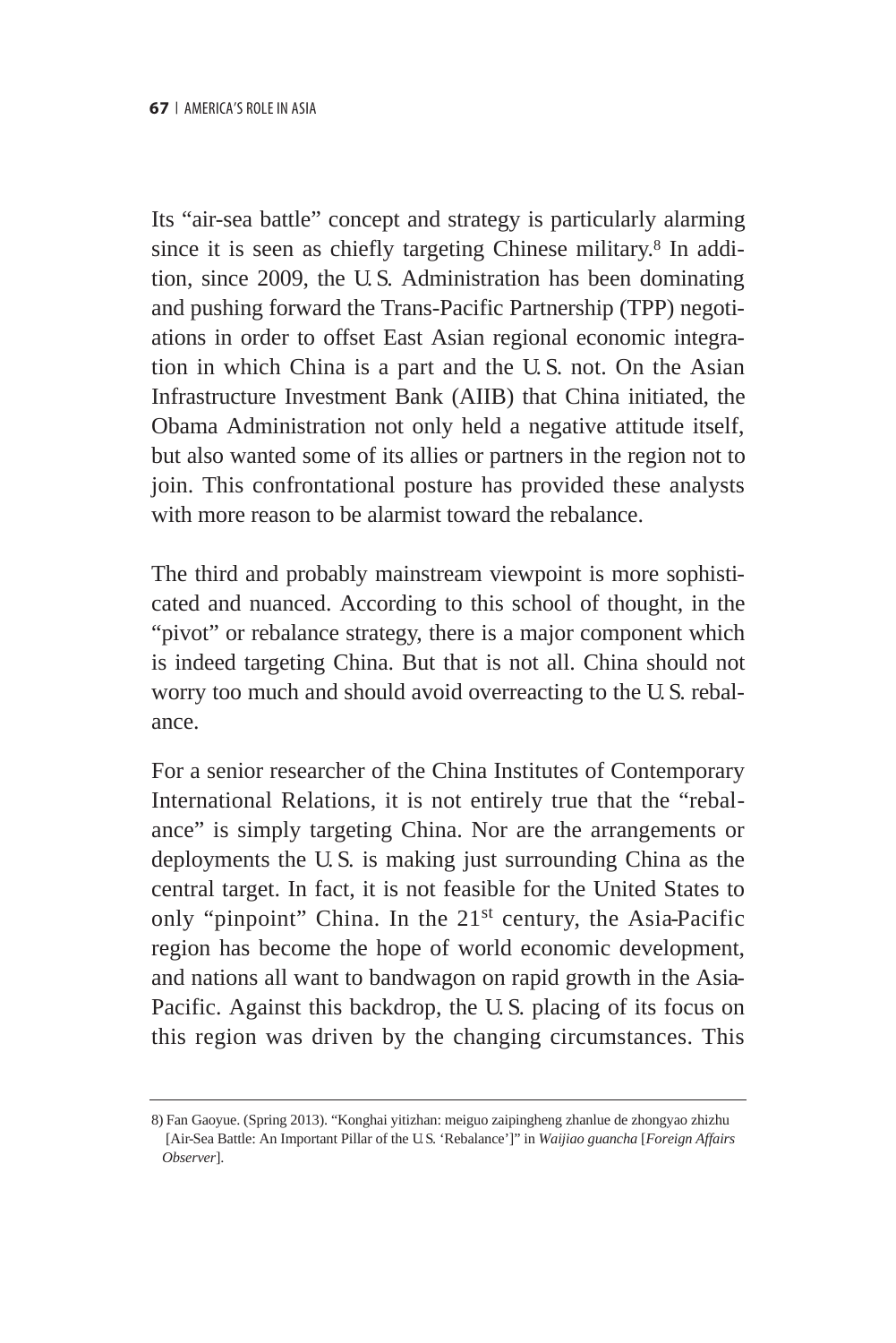time, the rebalance to Asia strategy resulted from a combination of motives in which the China factor might occupy 60%, but not 100% for sure. An objective judgment may be that China is somewhere between partner and adversary that the United States identifies. What China is pushing is for the two major powers to avoid becoming adversaries and strive to become partners.<sup>9</sup>

Meng Xiangqing of PLA National Defense University holds a similar view and argues that the China factor is one of the major considerations, or one of the main reasons, that have driven the U. S. rebalance to Asia. However, this is not the only purpose. Since rebalance is a major strategic move that comprehensively involves economic, military, and foreign policies, engaging with East Asian integration, reviving the U. S. economy, reshaping post-counterterrorism era military deployment, and sustaining the alliance system are all important reasons. Based on this judgment, overreaction to rebalance should be avoided.<sup>10</sup>

Still, Xiao Feng, a senior analyst at the Contemporary World Research Center, holds a two-fold viewpoint. On the one hand, along with the U. S.' high-profiled "return" to Asia, hot spots emerged in China's neighborhood and the external environment of peaceful development was facing a serious challenge. In essence, the U. S. wants to balance China's growing influence in

<sup>9)</sup> Yuan Peng, "The U.S. 'pivot to Asia' cannot disrupt China's strategic opportunity period [ Mei chongfan yatai wufa zuduan zhongguo zhanlue jiyuqi]" in *Cankao xiaoxi* [*Reference News*]. December 17, 2012, 10.

<sup>10)</sup> Meng Xiangqing, "China in a key period of improving the security enviroment (Zhongguo chuyu gaishan anquan huanjing guanjianqi)" . *Cankao xiaoxi* (*Reference News*) December 14, 2012, 11.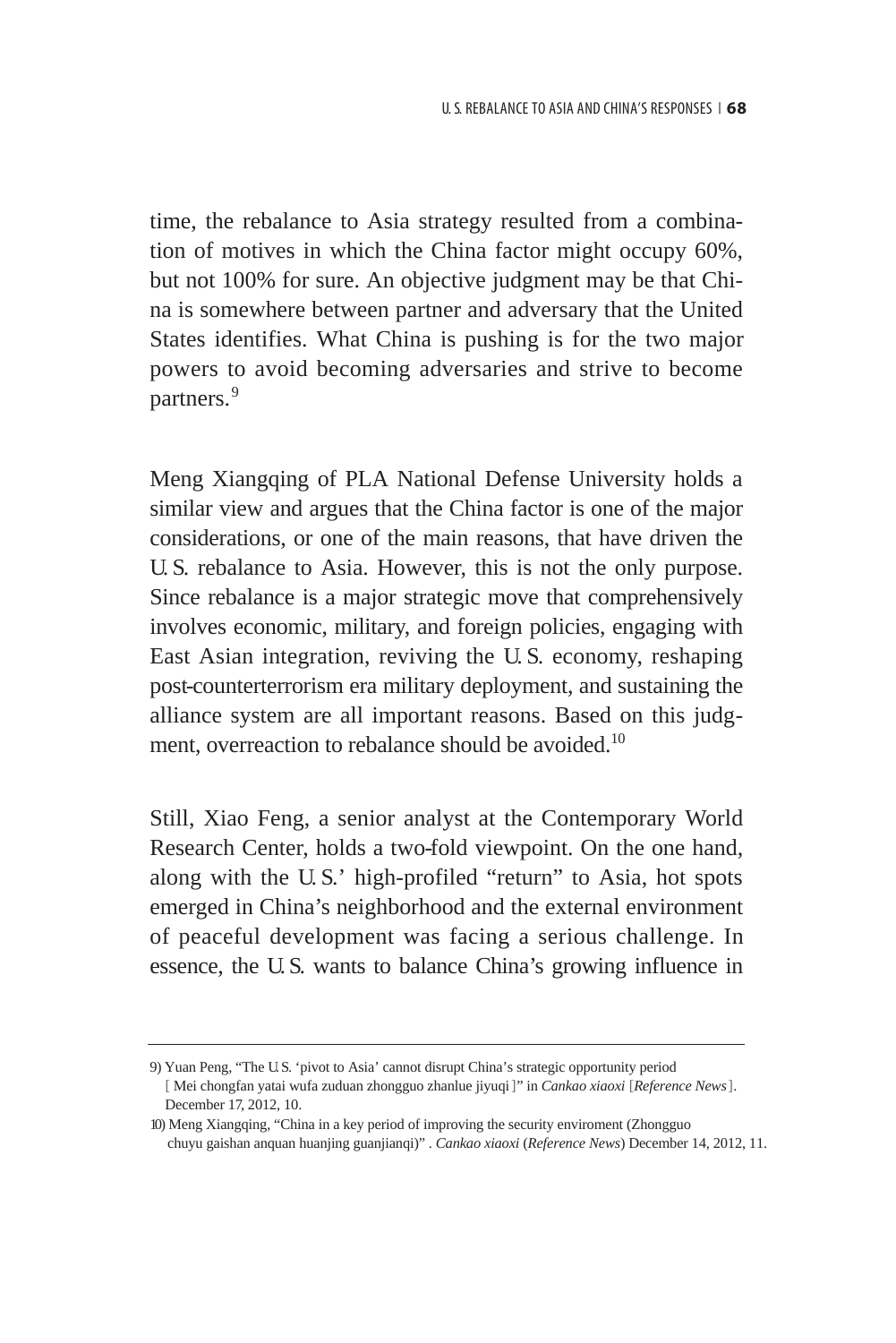the region. On the other hand, the U. S.' "return" in fact comes from its "strategic anxiety," and this is a kind of "employing offense as defense *(yi gong wei shou)*" behavior. Within it, a "strategic early warning" is a larger component than real military deployment. China does not need to worry too much and it can just be calm while being aware of the new developments.<sup>11</sup>

Based on his own examinations, Ruan Zongze, Vice President of the China Institute of International Studies, offered a positive evaluation of China's responses to the rebalance so far. For him, in fact, since the emergence of "rebalance," China has responded in a measured way and avoided meeting the United States head-on. Having played a smart game, China has cooperated when cooperation is possible and said "No" when it is necessary. More importantly, China has not danced in accordance with the U. S. rhythm but rather maintained consistency by proactively building a friendly external environment. This has contributed to the U. S. loss of momentum of the "rebalance".<sup>12</sup> Furthermore, for a researcher at the Chinese Academy of Social Sciences, the United States made use of some Asian nations' skepticisms and worries toward China's rise and lured them to join the Trans-Pacific Partnership (TPP) negotiations in order to compete for regional economic leadership. Through the TPP, the U. S. is attempting to dilute regional economic integration among the Asian countries and grab trans-Pacific economic leadership.13

<sup>11)</sup> Xiao Feng, "Mei chongfan yazhou zhanlue yu zhongmei guanxi zouxiang [The U.S. 'Pivot to Asia' Strategy and the Future U.S.-China Relations]" *Dangdai Shijie* [Contemporary World ]. No. 1, 2013, 30-31.

<sup>12)</sup> Ruan Zongze, "The U.S. Rebalance toward Asia: Quo Vadis?"

<sup>13)</sup> Zhou Fangyin, "Meiguo de yatai zhanlue tiaozheng yu zhongguo de yingdui [The U.S. Asia-Pacific Strategic Adjustments and China's Reactions]" *Dangdai shijie*, [Contemporary World ]. No. 12 (2011), 68-70.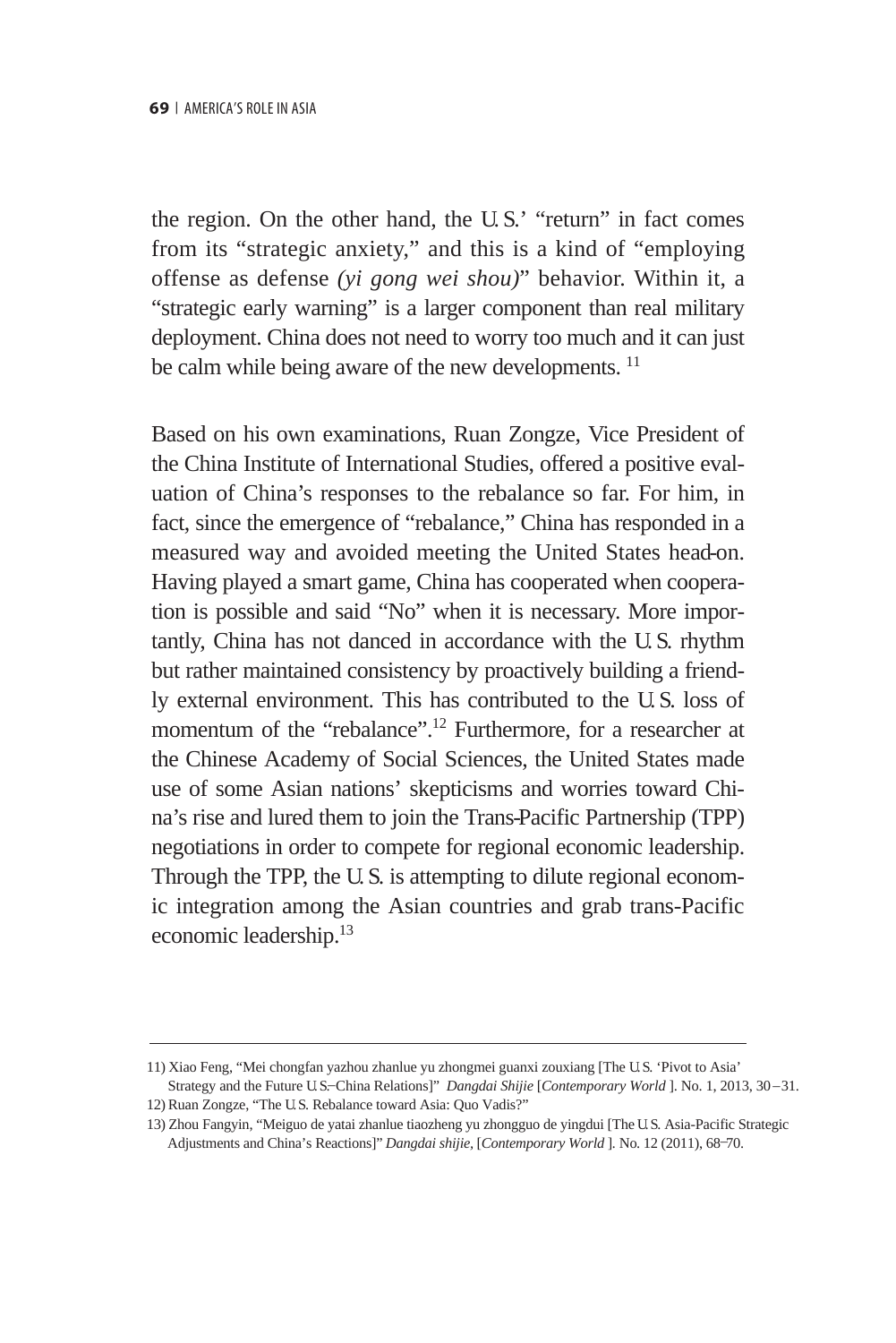This author holds a "sympathetic understanding" of the U. S. rebalance to Asia and its objectives, and he shares a number of the analyses made by the mainstream Chinese scholars. To some extent, the recent changes of the geopolitical landscape in East Asia resulted from the U. S. and other nations' reacting to China's rapid rise. The question is the U. S. rebalancing to Asia has resulted in negative consequences. The chief one among them appears to be that the rebalance has exacerbated mutual distrust between China and the United States. The trend of mutual perception is a worrisome one. For China, quite a few problems that emerged in China's neighborhood are related to, if not because of, this U. S. strategy. The Obama Administration has been bolstering the U. S. alliance with Japan and encouraging the latter to play a larger security role in the Asia-Pacific. Washington also nudged Tokyo to reinterpret the constitution to allow the excise of "collective self-defense" and therefore a larger security role. It has in effect taken side on the Diaoyu/Senkaku dispute by stating that the issue is subject to the U. S.–Japan security treaty. Washington was behind the Philippines in challenging China in the South China Sea by supporting the latter to issue a lawsuit against China's U-shaped line and by providing weapons to the Philippines as well. Out of an unfriendly motive, Washington has taken measures to upgrade its relations with Vietnam, including by exporting military equipment to the latter, and so forth. In a word, under the banner of rebalance, Washington has taken actions in attempt to counterbalance, if not contain, China and China's influence in the region..... However, many question whether these actions can effectively serve U. S. strategic goals.

On the U. S. side, Washington perceived Beijing to have become more assertive, if not aggressive, probably since 2009, in its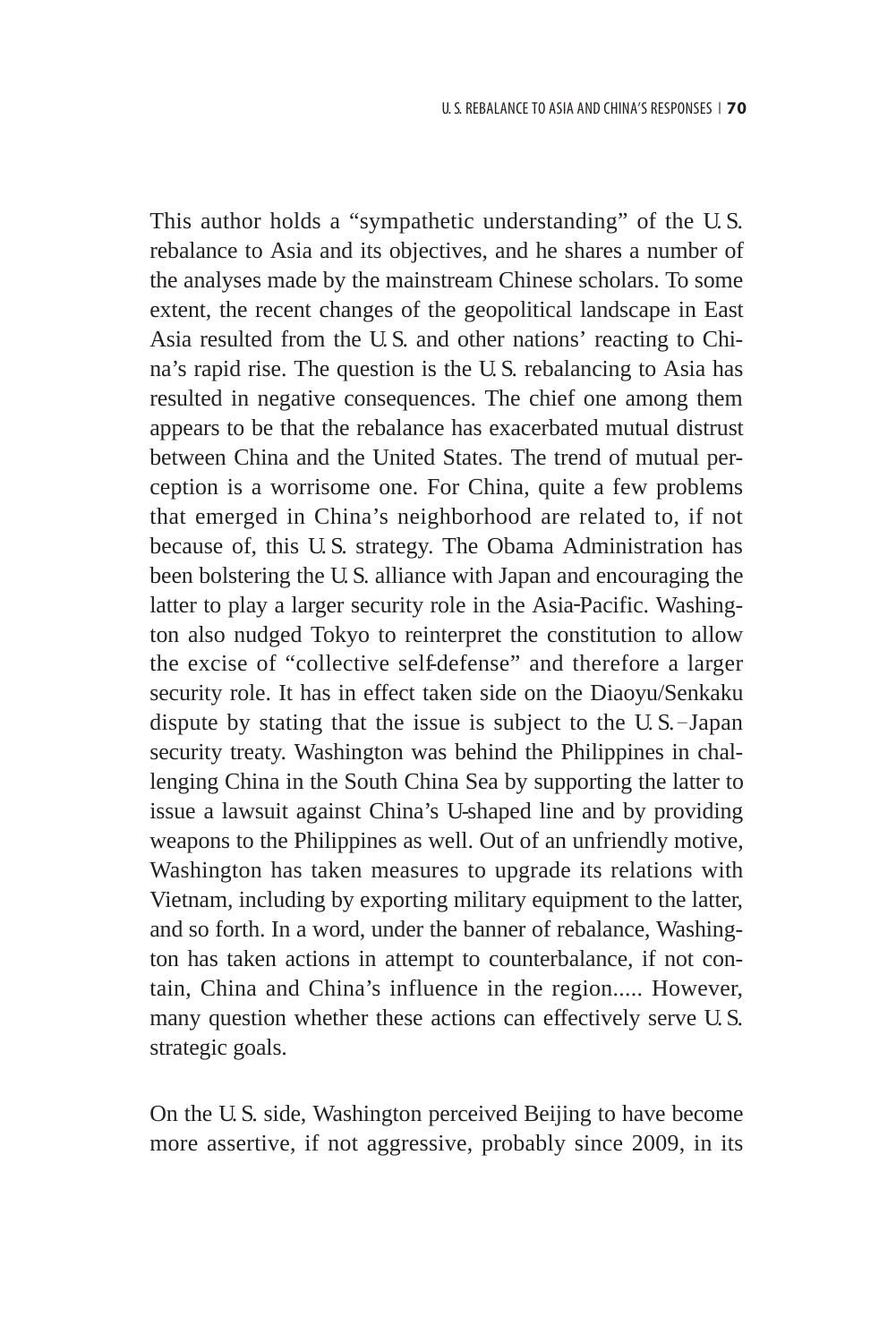relations with other Asian countries. China handled the 2010 Diaoyu strife, which sprang from the incident where a Chinese fishing boat rammed a Japanese Coast Guard vessel, in a heavyhanded manner. After the breakout of a more serious crisis in September 2012, China attempted to change the status quo by continuously sending its coast guard ships to the Diaoyu/Senkaku waters and by announcing an air defense identification zone (ADIZ) over the East China Sea, and so forth. For quite a few American observers, China somehow has a "master plan" to drive the United States out of Asia and seek hegemony in the region. Recently, there was a sense of anxiety in the U. S. policy community about what China would do "next." This is not a healthy situation of U. S.–China mutual perception.

### **Conclusion: Needing a Strategic Reassurance**

For Robert Ross, a leading U. S. China watcher, the shift called a "pivot" to Asia was based on a fundamental misreading of China's leadership.14 For Ross, "The new U. S. policy unnecessarily compounds Beijing's insecurities and will only feed China's aggressiveness, undermine regional stability and decrease the possibility of cooperation between Beijing and Washington." The right China policy, the argument goes, would assuage, not exploit, Beijing's anxieties, while protecting U. S. interests in the region. However, this view may not be widely shared in the Washington policy community.

<sup>14)</sup> Robert S. Ross, "The Problem with the Pivot," *Foreign Affairs, 91*(6), November/December 2012.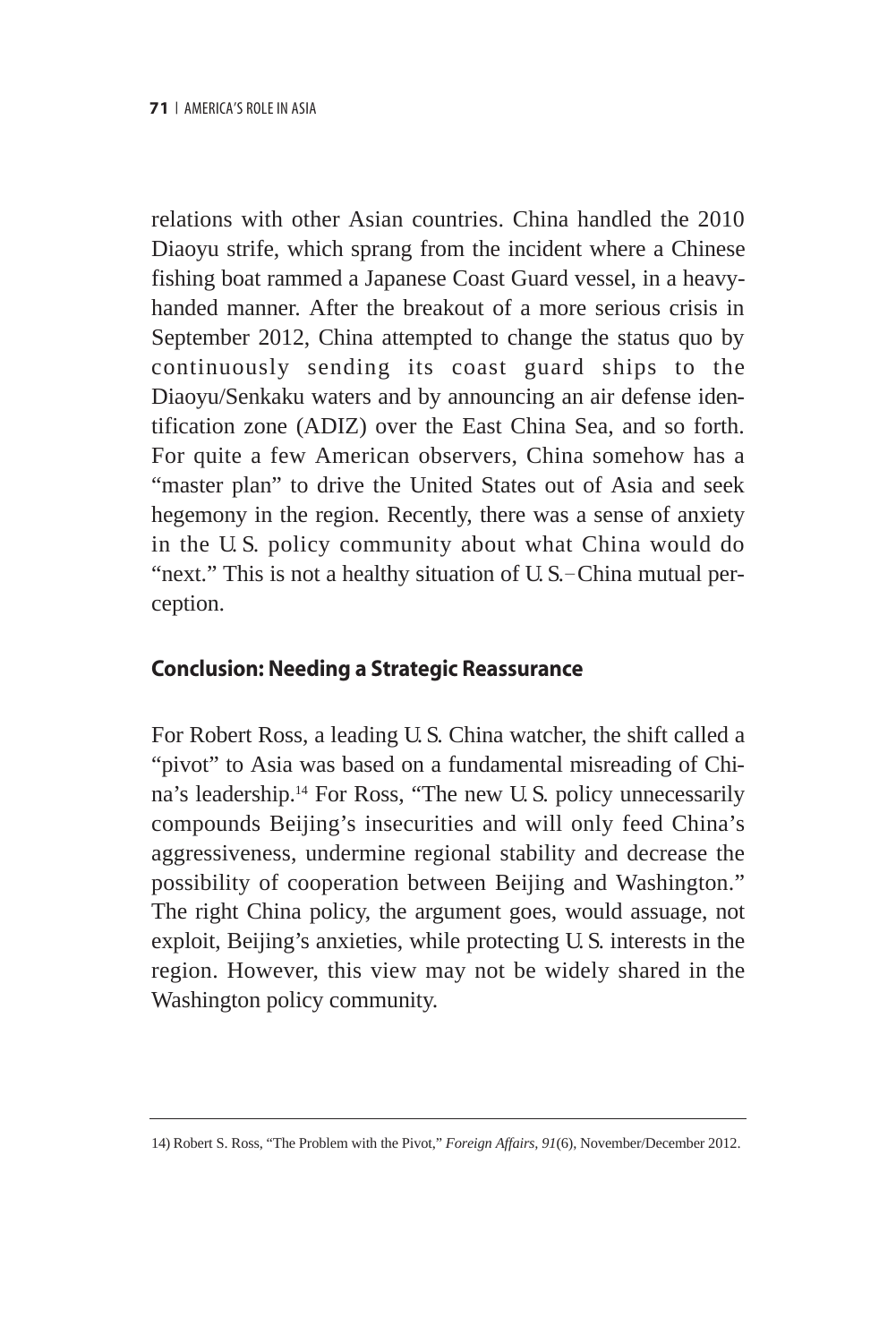Anyhow, the United States should not think that everything China is doing is to exclude the former from Asia. China does not have to do that but it wants to be fairly treated. China has reasons to be disappointed about the slow pace, if not deliberate obstruction, of the necessary reforms for better global governance, which are required by the changing distribution of power. In 2010, an agreement was reached for share or voting power transfer at the international financial institutions to reflect the changed distribution of economic power in the world. This would give the emerging powers a larger share at the International Monetary Fund (IMF) and the World Bank. Four years later, the reform was still in limbo. The reason was the U. S. Congress refused to take the bill to the floor even though the Obama Administration held a positive attitude and the U. S. would still control the veto power even if the reforms had been implemented. Apparently the reform became a victim of the U. S. domestic political problem. This reality prompted Ms. Lagarde, Managing Director of the IMF, to dramatically warn of a "move" of the IMF's headquarters from Washington to Beijing.

On another matter, China initiated to create an Asian Infrastructure Investment Bank (AIIB) to partially meet the huge demand for infrastructure construction in the Asian countries, a way to provide a public good. Being skeptical of China's motive and seeing AIIB as a possible competitor to the Asian Development Bank (ADB) which Japan and the United States dominate, the Obama Administration tried to caution some of its allies in the region against joining the initiative. To set up an obstacle to a public good was not a constructive step. The AIIB is supposed to complement the World Bank and ADB since their capacity cannot meet the high demand for development in Asia. Given that AIIB should not and cannot be boycotted, it is likely that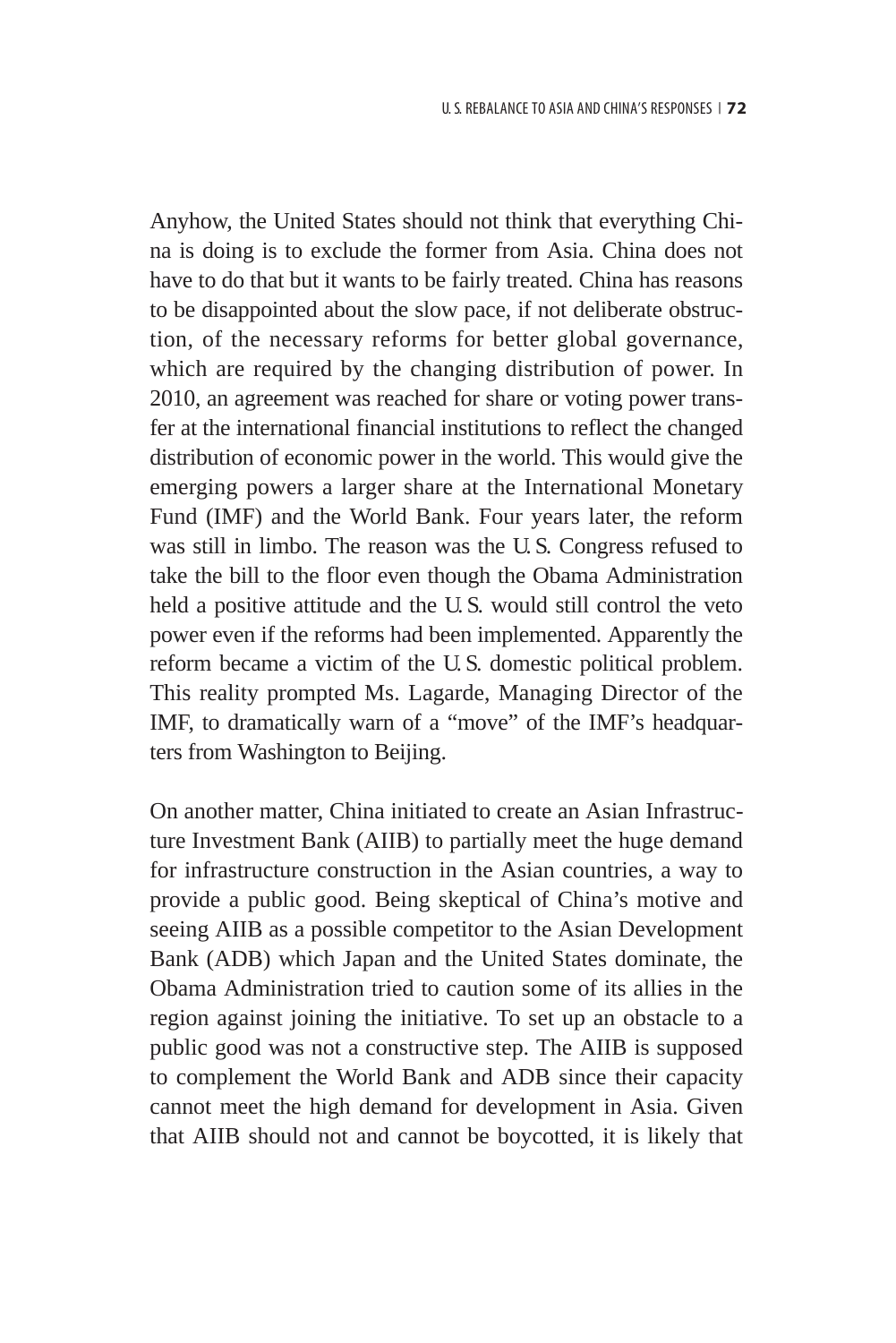more nations, including Indonesia and South Korea, will join the new development bank by the time it is scheduled to be launched by the end of 2015, while Australia is another possible AIIB member state.

In the context of U. S.–China mutual suspicions, the Xi–Obama summit at Sunnylands, California, in June 2013 was a timely and constructive exchange to mitigate this negative trend and achieve better communication at the highest level of the U. S. and Chinese leaderships. A similar dialogue took place in Beijing during Obama's state visit to China in November 2014, right after the APEC leaders' meeting, in an effort to manage the U. S.–China relations for constructive purposes. Washington and Beijing need to more successfully reassure each other at the strategic level regarding their intentions and become more relaxed toward each other. Under the changing circumstances, the two powers have to adapt to each other over a fairly long period, and a new model of relations that defies the claimed "inevitable clash" has to be built.

Overall, China estimated the U. S. rebalance to Asia in a coolminded manner, and tried not to overreact to the rebalance. On the U. S. side, there have been some changes during Obama's second term including different teams are in place at the Departments of State and Defense, and this has a subtle impact on the rebalance which appears less aggressive. Today, the world is changing fast. The "Islamic State" is rampant in Iraq and Syria. Libya is in chaos. President Xi and Obama discussed how to jointly fight the Ebola epidemic, and the two governments reached an important agreement on climate change..... After all, this is not a black-and-white but rather complex world. Perhaps a "rebalancing the rebalance" policy needs to be put on the Obama Administration's agenda, and a strategic reassurance is needed between China and the United States.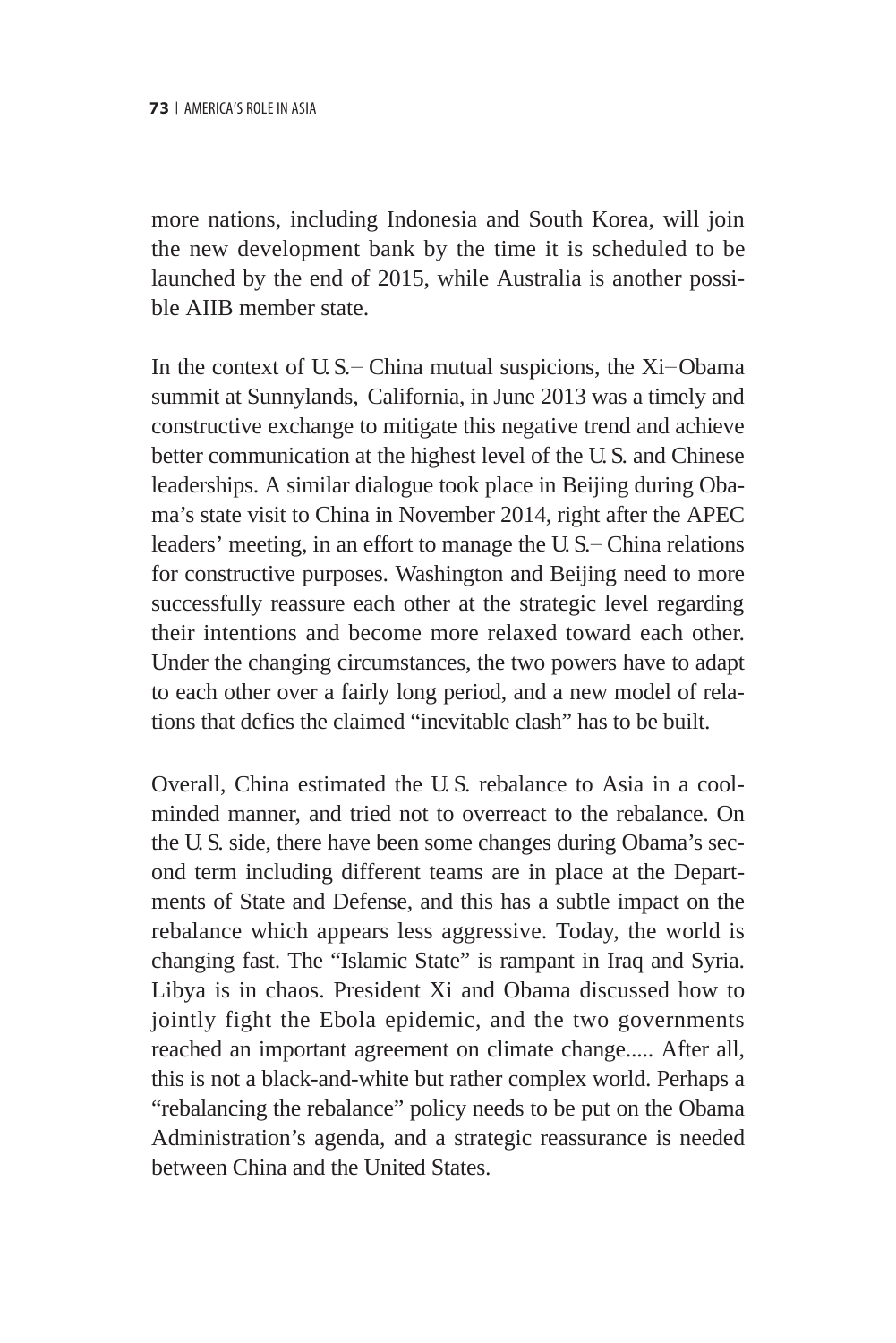# **America's Rebalancing to Asia: Challenges and Opportunities**

# *Kim Sung-han*

### *1. America's Rebalancing to Asia: Objectives and Effectiveness*

While the United States was preoccupied with Afghanistan and Iraq, Southeast Asia became a target of China's charm offensive. China agreed on an FTA with ASEAN and joined the Treaty of Amity and Cooperation in Southeast Asia in 2002 and 2003, respectively. China tried its utmost efforts to win the hearts and minds of the Southeast Asian leaders and peoples. Its upgraded public diplomacy was focused on selling the idea that China will not be a threat to other nations. Around 2006, it was almost impossible to hear any Southeast Asian leaders question China's rise which was a sharp contrast from only five years prior.<sup>1</sup>

While the United States was severely hit by the financial crisis of 2007-08, China managed to withstand the crisis and its diplomacy became more assertive and aggressive to the United States. Right after the financial crisis took place, People's Liberation Army (PLA) officers of China appeared on China Central Television (CCTV) and openly criticized U. S. military activities in the Western Pacific. In 2009, top Chinese leaders stopped talking about a "peaceful rise of China." At the same time, they tried to pursue the East Asian Community (EAC) based on ASEAN plus Three (APT) that excluded the United States.

<sup>1)</sup> Joshua Kurlantzick.(September 2006,) "China's Charm Offensive in Southeast Asia," *Current History.* 270-276.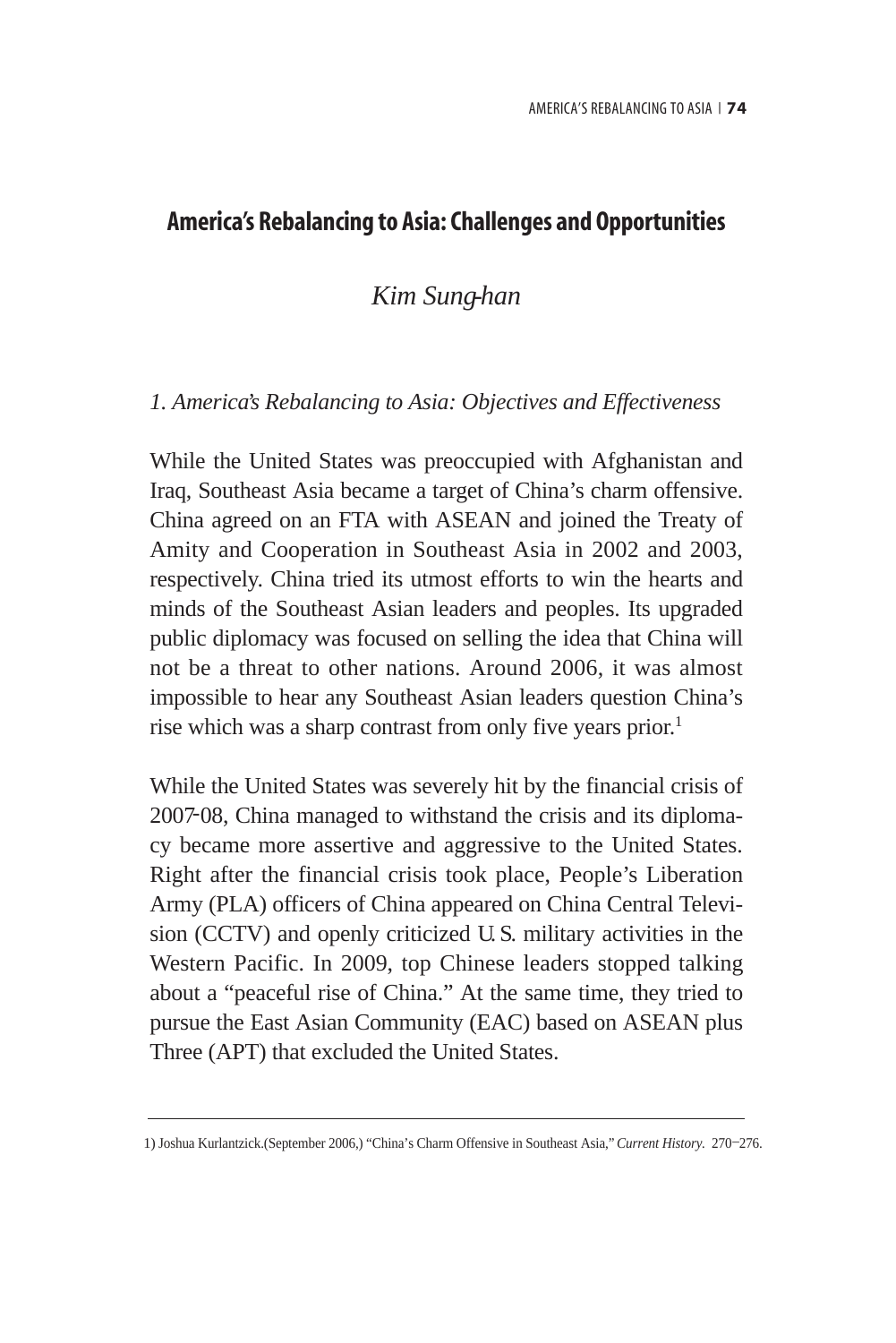It was around 2010 when the Obama administration began to consider a "pivot to Asia" which had been put on the back burner. Having realized the United States was losing ground in East Asia, the Obama administration began to turn its eyes to the region in the second half of 2010. In this light, a major driving force for America's rebalancing toward Asia was a growing Chinese influence in East Asia.

Against this backdrop, the Obama administration has come to put forward the new directions of its Asia-Pacific strategy. The core elements include: (1) deepening alliances, (2) responding to China's resurgence, (3) strengthening cooperation with ASEAN, and (4) a growing interest in the Asia-Pacific regionalism.2 With respect to alliance policy, Washington is fostering comprehensive and strategic alliances geographically and substantially to respond to the new security threats of the 21<sup>st</sup> century. In addition, the United States is maintaining a policy of cooperation mixed with competition toward China. Regarding its policy on troop stationing and cooperation in East Asia, the United States is trying to preserve a "balance" between alliances and regionalism, rather than giving sole priority to alliances.

<sup>2)</sup> Much of the 'pivot' to Asia is a continuation and expansion of policies already undertaken by earlier administrations previous to Obama, but there is a number of new aspects of the shift. The most dramatic lie in the military sphere. As part of a plan to expand the U.S. presence in the southwestern Pacific and make it more flexible, the Obama administration has announced new deployments or rotations of troops and equipment to Australia and Singapore. U.S. officials have also pledged that planned and future reductions in defense spending will not come at the expense of the Asia-Pacific. Additionally, underlying the 'pivot' is a broader geographic vision of the Asia-Pacific region that includes the Indian Ocean and many of its coastal states. Mark E. Manyin, "Pivot to the Pacific? The Obama Administration's Rebalancing toward Asia," *CRS Report for Congress*, March 28, 2012.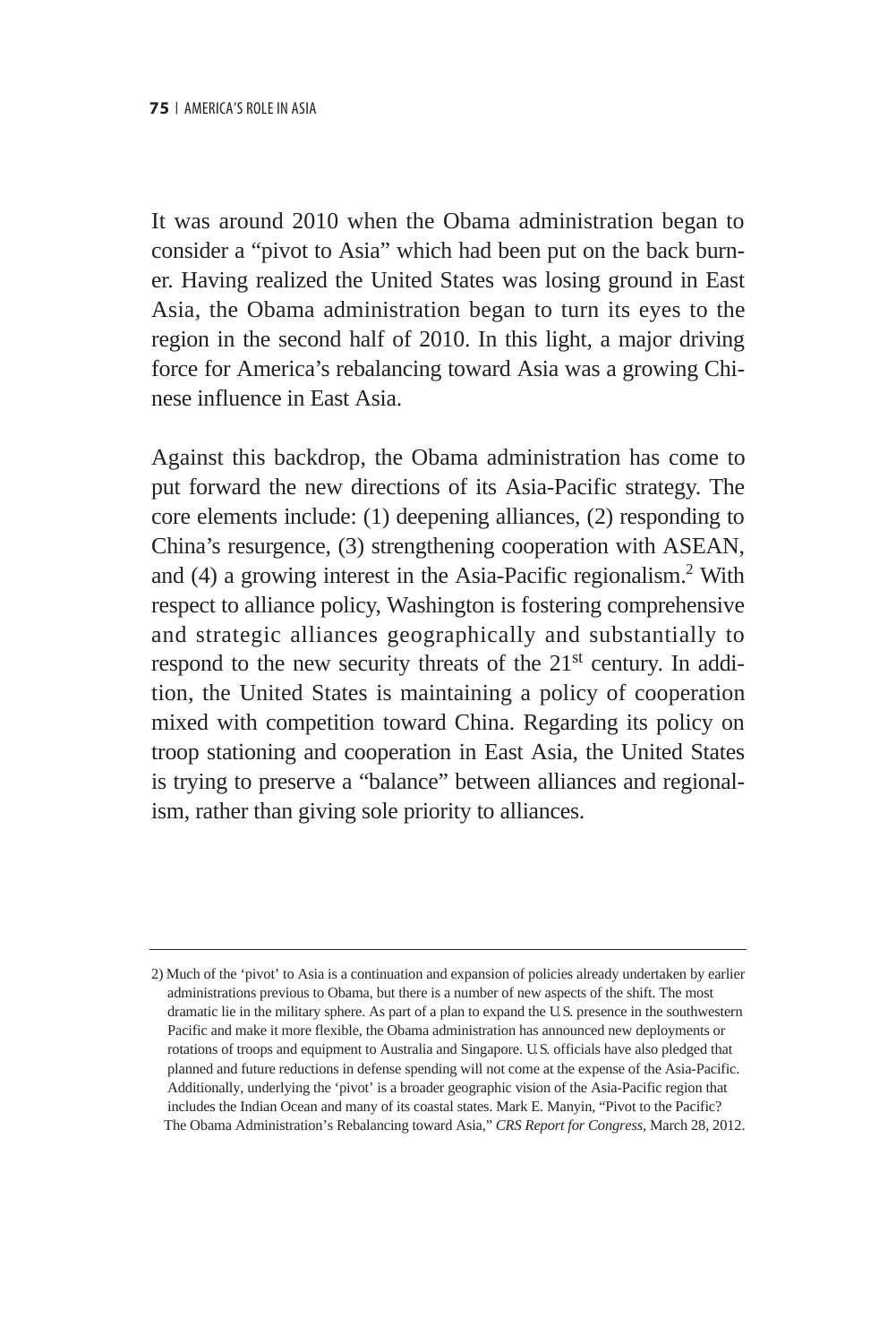It is somewhat early to assess the effectiveness of America's rebalancing strategy to Asia at this juncture, but it is showing moderate success. Firstly, U. S. alliance policy is well-functioning as demonstrated by deepening alliances with the Republic of Korea (ROK) and Japan, and closer military cooperation with Indonesia, Vietnam, and the Philippines. As a hegemon being challenged by China, the United States should prevent its allies from "defecting" to the challenging great power, or China. So far, this kind of "alliance transition"3 has not taken place, which implies that the relative decline of U. S. hegemonic status is being supplemented by a strong network of U. S. alliances in the Asia-Pacific region.

Secondly, the United States is involved in competition with China for maritime supremacy although it is still maintaining overall military superiority to China. U. S.–China strategic rivalry is most conspicuous in the area of maritime strategy. China has steadily modernized and reformed its military by developing stealth fighter jets, strengthening naval capabilities centered on nuclear-powered submarines, and building anti-ship missiles. The issue of maritime supremacy is likely to touch off intense competition between the United States and China. The United States has a great deal at stake in the South China Sea. It is one of the world's primary trade arteries, with half of the world's merchant fleet by tonnage sailing through those sea-lanes each year. The region also contains an abundance of fish and potentially contains significant quantities of oil and gas resources strategically located near large energy-consuming countries.

<sup>3)</sup> Woosang Kim.(1991,) "Alliance Transitions and Great Power War," *American Journal of Political Science,* 35(4). 833-850.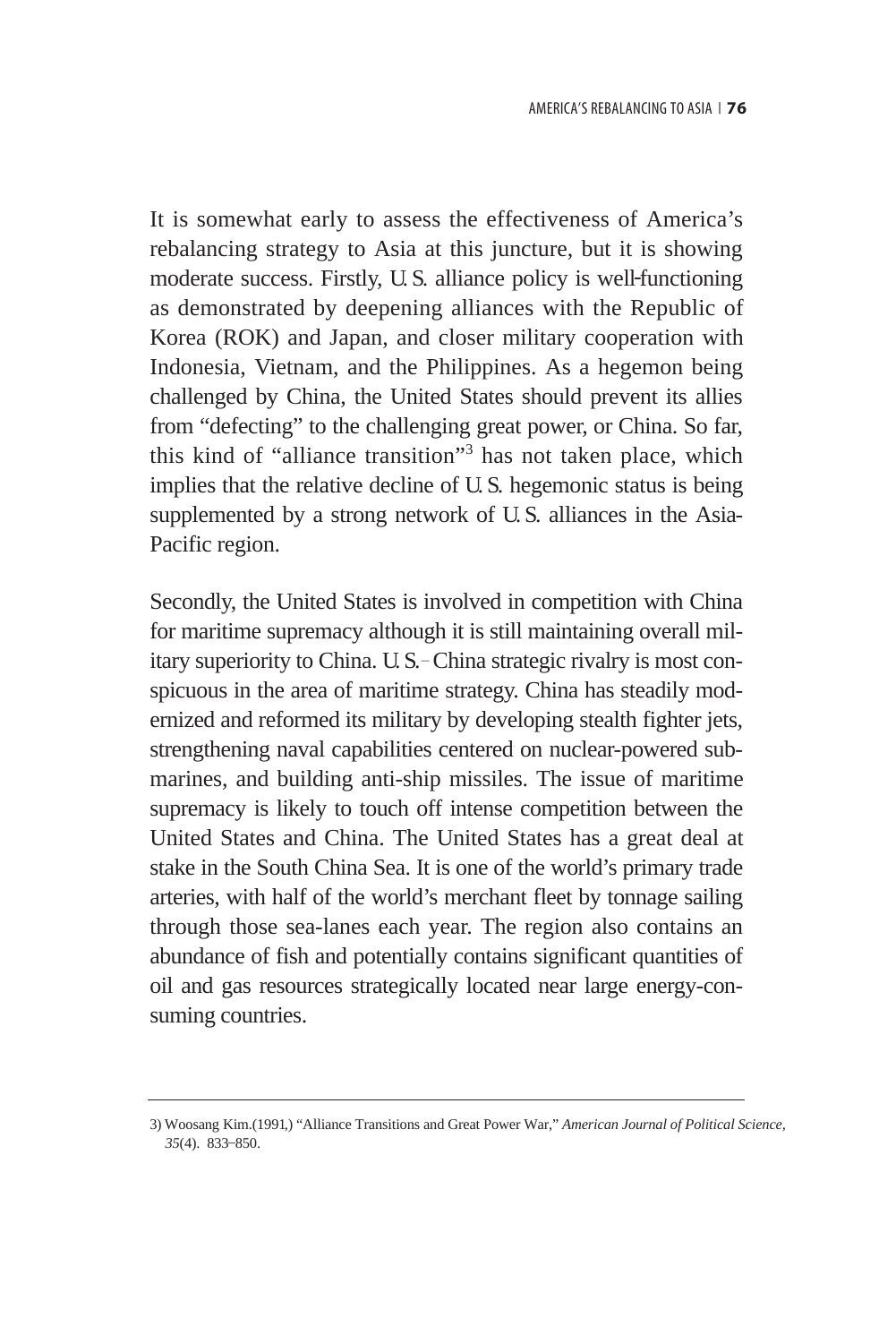With global energy demand rising, however, major consumers such as China are seeking new sources to satisfy their expanding economies. In 2009, China became the second largest consumer of oil after the United States, and its consumption is likely to double by 2030, which would make it the world's largest oil consumer. In 2010, China imported 52 percent of its oil from the Middle East, and Saudi Arabia and Angola together accounted for providing 66 percent of its oil imports. China has been diversifying its energy suppliers to reduce this dependence upon imported oil and has sought to increase offshore production around the Pearl River basin and the South China Sea. It remains to be seen whether China will continue to respect the U. S. position that opposes the use or threat of force by any claimant and insists on unimpeded commerce, freedom of navigation, and open access to Asia's maritime commons.

Thirdly, U. S. military cooperation with ASEAN is taking a unique feature since it is aiming at U. S. leadership in the multilateral confidence-building mechanism. The inaugural meeting of the Asian Defense Minister Meeting Plus (ADMM-Plus)—10 ASEAN countries, Australia, China, India, Japan, South Korea, New Zealand, Russia, and the United States─was held in 2010 in Hanoi. Its proposed focus areas included Humanitarian Assistance and Disaster Relief (HADR), military medicine, maritime security, peacekeeping, and counterterrorism. The main focus over the past few years has been made on HADR and military medicine. There was an unprecedented military exercise in June 2013 in Brunei involving seven ships, 15 helicopters, and more than 3,000 personnel from 18 different countries. It made a big progress in the sense that ships and forces from Japan, China, Singapore, the U. S., Vietnam, and India worked together and showed the potential of ADMM-Plus to develop into a meaning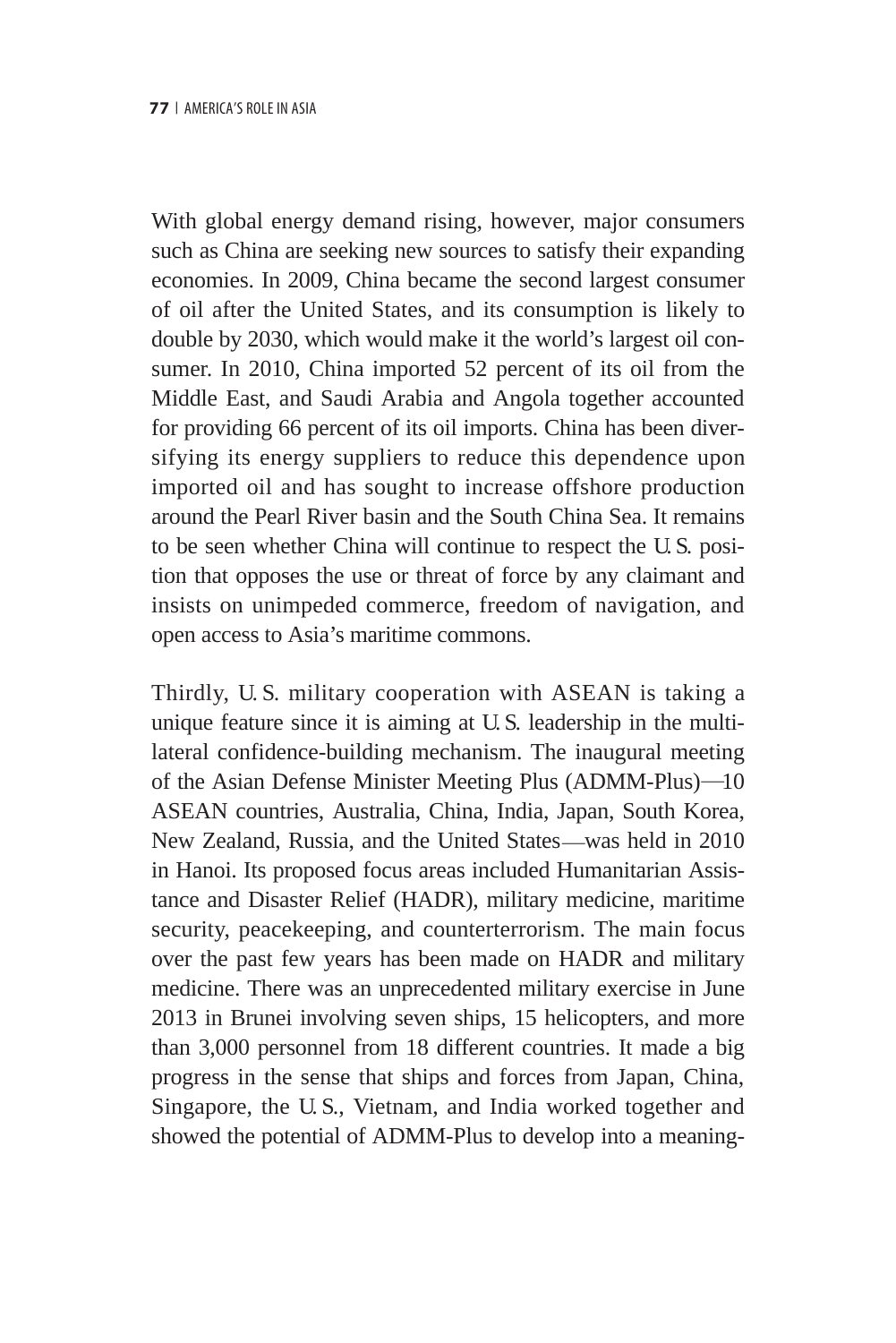ful confidence-building mechanism. Now, they are trying to move to the area of maritime security which is becoming more contested particularly in the East China Sea and the South China Sea. They can start with an exchange of information on commercial shipping and move on to naval ships later.

Finally, the United States prefers the hub-and-spokes approach traditionally, but it joined the East Asia Summit (EAS) in 2011. The Obama administration believes that East Asian regionalism should not be centered only on the  $ASEAN+3$ —it must be broadened to Asia-Pacific regionalism that includes the United States, Australia, New Zealand, and India. In this light, the EAS is now more than a simple expansion or reorganization of the ASEAN+3—one can say it has been upgraded to a global framework for political and security discussions in which the world's four great powers, the United States, China, Japan, and Russia, are participating. The international political implications of U. S. participation in the EAS, in particular, are quite significant. This is the first time the United States is taking part in a multilateral framework that it did not initiate.

### *2. Challenges for America's Rebalancing*

### **Emerging Great Power Politics in Asia**

When great powers play in a region, one of five possible orders is likely: (1) hegemony, (2) balance of power, (3) concert, (4) collective security, or (5) a pluralistic security community. East Asia is the region most likely to see a hybrid of hegemonic balance of power and a concert, while it depends ultimately on the U. S.–China relationship. For now, it is rather premature to talk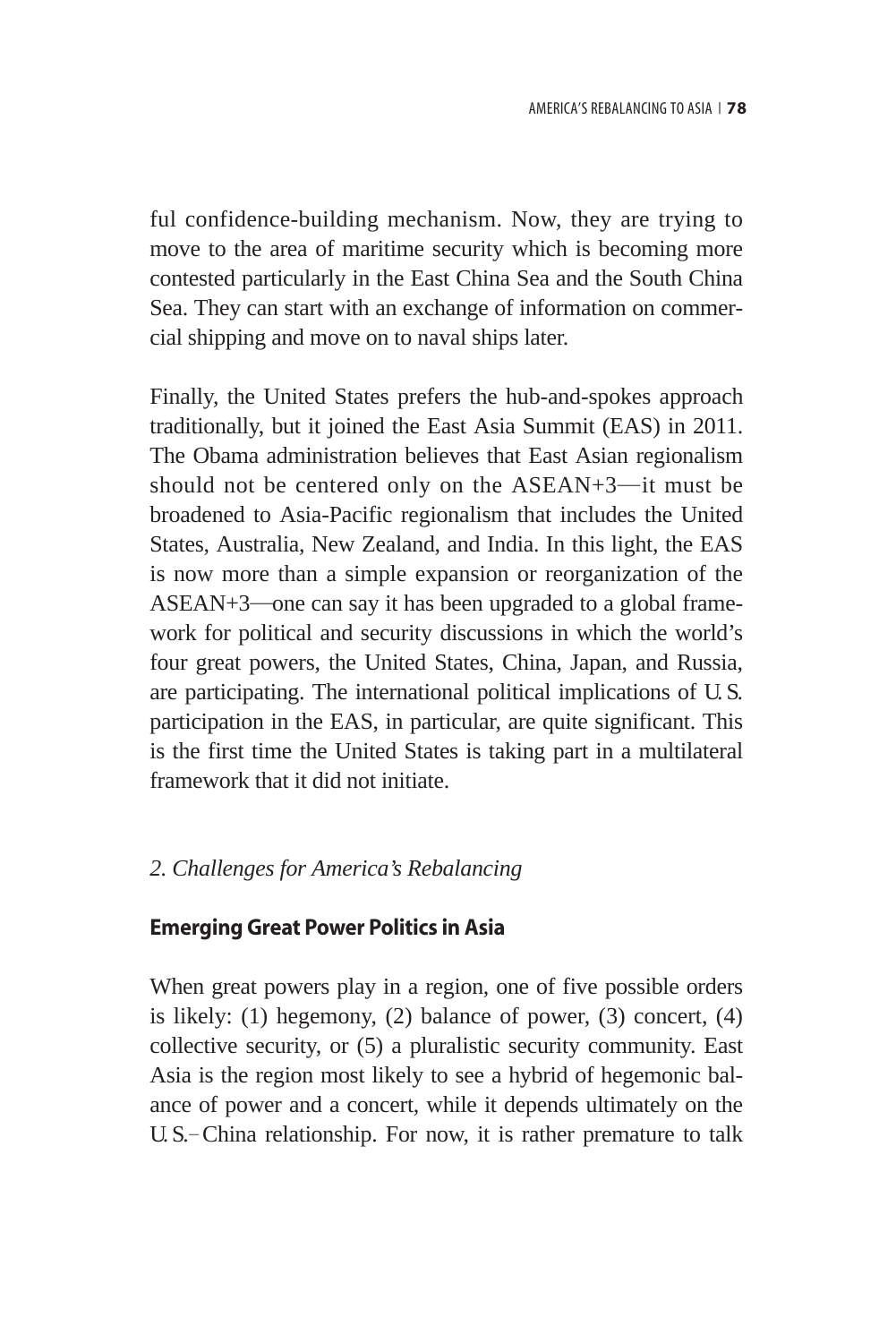about the feasibility of a pluralistic security community or collective security in East Asia. A hegemonic balance of power system is one in which a single great power plays a leading role managing regional security relations and the great power may adopt a "balancer approach." The United States is most likely to fit this role. In order to move toward a concert, we also need to create and develop a cooperative security mechanism that starts from a multilateral security dialogue that includes both great and small powers in the region.

Since the United States declared its "Rebalancing to Asia" in 2011, however, great power politics have been unfolding throughout the region. Great powers─the United States, China, Japan, Russia, and India─are trying to protect their own interests by threatening, rather than cooperating, one another with military, economic, or political means. U. S.-led hegemonic balance of power appears to be being challenged by emerging great power politics in the region.

In this vein, the China-Japan relationship is giving some concerns to the United States, which finds it more difficult to balance between China and Japan. In East Asia, the U. S. has played a dual role, one of which is to prevent China and Japan from moving into a military confrontation. The other role is to be aligned with Japan to prevent China from attempting to alter the status quo in the region. But, the China–Japan relationship is on the verge of going beyond the limit controlled by the United States and it shows a higher probability of a military clash than ever before.

China believes it has overtaken Japan in terms of national power since 2010 when the Chinese GDP surpassed the Japanese, but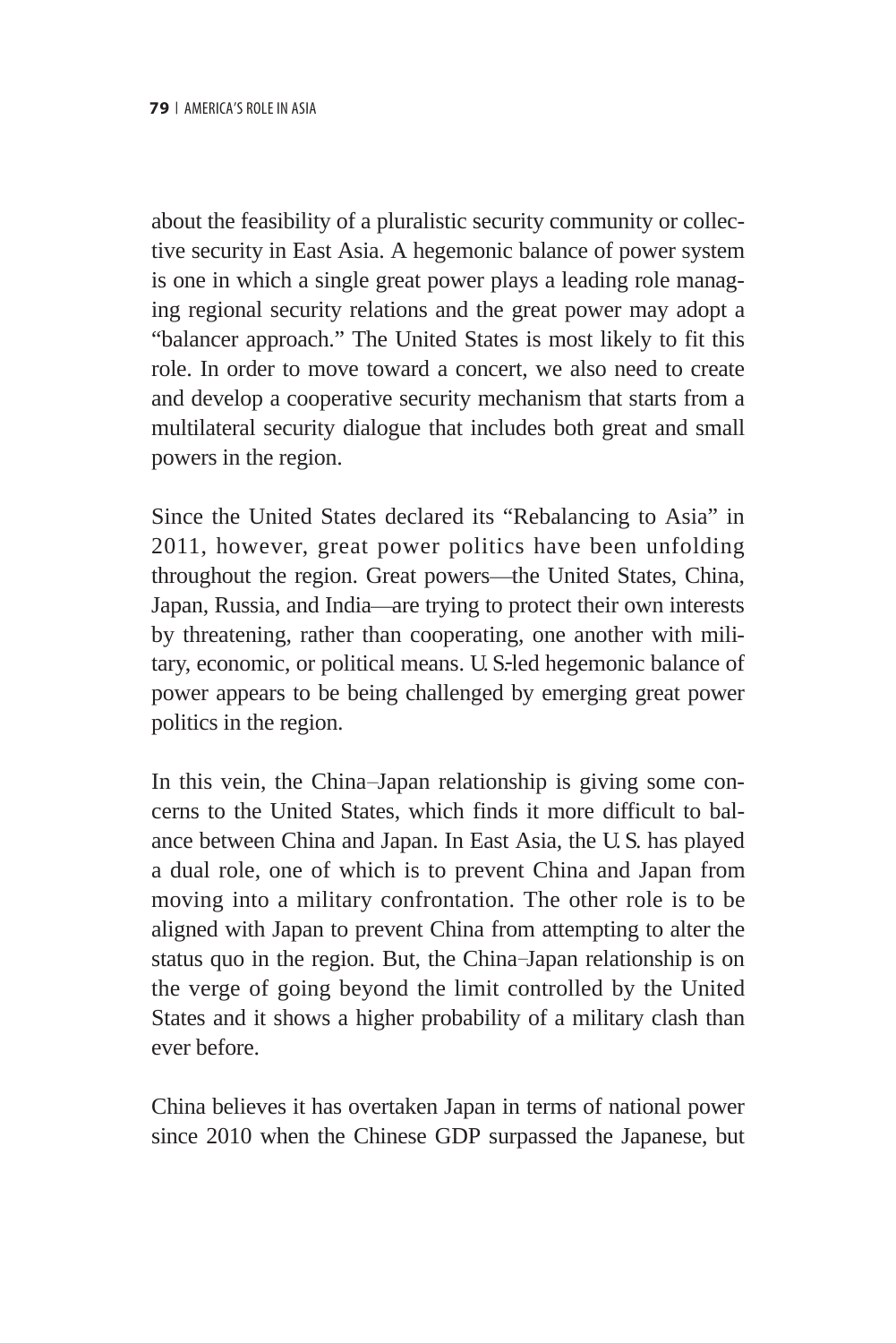Japan is reluctant to accept it. At the World Economic Forum in January 2014, Japanese Prime Minister Shinzo Abe compared the Japan–China relationship with the UK–Germany relationship before WWI.<sup>4</sup> At this juncture, Japan is seen to be involved in "encircling" China. Japan tries to deal with the rise of China through "external balancing" (that strengthens its security relationship with the U. S., Australia, India, and South Korea) and "internal balancing" that increases its defense expenditure. On the other hand, the ongoing military and coast guard stand-off around the Senkaku/Diaoyu Islands risks a serious clash. China's moves in the East China Sea send worrying signals to those countries around the South China Sea, while Japan is supporting these nations politically and materially (e.g., providing assistance to beef up the coast guards of Vietnam, Indonesia, and the Philippines).5

The China–Russia relationship also has a distinct feature in the sense that their strategic partnership is being consolidated against the United States. In the 2011 Levada Center polling, 29 percent of Russians saw the U. S. as an enemy, while only 9% of them chose China. In 2012, 35 percent of Russians picked the U. S. while 4 percent of Russians chose China as an enemy state. Russia, which respects the international order based on national sov-

<sup>4)</sup> In fact, the Japan\_China relationship is more akin to the France\_Germany relationship at the end of the 19<sup>th</sup> century. France, after being defeated in the war with Prussia in 1870, became obsessed with isolating and taking revenge on Germany. While France was in a position to play a constructive role to lessen the growing tension between the UK and Germany, she decided to be aligned with UK to contain Germany, like Japan aligning with the U.S. to constrain China after being overtaken by China in 2010. If France tried to keep a certain distance from the UK\_Germany hegemonic rivalry and the divided camps between the Triple Alliance (Germany, Austria\_Hungary, and Italy) and the Triple Entente (Russian, France, and UK), she would have been able to prevent the emerging confrontation between pan-Germanism and pan-Slavism from leading to WWI in 1914.

<sup>5)</sup> Reinhard Driffle. (July 28, 2014). "The Japan\_China Confrontation over the Senkaku/Diaoyu Islands—Between 'shelving' and 'dispute escalation'" in *Global Research*.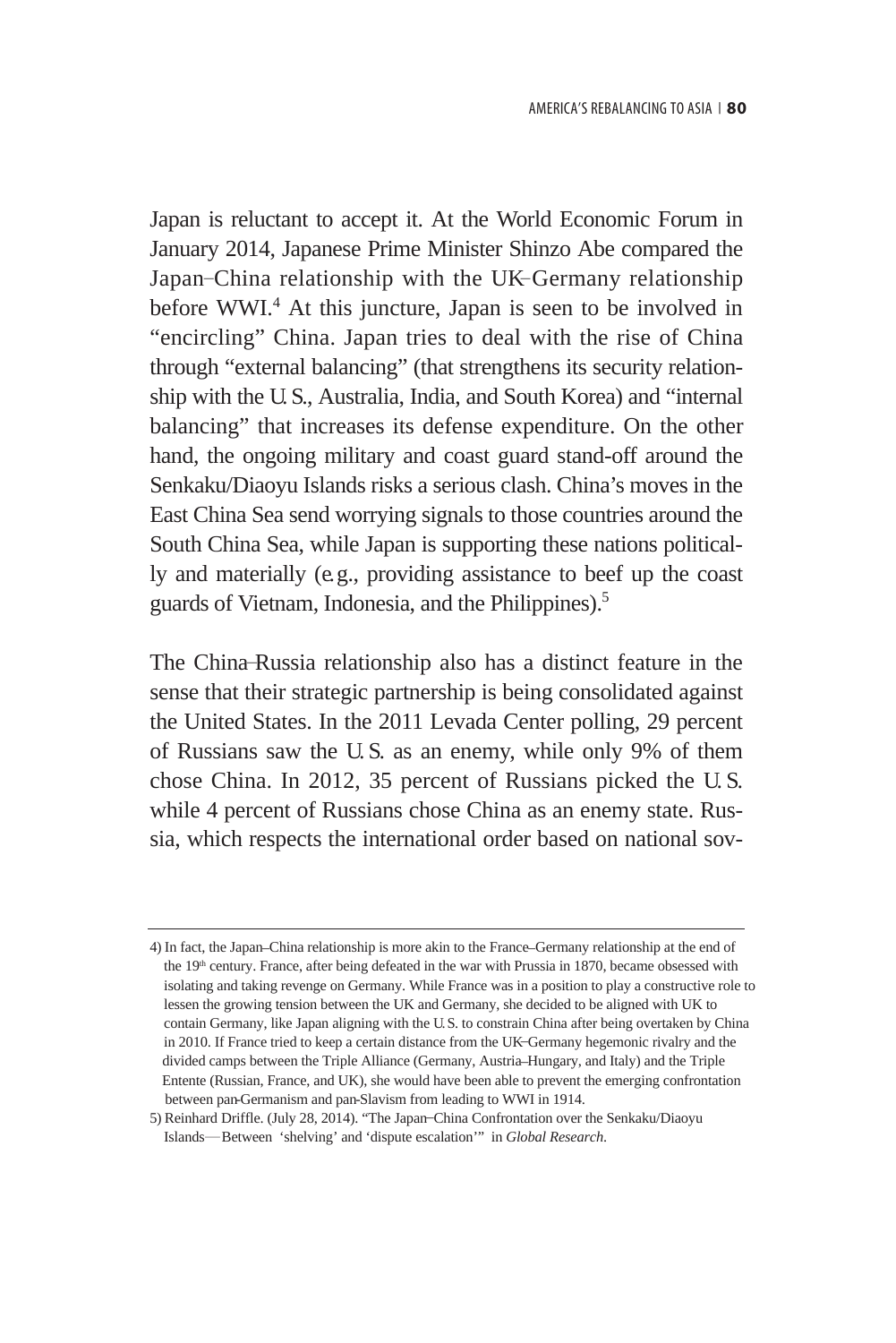ereignty rather than liberal values, shares the common interest with China. China is interested in aligning with Russia to explore changes in the U. S.-centered Asian order although it is uncertain China will be sharing its leadership with Russia after the U. S.-led order has disappeared.

The China–India relationship is also attracting a lot of attention from the United States and its allies. India is in an advantageous position in that the United States tries to utilize India to constrain China and China attempts to take India apart from the U. S. India should strengthen its deterrent capability through nuclear and conventional weapon systems to deal with the growing gap of military capability between India and China. India also sees the need to treat China as a strategic partner in the transformation process from unipolar to multipolar international system.

### **Northeast Asian Paradox**

While the United States has renewed its attention to Southeast Asia and regional cooperation in the Asia-Pacific, it seems the United States does not give sufficient attention to Northeast Asia where four global powers (U.S., China, Japan, and Russia) and the two Koreas are located. Northeast Asia features a distinct paradox in that economic integration has been growing but political cooperation has remained stagnant for over three decades. U. S.-led bilateral alliances alone cannot deal with this die-hard challenge. The region's political cooperation has traditionally lacked formal, multilateral, and regionally exclusive institutions, producing a pronounced "organization gap" compared with Europe, the Americas, Africa, and even the Gulf. The precondition for formal institutionalization in a region is "great power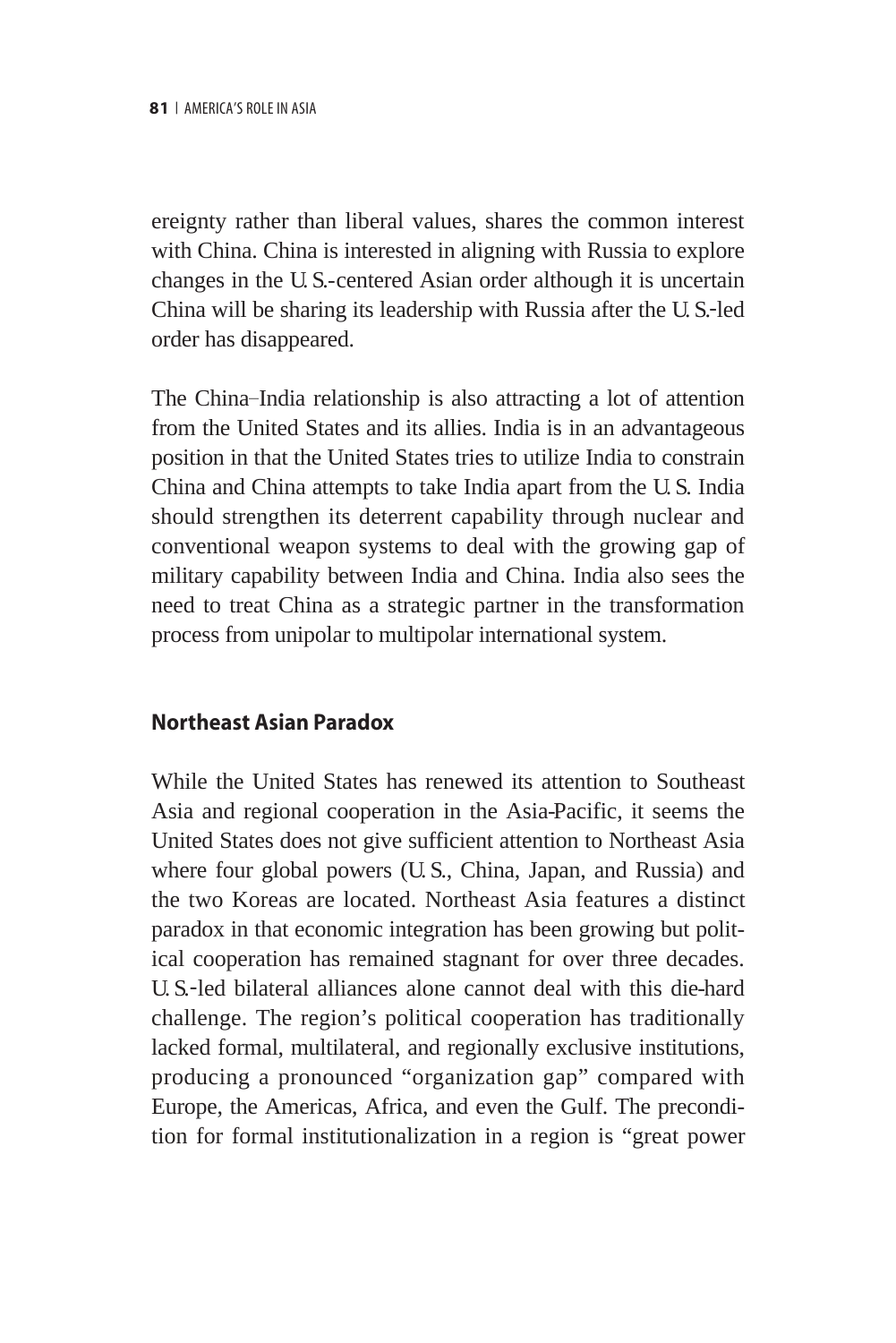balance." Such balance has never been enduringly present in Northeast Asia due to the complicated geopolitical relationships among China, Japan, Russia, and the United States, making it difficult for regional organizations to emerge.

Another condition for moving beyond the Northeast Asian Paradox is "historical institutionalism" that focuses on the determining role of preexisting organizational structures. New institutions are a function of prior institutional settings. For example, the setting of the Six-Party Talks (SPTs) may become the foundation of a Northeast Asian peace and security mechanism. A continuing leitmotif of the Six-Party Talks—among the United States, China, Japan, Russia, South Korea, and North Korea─is the prospect that a resolution of the nuclear problem could set the stage for more institutionalized and enduring multilateral cooperation in Northeast Asia.<sup>6</sup>

#### **Worsening North Korean Nuclear Problem**

Following an August 2013 meeting between the South Korean Minister of Defense Kim Kwan-jin and the U. S. Secretary of Defense Chuck Hagel, a Ministry of Defense official commented that both countries agreed that North Korea could miniaturize nuclear warheads small enough to mount on ballistic missiles in the near future."7 General Curtis M. Scaparrotti, United States Forces Korea (USFK) Commander said, "Personally I think that

<sup>6)</sup> Kim Sung-han. (2008). "Searching for a Northeast Asian Peace and Security Mechanism" in *Asian Perspective*, 32(4), 127–156.

<sup>7)</sup> Bruce Klingner, "U. S. General: North Korea Now Has Nuclear Warheads for Missiles," *The Daily Signal*, October 27, 2014.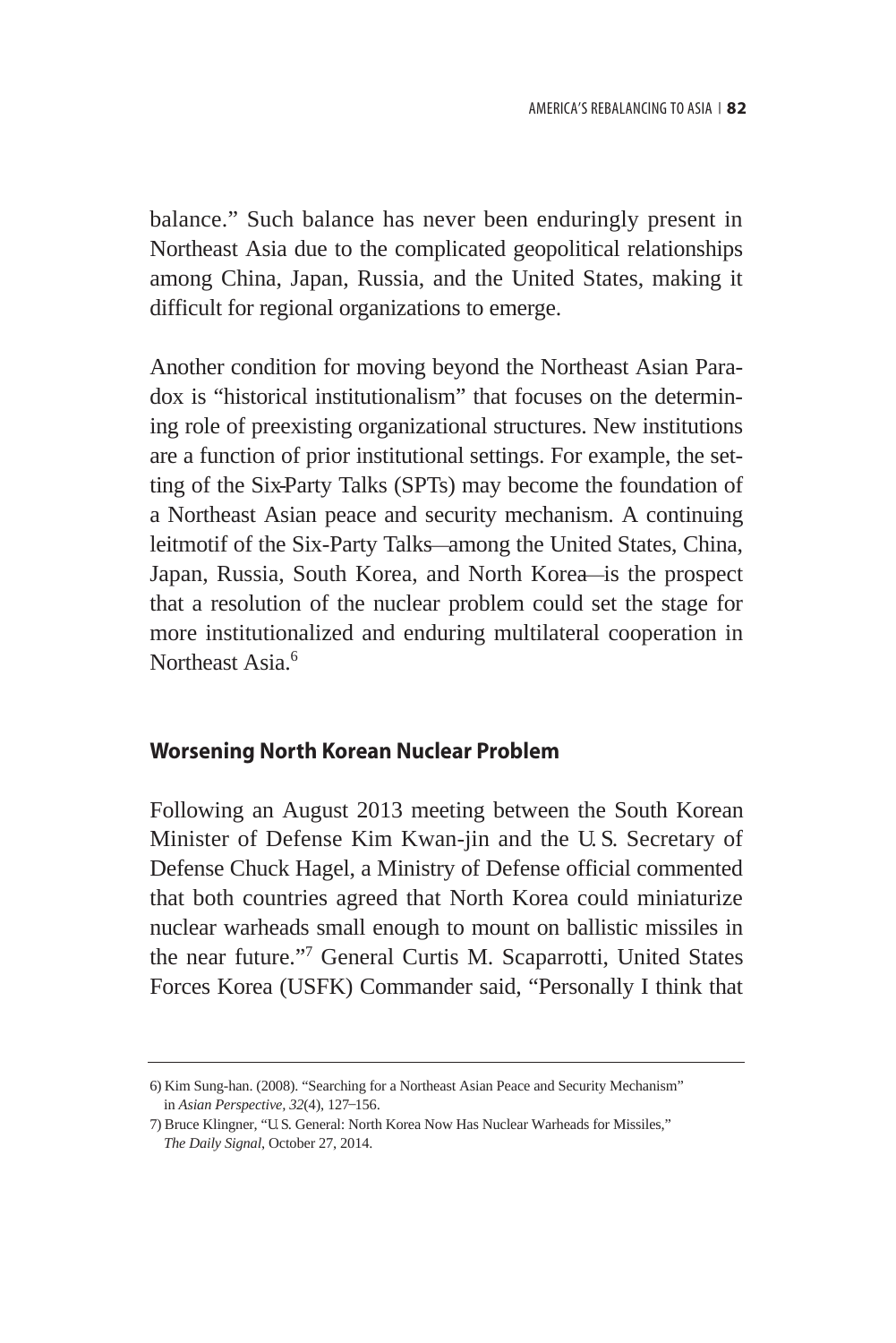they certainly have had the expertise in the past. They have had the right connections [with Iran and Pakistan], and so I believe have the capability to have miniaturized a [nuclear] device at this point, and they have the technology to potentially actually deliver what they say they have a launcher that would carry it at this point."8 Although he later clarified that his remark was based on his personal opinion rather than on hard evidence, those above statements for the past couple of years demonstrate that the North Korean nuclear threat is becoming more serious, but it is not being well addressed.

North Korea has boycotted the Six-Party Talks (SPTs) since early 2009 due to UN sanctions for its nuclear and missile tests. While the nuclear deadlock was continuing, Pyongyang recently demanded an end to the sanctions and the opening of the SPTs without any "preconditions." U.S., Japan, and South Korea, on the other hand, urged North Korea to show its sincere commitments to denuclearization, which implied North Korea would have to take "pre-steps" for the resumption of the SPTs. Those pre-steps may include declaring a moratorium on nuclear and long-range missile tests; suspending the production of weaponsgrade nuclear materials; and allowing UN inspectors from the International Atomic Energy Agency back into North Korea to assess North Korea's nuclear facility at Yongbyon and to verify the end of enrichment. All concerned parties, the United States in particular, should decide whether we will continue to wait until North Korea meets our demands, or we will resume the SPTs to deal with the worsening situation.

<sup>8)</sup> *The Diplomat,* October 25, 2014.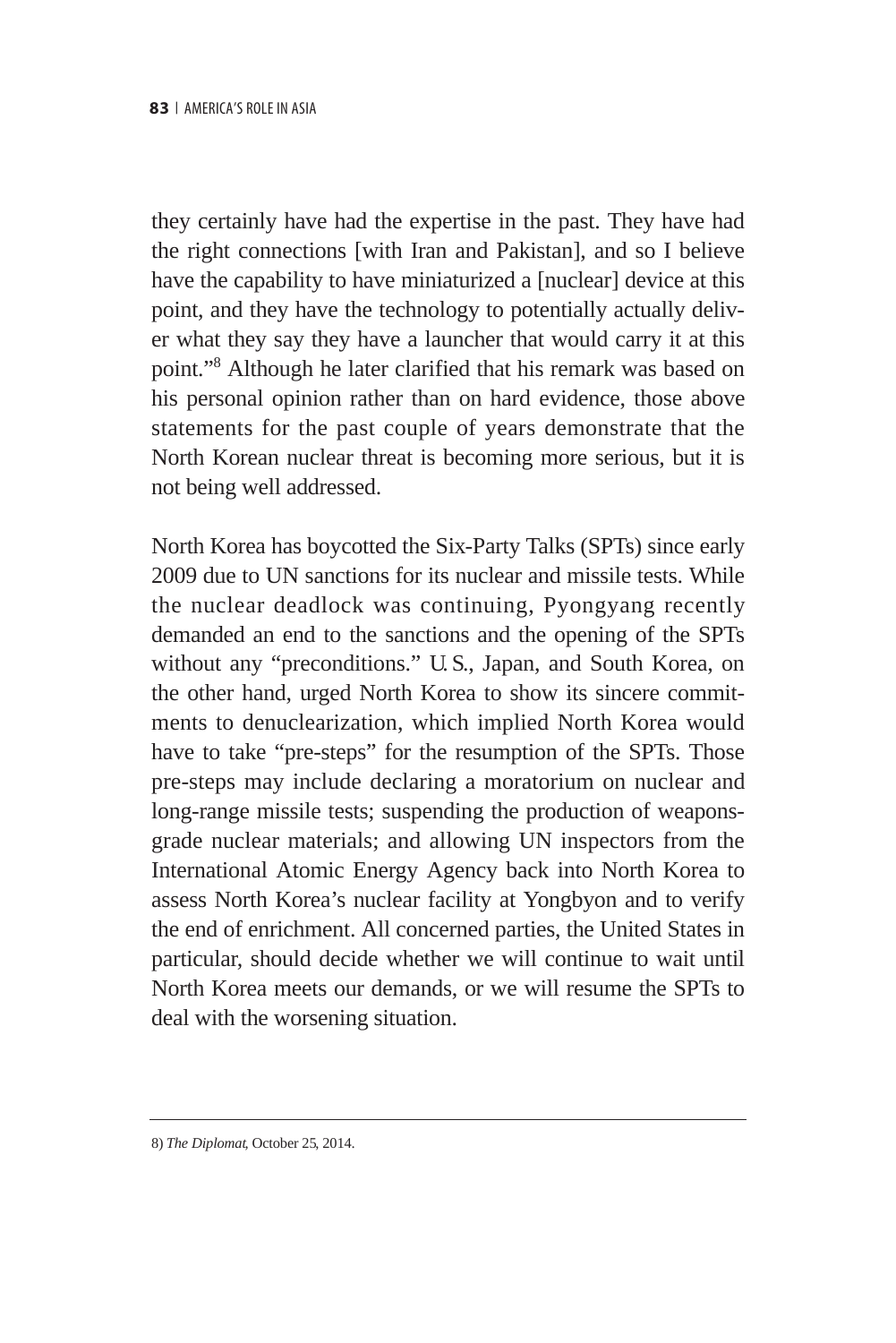#### *3. Korea's Foreign Policy Responses*

### **U. S.- led Asian Order with the Hope of Concert of Asia**

Korea is sharing most of the strategic challenges facing the United States. Regarding how to respond to the great power politics in East Asia and to the Northeast Asian Paradox, there exist two schools of thought in the ROK. One is the school of the Concert of Asia. Great power relations surrounding the Korean Peninsula are reminiscent of great power politics in the  $19<sup>th</sup>$  century. The 100 years of peace in Europe between the Vienna Convention (1815) and WWI (1914) was possible due to the Concert of Europe among the United Kingdom, France, Prussia, Austria, Italy, and Russia. Contemporary international relations of Asia are similar to Europe and the Concert of Asia should thus be established. The other one is the school of U. S.-led Asian order. They believe that a multipolar system is inherently unstable. The U. S. has been playing a stabilizer role through its military presence in Asia. The withdrawal of U. S. forces from Asia would thus lead to an unstable multipolar system in which major powers will be involved in unlimited power competition without being converged on a stable international order.

The Park Geun-hye government is standing closer to the school of the U. S.-led Asian order while exploring the possibility of the concert of Asia in a complementary way. The Park government gives highest priority to the ROK–U. S. alliance since it is the linchpin of peace and stability in the Asia-Pacific region. At the 2013 U. S.–ROK Joint Declaration, President Park and President Obama emphasized, "We pledge to continue to build a better and more secure future for all Korean people, working on the basis of the Joint Vision to foster enduring peace and stability on the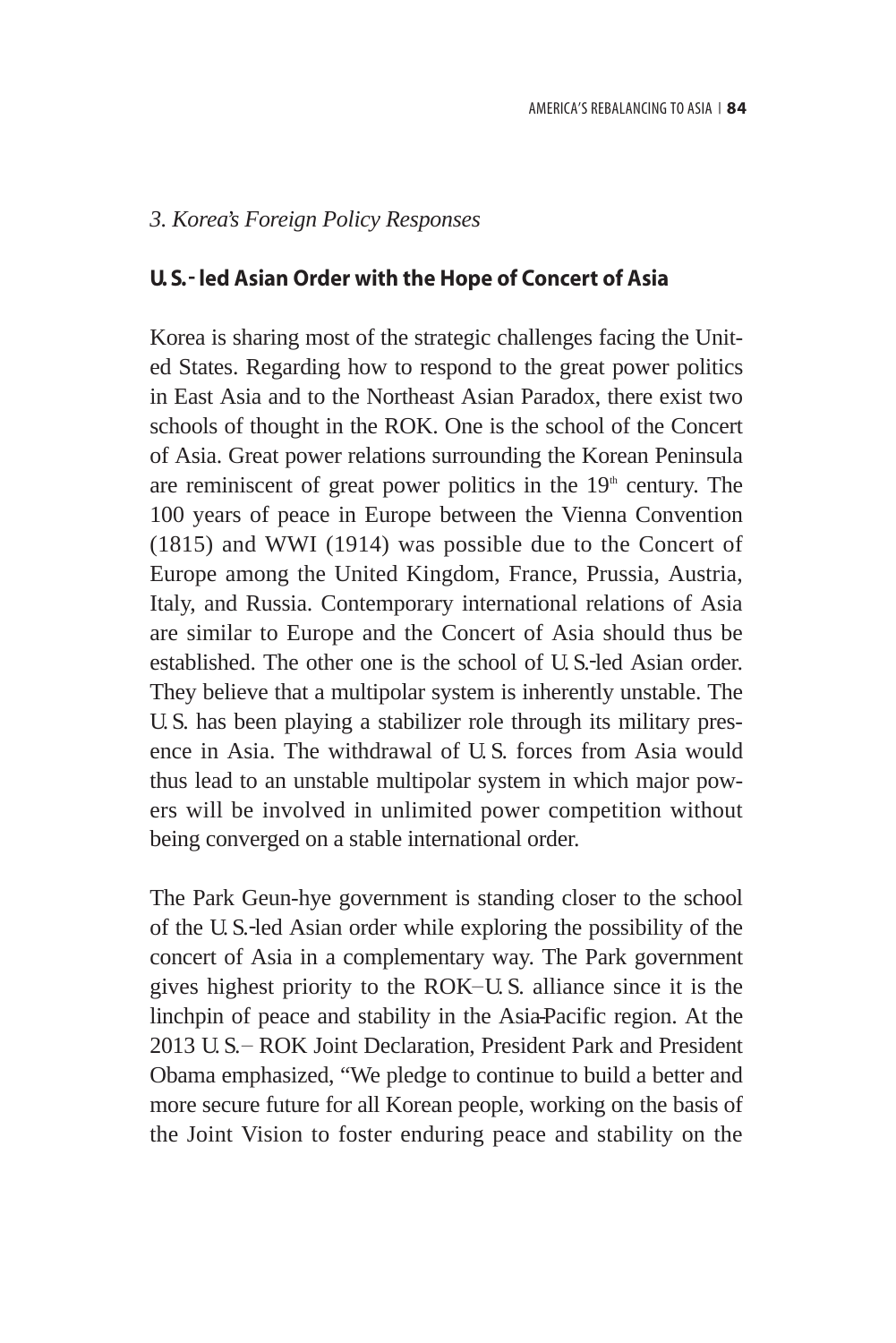Korean Peninsula and its peaceful reunification based on the principles of denuclearization, democracy and a free market economy." It was meaningful in the sense that the Park–Obama summit had reconfirmed U. S. commitment to Korean reunification rather than looking at North Korea from the narrow perspective of nonproliferation.

President Park and President Obama agreed to move from a comprehensive strategic alliance to the global partnership in which the ROK and the United States expand cooperation on climate change, clean energy, energy security, human rights, humanitarian assistance, development assistance cooperation, counterterrorism, peaceful uses of nuclear energy, nuclear safety, nonproliferation, cyber security, and counter-piracy. The Park government also tries to have a better relationship with China on the premise that the central axis of Korea's foreign and security policies is the ROK–U. S. alliance and that U. S.–ROK and China–ROK relations are compatible, not zero-sum relationships.

In addition, the Park government is pursuing a multilateral security cooperation mechanism in Northeast Asia rather than limiting itself to the U. S.–China bilateral structure. At the joint session of the U. S. Congress on May 2014, President Park proposed the Northeast Asia Peace and Cooperation Initiative (NAPCI). She said, "The U. S. and other Northeast Asian partners could start with softer issues. These include environmental issues and disaster relief. They include nuclear safety and counterterrorism. Trust will be built through this process..... But it will be firmly rooted in the Korea–U. S. alliance."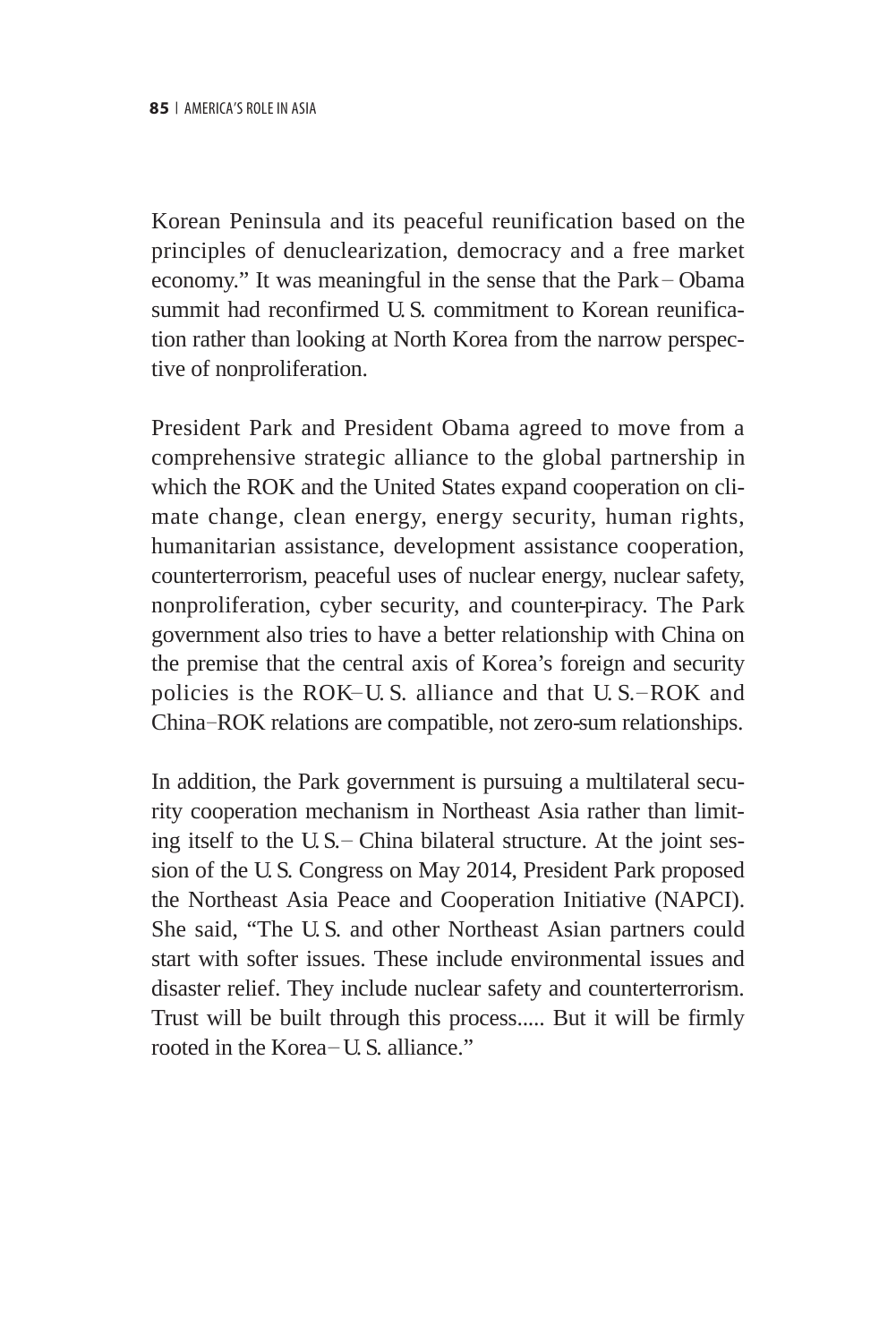### **Trustpolitik**—**NAPCI**—**Rebalancing Synergy**

Since President Park's Trustpolitik on North Korea is aiming at North–South dialogue and denuclearization, North Korea-included NAPCI is not supposed to precede Trustpolitik. A Northeast Asian peace and security mechanism should be pursued in a way that is consistent with and conducive to the progress in the North Korean nuclear problem. A charter of the NAPCI emphasizing multilateral security cooperation and nonaggression could be used by North Korea to legitimize its nuclear power status. As long as inter-Korean relations remain unstable, real peace and stability in the region will be remote. Tangible progress in inter-Korean relations should be the precondition to guaranteeing the stability of Northeast Asia. For South and North Korea, participation in such a multilateral security mechanism could contribute to establishing a solid peace regime on the Korean Peninsula.

*Trustpolitik* and NAPCI share some similarities with U. S. rebalancing strategy since they are anchored upon the ROK–U. S. alliance and aimed at promoting cooperation with other countries. In this sense, we can say South Korea is exploring a synergistic effect among those three, while she knows it will not be easy.

### *4. Policy Recommendations*

# **Combine Bilateral and Multilateral Leadership of the United States**

The existence of a credible balancer provides a foundation for the emergence and endurance of regional organizations. This means that the "U. S. factor" should be considered in one way or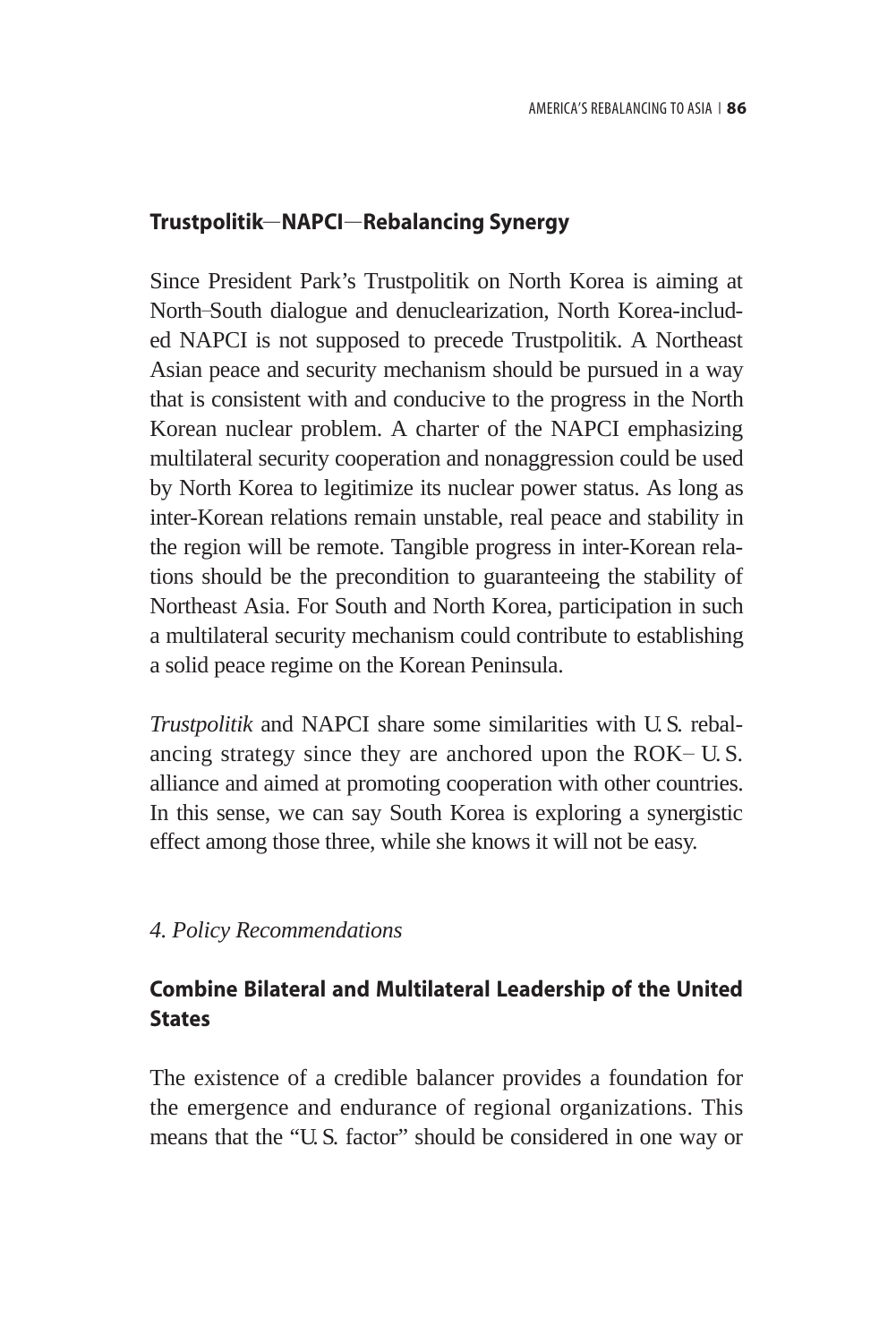another so that the path of searching for a Northeast Asian peace and security mechanism may not be "spoiled" by the United States when she feels unhappy with the process of exploring the institutionalization. Polarization between China and Russia on the one hand and Japan and the U. S. on the other will be destabilizing particularly when China is being seen as the only potential power that can threaten the hegemonic status of the United States. To those who worry about upholding the balance of power in Northeast Asia, the United States stands out more sharply than ever as the only truly indispensable balancer. Thus, the United States should refrain from aggravating its relations with Japan and China in order to prevent them from collaborating together in an anti-U. S. move. But it also should refrain them from provoking distrust between them because such distrust may induce them into escalating an arms race, thereby threatening the stability of the region.<sup>9</sup>

This kind of bilateral leadership of the United States is being influenced by the relative decline of the U. S. hegemonic status in the region. The most effective way to make up for it is to promote the multilateral leadership in the region. The United States should invest its political resources in promoting multilateral efforts on the basis of Asia-Pacific regionalism (e.g., EAS, ARF, APEC) rather than East Asian regionalism (e. g., ASEAN plus

9) It is important for the United States to provide reassurance to traditional allies that it will stand by them if their security is seriously threatened, but it needs to also carry the message that this support is not a blank check. This especially pertains to Japan, the Philippines, and others involved in the maritime/islands disputes. If U.S. support is too unconditional, they may get too assertive and feed into crisis instability. But if China sees U. S. support as too limited, it may see less risk in being assertive, if not aggressive. This reassurance/restraint balance is inherently a tough one to strike, but it is one of the key recalibrations needed in relations with some longstanding allies. Bruce W. Jentleson, "Strategic Recalibration: Framework for a 21<sup>st</sup> Century National Security Strategy," *Washington Quarterly, 37(1),* Spring 2014, 115-136.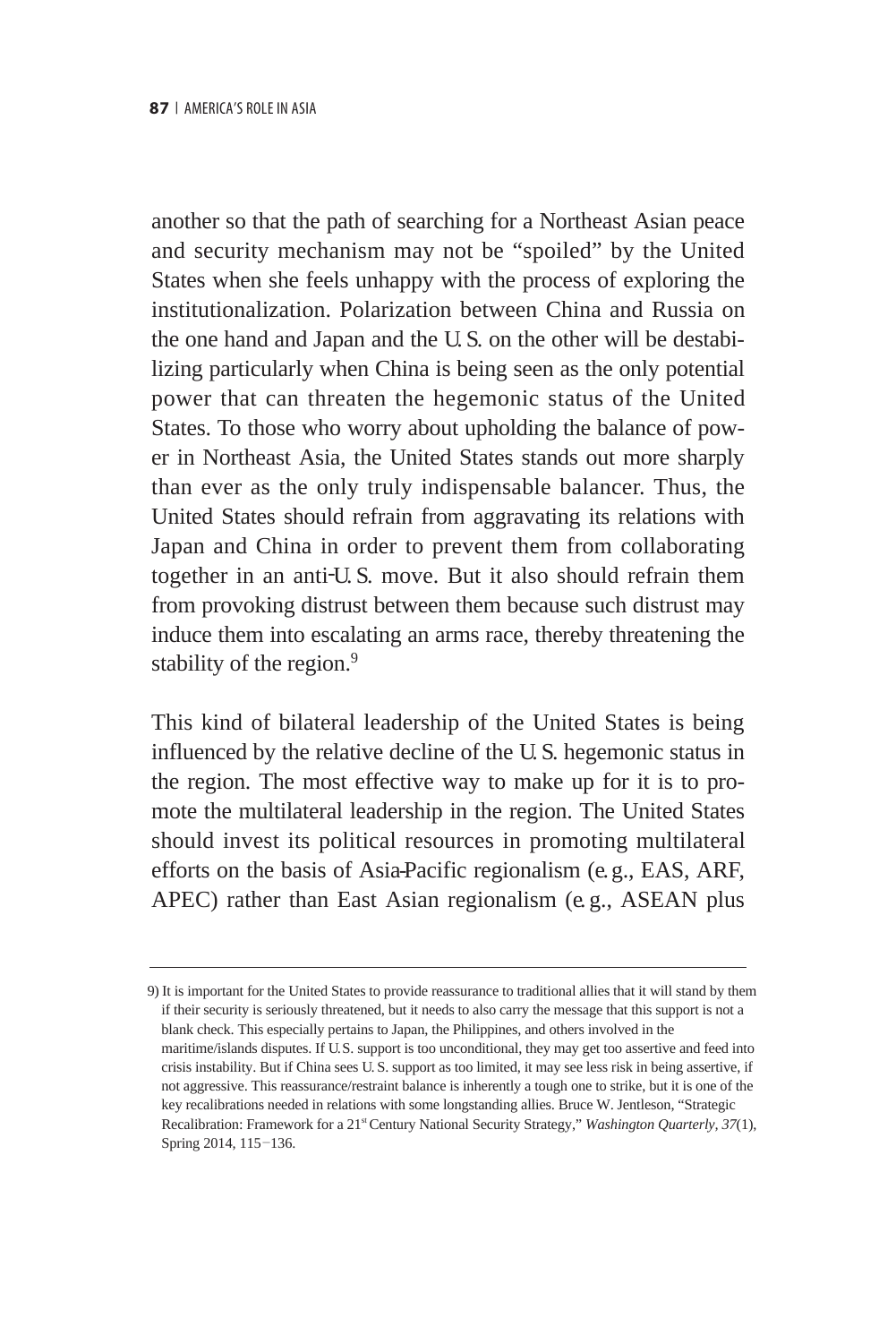Three). If possible, ASEAN centrality needs to be respected in the process of multilateral institution-building.

# **Let Alliances and Multilateral Cooperation Coexist in Northeast Asia**

In Northeast Asia, bilateral security arrangements will remain the backbone of Northeast Asian security for a considerable period of time. This means strategic thinking based on realism is still necessary in order to foster the soil for multilateral security cooperation. Despite the strategic uncertainty and prevailing bilateralism, Northeast Asia needs to search for such a multilateral setting as a Northeast Asia Peace and Security Mechanism (NEAPSM). In this light, we need to keep the Six-Party Talks alive since we will utilize existing norms and procedures within the Six-Party Talks to deal with new problems rather than create new ones in the future.

The Northeast Asian Paradox cannot be resolved by the creation of NEAPSM or NAPCI, but it could be diluted. We need to create an equilibrium in which bilateral security arrangements coexist with NAPCI like Europe where NATO and OSCE coexist in a peaceful manner. Here comes the importance of U. S. leadership and support as shown in the transformation from CSCE to OSCE after the end of the Cold War. Of course, U. S. support came from a solid status of NATO. U. S.–ROK and U. S.–Japan alliances are solid enough to provide U. S. leadership for the launching and continuation of NAPCI.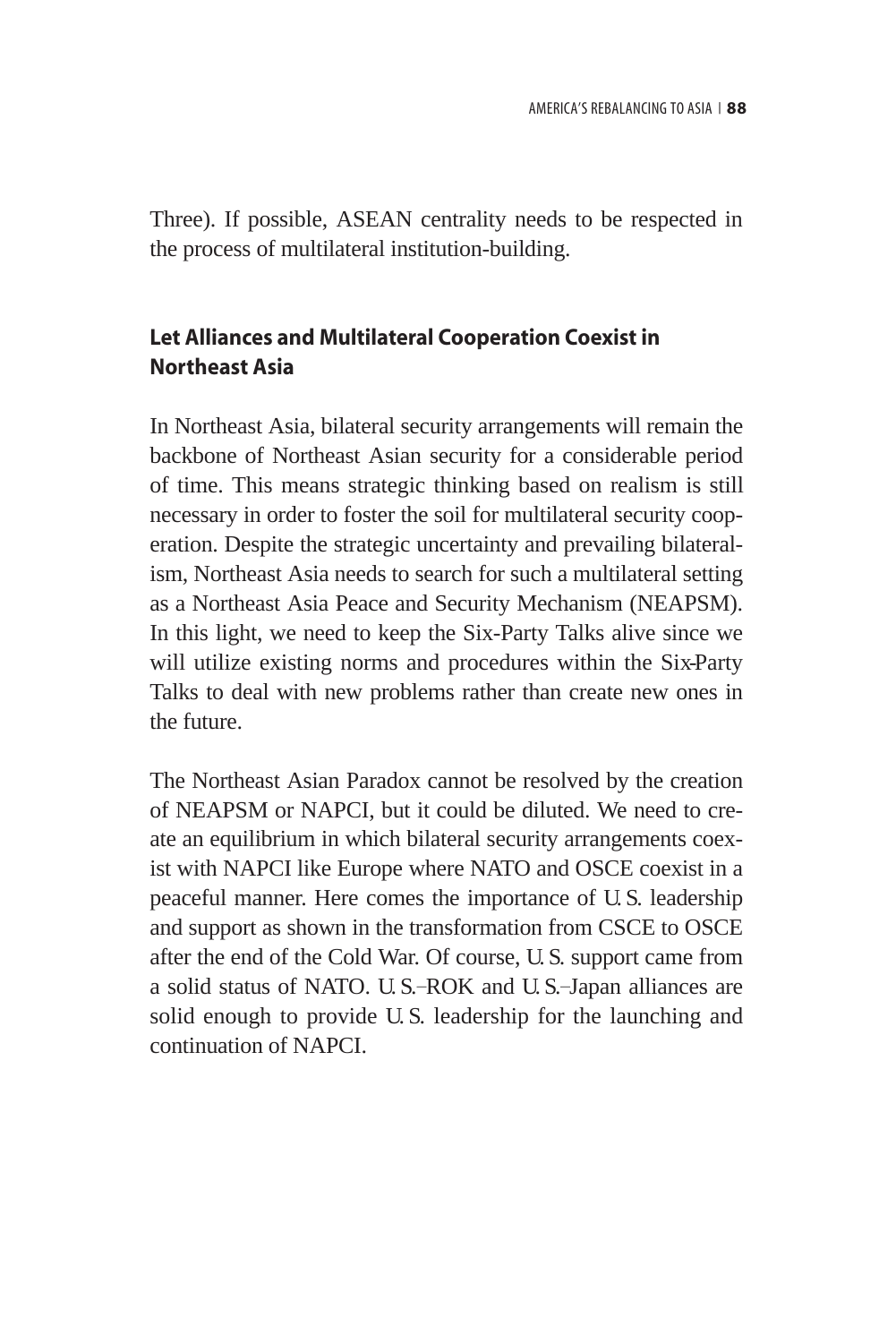### **Promote Minilateralism**

Various efforts for minilateralism at Track 1 and multilateralism at Track 2 (or 1.5) may contribute to the multilateral institutionalization in Northeast Asia. Some triangular relationships are seen as more effective than others (ROK-U.S.-Japan, China-ROK-Japan, etc.). Agenda should thus be fairly limited to avoid greater conflict. From China's perspective, no trilateral should be a security alliance because it could be used as a tool against a third party. The potential for distrust and misunderstanding to build among the parties left out could be too great.

Bearing regionalism in mind, it is possible for ACK (America– China–Korea) to attempt to launch trilateral cooperation. ACK could explore a trilateral consultation mechanism for discussing the future of North Korea<sup>10</sup> and the ways of dealing with the North Korean contingency. For a long time the United States has been promoting AJK(America-Japan-Korea) trilateral cooperation to address the North Korean issue, but one caveat is that AJK should be confined to North Korea and avoid the impression that AJK is a virtual alliance against China.

### **One More Try for North Korean Denuclearization**

The U. S. Secretary of State John Kerry criticized North Korea's prison camps as an "evil system" at the ministerial meeting on

<sup>10)</sup> For survey results about the future of North Korea from 135 Korea and security experts around the world, see *Future of North Korea: Expert Survey Report 2014.* (Seoul: Ilmin International Relations Institute). 2014.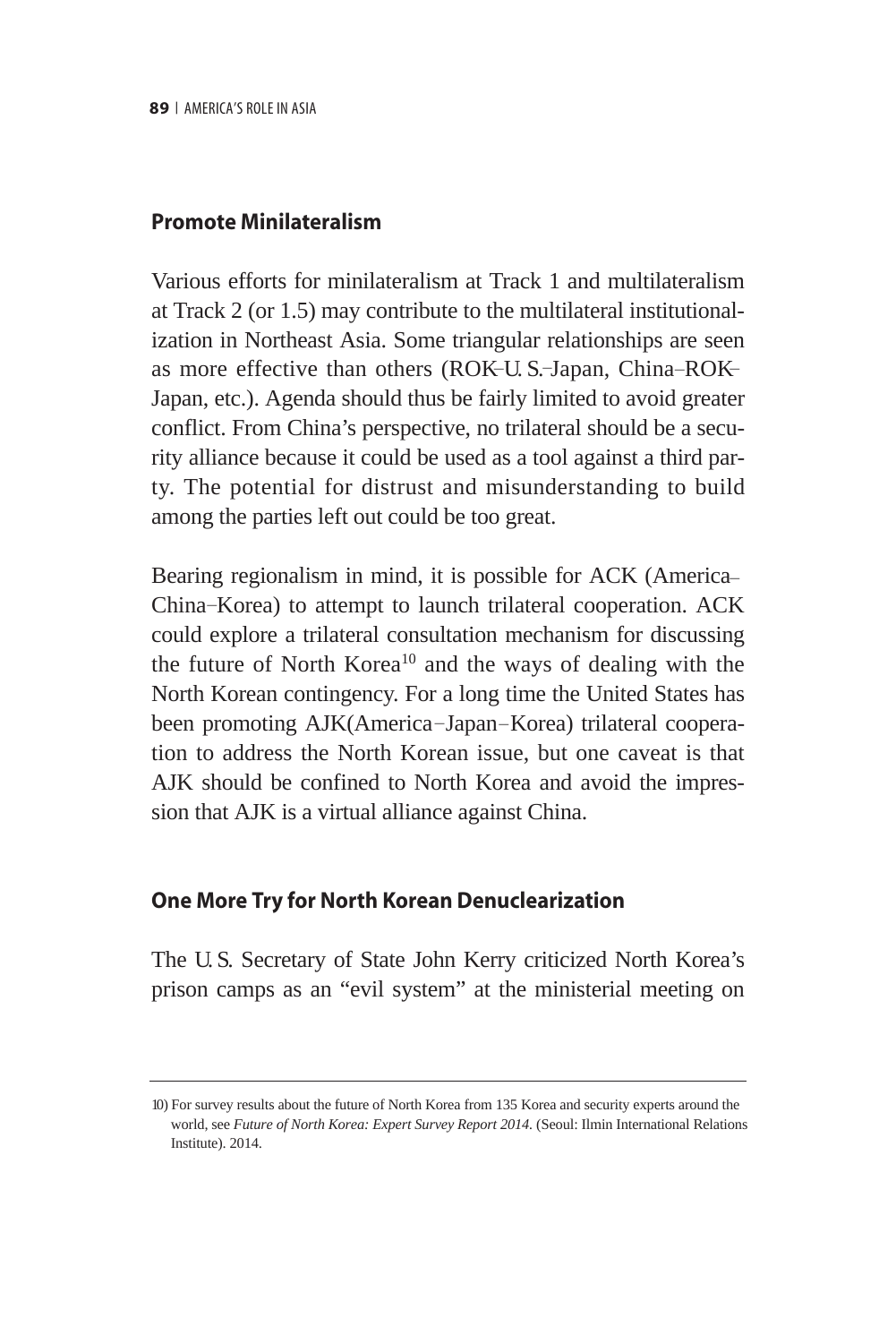North Korean human rights at the UN on September 2014. This reminds us of the George W. Bush administration which defined North Korea as a part of the "axis of evil" and one of the "outposts of tyranny." The Bush administration took a neoconservative approach of democratizing autocratic regimes through coercion for the sake of realizing international peace. It remains to be seen whether the Obama administration will take the similar path of trying to break a nuclear deadlock with the "human rights card"

The Bush administration coined the term "regime transformation," if not regime change, as a way of putting pressure on the North Korean regime so that they could change their policy behavior on such issues as nukes and human rights. It also adopted the North Korean Human Rights Act of 2004. Then, the Bush administration was characterized by many experts as linking nukes with human rights for the sake of resolving the nuclear problem. This linkage strategy, however, has disappeared since the neocons left the administration after the Republican defeat in the mid-term elections in November 2006.

If the Obama administration tries to link them as the Bush administration did, it will have to highlight the North Korean human rights situation when North Korea resists cooperation on the nuclear issue while it will soften its human rights pressure when there is a nuclear progress. Human rights, however, is the issue we have to pursue regardless of whether we have a nuclear breakthrough or not. This kind of a consistent and meticulous approach to North Korean human rights could paradoxically help us to draw significant nuclear concessions from North Korea at some point in the future. This is a "strategic decoupling" between nukes and human rights rather than just a decoupling strategy.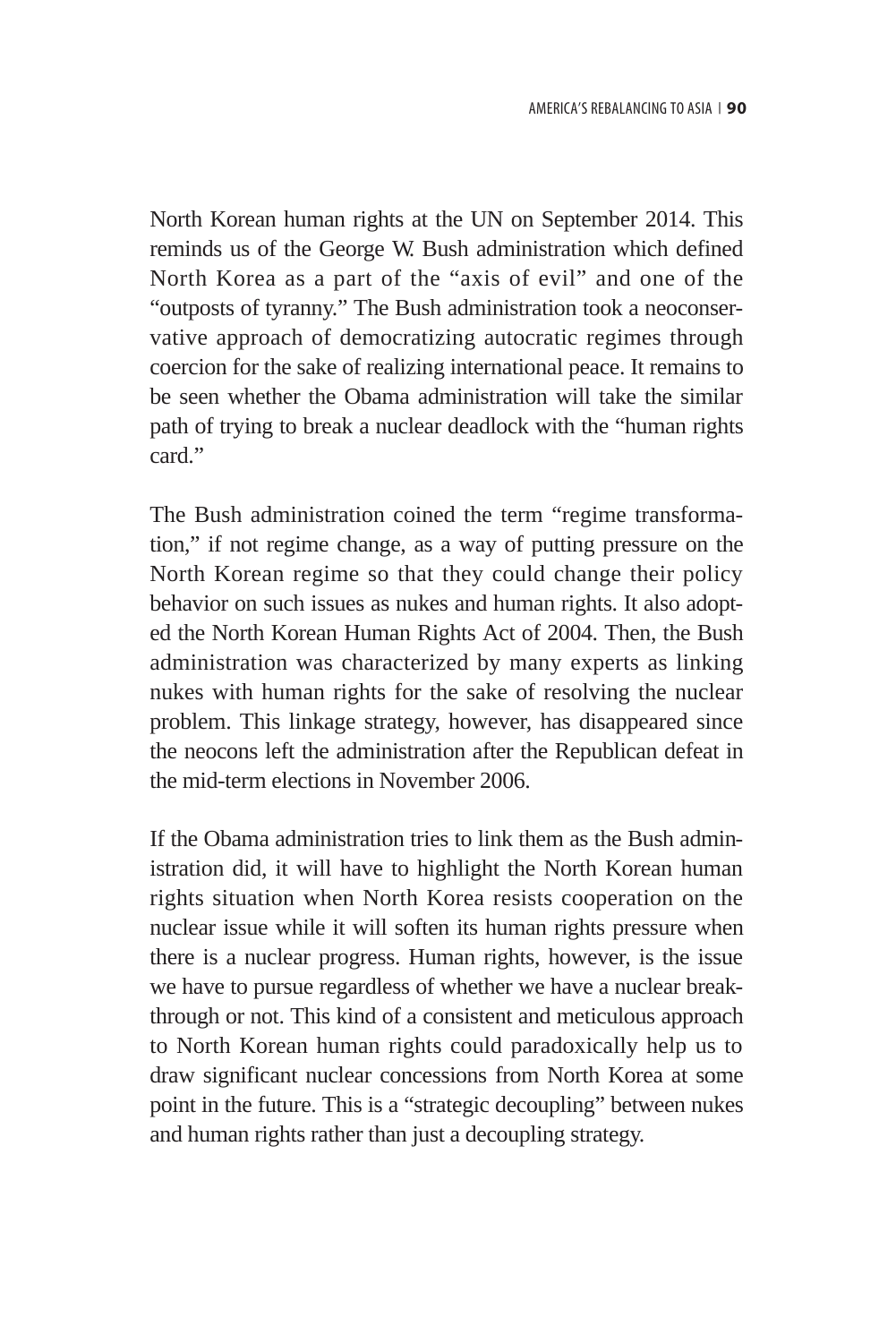For South Korea, a better place for dealing with North Korean human rights is not inter-Korean channels but multilateral diplomatic fields like the United Nations. In March 2014, the United Nations Human Rights Council's Commission of Inquiry (COI) on Human Rights in the Democratic People's Republic of Korea (DPRK) adopted a variety of recommendations aimed at improving the human rights conditions in North Korea. The ROK government should thus make the utmost efforts so that North Korea and the international community may take necessary measures to implement those COI recommendations. The UN field office on North Korean human rights, which will be launched in Seoul at the end of 2014, could assist with these efforts.

Some experts argue we need to lower the threshold for the Six-Party Talks (SPT) so that North Korea might come to them as soon as possible. The key is, however, not whether the threshold should be maintained or lowered, but whether North Korea's Kim Jong Un regime is still interested in denuclearization. We need to make North Korea freeze its nuclear programs first and move on to the process of denuclearization. It would be a lot better if North Korea accepts the missile and nuclear test moratorium, allowing IAEA inspectors back into Yongbyon, and suspending all nuclear programs before the SPTs are resumed. If not, we could propose a deal to see if the Kim Jong Un regime is willing to freeze its nuclear programs in return for resuming the SPTs. Once North Korea has announced its nuclear freezing, we will resume the SPTs and discuss further steps to get the ball rolling. IAEA inspectors should return to Yongbyon to see whether North Korea has frozen its nuclear programs—plutonium as well as uranium enrichment. While they are verifying, the five other concerned parties of the SPTs will start discussing how to reduce UN sanctions on North Korea through consultation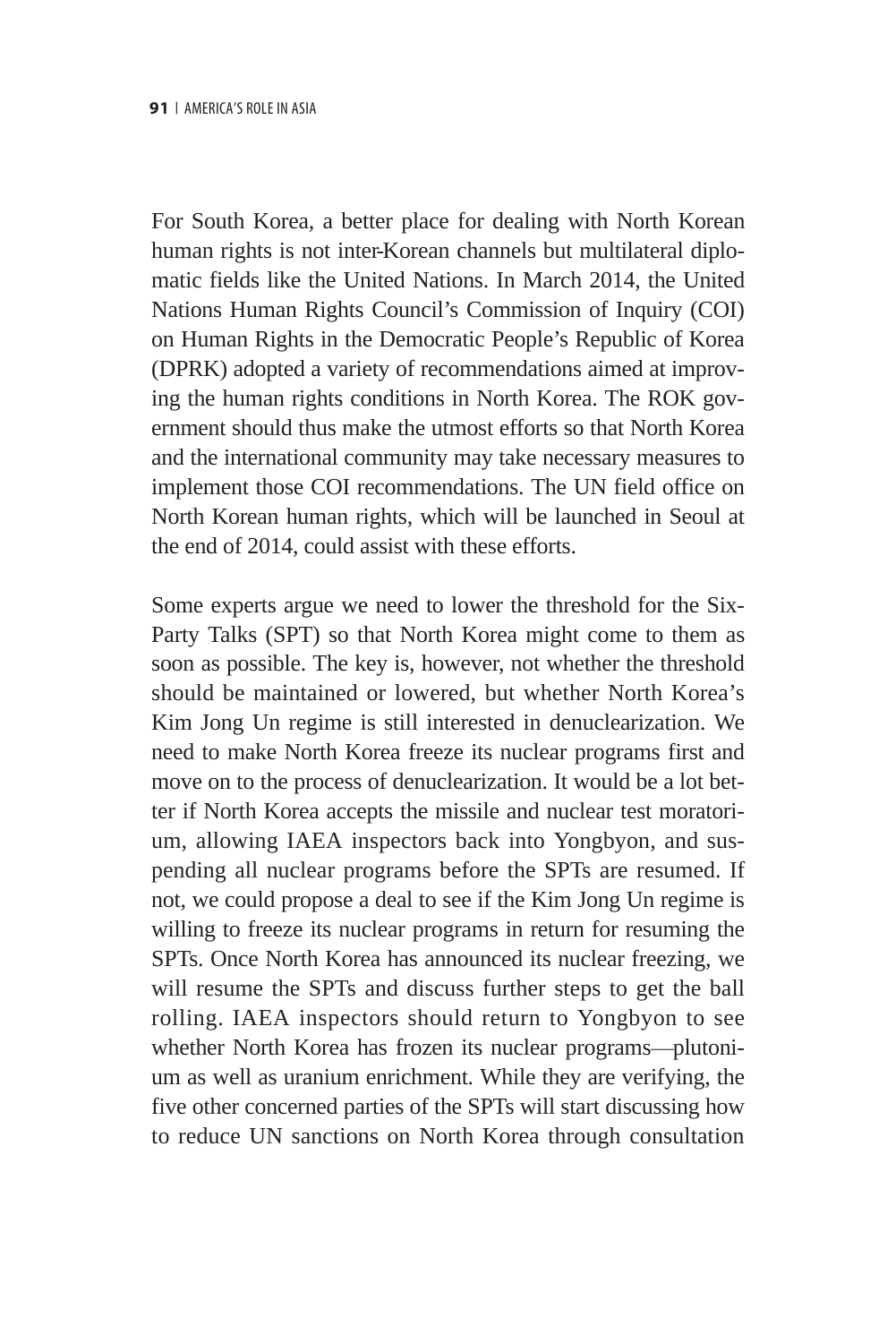with the UN Security Council. When the freezing is verified, the UN Security Council will reduce, not lift, sanctions. At the same time, the four concerned parties—the United States, China, South and North Korea─could start a "peace forum" as soon as possible to discuss (not hastily conclude) how to replace the armistice agreement with the peace agreement to put a legal end to the Korean War.

If North Korea rejects this proposal and chooses the path of going nuclear by conducting a fourth nuclear test, it would have to face tougher sanctions. Then, we would have to make a thorough review of our North Korea policy to decide if we still need to engage or contain it to the extent of preserving regime survival. What we need to link with the North Korean nuclear problem is not human rights but sanctions. We can reduce (or toughen) sanctions when there is progress (or a backslide) on the nuclear issue. In this vein, being prepared for another failure of negotiations is important. The prospect of North Korea with a growing nuclear weapons arsenal could create new stresses for the ROK–U. S. alliance as well as the major powers relationship in Northeast Asia. The danger will be another perception and policy gap, this time between Washington's fears of nuclear exports and Seoul's concern that it will have to live with a nuclear North Korea. The key is to draw cooperation from China so that the sanctions regime will be effectively working against North Korea. At the same time, we need to work on upgraded sanctions that will work better even without active Chinese cooperation.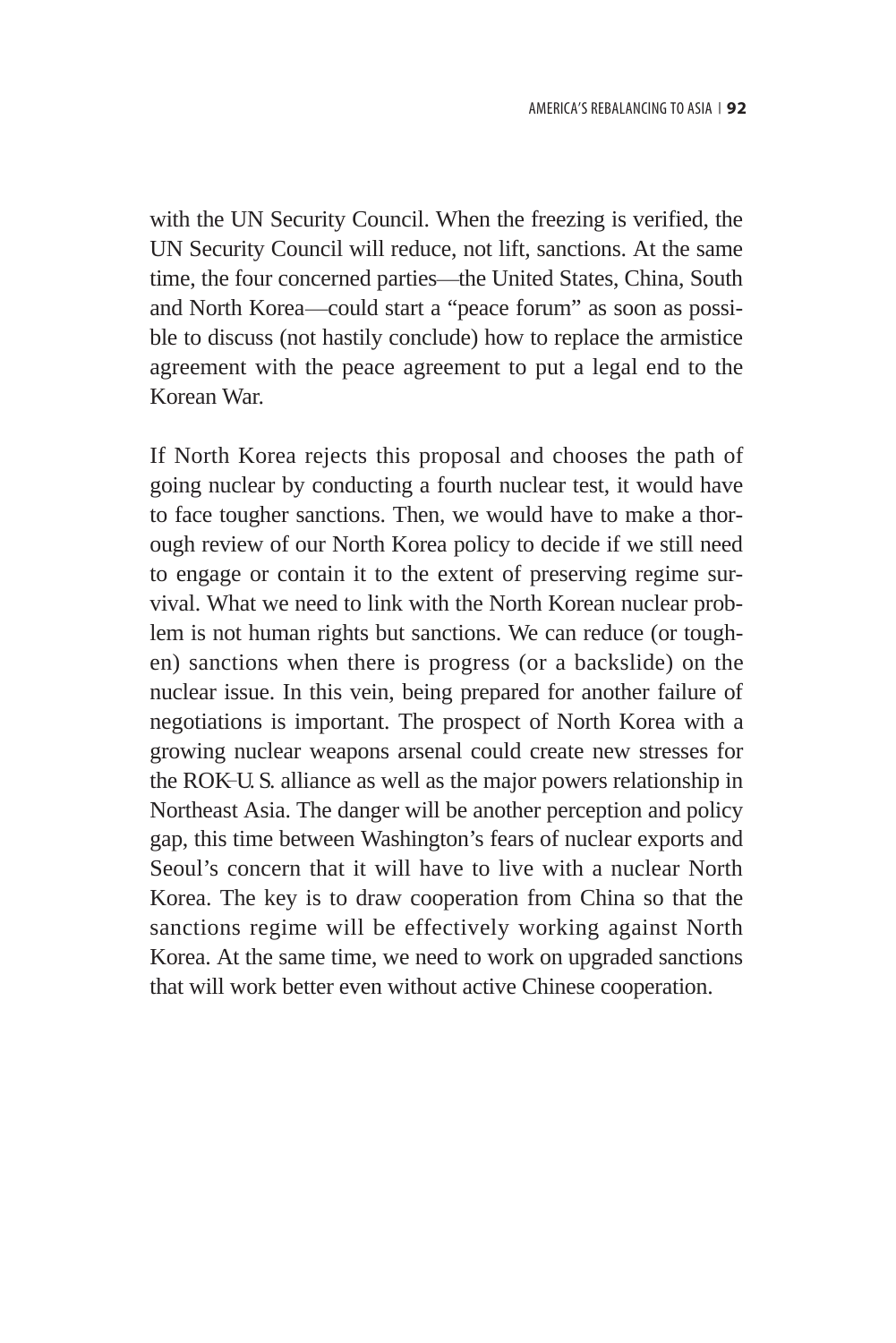# **U. S. Rebalance and the Responses From Southeast Asia**

### *Aileen S. P. Baviera*

### **Different views on the U. S. rebalance**

There is no single uniform view among the countries of Southeast Asia regarding the U. S. "rebalance" to Asia. Deducing from various statements by leaders and analysts, their foreign policy postures and perceived national interests, one can conclude that some welcome the move rather unconditionally (among them Singapore, Vietnam, and the Philippines), some welcome it with certain reservations (Malaysia, Indonesia, Thailand, and possibly Brunei), while others have seen fit to express no position at all. Historical experiences, domestic politics, the current status of bilateral relations between the U. S. and each Southeast Asian country, differing threat perceptions, and norms and beliefs pertaining to great power competition in East Asia itself shape how the regional role of the U. S. and its rebalance policy are perceived in the ASEAN region.

In the first place, the concept of "rebalance" itself needs to be clarified. The manner in which "rebalance" was introduced, originally using the concept "pivot to Asia," left little doubt that the strategic intent was primarily to reinvigorate the U. S. politicalsecurity influence and military presence in Asia, in light of the drawdown of the Afghanistan and Iraq wars and in response to the rising power and diplomatic clout of China in East Asia.<sup>1</sup> The other major dimension of rebalance─economic reengagement through the "Trans-Pacific Strategic Economic Partnership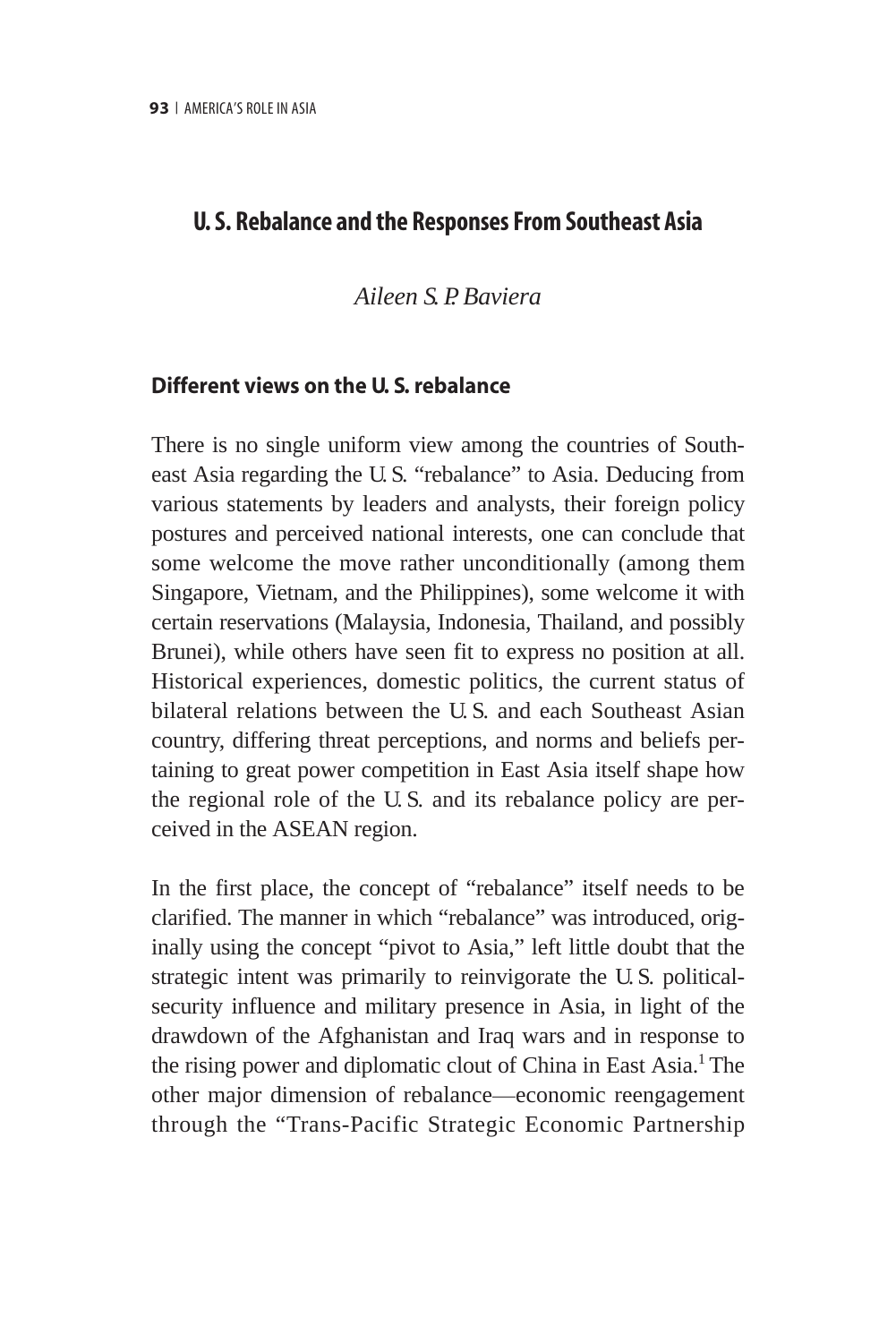Agreement" (TPP)—appeared to be an add-on to the agenda and had been comparatively slow and tentative in the manner it was laid out.<sup>2</sup> Subsequently, the economic, trade, human rights, and diplomatic elements of the rebalancing policy have been developed in more detail, and this rounding out of the policy as a multidimensional grand strategy of the Obama government for Asia has elicited an even more complex range of regional responses. However, this paper focuses on the reactions from Southeast Asia to the military aspect of rebalancing that presumably has China's rising influence as one of its driving forces.

"Containment of China" may be too harsh and sweeping a phrase to describe the policy thinking behind the U. S. rebalance, although such claims have been made by many observers in China. The current level of interdependence and range of shared security interests between Washington and Beijing preclude efforts of one to "contain" the other without hurting one's own interests. However, one could indeed argue that the goal of U.S. policy at a minimum is to ensure that Beijing's gains in power and influence in Asia do not occur at the expense of Washington's other regional interests—particularly its military preponderance, strong economic linkages, and the support and confidence of its Asian defense allies. Others have described the purpose of rebalancing more benignly, as a way for the U. S. to contribute to building a more effective security architecture in preparation for

<sup>1) &#</sup>x27;Barack Obama Says Asia-Pacific Is 'Top US Priority'", BBC News, November 17, 2011, at http://www.bbc.co.uk/ news/world-asia-15715446 (Accessed December 18, 2014). Hillary Clinton, "America's Pacific Century" in *Foreign Policy*. October 11, 2011, at

http://www.foreignpolicy.com/articles/2011/10/11/americas\_pacific\_century

<sup>2)</sup> Robert G. Sutter, Michael E. Brown, and Timothy J. A. Adamson, with Mike M. Mochizuki and Deepa Ollapally (August 2013). Balancing Acts: The U.S. Rebalance and Asia-Pacific Stability. Elliott School of International Affairs and Sigur Center for Asian Studies, George Washington University. p.1. See also commentaries by David Lai and Cameron Stevens (June 12, 2014) at http://thediplomat.com/ 2014/06/fixing-the-u-s-rebalance-to-the-asia-pacific/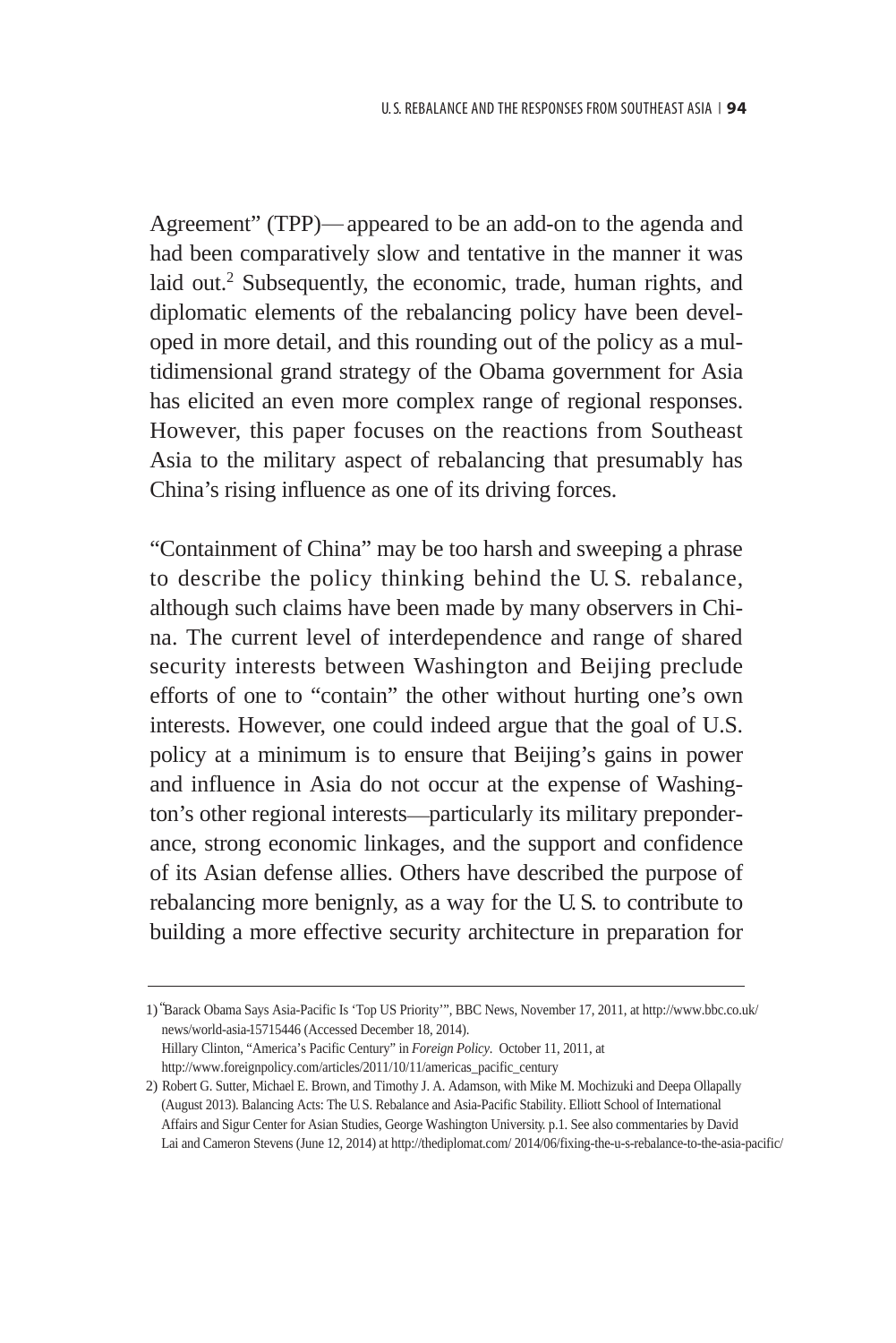a power shift in the Asia-Pacific, especially because the current order based on the U. S.-centered hub-and-spoke system is no longer sufficient. In this argument, the move by the U. S. to expand security partnerships and eventually develop more complex networks of alliance partners is intended for the common good.3

Among the first signals of rebalancing were the announced deployment of a 2,500-strong marine task force to Darwin, Australia, by 2016 and intensified military coordination with Japan and South Korea. The U. S. also embarked on a reinvigoration of its defense treaties with Thailand and the Philippines, and pursued major new initiatives towards Vietnam, Indonesia, Malaysia, and Brunei for these countries to allow increased rotational presence by U. S. troops. In exchange, Washington became much more proactive in high-level bilateral visits, offered measures to strengthen the maritime security capabilities of Southeast Asian states, and also began to emphasize participation in official as well as Track Two multilateral security dialogues including the Shangri-La Dialogue, the ASEAN Defense Ministers Meeting (ADMM) Plus, and the East Asia Summit  $(EAS)<sup>4</sup>$ 

The next section examines selected countries' responses towards U. S. rebalancing. The paper then explores some challenges and prospects faced by the U. S. in the legitimation of its rebalance to

<sup>3)</sup> Chaesung Chun. (January 2013)*,* "U.S. Strategic Rebalancing to Asia: South Korea's Perspective" in Abraham M. Denmark, Yan Xuetong, Noboru Yamaguchi et al. *NBR Roundtable: Regional*  Perspectives on U. S. Strategic Rebalancing in Asia Policy, No. 15, 1-44. http://asiapolicy.nbr.org. The National Bureau of Asian Research, Seattle, Washington, 15.

<sup>4)</sup> S. D. Muni & Vivek Chadha, (Eds.). *Asian Strategic Review 2014: US Pivot and Asian Security*. New Delhi: Pentagon Press for Institute for Defence Studies and Analyses.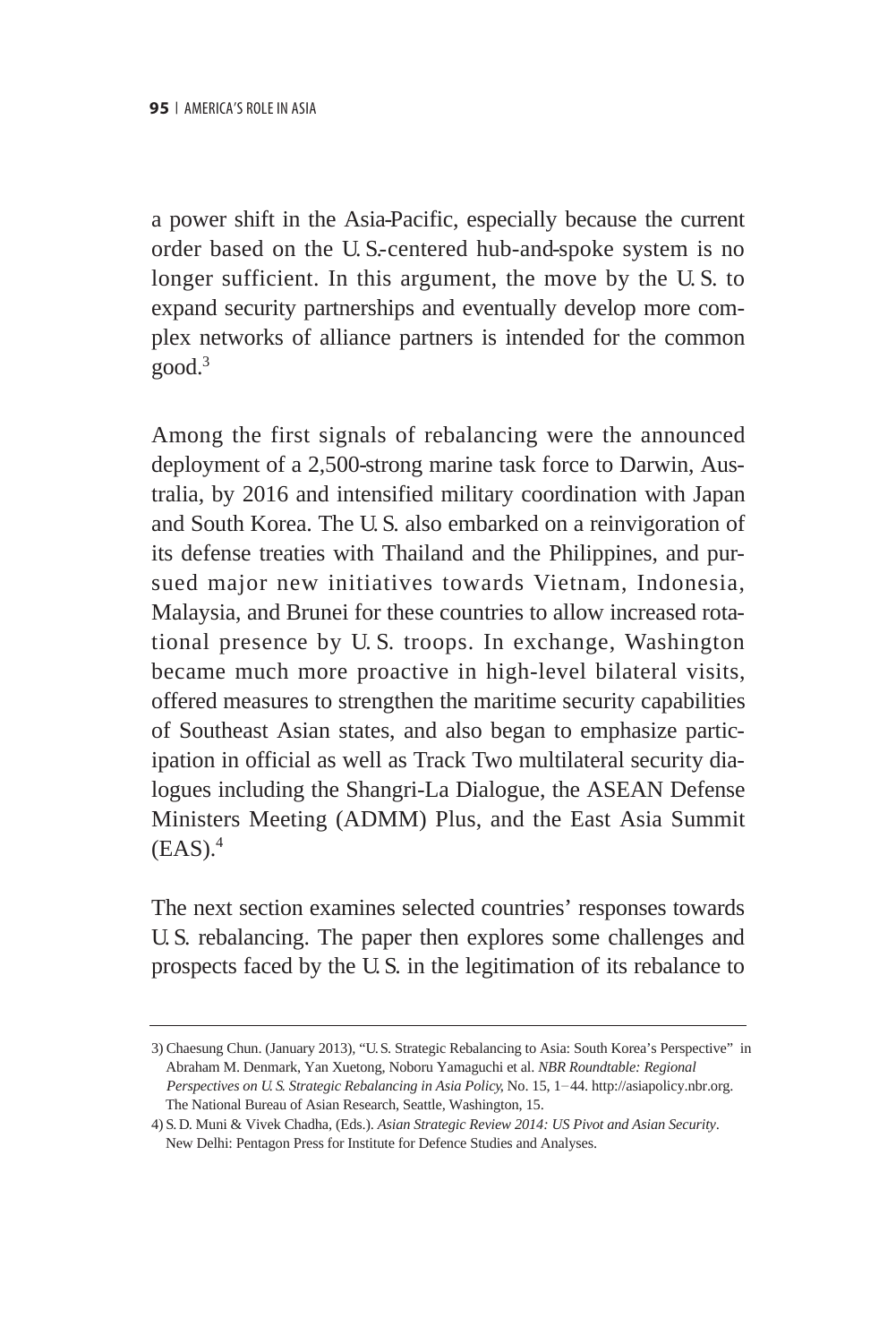Southeast Asia, and then suggests some recommendations before concluding.

### **Country Perspectives**

*Singapore*. Singapore has consistently supported a strong U.S. military presence as a stabilizing force in Southeast Asia, being a small state entirely dependent on trade for its survival and historically surrounded by hostile neighboring countries. After the 1991 closure of American air and naval bases in the Philippines, Singapore helped ensure continued U. S. security engagement by offering the U. S. use of facilities at Changi Naval Base.

The U.S. pivot involves the enlargement of its military footprint in East Asia, which Singapore supports. Singapore had in 2011 agreed to host the deployment of four U.S. littoral combat ships.<sup>5</sup> It was incidentally in Singapore—at the Asian Security Summit (a.k. a. Shangri-la Dialogue) in 2012─that then-Secretary of Defense Leon Panetta announced the U. S. Navy's plans to shift more of its forces from the Atlantic to the Pacific.

Defense minister Dr. Ng Eng Hen spoke of this agreement in the context of U.S. rebalance: "Singapore... welcomes the U. S.' continued engagement of this region to ensure Asia's prosperity and security. In recognition of the U. S.' positive influence in the region, we have allowed U. S. military aircraft and vessels to use

<sup>5)</sup> The littoral combat ship (LCS) is a class of relatively small surface vessels intended for operations close to shore by the United States Navy; they are useful for anti-submarine warfare, mine countermeasures, anti-surface warfare, intelligence, surveillance and reconnaissance, homeland defense, maritime interception operations, special operations, and logistics.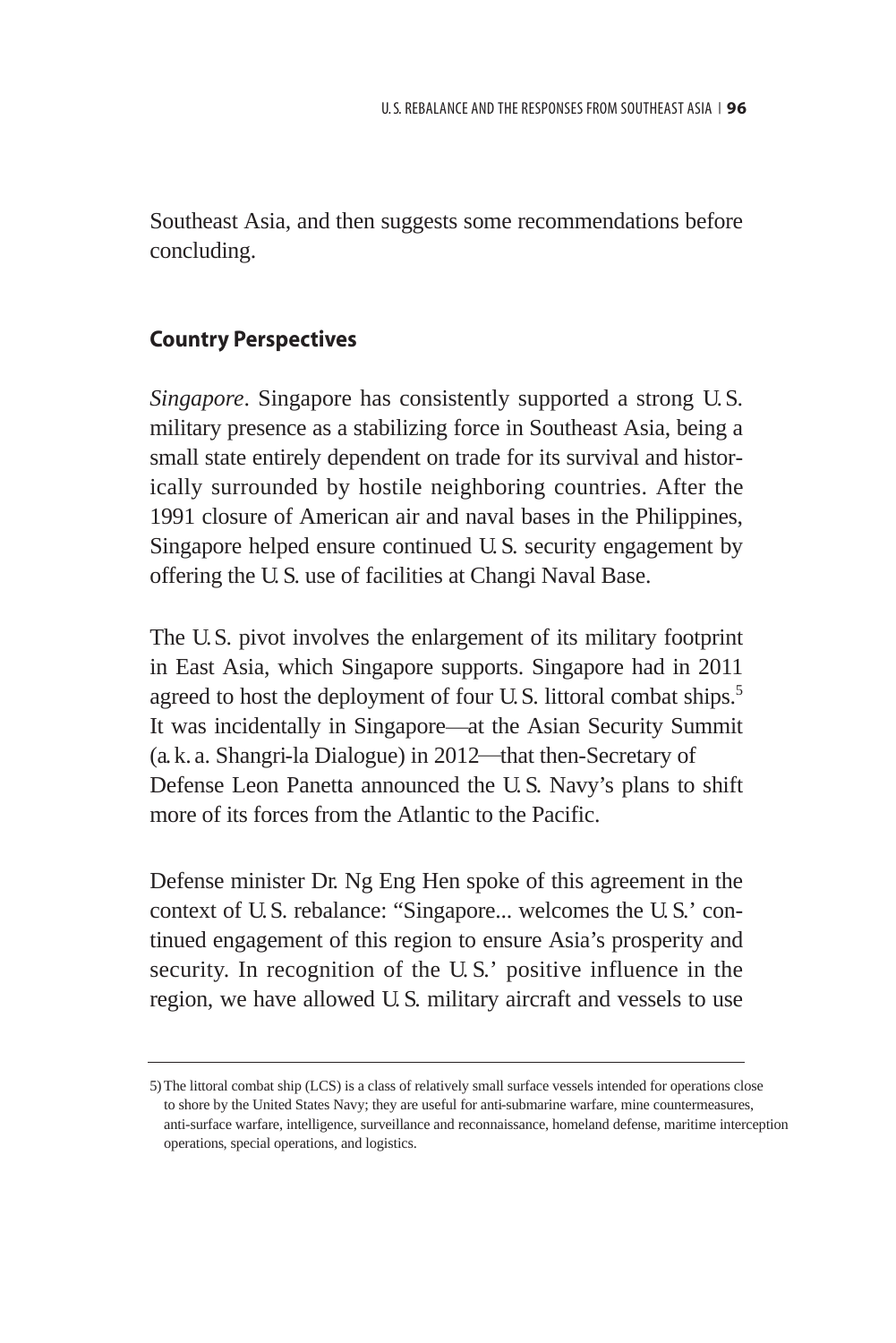our facilities for several decades—first, under our 1990 Memorandum of Understanding and later in 2005, under the Strategic Framework Agreement signed by PM (Prime Minister) Lee and then-President George W. Bush. The recent announcement of the deployment of up to four U. S. Littoral Combat Ships (LCS) to use our military facilities is consistent with these signed agreements."6 Significantly, Singapore also agreed to hold a Third Country Training Program (TCTP) with the U. S., a joint technical assistance program for developing countries in the region, as part of their strategic cooperation.7

Perhaps to an even greater extent than Washington's treaty allies, Singapore has faced few domestic constraints in justifying open support for a robust U.S. military presence. However, owing to the sensitivities of its bigger neighbors to any perceived U. S. dominance in Southeast Asia, Singapore has remained neutral in past U.S.-China disagreements and formally outside of the alliance system. Singapore's economic and security vulnerabilities also lead it to continue to develop close economic and diplomatic ties with China.

*Vietnam.* Vietnam likewise supports a U. S. rebalance. Since the normalization of diplomatic relations in 1995, the U. S. and Vietnam have held joint military exercises, information exchanges, and co-hosted port visits to Da Nang. It was when Vietnam became ASEAN Chair in 2010—the year following China's formal submission of its nine-dashed line map enclosing the South

<sup>6)</sup> Reply by Minister for Defense Dr. Ng Eng Hen to parliamentary question on the U. S. Pivot towards Asia. http://www.mindef.gov. sg/imindef/press room/official releases/ps/2012/16oct12 ps.print.img.html

<sup>7)</sup> S.D. Muni & Vivek Chadha, (Eds.). Asian Strategic Review 2014: US Pivot and Asian Security. New Delhi:Pentagon Press for Institute for Defence Studies and Analyses.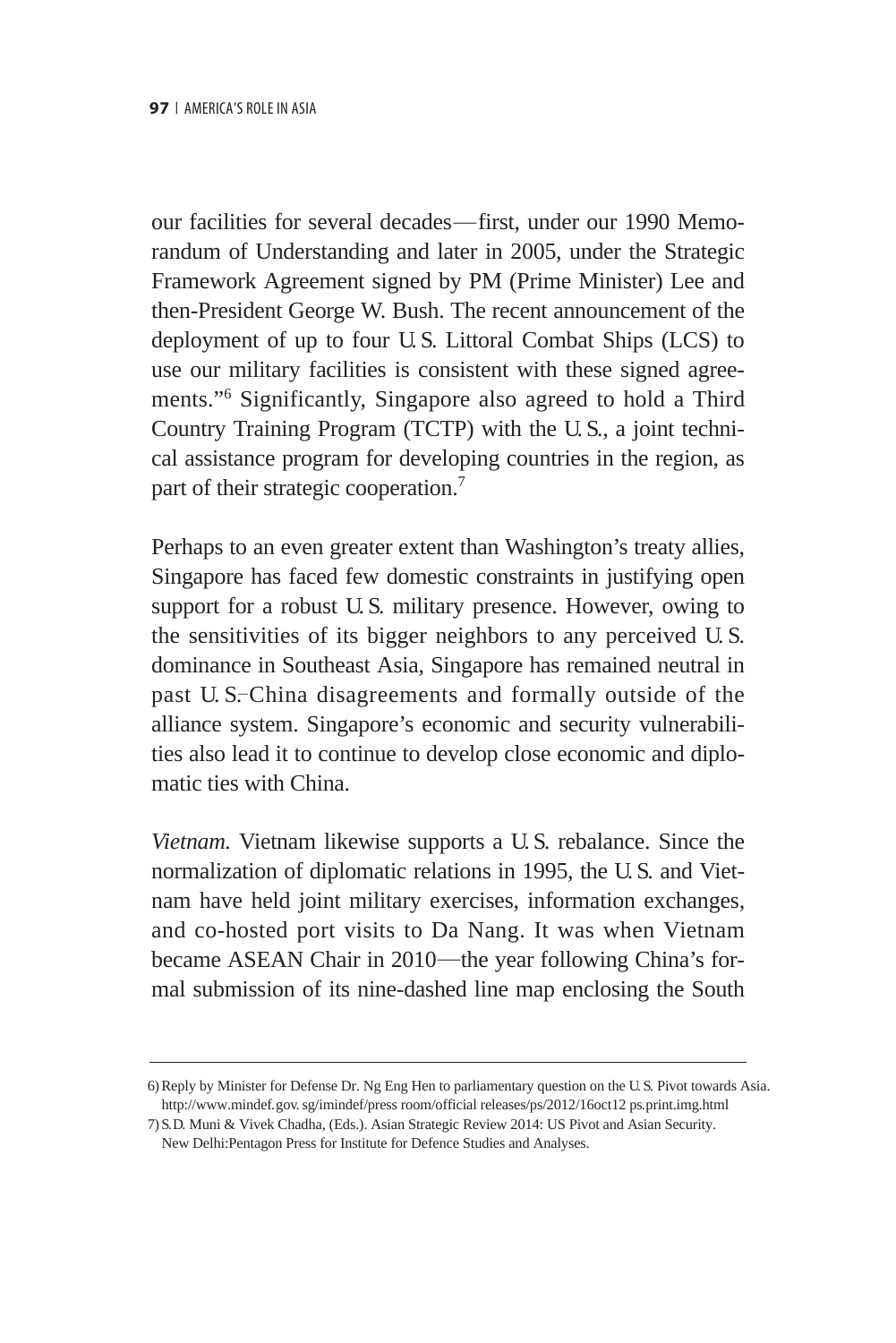China Sea to a UN body─that the Obama administration first appeared to elevate its interest in the territorial disputes. Hillary Clinton at the ASEAN Regional Forum referred to the disputes as "a leading diplomatic priority" for the United States, by virtue of the U. S.' "national interest in freedom of navigation, open access to Asia's maritime commons, and respect for international law in the South China Sea."8

Vietnam can rightly claim success in internationalizing its disputes with China and paving the way for and legitimizing U. S. involvement in this issue. Since then, despite some remaining differences in bilateral relations, Vietnam's military ties with the U. S. grew. Vietnam has agreed to host one U. S. naval port visit per year, and in 2012 participated as an observer in U. S.-hosted RIMPAC exercises. In 2013, high-level security meetings including a Defense Policy Dialogue were held between the two countries. Washington had also been negotiating rotational presence and warship access to its former base at Cam Ranh Bay, but sensitivity to China has thus far led Vietnam's leaders to grant access only for commercial repairs.9 While Vietnam still sources most of its arms from Russia, discussions for the U. S. to lift its embargo on the transfer of lethal arms to Vietnam have long been underway, and are expected to result soon in increased assistance, especially in the field of maritime surveillance.<sup>10</sup>

<sup>8)</sup> http://www.forbes.com/2010/07/28/china-beijing-asia-hillary-clinton-opinions-columnists-gordon-gchang.html. See more at: http://www.2point6billion.com/news/2010/07/27/clinton%E2%80%99s-com ments-on-south-china-sea-territorial-dispute-press-china-u-s-relations-6528.html#sthash. Jws49Zl6.dpuf

<sup>9)</sup> Erik Slavin, "Changing times: Door may open to US military at former Vietnam War hub" in *Stars and Stripes*. June 18, 2014. Accessed at http://www.stripes.com/news/changing-times-door-may-open-to-usmilitary-at-former-vietnam-war-hub-1.289509

<sup>10)</sup> Jane Perlez, "In China's Shadow, U. S. Courts Old Foe Vietnam" in *The New York Times*, August 16, 2014. Accessed at http://www.nytimes.com/2014/08/17/world/asia/in-chinas-shadow-us-courts-old-foe-viet nam.html?\_r=0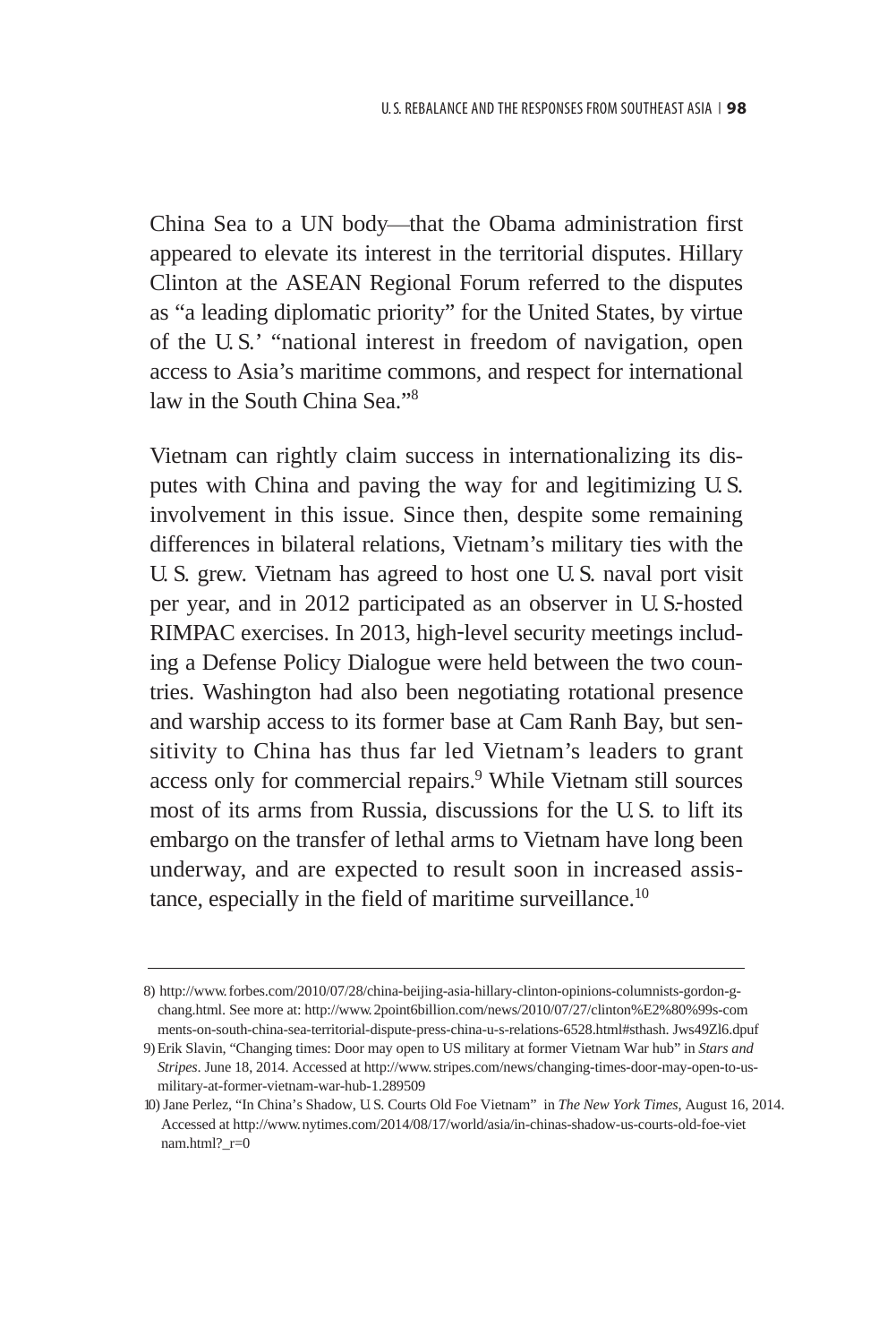At the same time, Vietnam's proximity to Chinese military power, their past history of armed conflict both on land and in water, and extensive trade as well as party-to-party links, caution Vietnam against trying to isolate itself from China. Incidents like the HYSY-981 oil rig crisis in May of 2014 are bound to exacerbate Vietnam's security concerns, having the apparent contradictory effects of increasing reliance both on a U. S. balancing role and stimulating more proactive diplomacy with China.

*The Philippines.* Aside from Vietnam, the Philippines is the Southeast Asian country that is most embroiled in territorial disputes with China, and therefore looks to the U. S. to serve as a security guarantor and balancer of China's growing regional influence. Moreover, its status as a formal treaty ally of the United States since 1953 has meant the continued existence of a legal framework and strong political ties that help facilitate the U. S.' engagement and its current requirements for increased rotational presence and prepositioning. One of the highlights of U. S. President Barack Obama's visit to four Asian countries (South Korea, Japan, Malaysia, and the Philippines) in April–May 2014, intended to show seriousness of the pivot, was the announcement of a new "Enhanced Defense Cooperation Agreement" with Manila that involves allowing U. S. troop presence and prepositioning of material in U. S.-built facilities inside Philippine military bases. Over 90 U. S. navy ships made port calls on Manila in 2013, up from 50 in  $2010$ .<sup>11</sup> The administration of Benigno Aquino III, without doubt, supports the rebalance.

<sup>11)</sup> Stuart Grudgings, "As Obama's Asia 'pivot' falters, China steps into the gap" in *Reuters*. October 6, 2013. Accessed at http://www.reuters.com/article/2013/10/06/us-asia-usa-china-idUSBRE99501O20131006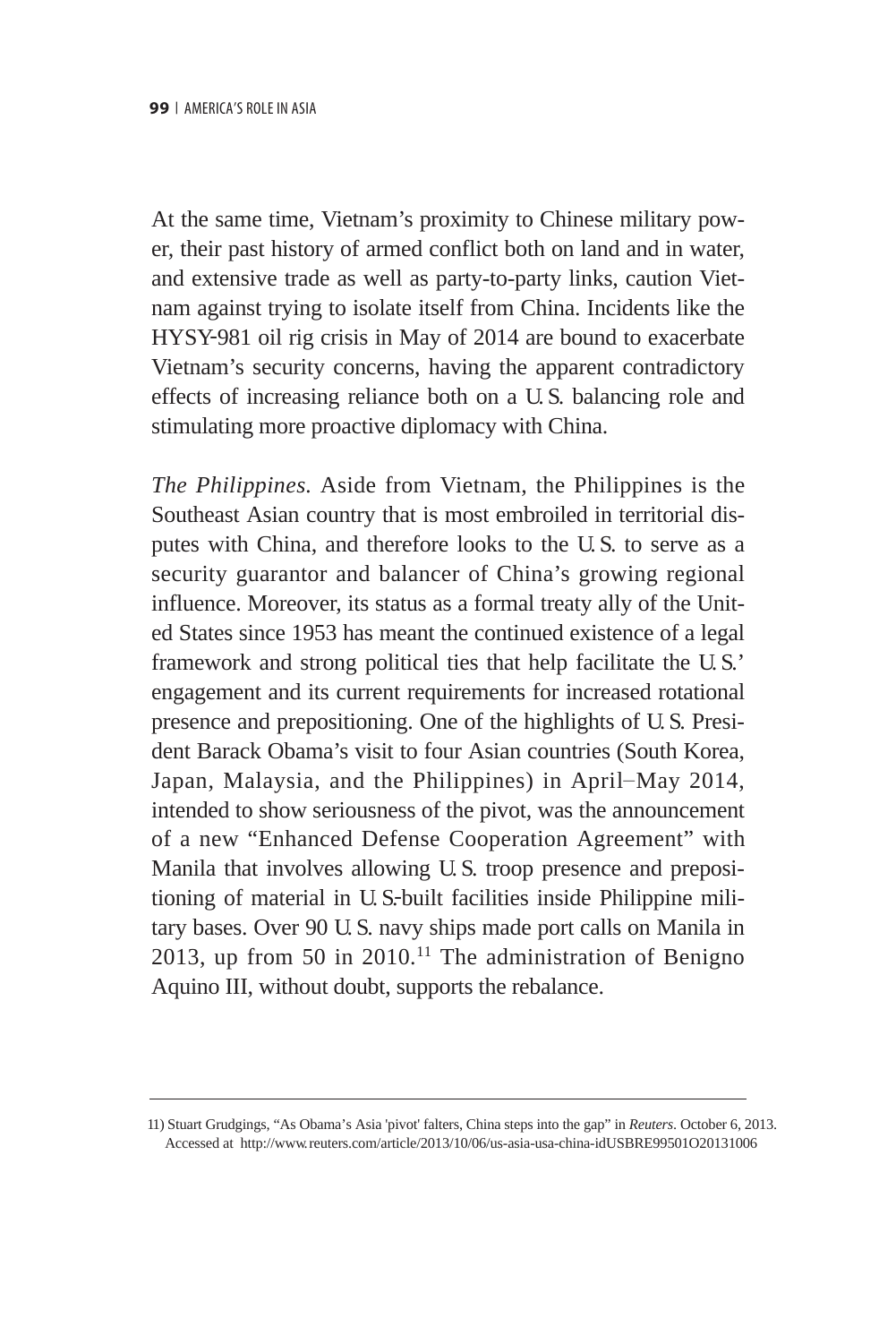Although Filipino nationalism has traditionally been directed against the United States owing to the two countries' history of colonial ties, China's recent assertiveness and tendency to resort to coercion in connection with its South China Sea claims helped dampen criticism of the U. S. rebalance. In fact, the Aquino government has been eager for Washington to remove any remaining ambiguity in the alliance commitments to Philippine defense in relation to maritime disputes with China. To date, Washington avows neutrality with respect to the merits of the various sovereignty claims, but has signaled strong political and diplomatic support for the Philippines' legal and diplomatic efforts to resist China's irredentism. At the same time, the U. S. is careful that its support does not encourage Manila to undertake any provocative actions directed at China that could draw the U. S. into a conflict it does not want.

*Indonesia.* Inasmuch as Indonesia─Southeast Asia's largest state, putative leader, and sub-regional power—feels that it bears a larger responsibility for keeping the peace, stability, and autonomy of the ASEAN region, its attitude towards U. S. rebalance will be crucial to U.S. success. The previous government of Susilo Bambang Yudhoyono (SBY) was in fact more active than its predecessor in trying to shape regional security discourses. Drawing from Indonesia's longstanding policy of nonalignment and its "free and active" foreign policy doctrine, SBY's foreign minister Marty Natalegawa reiterated a "One million friends, zero enemies" principle in Jakarta's foreign relations, while calling for a "dynamic equilibrium" that would minimize great power competition and rivalry in its neighborhood.

Dynamic equilibrium presumes a benign presence by the U. S., a fully engaged China, with neither a dominant power in the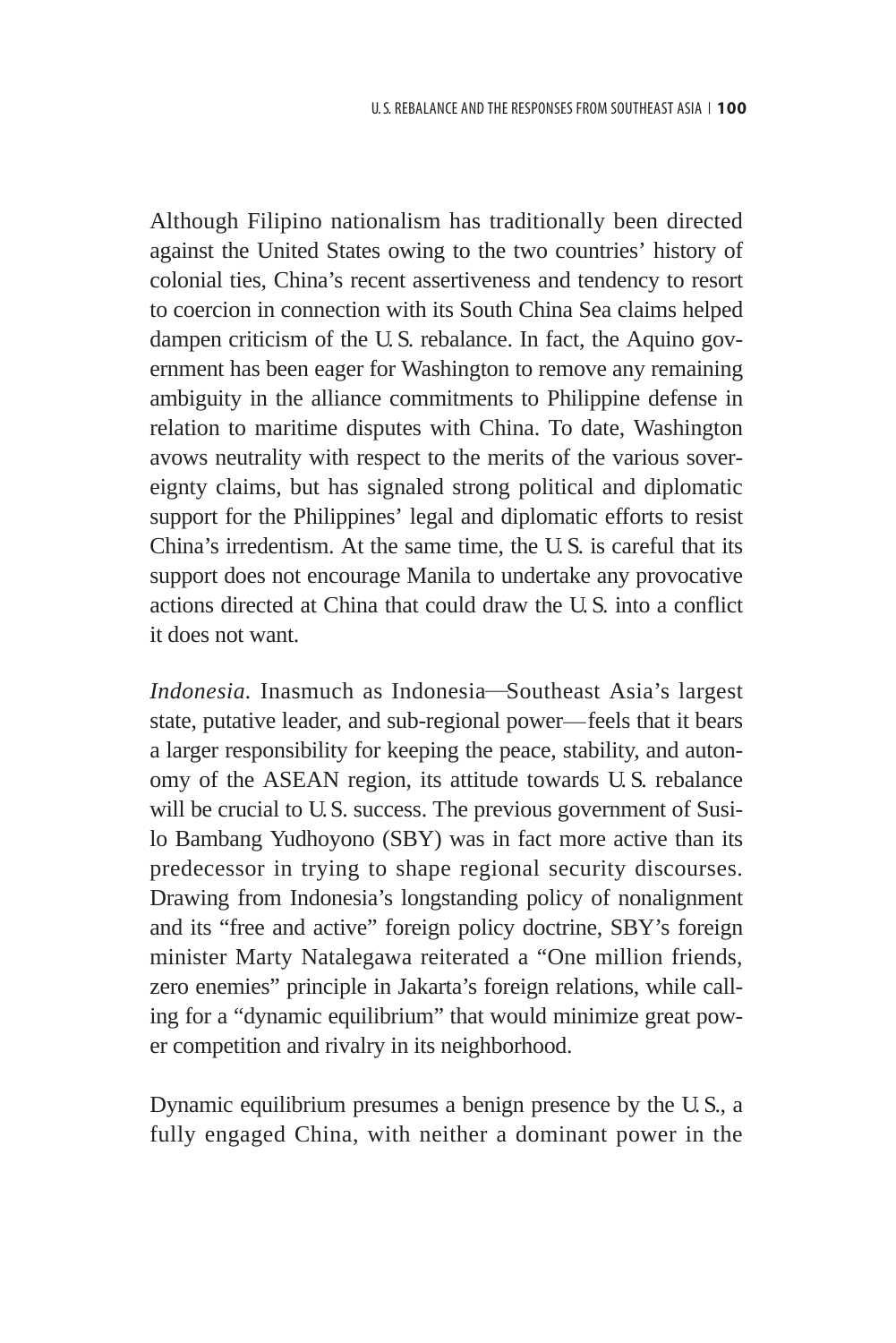ASEAN region. Indonesia, in this context, opposed excessive U.S. emphasis on the military dimension of rebalancing—including the 2011 decision to station an American marine base in Darwin—as potentially provocative to China. Indonesia also promotes defense and military cooperation with China, particularly in areas such as maritime security, joint military exercises, and in the defense industry. In 2007, the two sides held a defense consultation forum, and China agreed to assist Indonesia in manufacturing the C-705 anti-ship missile through a transfer-of-technology scheme.12

However, there are strong indications that Indonesia does welcome a comprehensive U. S. engagement. In 2005, concerned that China could potentially dominate an ASEAN Plus 3-centered cooperation structure, Jakarta pushed determinedly for the establishment of a mechanism involving membership of the U. S. (and Russia)—the East Asia Summit. In 2010, Indonesia upgraded its relations with the U. S. to that of a comprehensive partnership. Since then, U. S. foreign military sales to Indonesia have reached US\$1.5 billion, and the two countries reportedly participate together in about 200 military exercises, training, and other exchanges every year.<sup>13</sup>

Mainstream domestic opinion in Indonesia remains critical of U.S. foreign policy in light of the latter's support for Israel over Palestine; therefore to be perceived as too close to U. S. foreign

<sup>12) &</sup>quot;TNI eyes closer cooperation with China" in *The Jakarta Post*, Jakarta. February 26, 2014. See more at http://www.thejakarta.post.com/news/2014/02/26/tni-eyes-closer-cooperation-with-china.html#sthash. MswhjytH. dpuf

<sup>13)</sup> John McBeth. "US\_Indonesia military ties robust" in *The Straits Times*. April 20, 2014. Accessed at http://news.asiaone.com/news/asian-opinions/us-indonesia-military-ties-robust?page=0%2C0#sthash. G2go7Ho6. dpuf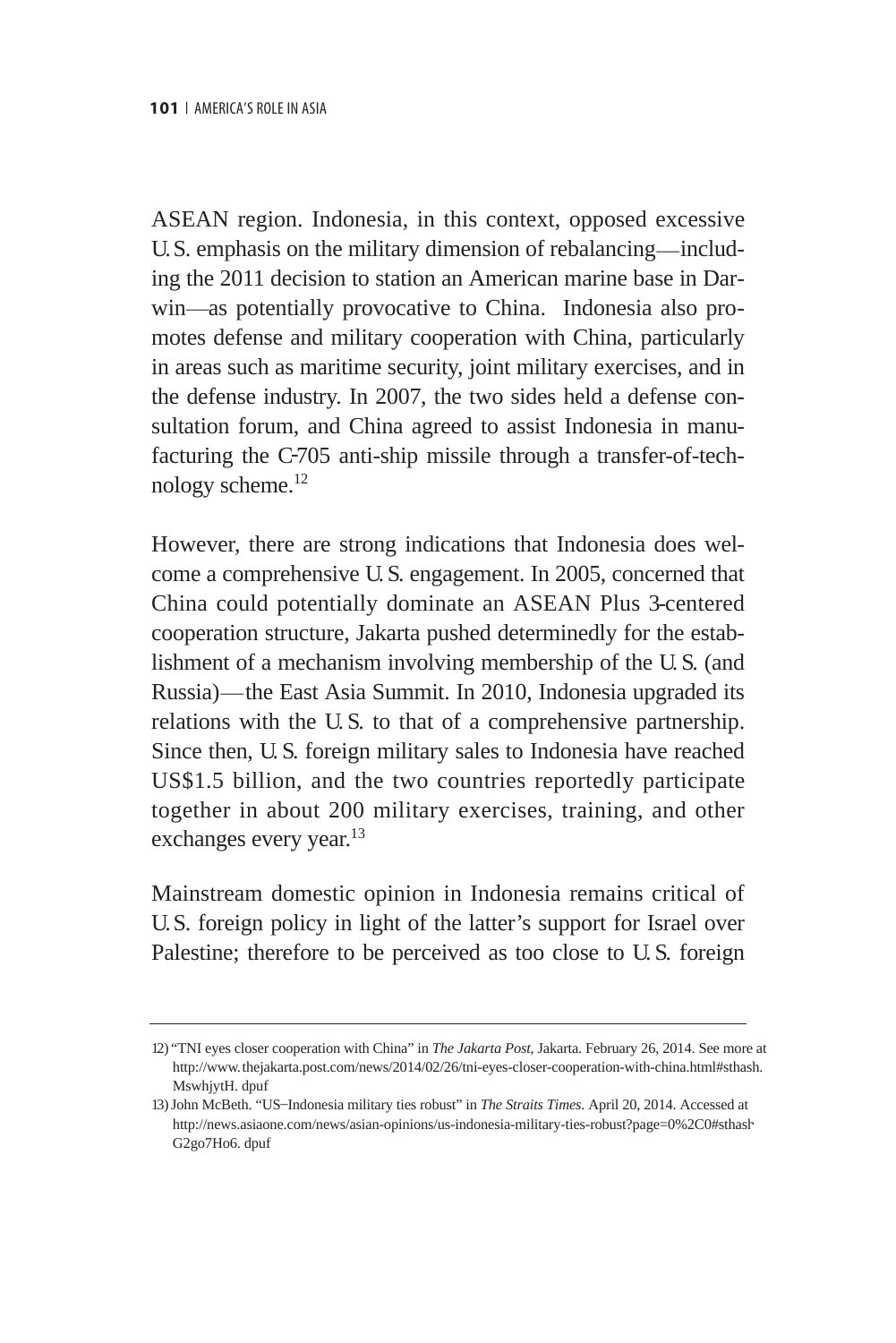policy posture may have political costs for the leadership.14 On the other hand, concerns over China's role as a regional power have grown, perhaps partially in response to how Chinese presence has begun to impact Jakarta's maritime interests, particularly in the fishery areas and offshore natural gas fields in Natuna.

*Malaysia.* The Malaysian government under the leadership of Prime Minister Najib Razak has also prioritized building good relations with the United States, particularly in terms of military cooperation. Obama's visit to Kuala Lumpur in April 2014 was the first held by a sitting American President since Lyndon Johnson, and it was very well received.<sup>15</sup> The change has been attributed to both domestic political concerns and Malaysia's perceptions of its changing regional environment.

Kuala Lumpur's preoccupation with maritime security and defense has indeed grown in recent years. It held its first-ever fleet exercise in the South China Sea in August 2010, involving one of its newly acquired submarines. In 2011, aside from participating in the Cooperation Afloat Readiness and Training (CARAT) exercises, Kuala Lumpur was upgraded from observer to participant in the "Cobra Gold" multilateral military exercises involving the U. S. An Acquisition and Cross-Servicing Agreement with the U. S. originally signed in 1994 and last renewed in 2005 is being negotiated with a view to extension.

<sup>14)</sup> For more on Indonesian perspectives, see "PacNet #30A The US Rebalancing to Asia: Indonesia's Maritime Dilemma" by Ristian Atriandi Supriyanto. http://csis.org/publication/pacnet-30a-usrebalancing-asia-indonesias-maritime-dilemma; and "An Indonesian Perspective on the U. S. Rebalancing Effort toward Asia" by Dewi Fortuna Anwar.

<sup>15)</sup> Felix Chang. "A Question of Rebalancing: Malaysia's Relations With China" http://www.fpri.org/arti cles/2014/07/question-rebalancing-malaysias-relations-china July 2014.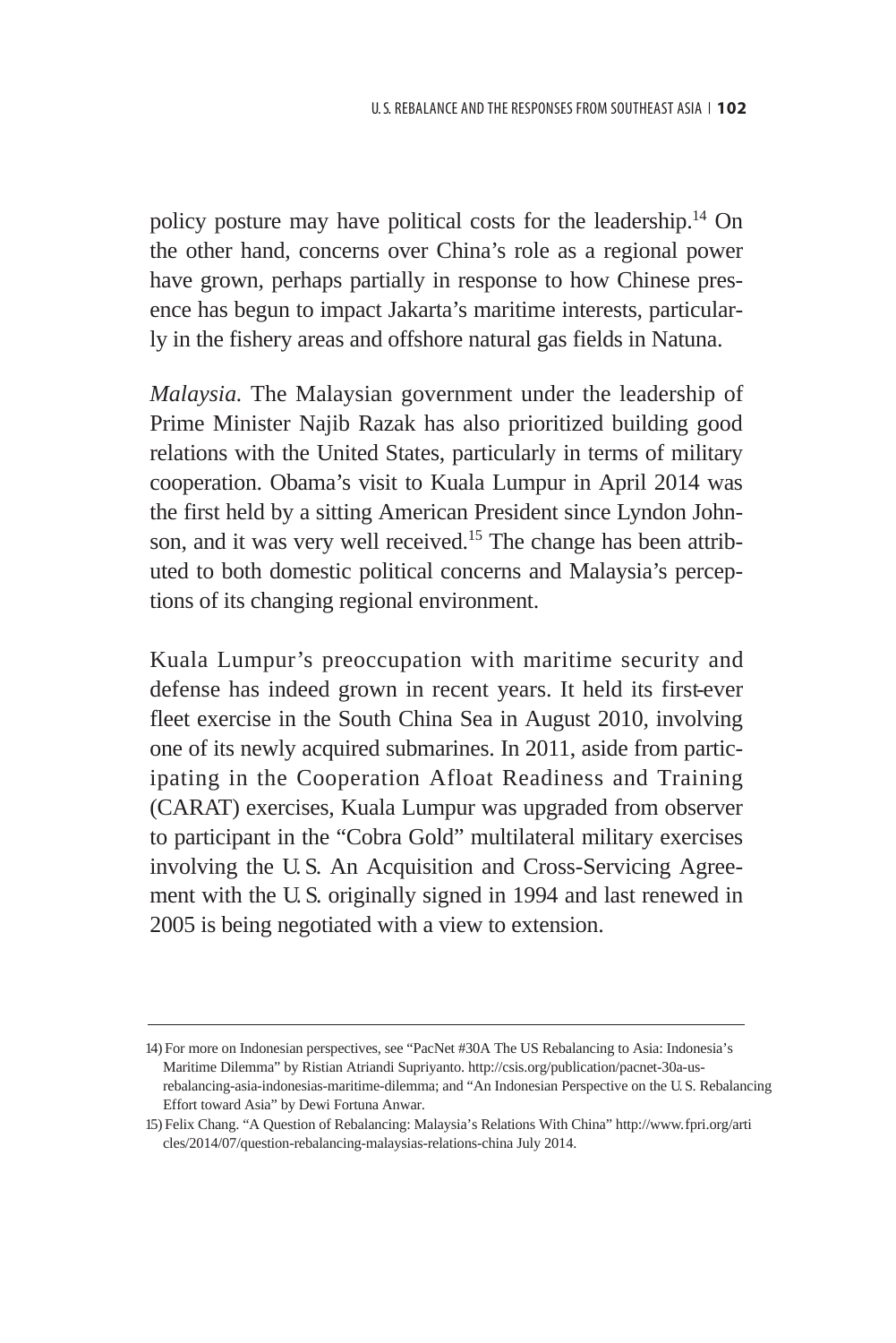Since March 2013, Chinese warships have been periodically holding exercises in the vicinity of Malaysian-claimed James Shoal, and Malaysia responded by setting up a new naval base in Bintulu, close to the disputed area. Then in early 2014 Defense Minister Hishamuddin called for intensified joint military exercises and training with the U. S. Najib is also seeking to improve defense industry and military training coordination with ASEAN countries.

Some analysts, however, argue that this new closeness with the U. S. has less to do with fear of China and more with domestic politics and elite preferences, including the ruling regime's efforts to dissuade the U. S. from supporting detained opposition leader Anwar Ibrahim.<sup>16</sup> Therefore support for the rebalance may not be driven primarily by a China factor, as Malaysia continues to enjoy excellent trade and economic relations with China.

*Thailand.* Bangkok also pursues a careful balancing act in reaction to the U. S. pivot. Among ASEAN's founding members, Thailand has been most wary about being perceived as taking sides against China. Like the Philippines, it is considered a "major non-NATO ally" of the U. S. and provides strategic support to U. S. operations through its U-Tapao naval airbase. Thailand also hosts the annual Cobra Gold, which the U. S. touts as the world's largest multilateral military exercise and premier training event in the Asia-Pacific. In 2012, Washington and Bangkok signed the "2012 Joint Vision Statement for the Thai– U. S. Defense Alliance."

<sup>16)</sup> For more on the domestic driving forces, see Kuik Cheng-Chwee. "Malaysia's U. S. Policy Under Najib:Ambivalence No More?" *RSIS Working Paper,* No. 250. November 5, 2012.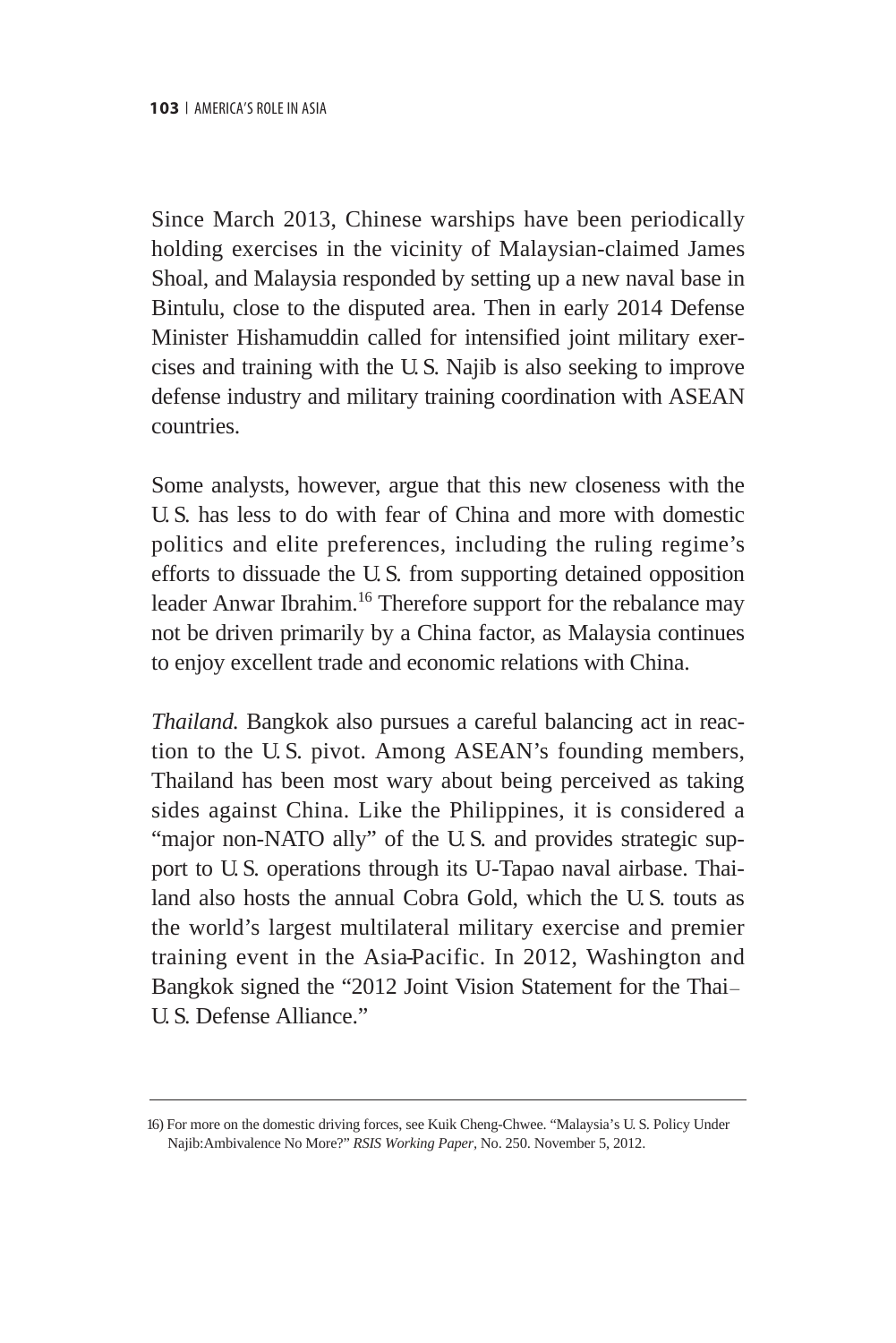However, unlike the Philippines, Thailand has little direct stake in the South China Sea conflict that has become a major justification for U. S. engagement in Southeast Asia. Thai scholar Kitti Prasertsuk, reacting to the proposed basing of American troops in Darwin, amplified Thai concerns that additional U. S. deployments would spur China to increase its military capabilities, leading to an arms race particularly among those involved in territorial disputes with China. Thai relations with the U. S. have moreover been affected by the 2014 coup d'etat against the democratically elected government, in response to which the U. S. suspended security assistance funds.

On the other hand, Thailand's military-to-military ties with China, forged during the Indochina crises, remain strong. Just before the 2012 agreement on the U. S. alliance, Yingluck Shinawatra signed the Sino–Thai Comprehensive Strategic Partnership and two five-year action plans for 2012–17. Following that visit, the Thai defense minister led the chiefs of the Thai army, navy, and air force in paying a courtesy call to then vice president Xi Jinping in Beijing.

Most of the Southeast Asian states expect to draw benefits from the tactical competition between the U. S. and China for their allegiance and for influence over ASEAN. Nonetheless, there tends to be agreement on one point—that, ultimately, having to make a choice between the two powers and thus forgoing close ties with one or the other is the least desirable strategic outcome for the small-and medium-sized states that comprise the ASEAN region. The U. S. and China are, after all, the world's two largest economies, both major export markets and potential sources of capital and technology. Beyond economic significance, good relations with both may prove critical to the comprehensive secu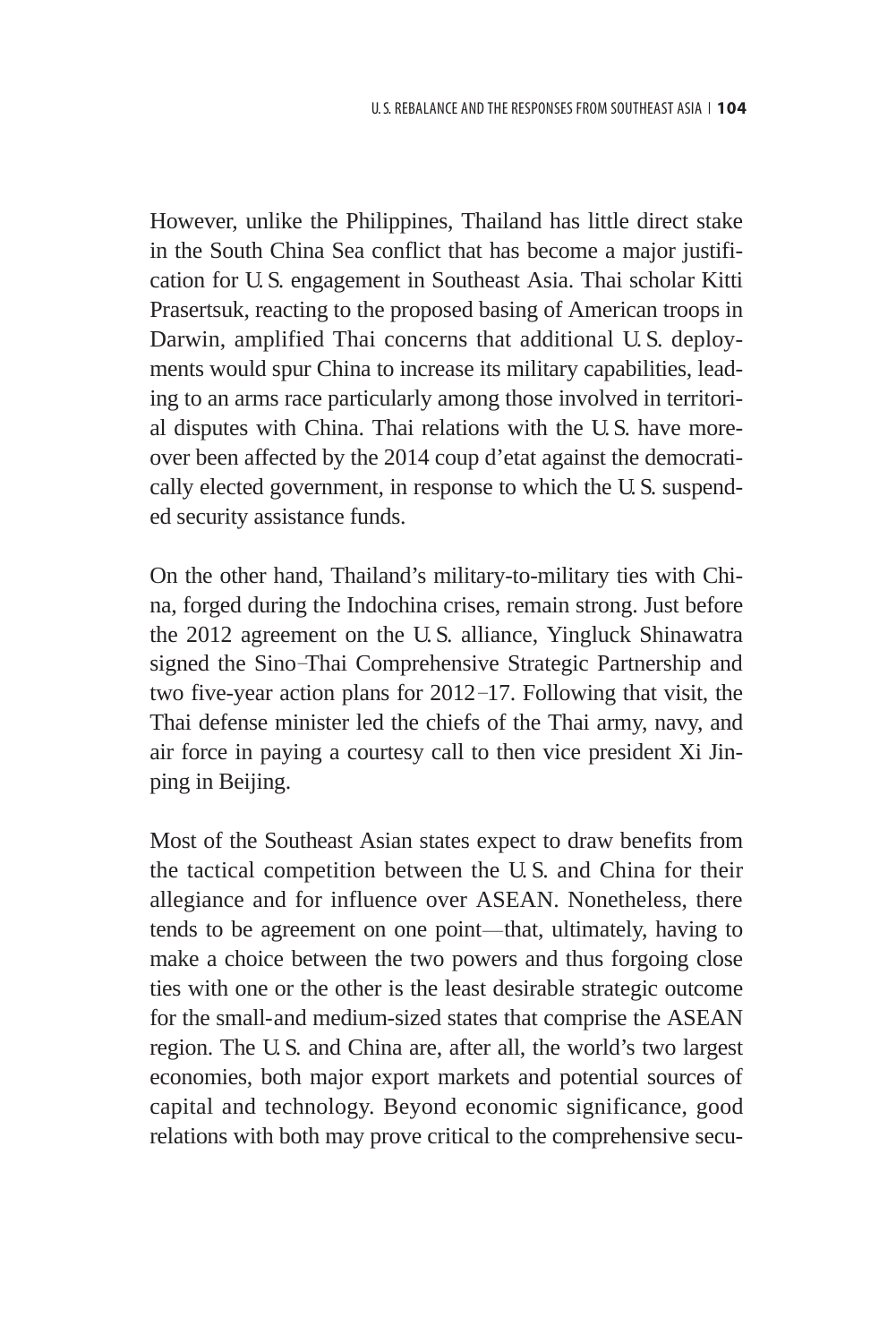rity needs of many of the regional states. From the ASEAN multilateralist perspective, choosing one over the other is also not an option, as it is precisely the strategy of balance of power—translated as keeping all major powers equally engaged—i.e., ASEAN's key means to "increase the scope and opportunities for political independence, diplomatic engagement, and economic interdependence."<sup>17</sup>

### **Challenges facing U. S. rebalance in Southeast Asia**

The U. S. faces complex challenges in terms of sustaining and promoting its influence in the region through rebalancing. These include the fact that regional states are not at all certain that the U. S. government (post-Obama) will have a sustained interest and commitment to helping build an East Asian security order or to supporting ASEAN-centered multilateralism. Other obstacles include the possibility of foreign policy falling hostage to internal political impasse, lack of financial resources, the outbreak of crises in other parts of the world requiring U. S. attention, and isolationism that periodically emerges in U. S. foreign policy cycles. One effect of such uncertainty is that regional states will hedge against the possibility of the U. S. pulling back or scaling down from the pivot, and such hedging may include cultivating close ties with other major powers or engaging in their own internal arms buildup.

<sup>17)</sup> Barry Desker (January 2013). "The Eagle and the Panda: An Owl's View from Southeast Asia" in Abraham M. Denmark, Yan Xuetong, Noboru Yamaguchi et al. *NBR Roundtable: Regional Perspectives on U. S. Strategic Rebalancing in Asia Policy*, No 15, 1\_44. http://asiapolicy.nbr.org. Seattle, WA: The National Bureau of Asian Research, 26.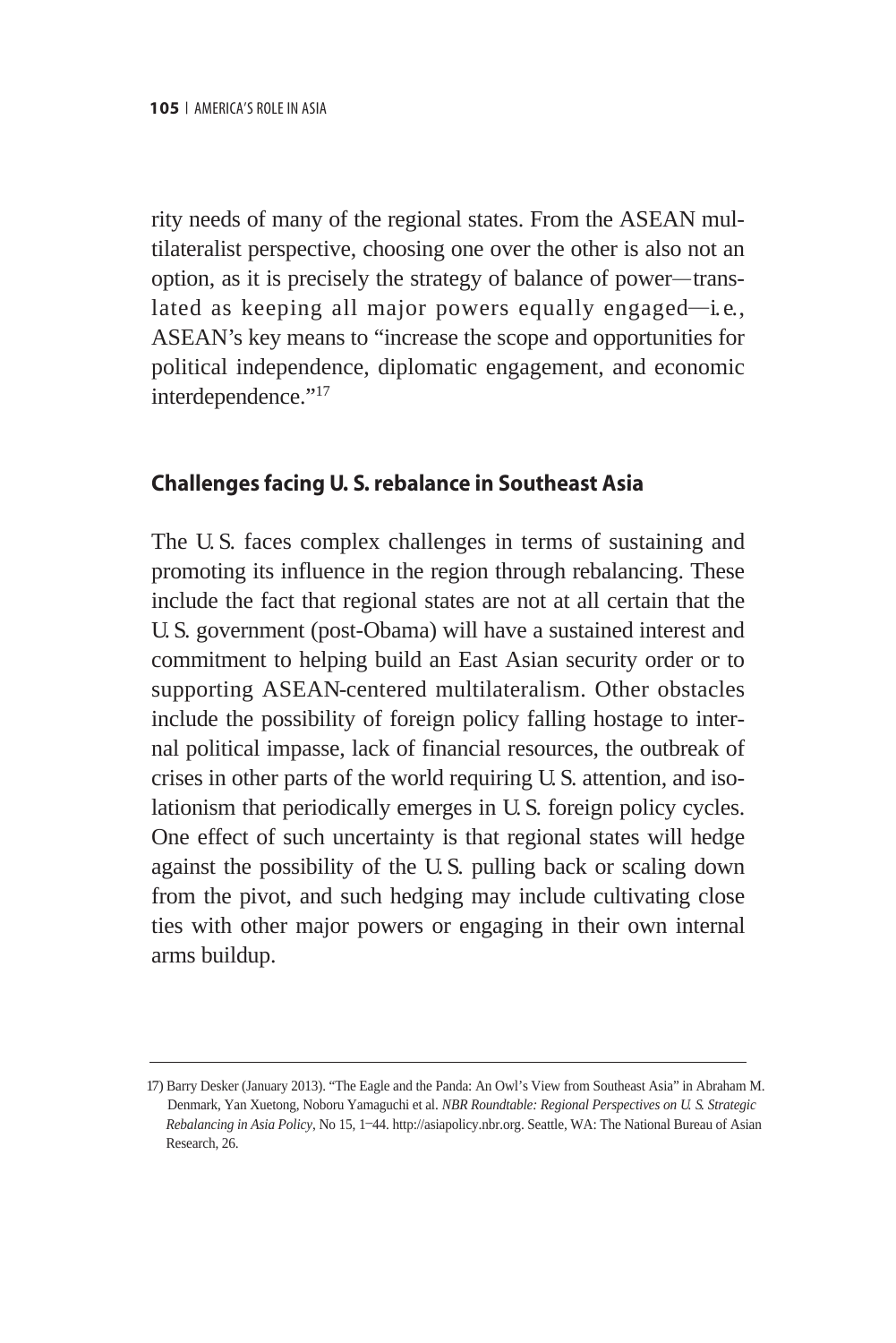Another challenge is that certain key players who can help most in legitimizing a greater U. S. military role remain constrained by ideological considerations. Malaysia and Indonesia, countries which have historically provided the ideas and vision for ASEAN, have majority Muslim populations which are critical of U. S. foreign policy toward the Muslim world. They, as well as other governments of the region who have historically developed a preference for the norms of non-alignment or neutralism (e. g., Cambodia and Myanmar) cannot unabashedly support a strong U. S. military presence due to sensitivities among both their elites and masses, even though some may be willing to work discreetly with the U.S.

The U. S. rebalance may also pose a threat to the idea of ASEAN's centrality, especially in regards to efforts by the middle powers and multilateralists to shape an inclusive regional architecture that does not rely on the military strength of any single power, and that does not pit great powers against one another. Already, we see growing competition between the U. S. and China for leadership of new security and economic multilateral institutions such as ASEAN Plus Three (APT), East Asia Summit (EAS), ASEAN Defense Ministers Meeting Plus (ADMM Plus), Trans Pacific Partnership (TPP), Regional Comprehensive Economic Partnership (RCEP), the Asian Infrastructure Investment Bank (AIIB), etc. If eventually the agenda and rules of regional security cooperation become dominated by either or both powers, ASEAN's strategic value and diplomatic influence will be diminished.

A most important challenge is the fear across the region that U. S. military presence, large-scale exercises, and the provision of material as well as political support for allies may increase the possibility of confrontation between the U. S. and China, as each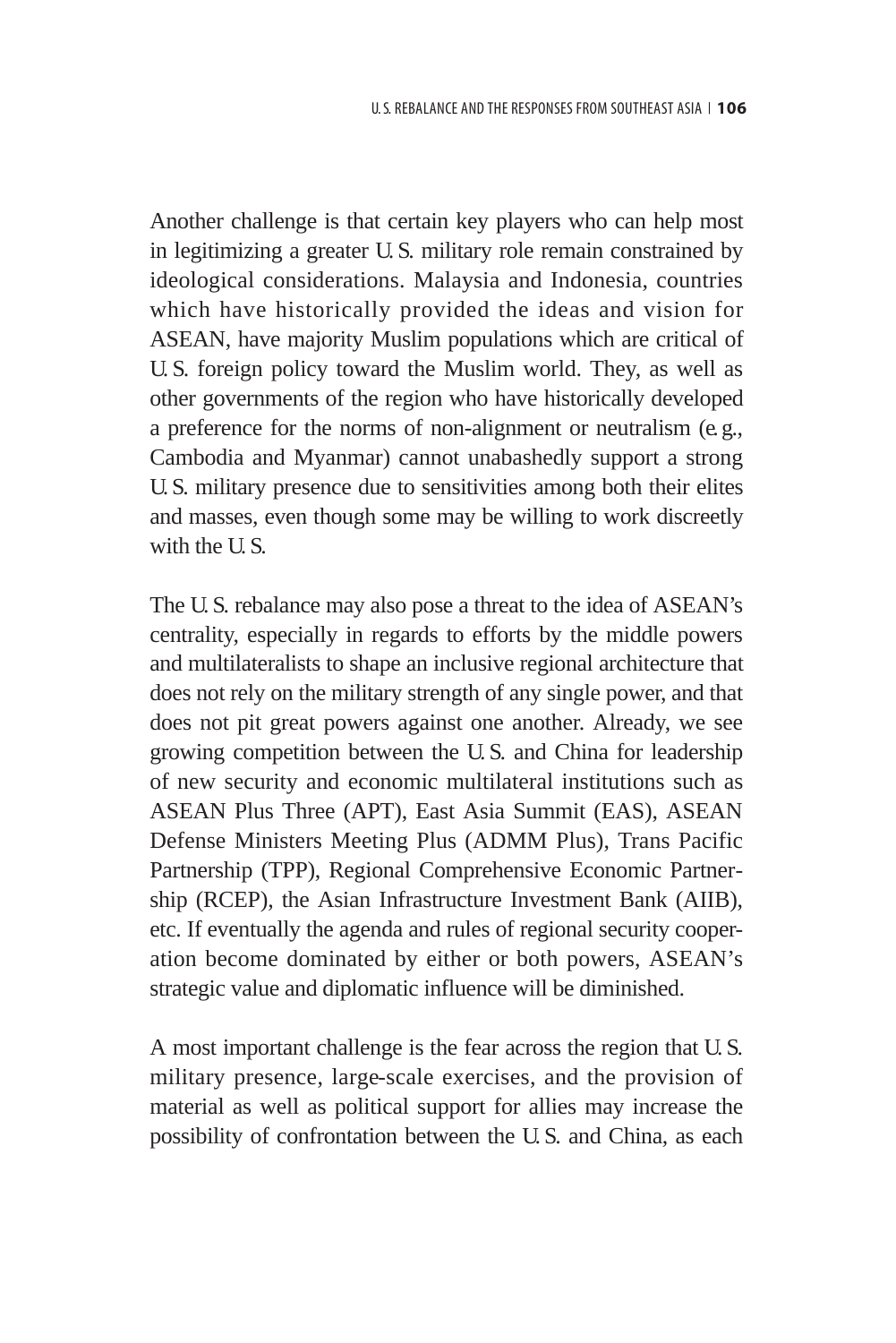side tries to measure up to the other's expanded defense capabilities. One current perception is that the U. S. is invigorating or building alliances and new security partnerships in order to help certain countries strengthen their response to China's assertive actions in relation to territorial and maritime jurisdiction claims, thus exacerbating security dilemmas. Such a view of the rebalance, especially if intended to "contain" rather than "engage" China, would be seen by many as counterproductive, as many governments in the region already accept China as an inevitable regional power whose stability and growth can be contributing factors to their own prosperity and regional stability.

Finally, there are also some residual concerns that the rebalance may at some future point involve U. S. interventionism in the internal affairs of countries in the region, as the U. S. has done in decades past and more recently with regime changes in other parts of the world. In Southeast Asia, this may come in the form of setting conditions for U. S. support that may lead to infringements on sovereignty which are unacceptable to nationalists.<sup>18</sup>

### **Conclusions**

The foregoing analyses imply that a U. S. rebalance may arguably be more welcomed by Southeast Asians if it is genuinely perceived as more than a mere consolidation of U. S. military power, i.e., entailing commitments to sociocultural, economic, and developmental concerns of the peoples of the region as well.

<sup>18)</sup> Dewi Fortuna Anwar, "An Indonesian Perspective on the U.S. Rebalancing EffortToward Asia," The National Bureau of Asian Research, February 26, 2013, cited by Prashanth Parameswaran, *The Washington Quarterly,* Fall 2014.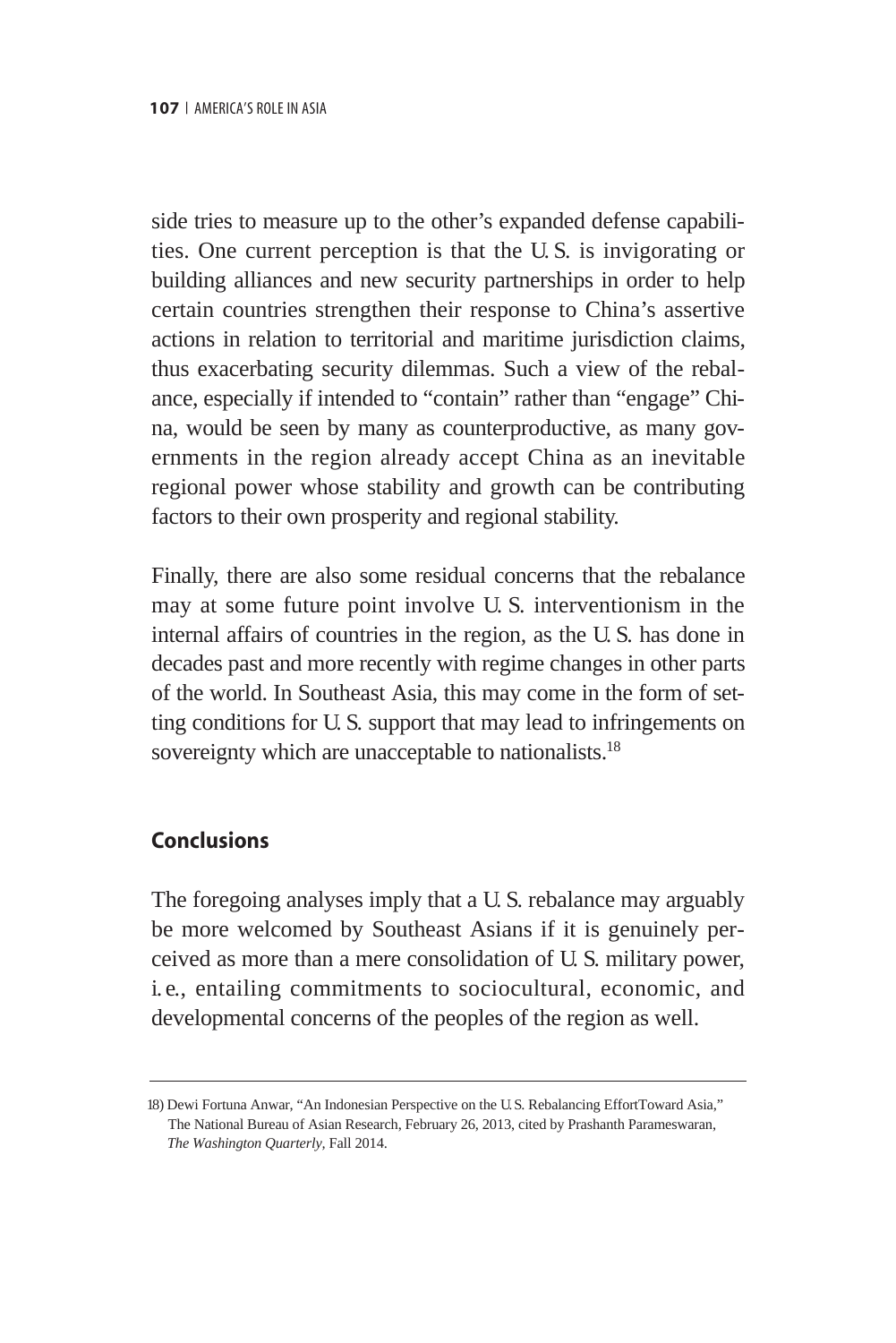U. S. rebalance can also be more assuring if, for the long term, the U. S. role can be institutionalized through the existing inclusivist multilateral arrangements and institutions. Exceptionalism whether Chinese or American—indeed goes against the grain of multilateralism. Architects of the rebalance may therefore wish to explore how the role of the U. S. can help promote ASEAN unity, centrality, and effectiveness in the long run, so as to strengthen non-confrontational, peaceful, and diplomatic approaches to regional security issues.

The U. S. seems to be moving step by step in this direction, but perhaps still rather tentatively, as the imperative of a strong forward presence and reliance on its own hard power cannot be denied. After all, the regional institutions established after the Cold War that we had hoped would provide alternative security approaches have yet to mature beyond confidence-building, which they have not even succeeded one hundred percent in achieving despite 25 years of efforts. Then again, big powers have all along tended to engage in the regional institutions only selectively and instrumentally, preferring the greater freedom that unilateral action and/or asymmetric alliances accord them.

This is why the Obama administration's more recent diplomatic engagement with regional mechanisms such as EAS, APEC, ARF, and ASEAN is remarkable and encouraging, whereas even newer initiatives like the TPP, RCEP, and AIIB also need to evolve into arenas for cooperation rather than competition.

To be blunt, the assertiveness of China and the increase in its power projection capabilities over the last 5 years have provided strong reason for littoral states to doubt China's pledges of a peaceful rise and non-hegemonic intentions, and therefore reason to welcome the American rebalance. There is a litany of Chinese actions that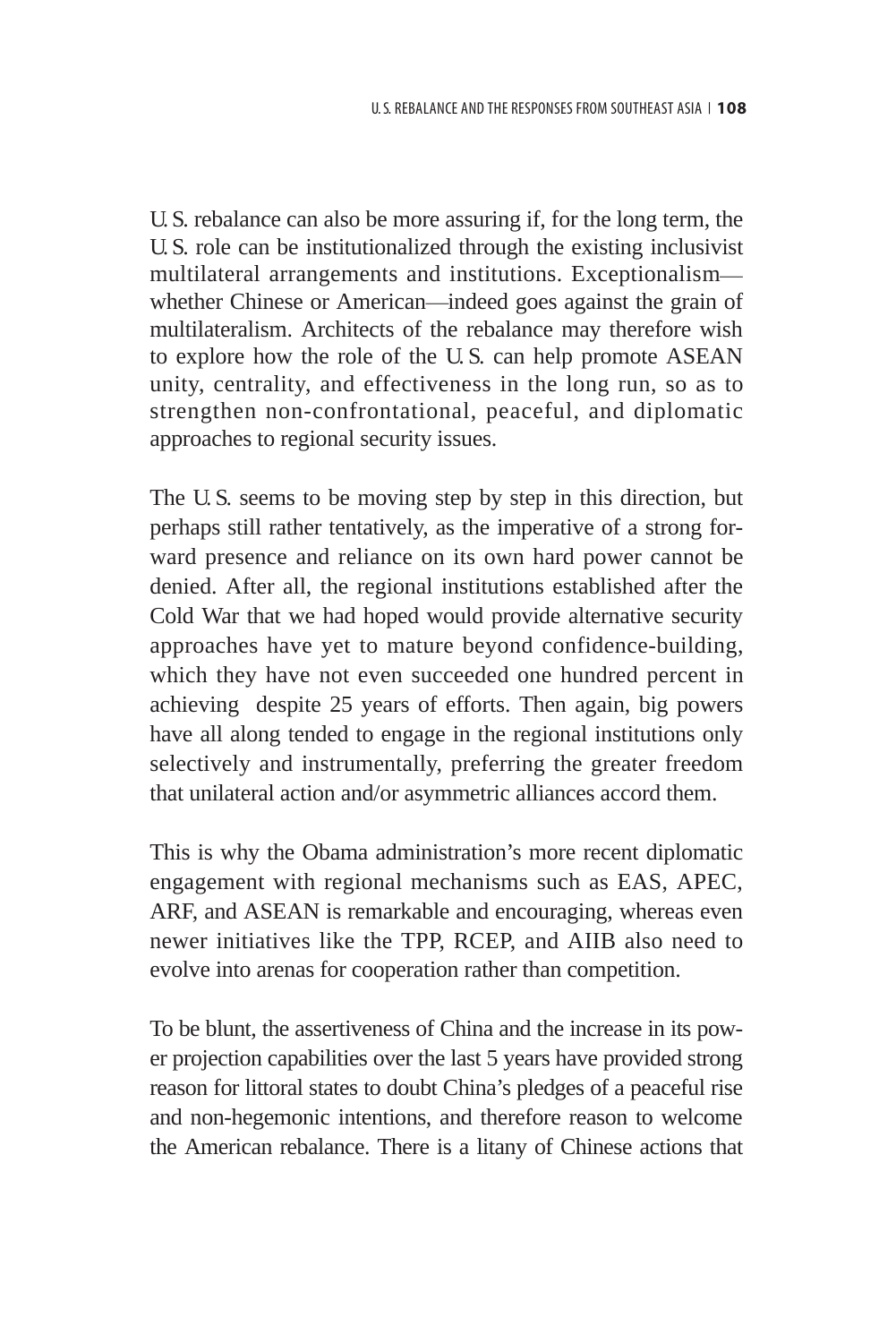have fueled concerns among its neighbors but which will remain unmentioned here, except to underscore that indeed, while other countries have also contributed their share to the increase in tensions, China's moves have elicited the greatest concern due to its sheer size and potential impact. The global financial crisis that hit the U. S. economy, and its perceived decline in overall capability, may have provided added opportunity and temptation for China to step forward with respect to territorial claims.

Thus, some states' attitudes towards a U. S. rebalance have revolved around the question of what they or ASEAN collectively fear more—a dominant and "self-centered" China intent on protecting and aggressively promoting its national interest even at the expense of its neighbors' sense of security, or the prospect of a U. S.–China confrontation that would destabilize and divide the region? If the former looms larger then the U. S. is more welcome; whereas if the latter grows more likely, Southeast Asian states will tend to become more cautious about encouraging a U. S. role that could aggravate China's own security fears.

In the scenario of a hegemonic China, a position of neutrality or equidistance between the great powers (real or staged) will not hold, and the choices will likely not be ones that lean towards China but in the other direction. After all, China is near, it has disputes with neighbors, it is big, it is dissatisfied with the status quo, it has shown willingness to use its strength to challenge small and big powers alike, and it is driven by sometimes overpowering and perhaps unpredictable domestic political forces. In contrast, the U. S. is bigger but can be distant and preoccupied, has no direct conflict with any of the Southeast Asian states, and thus far represents no military threat to any of them.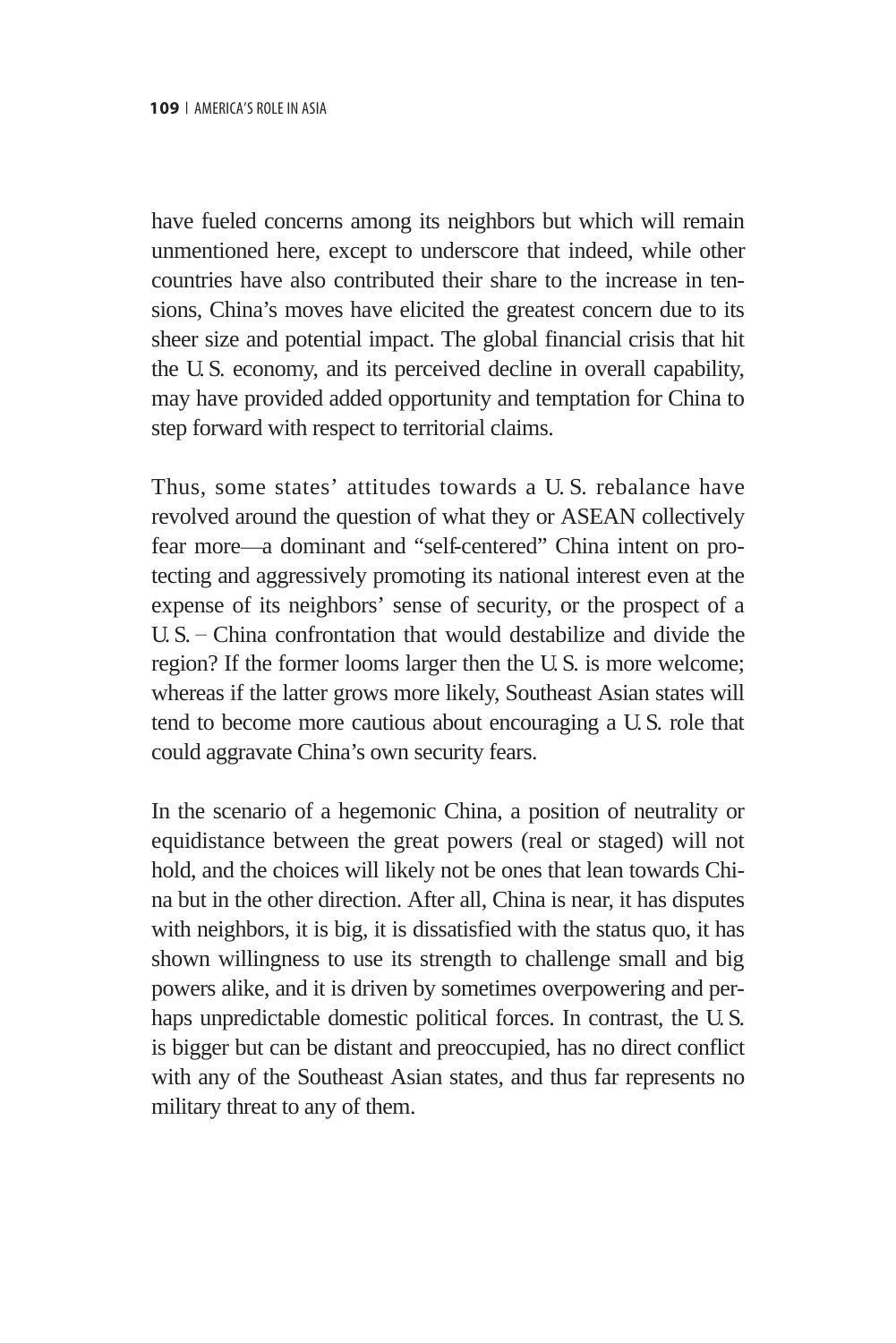For the moment, it seems that the U. S. rebalance is seen as useful to the hedging strategies of most Southeast Asian countries, particularly those involved in disputes of one sort or another with China in the South China Sea. It may even be argued that a strong U. S. engagement is necessary and desirable not only for reassuring the smaller states in China's periphery, but most especially for providing a more stable environment in which China itself can choose to develop as a benign power, using its newfound influence and strength to become a co-provider of public goods for the region rather than using its regional influence to provide only for China's own needs.

On the other hand, a U. S. rebalance that is conceptualized as a strategy of containment of China (i.e., preventing its military and economic growth or undermining its strong linkages with other states) will be viewed in the region as unrealistic, unsustainable, and provocative. Some Chinese leaders continue to believe that Washington's intention is to prevent its rise to great power status. The assumption may or may not be accurate, but the perception and the mistrust are real, thus increasing the risk of nationalist counter-reaction or miscalculated response.

From today's vantage point, the ASEAN region, while wedded to its traditional desire for autonomy, noninterference in internal affairs, and disinclination to take sides in the rivalry among great powers, runs the risk of becoming an arena for potential conflict among powers. No ASEAN country wishes to see such a conflict occur. Even those Southeast Asian countries who support the rebalance may wish to see military deterrence and a U. S. forward presence only as part of or instrumental to a strategic diplomatic engagement of China.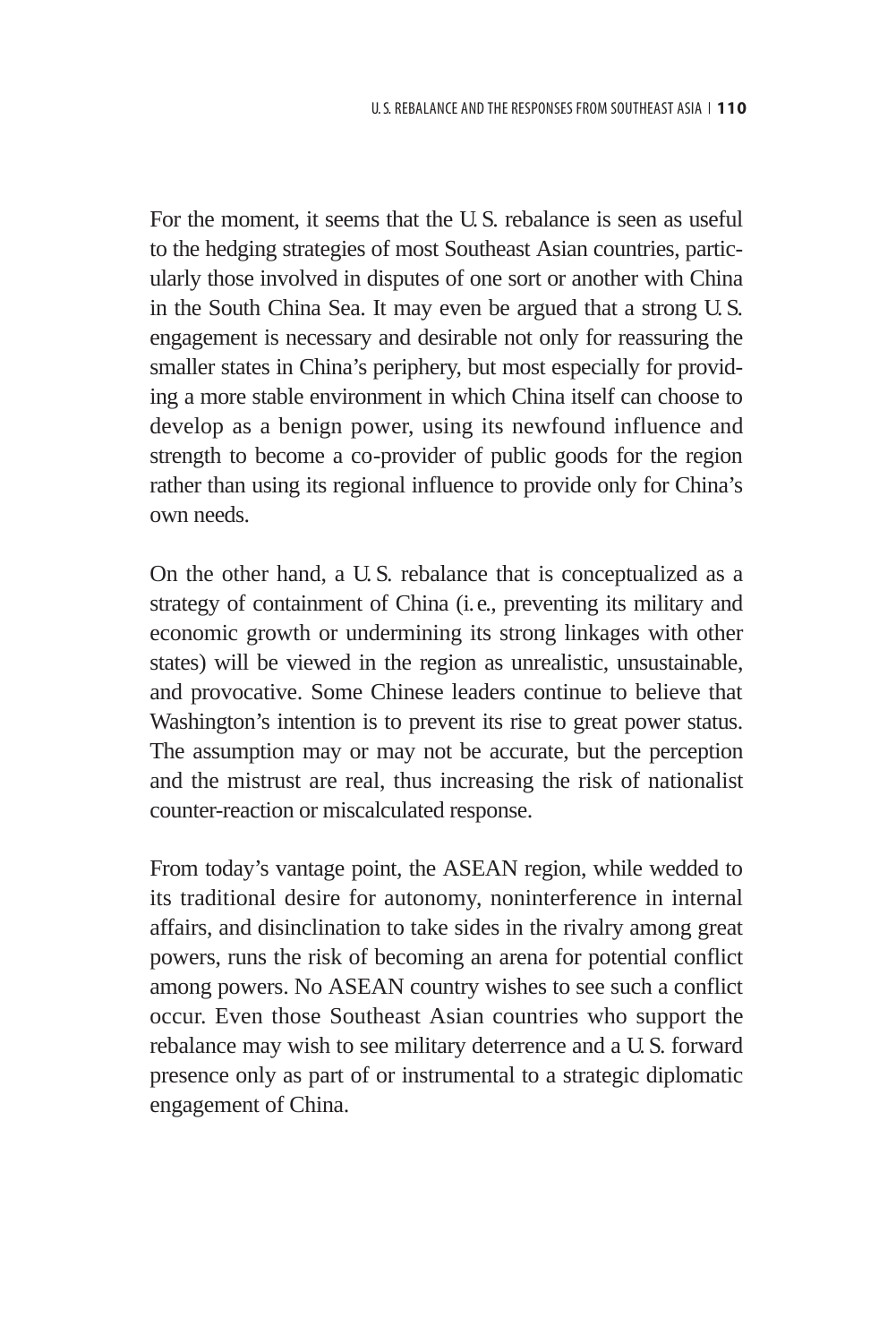Ultimately, none in the region are sure what the U. S. wants or what it can commit to long term. Nor can any in the region predict China's future actions which will justify other governments' policy choices one way or the other. But ultimately, it is China– U. S. relations that need much mending and nurturing, and this requires not just greater transparency but mutual assurances regarding each other's intentions. High-level bilateral military-tomilitary confidence-building processes between China and the U. S. are underway, but ASEAN can do much more to encourage the two sides to work together in multilateral settings, laying the building blocks of a new security order.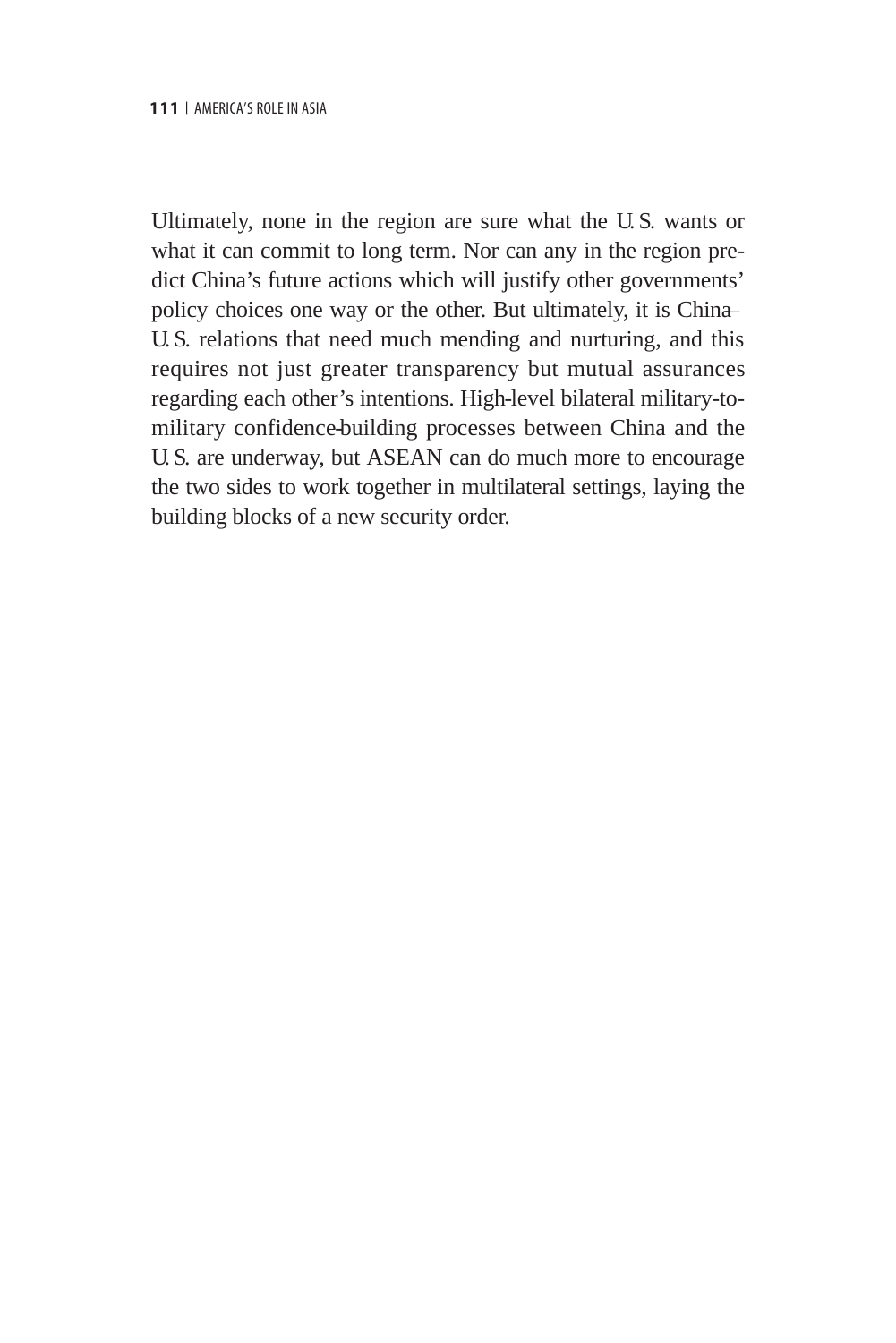## **Concluding Remarks**

## *Han Sung-Joo*

This afternoon, we had very rich presentations and stimulating discussions on the role of America in Asia. As you know, The Asia Foundation had a more extensive project on the same subject, America's Role in Asia, in 2008 as a quadrennial project before the U. S. Presidential Election then. This year, the project coincided with the U. S. midterm elections that were held on Tuesday, November 4, 2014.

I had a re-look at the book that resulted from the project 6 years ago, and felt quite impressed with the prescience and insightfulness of the content of the book, even though I was myself one of the authors. I am equally impressed with what was presented and discussed at this afternoon's conference, starting with Dr. David Lampton's keynote speech. I have neither the time nor the intention, least of all the ability, to comment on all of the points discussed. What I would like to do is to take a few minutes to talk about how each of the major countries or actors take or react to what is now known as America's "Rebalancing to Asia" policy.

It looks like the U.S. has decided to place more weight than before on its Asia policy and Asia presence. I think this is necessary and appropriate, but it also seems that the U. S. has not quite decided how it will compete and cooperate with potential and perceived adversaries such as China. While denying that it is directed against China, sometimes the U. S. acts as if it were. The United States is overly sensitive, unnecessarily so in my view, to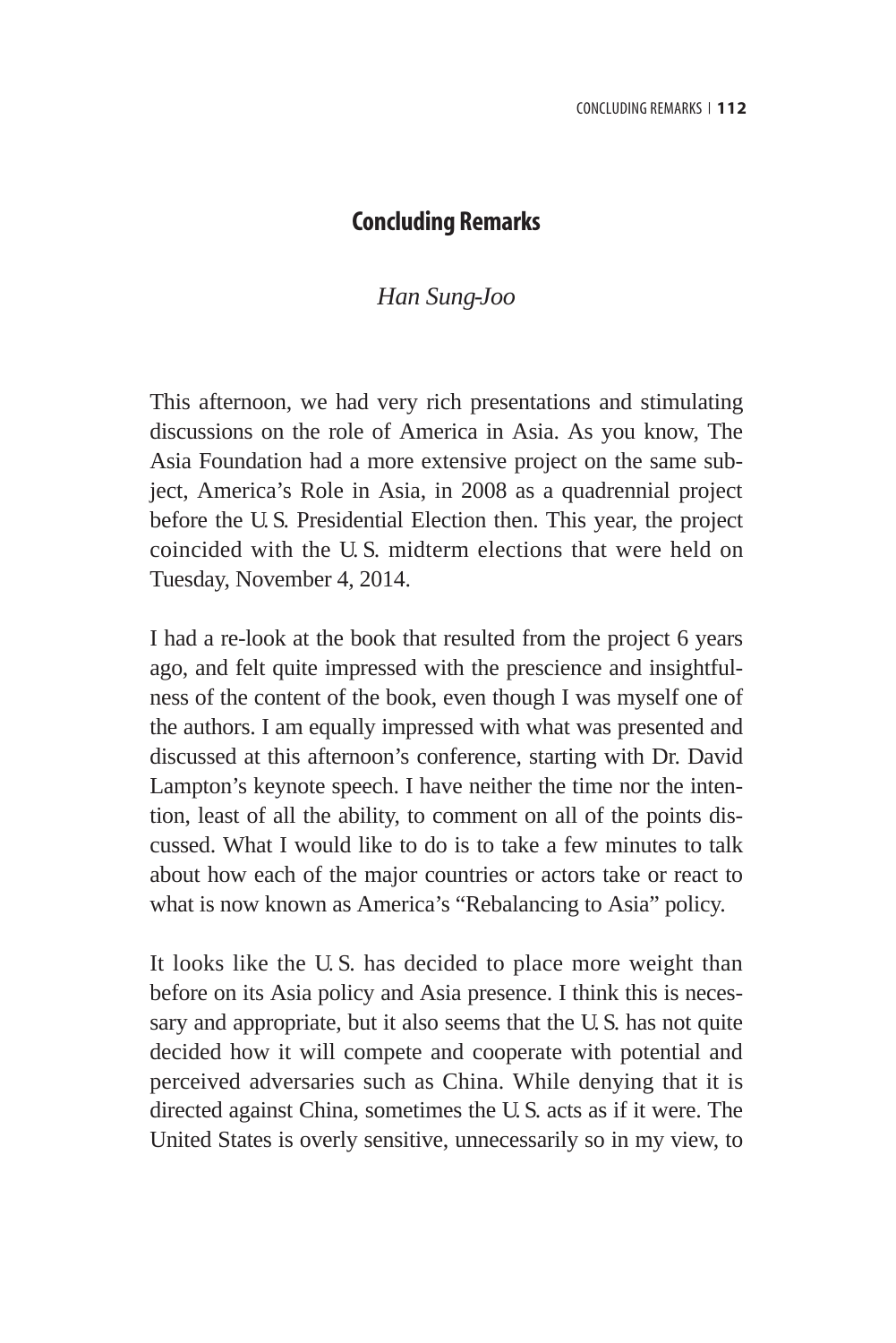whether a country in the region is becoming pro-China or pro-U. S. The U. S. seems to regard joining the TPP as being pro-U. S. and to join China-initiated plans such as the AIIB—that was discussed earlier─as being pro-China. I think, rather than splitting sides, the U.S. can focus on what it can do together, with China and other countries, so that they are not conceived of as adversaries or enemies.

China, on its part, exhibits two-sided attitudes, sometimes simultaneously and sometimes alternately. China wants to find ways to cooperate with the U. S. but is also in a hurry to change the status quo. To others such as ASEAN, China says it wants inclusiveness and consultation and to look after their comfort level. But China also cannot resist the temptation to flex its muscles and exhibit what we might call a "big power" attitude. China wants its newly gained power recognized, but still feels pushed, contained, and encircled by the United States. As Henry Kissinger says (since everybody quotes him, I feel I need to invoke him also), the U. S. and China have to agree that China is rising so will compete, but should agree to set limits to their competition.

Japan finds the rise of China uncomfortable and the United States being overloaded with world problems from which it cannot pivot away. In such a situation, Japan finds the need, justification, and opportunity to strengthen security cooperation with the United States and to elevate her own military capability and role. The problem and dilemma for Japan is that it is pursuing this policy without the accompanying success of building trust and confidence with its neighboring countries, particularly with Korea. It also limits Japan's ability to be helpful to the United **States**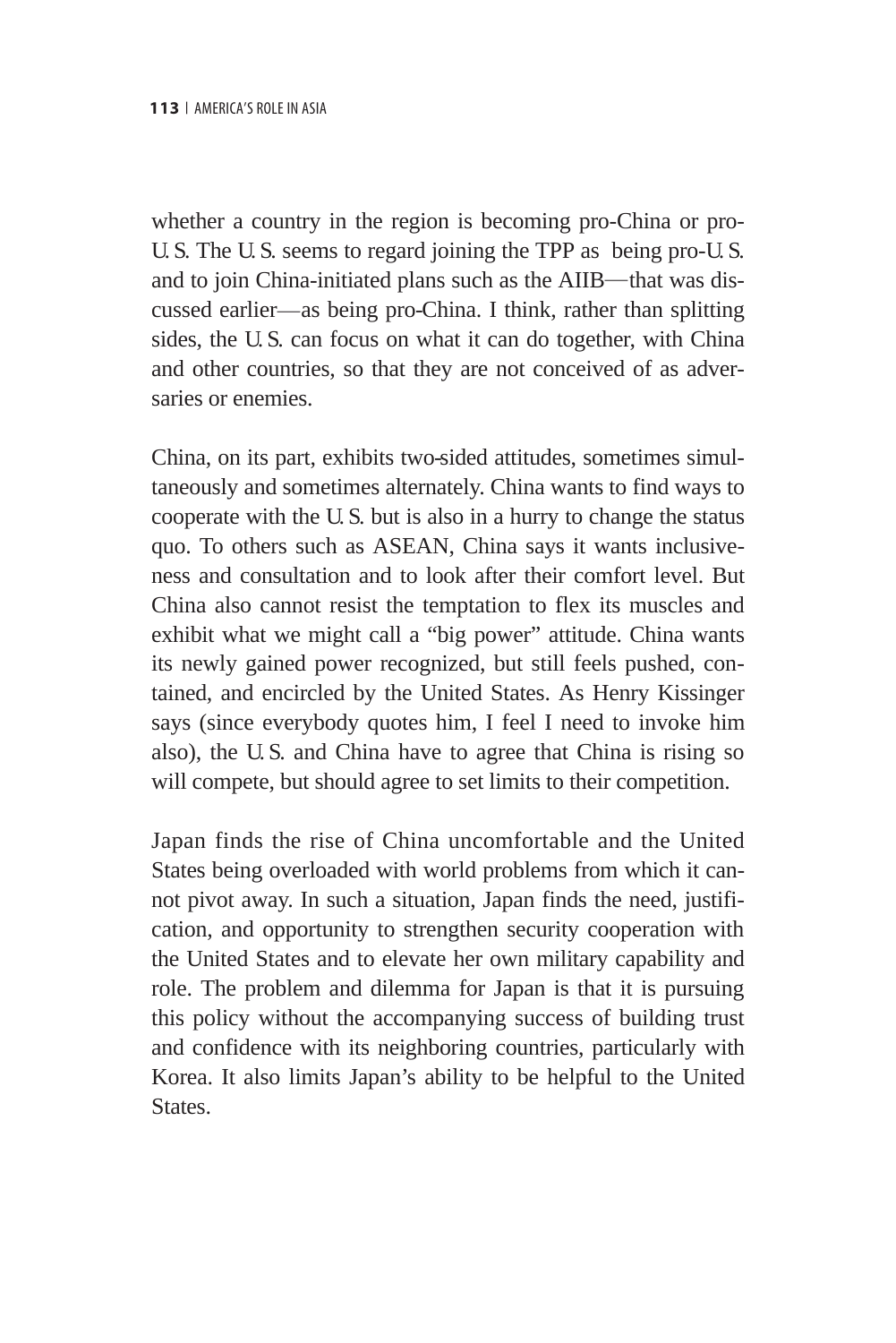Korea still finds the threat of North Korea clear and present, what with its nuclear weapons, missile capabilities, warlike rhetoric, and internal power dynamics, which result in belligerent leadership. Korea welcomes the U. S.' "rebalancing to Asia," an important part of which is maintaining and strengthening bilateral alliances. Korea recognizes that such alliances also help cushion, if not buffer, Korea's tension with Japan. However, Korea feels that both the United States and China are not doing enough to deal with, much less resolve, the North Korean nuclear issue. It would like to see more attention, interest, and focused effort made to limit and ultimately remove North Korea's nuclear weapons capabilities.

One element of the "rebalancing to Asia" policy is engaging deeply with the so-called emerging powers, such as India and Indonesia. Although China sees the policy's main objective as "containing" China, I think the positive effects are elsewhere. It will have the effect of bringing these newly rising powers into the mainstream of world relations in an orderly, peaceful, democratic, and prosperous fashion. Lastly, on the question of U. S. alliances, which some, including China, consider Cold War creations and relics, an anachronistic instrument of China containment, I would say there are also some benefits to other countries including China. Giving security assurances to allies has the positive effect of limiting arms buildups in America's allies and in the region as a whole. Over the years, this has helped to prevent wars and maintain stability in the region and will continue to do so in the years to come. The U. S. presence in Asia has other values and benefits including protecting trade, safeguarding sea lanes of transport and communication, and responding to global emergencies and disasters.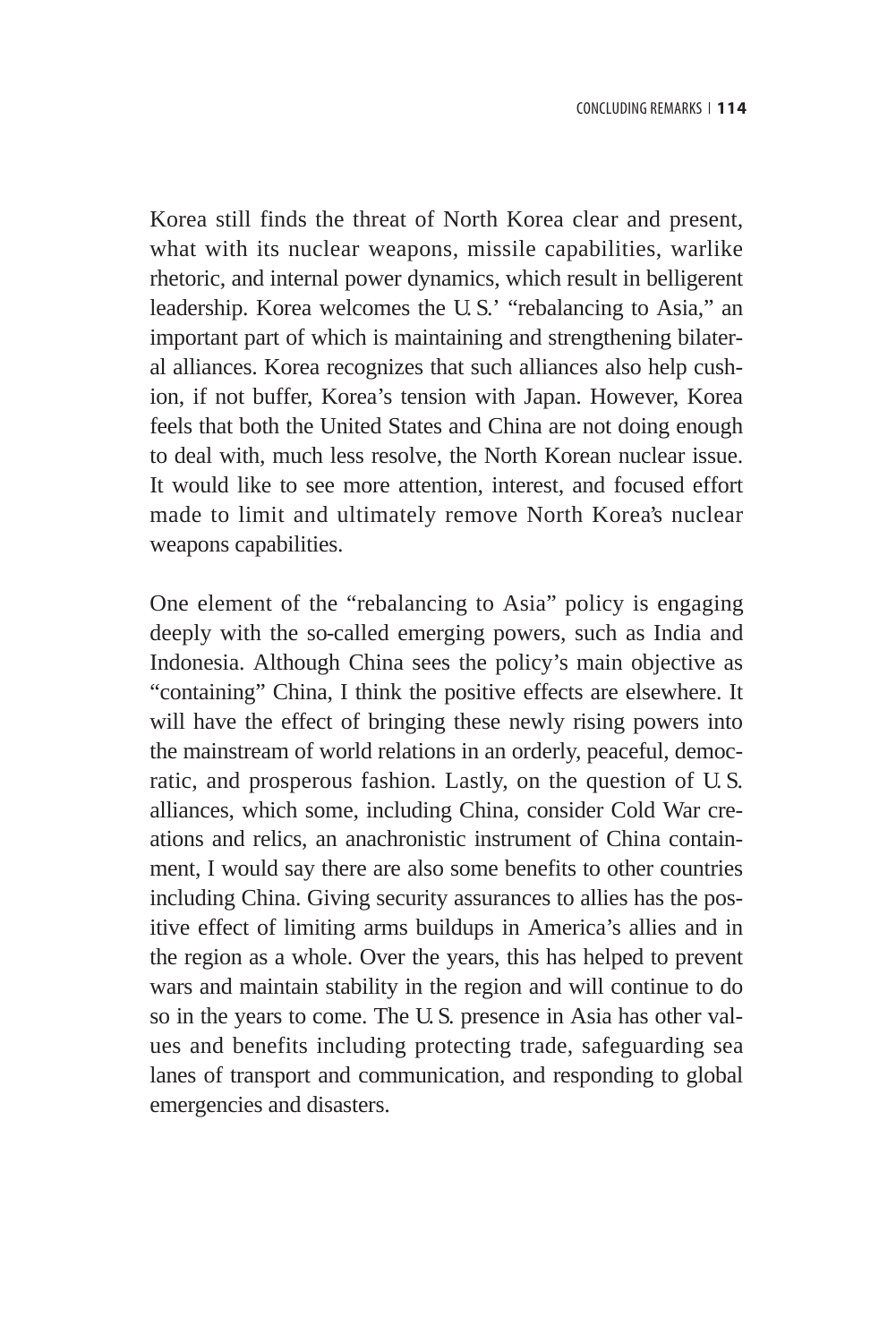I think we should be able to pay attention to the positive as well as negative aspects of relationships and policies. Thereby, we should be able to prevent self-fulfilling prophesies of mutual threats and also mutually reinforcing suspicions of each other. The situation calls for breaking the chain of the vicious circle of suspicions and crises and starting to build trust and confidence between them and others. Thank you very much.